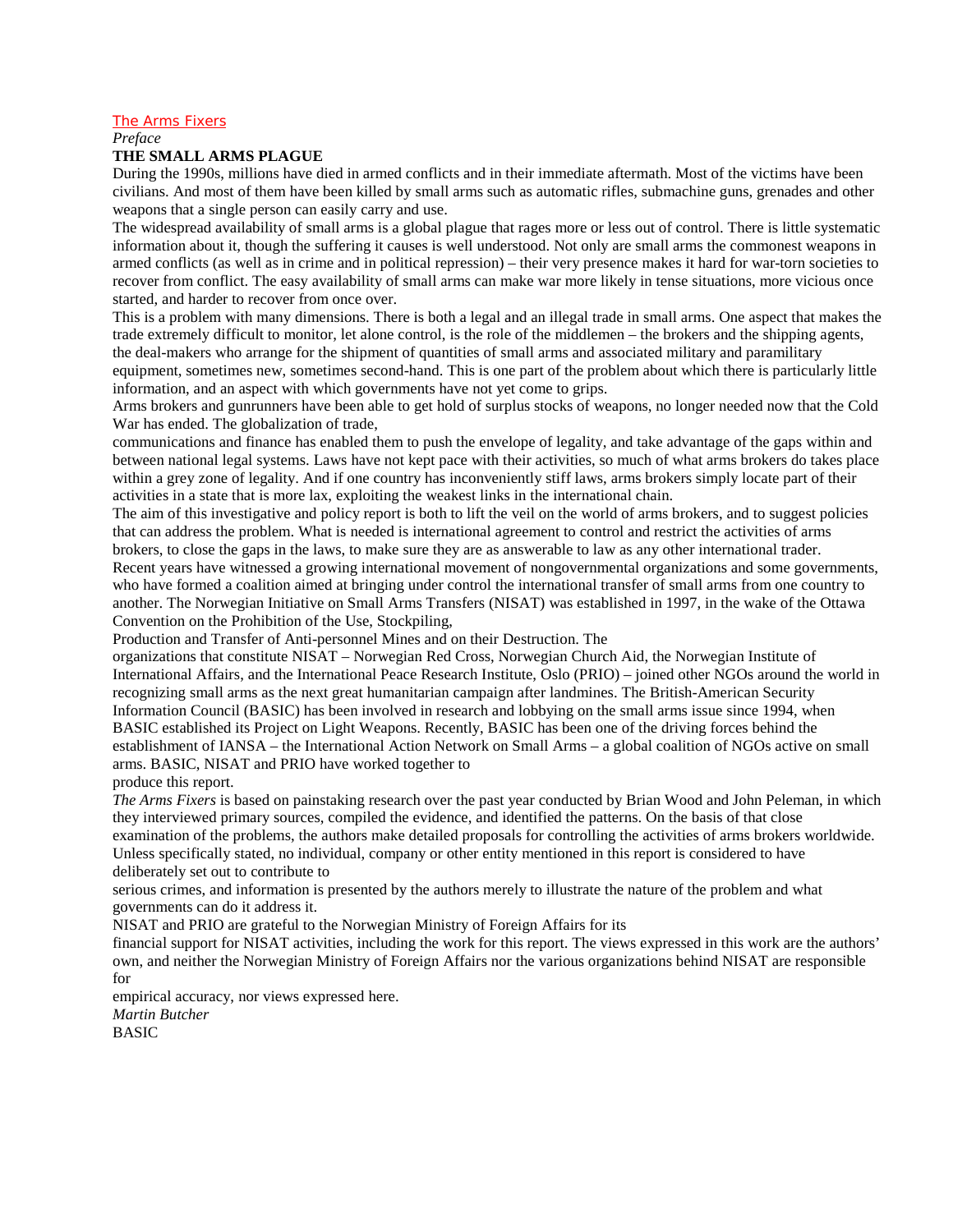*Jan Egeland Dan Smith* NISAT PRIO

#### The Arms Fixers

#### **Authors' Acknowledgements**

We are very grateful to BASIC, NISAT and PRIO for enabling us to publish this study, and also to the many individuals in those and other organizations who have given us support and encouragement in the course of our research and writing. Our usual employers – the International Secretariat of Amnesty International, based in London, and the International Peace Information Service, based in Antwerp – have generously allowed us leave to work on this study and related projects over the past year. The Norwegian Ministry of Foreign Affairs has kindly provided financial

support for the study.

Our special thanks go to Dan Smith (PRIO), Lora Lumpe (NISAT) and Martin Butcher (BASIC) for their invaluable editorial comments, as well as to Susan Høivik (PRIO) and Ingeborg Haavardsson (PRIO) for their endurance and diligence in overseeing the copy editing, printing and design of the publication; also to Jan Egeland (NISAT), Ole Petter Sunde (NISAT), Dan Plesch (BASIC), Geraldine O'Callaghan (BASIC), Sally Chin (BASIC), Preben Marcussen (NISAT) and the librarians of IPIS, for providing practical assistance and information.

Many of those who helped us with data collection and verification, like government and UN officials and those in zones of violent conflict, cannot be named here, but they will know our appreciation. Others who have provided valuable information and insights would prefer their organization to be mentioned – these include some staff at Amnesty International, Human Rights Watch, the Institute for Security Studies in Pretoria, the Omega Foundation, Oxfam, Saferworld and Global Witness; also barristers at 10–11 Greys Inn Square, London, solicitors at Stephens Innocent, London; and journalists and researchers from numerous media organizations, among them the BBC, *Corriere Della Sera,* Carlton Television, CNN, *De Morgen,* Granada Television, *The Guardian, Het Belang van Limburg, The Independent,* Janes Information Group,

Journeyman Pictures, *La Jornada, The Mail and Guardian, The New York Times, The Observer, SouthScan, Time Magazine,* 20-20 Television, and *The Washington Post.*

Other individuals whom we can publicly thank for generously sharing their research information are Brian Johnson-Thomas, Jakkie Potgieter, Massimo Alberizzi, Mark Honigsbaum, Ettienne Hennop, Roger Huisman, Thomas Scheuer, Liz Clegg, Peter Chalk, Khareen Pech, Paul Lashmar, Ernst-Jan Hogendoorn, James Rupert, Mark Stucke, Peter Steyer, Francois Misser, Walter De Bock, and Daniel Santoro. We also wish to express our gratitude to Kathi Austin, Erik Kennes, Jonathan Bloch, Stefaans Brummer, Sergio Germani, George Berghezan, Paul Eavis, John Liebenberg, Abdul-Fatau Musah, Alex Vines, Alberto Estevez, Peter Lock, Bernardo Mariani, Katherine Joseph and Oliver Sprague.

Naturally, none of the above persons or organizations is responsible for the text of this study. *Brian Wood and Johan Peleman*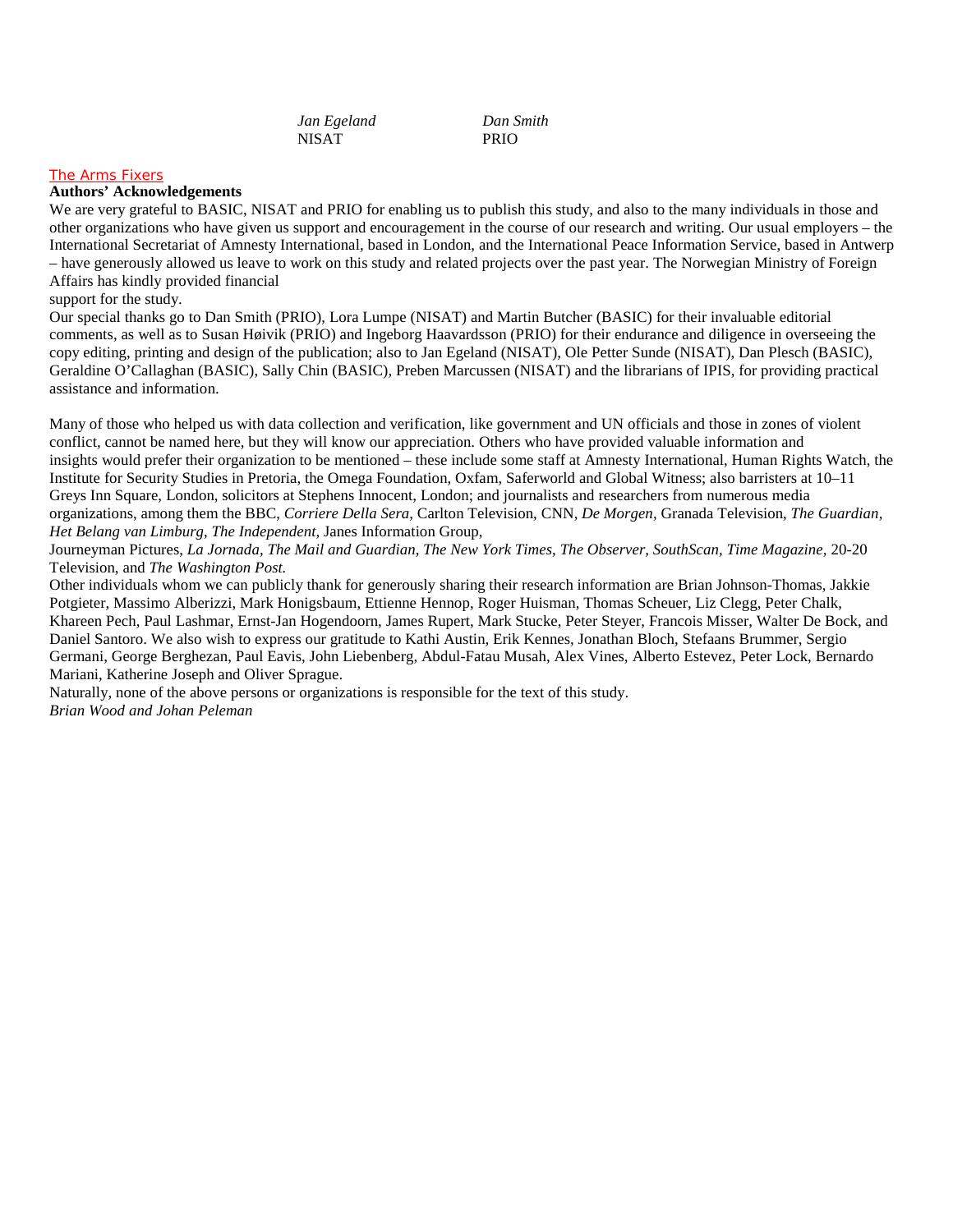#### The Arms Fixers

#### **Introduction**

Arms brokers and transport agents locate arms as cheaply as possible. Then some send them by circuitous international routes to the most conflict-torn countries and regions of human rights abuse in the world. This study looks at what they do, and makes proposals for stopping it.

The brokers and transport agents studied here systematically use Europe as a staging post for deals in the rest of the world, while also developing satellite posts with partners in other countries. Many authorities in Europe are of course aware that some of their citizens and residents are involved as brokers and transport agents trading arms via third countries to illegal and controversial destinations, but the most powerful governments – those who could set an example – have failed to close the loopholes in their national laws. Lack of international trust and cooperation, political inertia, public ignorance of the gravity of the problem, failure to develop professional law enforcement, and fear of the powerful arms industry lobby – these are some of the reasons that allow this deadly situation to continue.

Most agents try to ensure that the activities they conduct are purely legal – but 'legal' often has little meaning, because few states have strict laws and regulations specifically designed to control the international activities of such agents. Home authorities tend to assume that their foreign arms deals are controlled from other jurisdictions. Some brokers and transport agents in this study are shown to have arranged the 'legal' supply of arms to perpetrators of international crimes against humanity and war crimes. They have been allowed to circumvent United Nations mandatory arms embargoes and national arms control regulations, making a mockery of the rule of law.

Agents who broker and arrange the transport of arms outside their home countries, taking the profits through offshore accounts, can easily locate cheap supplies of arms in states that lack the capacity to control arms exports and surplus stocks properly, or whose governance is so weak that there is no manifest political will to exercise proper control. By using increasingly global networks, these 'fixers' can find customers – some in governments, some not – who will buy or barter small arms, light weapons and associated military equipment so as to engage in organized crime, suppress political opponents and fight civil wars, regardless of the high proportion of civilian casualties.<sup>1</sup> To cover up their trail for legal or purely ethical reasons, but also to

secure their future business prospects from unscrupulous customers – arms fixers

establish intricate international networks of sub-contractors, front companies and

devious transport routes. Some also use the same techniques for trafficking in other controlled or illegal goods. A growing body of research and published literature is emerging to address the worldwide problem of small arms and light weapons proliferation. Often, however, the analysis and policy solutions do not fully address the real world of international small-arms dealers and the methods used to carry out arms transfers on the fringes of the law. The only available data on international arms transfers concern those items sent or authorized from country A to country B. This information may be adequate for tracking large conventional arms, but not for identifying who is behind much of the modern trade in small arms. Moreover, most governments are insufficiently transparent about exports of small arms, light weapons and paramilitary equipment, making it very difficult for independent researchers to uncover and reliably document the hidden deals and complex routes used by arms fixers.

This study seeks to cast light on some recent cases of arms brokering and trafficking via third countries to regions of violent conflict and serious human rights abuse. We want to describe the activities of arms brokers and trafficking or transport agents (also known as shipping agents or brokers) and their associated sub-contractors, in order to examine what measures governments can take to prevent such activities from contributing to serious violations of international law. We also propose an agenda for change which includes a package of interdependent recommendations for priority action by governments.

Research on this topic is difficult because secrecy is *de riguer* in the arms brokering and supplying business, especially where illegitimate customers and controversial destinations are involved. Creating the documentation and laundering the money is a skill that brokers deploy for this purpose. Experienced transporters and shipping agents, some willing to risk their lives and freedom for a substantial undercover payment, are also central to the arms-fixing business; they try not to leave accurate records, especially not about their paymasters. The cases in this study should be read with that in mind.

### **Into the 21st Century**

During the Cold War, arms brokers and shippers developed outside the state system, but with close ties to competing national security agencies. They were used to make covert arms transfers to politically favoured recipients of the major powers. But with the growth of free markets in international finance and products, and changing technologies, a new breed of arms fixers has broken away from informal reigns of the old patrimonial state security systems. They are beyond control.

Arms brokering and trafficking have expanded virtually unchecked throughout and beyond the Cold War era. This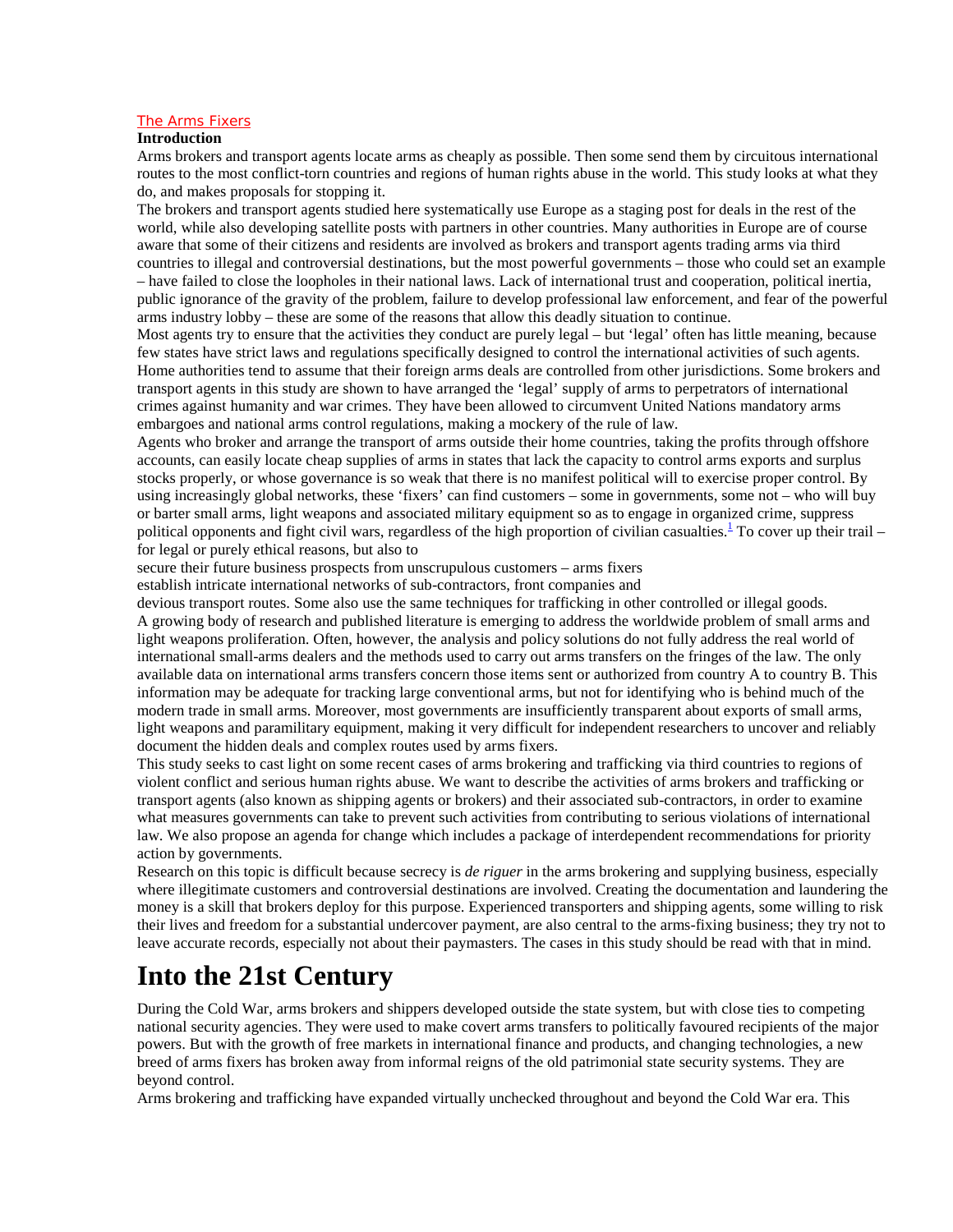expansion seems set to continue into the next century unless governments can establish significantly better laws and regulations, as well as administrative and law enforcement systems to address the problem. Most European countries now have hundreds if not thousands of private brokering agents and companies that are registered or allowed to trade internationally in military and security equipment. They have used the deregulated European common market to seek opportunities to trade arms as part of the free transfer of goods within the European Union, and have taken advantage of other international agreements, such as the NATO treaty, to circumvent stricter export and import controls. A new wave of arms brokering and shipping agents has emerged in the 1990s, located in hitherto less-developed countries. Learning the tricks of the trade from their counterparts in the better-off countries of Western Europe and North America, such brokers and shippers have the comparative advantage of being closer to the zones of violent conflict and hence to the demand side of the market for arms. Many in the new wave of brokers and trafficking agents are retired or even serving military and security officers who have started up their own companies, or who go into partnership with others with a business background. They might also be former employees of arms companies. $2^{\circ}$ Sometimes these dealers and operators have emerged from the procurement wing of armed opposition groups like the Tamil Tigers. Alongside them are the growing band of private military companies that have a more specific arms brokering and shipping role. One such company, Executive Outcomes, has been based in South Africa and registered in the UK, but it was part of a wide international network of

corporate interests providing military services for mining interests. $\frac{3}{2}$ 

The international community has agreed to exercise restraint and caution in considering arms transfers that may contribute to excessive and destabilizing accumulations of small arms and light weapons and ammunition. $4$  Powerful Western governments, in particular, have led the calls for joint action to this end.  $\frac{5}{3}$  However, such calls for restraint and caution are meaningless unless backed up by strict laws and regulations, and effective law enforcement – because, in the real world, the senders and recipients of arms in countries chosen for business by unscrupulous brokers can be corrupt officials, or regimes that grossly violate human rights, or even armed opposition or criminal groups.

# **Some Definitions**

\_\_\_\_\_\_\_\_\_\_\_\_\_\_\_\_\_\_

In this report, manufacturers of arms and arms dealers are defined as follows:

- *Manufacturers* develop, make, assemble, repair or convert small arms and light weapons and ammunition (and components). In many cases, manufacturing operations involve co-production and other licensing arrangements of an international nature.
- *Dealers* in arms engage in one of at least three types of commercial activity:
- 1. retailing and wholesaling, acting as a merchant buying and selling quantities of arms;
- 2. brokering, arranging or facilitating arms deals, so as to benefit materially from the deals, without necessarily taking ownership of the arms;

trafficking, contracting transport facilities, carriers and their crew to deliver arms cargoes, ensuring that storage, ports and routes are available to complete each deal, but not necessarily carrying out the actual transportation. Transport agents making such arrangements include 'shipping agents and brokers', 'freight forwarders' and 'charterers'.<sup>6</sup> In the following we will focus on the second and third types of dealers, which are closely interdependent. $\frac{7}{1}$ For the purposes of this study, *'arms'* may include all types of military, security and police equipment and services, although many governments fail to include all such items. The focus here is on small arms, light weapons and associated explosives and equipment; the generic term *'small arms'* will be employed as shorthand to cover this wide range of military and paramilitary equipment that is used in current civil wars, internal repression and violent crime.<sup>8</sup> 'Arms' *transfers'* refers to all arms transferred outside the control of the state from which they are sent. All dollars are US dollars.

If governments wish to argue that such arms dealers have legitimate activities, they must strictly regulate all three types of arms dealing. Despite the millions of victims in the world who have suffered from the proliferation of small arms, most governments have failed lamentably in their duty to provide such regulation.

<sup>&</sup>lt;sup>1</sup> International Committee of the Red Cross, *Arms Availability and the Situation of Civilians in Armed Conflict* (Geneva, June 1999).

<sup>2</sup> Ferial Haffajee, 'New Black Guns Blast into Arms World', *Daily Mail and Guardian* (South Africa), 1 August 1997.

<sup>&</sup>lt;sup>3</sup> Journey Pictures, 'The War Business', Dispatches, Channel 4 Television, UK, April 1998.

<sup>&</sup>lt;sup>4</sup> United Nations General Assembly, resolution 52/38 J, 9 December 1997, endorsing the recommendations of a report entitled 'Small Arms' prepared by a Panel of Governmental Experts.

<sup>&</sup>lt;sup>5</sup> See, for example, the statement by 21 like-minded states under the auspices of Canada and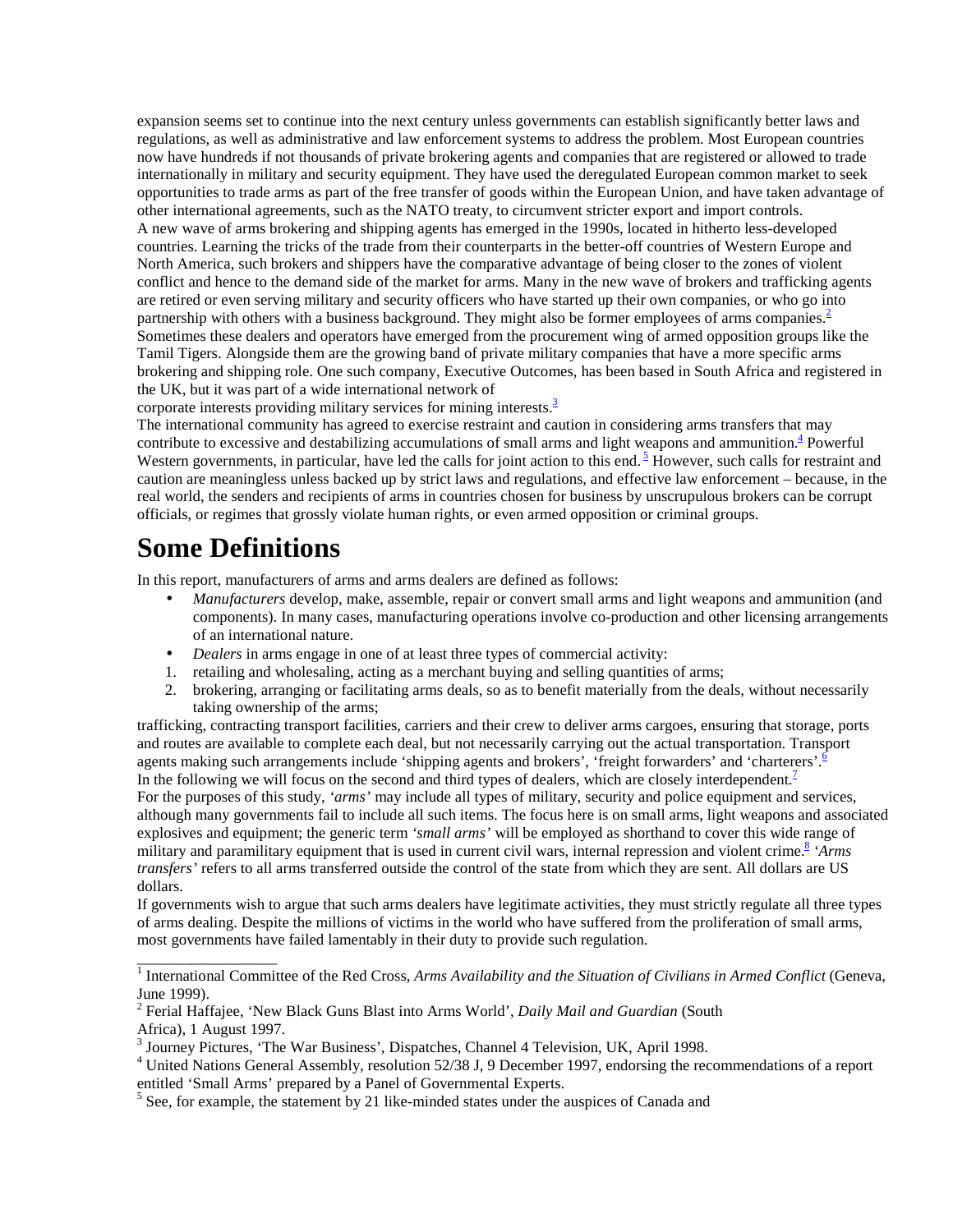Norway,'An International Agenda on Small Arms and Light Weapons: Elements of a Common Understanding', *Norway Information,* Ministry of Foreign Affairs, Oslo, July 1998; and the *Brussels Call for Action,* Conference on Sustainable Disarmament for Sustainable Development, attended by over 100 government representatives and 300 others, hosted by the Belgian Minister for Development Cooperation, October 1988.

<sup>6</sup> 'Shipping' can mean trafficking by sea, air or road. The vessels used are often leased or chartered. Some shipping agents call themselves shipping brokers. The generic term 'transport agents' is used here unless a more specific description is required. See *Report by a Consultative Group of Experts on the feasibility of undertaking a study for restricting the manufacture and trade of small arms to manufacturers and dealers authorized by States*, contained in Note by the Secretary-General, United Nations, A/54/160, 6 July 1999.

 $<sup>7</sup>$  In its White Paper of July 1998 on Strategic Export Controls, the UK government defines broker-</sup> ing as *'Acting, as an agent in putting a deal together between supplier and customer, or making the practical arrangements for the supply of the goods.'*

 $8$  UN-agreed definitions: (a) small arms: include revolvers and self loading pistols, rifles and carbines, sub-machine guns, assault rifles and light machine guns below 20 mm in calibre; (b) light weapons: include heavy machine guns over 20 mm in calibre, portable anti-aircraft guns, portable anti-tank guns and recoilless rifles, portable launchers of anti-tank missile and rocket systems, portable launchers of anti-aircraft missile systems and mortars of less than 100 mm; (c) ammunition and explosive devices used for the above (Paragraph 26 of the *Report of the UN Panel of Government Experts on Small Arms,* UN Secretary General to the General Assembly, A/52/298, 27 August 1997). By 'associated military and paramilitary equipment', we mean items commonly used to facilitate the movement, communications and protection of warring parties, internal security forces and criminals who primarily use small arms and light weapons.

#### The Arms Fixers

\_\_\_\_\_\_\_\_\_\_\_\_\_\_\_\_\_\_

*Chapter 1*

#### **Arms Brokering Emerges from the Cold War**

Most governments have been very slow to change their controls on small arms and light weapons to meet the new economic, political and military

challenges of the post–Cold War period. In today's complex global markets, more or less unregulated brokering agents can fairly easily arrange international arms transfers by bringing buyers and sellers together in an atmosphere of secrecy. The brokers do not necessarily buy and sell the arms themselves, but they make money from the transaction. The more controversial the deal, the more they go to considerable lengths to disguise the payments. Brokers have to make sure the arms are delivered, so they work closely in league with specialized transport agents. The latter make the arrangements by air, sea and road; if the cargo route is legally questionable or

unsafe, the agent may engage in complex sub-contracting arrangements across several countries.

Under many existing national laws, international arms transfers are supposed to be initiated as a transaction only after an exporting agent has obtained the approval of the home government. However, it is rarely necessary to obtain such approval when the arms have been procured in a foreign country and do not enter the country in which the broker or shipping agent resides. This means that the activities of arms brokers and their shipping agents can remain outside the arms-control laws and regulations of their own country. This system was designed, often by default, around the time of World War II, when almost all arms transfers were state-to-state. **Tracing the Roots** 

A look into the antecedents of modern arms brokering and shipping and its uses by senior authorities in powerful Western states can shed some light on the failure to regulate those activities properly. In 1997, NATO'S Secretary-General had to resign over a corruption scandal involving agents and brokers of Italian and French aircraft and helicopter sales to the Belgian armed forces. In the 1980s, Swedish, Danish, British, German, French, Spanish, Belgian and Dutch arms companies were exposed for their involvement in the 'munitions cartel' and the secret sale of hundreds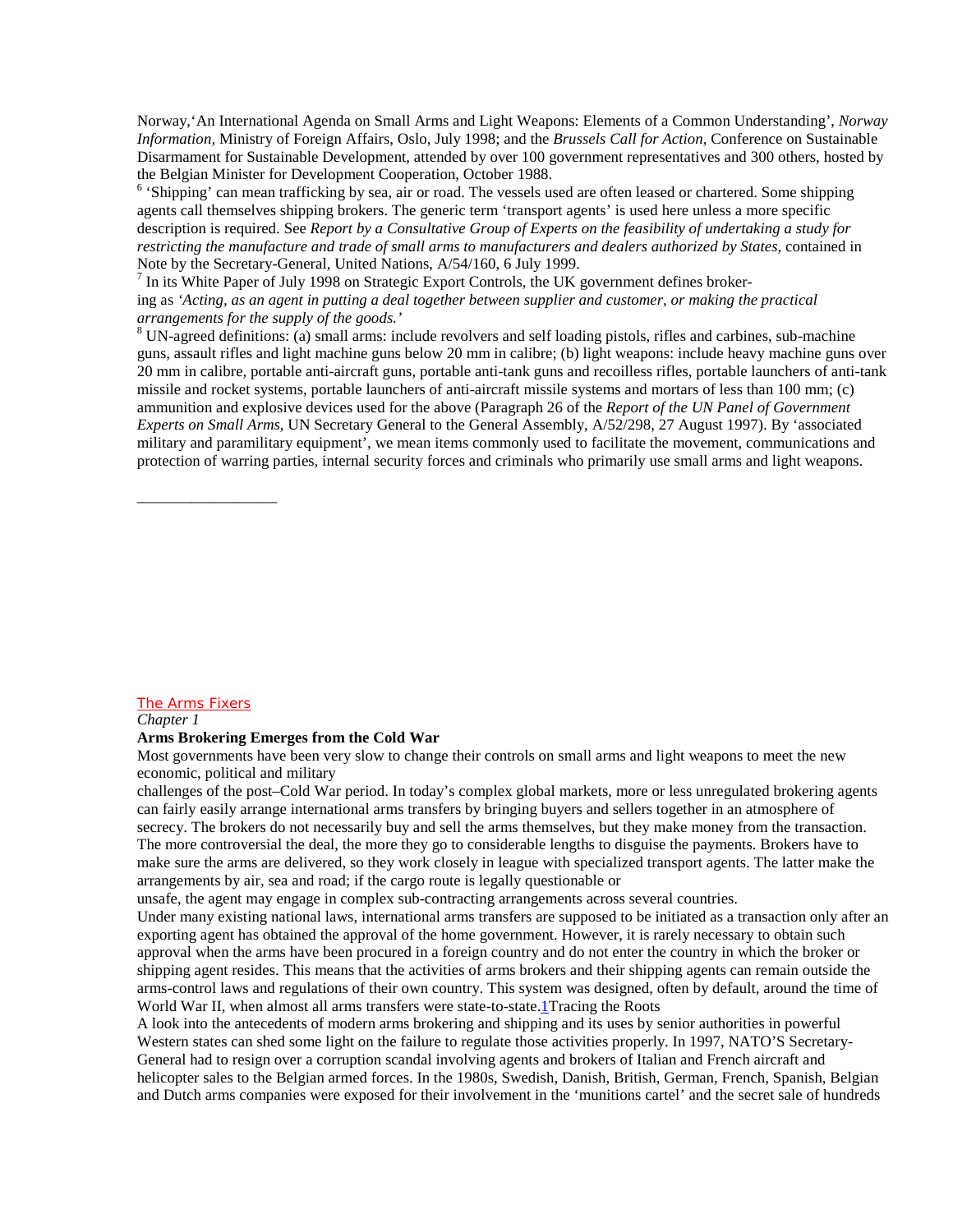of tons of explosives and artillery to apartheid South Africa and the Iran–Iraq warring parties.<sup>2</sup> The ongoing confrontation with Iraq and several years of inspections of Iraq's high-tech arsenal of weapons of mass destruction have shown that anything can be acquired in the secret world of the global arms trade, and that hardly any arms-producing country can claim its innocence.

Historically, state-owned companies and multinational companies have dominated the global arms business through 'government-to-government' contracts – although increasingly it is not government forces that have ended up with the arms. The contacts between the supplying government and the client government would normally run through official, though discreet, meetings involving business representatives and high-ranking military or embassy officials in the countries involved in the transfer. More and more, however, governments started using the services of well-connected and shrewd arms trade middlemen to establish personal contacts with the clients to create trust and obtain confidential information so as to maximize benefits and arrange the complex contracts and safe delivery. Over the years, some of these private middle-

men have made fortunes in commissions, consultancy fees or bribes, especially when the deals involve fierce competition among profit-hungry arms producers, or shipments to illegitimate, embargoed recipients. The activities of a few famous arms brokers can illustrate their origins as agents for covert state security operations during the Cold War, as well as their links to international organized crime. In the 1970s, the Northrop and Lockheed bribery scandals erupted, involving companies that today are still listed among the world's top-100 weapons producers. Governments from the USA to the Gulf and Japan were rocked. Some of the brokers involved, such as Lockheed's agent for the Middle East, Adnan Khashoggi, remained actively involved in the rogue business after the scandals. Khashoggi, who is thought to live in Spain, was once said to be one of the richest men on earth.<sup>3</sup> Apart from his role in the sale of aircraft to Saudi Arabia in the 1970s, Khashoggi turned out to be a key player in the Iran-Contra case.  $4$  He was also a key figure in the US Senate report on the collapse due to fraud of the Bank of Credit and Commerce International,  $\frac{5}{5}$  as well as to numerous smaller scandals involving the arming of dictatorships and of US-favoured guerrilla movements in the Third World. In 1997, Thai authorities issued an international warrant for his arrest, in connection with the near collapse of the Bangkok Bank of Commerce Khashoggi was wanted on charges of falsifying documents and embezzling \$77 million.  $6$ 

Recently, Rakesh Saxena, an acquaintance of Khashoggi and a former adviser to the Bangkok Bank, has been fighting his extradition in Canada. While being 'the most wanted man in Thailand' according to *Asiaweek*,<sup>2</sup> Saxena financed the \$10 million consignment of arms that were sent to UN-embargoed Sierra Leone by the British private military company Sandline International, causing considerable embarrassment to the British government.<sup>8</sup>

Another acquaintance of Khashoggi is the Syrian dealer Monzer Al-Kassar, described by the US Drug Enforcement Administration as one of the most important figures in the international drug trade. The US Senate investigation on the BCCI Affairs refers to Al-Kassar as a 'Syrian drug trafficker, terrorist and arms trafficker'.9Al-Kassar was under investigation in Switzerland for violating the arms embargo on Croatia and Bosnia-Herzegovina. <sup>10</sup> He was involved in the 'Irangate' affair  $\frac{11}{2}$  and in the sale of weapons to Libya in 1983, was sought by Interpol for swapping weapons supplied by the Italian mafia for drugs in 1977, and was suspected of supplying weapons to the commando group that hijacked the *Achille Lauro* in 1985. <sup>12</sup> He was also named as a suspect in the terrorist attack on the passenger jet over Lockerbie. <sup>13</sup> Recently, he was named in political scandals involving the president of Argentina  $\frac{14}{3}$  and the mayor of the coastal resort of Marbella in Spain, where Al-Kassar – the 'Prince of Marbella'–owned a large residence.  $\frac{15}{2}$ Already in the early years of the Cold War, intelligence services started using complex arrangements involving private airlines for clandestine weapons shipments to disguise their operations. In time, independent arms brokers and shippers simply copied these techniques, especially as the Cold War began to wane and former officers joined the private security markets. Air America, one of the biggest private airlines in the 1960s, was secretly owned by the US Central

Intelligence Agency to camouflage its clandestine missions in Laos, Vietnam and Cambodia.<sup>16</sup> Other such airlines served the hidden agendas of the colonial powers during the wars of independence in Africa. Many of the pilots from the Western war effort in Indochina in the 1960s later supplied the

favoured regimes and opposition groups in Central America, Africa, South Asia or the Middle East during the 1980s. In 1998, the CIA released a report on the agency's policy towards the US-backed Contra guerrillas in Nicaragua.<sup>17</sup> It revealed that at least ten privately operated airlines and crews were involved. The final report of the Walsh Commission investigating the Iran-Contra affair also listed a few of the cargo companies involved in clandestine missions. <sup>18</sup> The CIA also used privately operated aircraft to arm UNITA in Angola. It was almost inevitable that, over the years, many of the pilots and operators of these secret missions would turn to business in the private sector and would simply apply the same tricks of the trade independently, wherever they could earn more money.

The former Soviet Union was long believed to be less reliant on brokers and private players, but this was not always true. Al-Kassar was as well connected in the Warsaw Pact countries as he was in NATO and allied countries. As soon as the Berlin Wall came down, more light was shed on the private networks used by Moscow and its satellites. In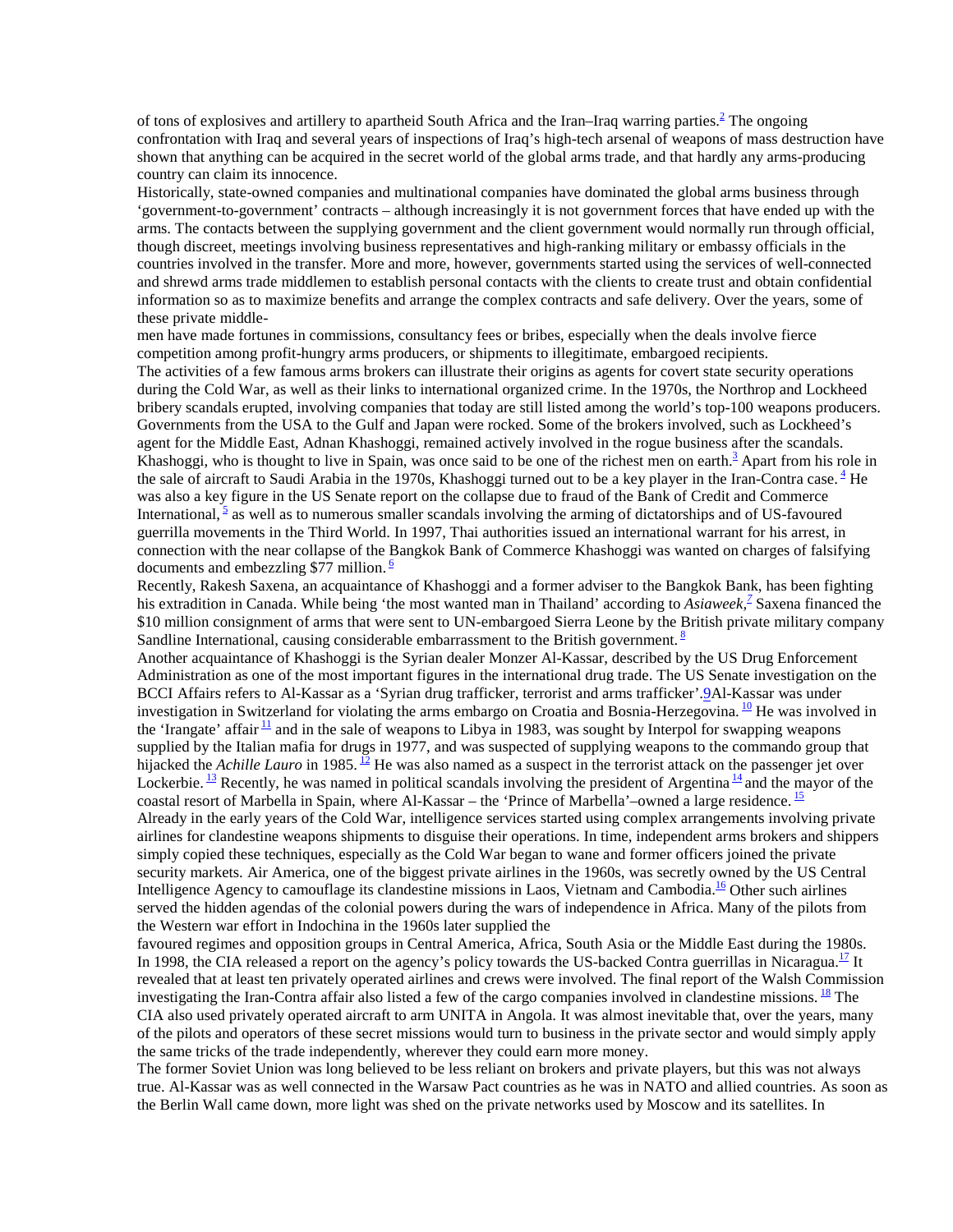December 1989, angry East German citizens accompanied by TV camera crews stormed a highly guarded site near Rostock and uncovered a huge secret arms and ammunition depot.<sup>19</sup> The depot had been under control of IMES GmbH, a little-known East German state company that was run by East Germany's deputy foreign trade minister, Alexander Schalck-Golodkowski.

The East German company had been a key part of an international smuggling network with secret bank accounts and shell companies in West Germany, Switzerland and Liechtenstein. The IMES company name had been exposed in the West back in 1985, when Swedish customs officials started investigating the activities of the 'munitions cartel' mentioned in the first section of this chapter. Some years later, Western intelligence agencies, including the US Iran-Contra arms and money networks, used IMES and the East German structure for secret weapons supplies to guerrilla movements in Central America.<sup>20</sup> Schalck-Golodkowski had reportedly been involved in a massive, decade-long smuggling operation of weapons, antiques and even drugs. <sup>21</sup> He was, however, only charged with the illicit import of military and dual-use items into East Germany between 1986 and 1989 and with the embezzlement of rather small amounts of foreign currency. He was sentenced to one year's imprisonment in January 1996, and to 16 months' imprisonment in 1997, respectively.  $^{22}$  In April 1999, a higher court acquitted him on the latter of the two charges.  $^{23}$ In Britain, David Stirling, founder of the Special Air Service (SAS), set up a company in 1967 called Watchguard, to 'tackle really important military objectives which couldn't be tackled officially because of questions in the House of Commons'.<sup>24</sup> It was registered on the island of Guernsey. He took his inspiration from Airwork Ltd, a subsidiary of the British Commonwealth Shipping Company. Airwork was a private airline, specializing in aircraft maintenance, pilot training and defence procurement and training. Between 1936 and 1954, Airwork trained some 35,000 air crew. By the 1980s it was employing 3,000 specialists, mostly on work for the UK Ministry of

Defence, and it had ferried special force personnel to trouble-spots in the Middle East, West Africa and Malaya. Its anonymous charter flights and use of different names and uniforms sometimes appeared in the media. Airwork also specialized in the 'purchase of defence systems and the formulation of national defence policies' in Commonwealth countries.<sup>25</sup> It was also accused of sanctions-busting operations in white-ruled southern Africa, providing 400 British nationals to do maintenance work for the Rhodesian air force in the late 1960s.  $\frac{26}{5}$ 

By 1976, when Watchguard closed, the company was known in SAS circles as 'Plan-a-War'. Clandestine UK arms supply operations could also be subcontracted to a range of companies with SAS links. One was KMS Ltd., which was contracted by the Foreign and Commonwealth Office. In the wake of the 'Irangate' Tower Report, the *London Daily News* commented: 'KMS is no ordinary security company.' According to White House documents and Congressional Hearings, it 'had a contract to supply air crews to fly arms to Nicaragua.<sup>27</sup> Other companies were Thor Security Systems and J. Donne Holdings, both specializing in brokering and delivering supplies of military and security equipment. The first managing director of Thor, established in 1976, was also a director of the Royal Ordnance Corporation, one of Britain's major arms and ammunition manufacturers. These UK companies set the scene for today's 'private military companies' like Sandline International and Executive Outcomes.

## **The French Connection**

Throughout the Cold War, French authorities made extensive use of business networks in the former French colonies to transfer arms secretly. As the only world power with a permanent military presence in several 'independent' African countries, successive governments in France kept a close eye on the arms supply and military support of its preferred heads of state.

When discretion was needed in supplying political clients, the private networks of Jacques Foccart and the influential lobbies and private intelligence structures of oil companies or French commodity traders could be activated. They tried to make sure developments in the newly independent states would stay in line with the interests of the former colonial power.<sup>28</sup> Until his death in 1997, Foccart, the mysterious architect and broker of French Africa policy since de Gaulle, maintained an obscure web of former intelligence and military experts for this purpose. These were people, often recruited from the French Foreign Legion or veterans of the de-colonization war in

Algeria, who could be activated at any time.<sup>29</sup> Usually when the interests of Paris or the French business community in Africa were at stake, clandestine weapons shipments, the secret backing of unpopular leaders or the recruitment of mercenaries could all be arranged through a convenient and quasi-private network.

In May 1999 one of the world's most notorious mercenaries, Bob Denard, stood trial for his alleged involvement in the assassination of the president of the Comoros in 1989. $\frac{30}{20}$  Denard, who had been involved in numerous operations and coup attempts all over Africa, had mostly acted with the blessing of Foccart and, discreetly, of the French presidency, according to his version of the facts.  $\frac{31}{2}$  In recent years, French

brokers, or decommissioned special force officers, have acted more independently and have incorporated themselves, competing with US, British, Portuguese, South African, Israeli or Russian private military-supply networks. The recent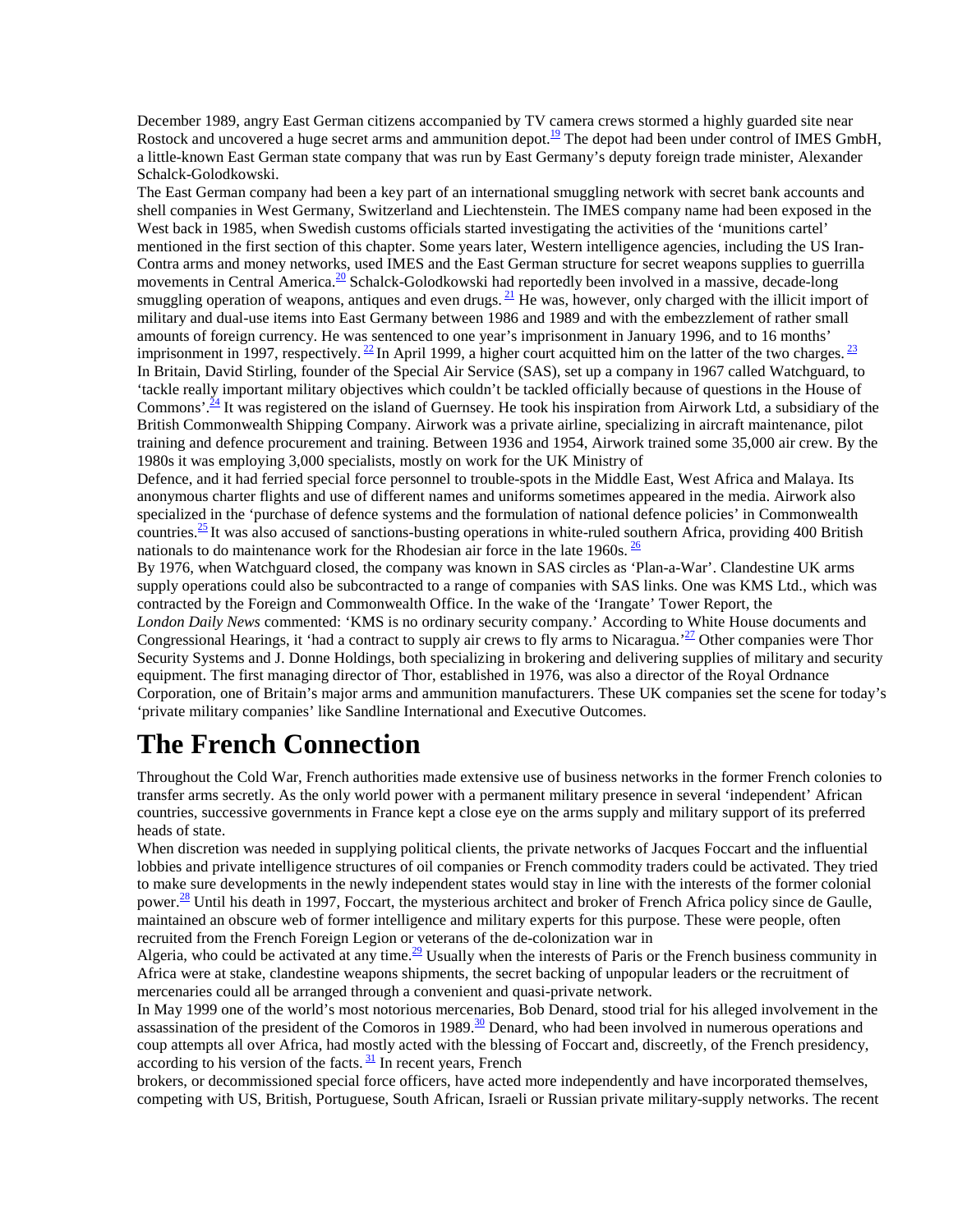allegations involving the oil giant Elf Aquitaine's brokering role in several major weapons transactions in France only add another chapter to the long list of scandals. $\frac{32}{2}$ 

Another spectacular case came before a Paris court in 1998 when a Portuguese arms dealer – with a company registered in Britain – was seeking payment of \$3 million for his role in a sanctions-busting transaction to South Africa during the apartheid era. He claimed to have brokered the sale of military helicopters to the Pretoria regime from French arms producer Aerospatiale, involving the Portuguese aerospace producer Ogma and Armscor, the state arms company in South Africa. The Portuguese dealer said he had arranged the smuggling of crates of helicopter engines and rotors from France, via Portugal, to embargoed South Africa in 1989, but had never received his 10% commission.<sup>33</sup> Such networks spawned a generation of South African arms

brokers who have plied their trade in Africa and beyond.

### **Small Arms and Mr Cummings**

At the low-tech level of arms brokering, the international trade was long dominated by a US- and British-based trading company, the International Armament Corporation, better known as Interarms. The sole owner of the company, Samuel Cummings, was a former CIA agent who used his connections to run the operations from the time he set up the company in the USA in 1953 until his death in April 1998. $\frac{34}{3}$ 

Cummings began brokering private arms deals, buying and selling small arms at the age of 26. He later started subsidiaries in the UK, Canada and elsewhere. He made his first millions by buying surplus weapons left over from World War II in Europe and shipping them to the newly independent states of Africa, Latin America and the Far East. By 1960 Cummings was the most important private arms dealer in the world, boasting he could arm, within 24 hours, half a million men. Between 1953 and 1968, he bought more than 4.5 million guns and 500 million rounds of ammunition from European stocks. Most of his clients were Third World governments; he developed personal friendships with numerous dictators and heads of state, generating a turnover estimated at US \$80 million each year from buying and selling pistols, rifles, sub-

machine guns and hand grenades.

Cummings was prepared to sell to anyone. He claimed never to have broken the laws of the USA and the UK, where his headquarters were based – which itself is an indication of how loose the laws have been. He was caught only once for breaking an

embargo, when he brokered a deal for Pakistan in 1965. The shells were flown from West Germany to Iran and then sent to Pakistan 'for repair'. $\frac{35}{1}$ 

In 1968, the US government passed the 1968 Gun Control Act prohibiting the importation of military weapons. Anticipating the ban before it went into effect, Interarms went on a global buying spree that enabled Cummings to keep his US operations thriving for many years. When the ban finally came into effect, Cummings had some 700,000 small arms stored in his warehouses in Alexandria, Virginia. Interarms also supplied the massive American sports shooting market. Among Cummings' most profitable deals were the US franchises for Uzi sub-machine guns, and pistol sales for the Walther company in Germany. In the 1980s, the US Customs Service conducted a probe into the way in which the Walther pistols were being marketed, but all charges were eventually dropped<sup>36</sup>

# **Changing Old Assumptions**

The increasing globalization of trade and electronic info-commerce make it easier than ever for experienced arms dealers and operators to circumvent national arms control systems and to exploit the weakest links in a fragile international regulatory chain. Globalization has enabled the aviation industry to move away from traditional public ownership and regulation. Cross-border mergers between airlines, marketing alliances, leasing, chartering, franchising and offshore registration of fleets, crews and companies all make it very difficult to monitor and regulate the airspace and freighting

industry. Brokers and shipping agents have become skilled exploiters of these new market realities. The news media and public are also increasingly aware that arms – especially small arms and light weapons – are being allowed to fall into the hands of violent criminal gangs, as well as unauthorized, unaccountable, untrained, and irresponsible soldiers and police. TV and radio broadcasts all too often recount horrific atrocities and preventable abuse carried out with small arms. As a result, nongovernmental humanitarian and other organizations working in the field are calling out, more frequently and vociferously, that loopholes in arms control systems and arms embargo regulations must be closed without delay. Some governments have acknowledged that they need to take proactive steps to provide a more effective regulatory system, but the majority still hesitate to rein in the arms brokers and their shipping agents.

When challenged, several powerful Western governments have retorted that these loopholes are not their problem –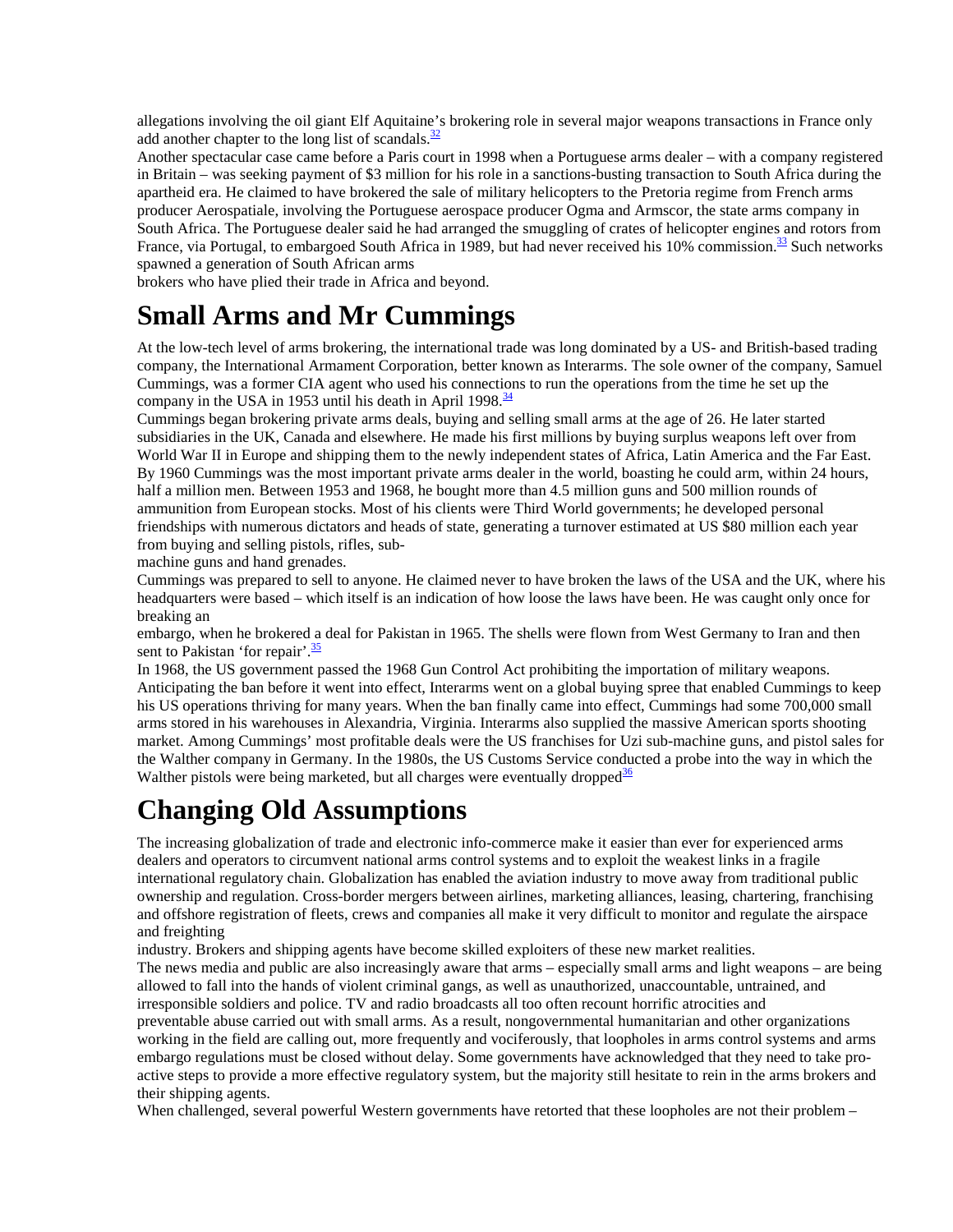because arms export cargoes 'should' be checked and approved by the authorities in the sending country as well as by authorities in the territory of trans-shipment or transit, and finally in the recipient country. However, officials do acknowledge that, in the real world, senders and recipients of arms in countries chosen for business by unscrupulous brokers may turn out to be corrupt

officials, or regimes that grossly violate human rights, or even armed opposition or criminal groups.

It is increasingly recognized that the real economic cost to arms-exporting countries of such activities can be measured in terms of lost export markets, lost opportunities for new productive investment abroad by civilian companies, and squandered development and relief assistance. This loss of potential income is massive compared to the very small income accruing from sales of cheap arms, much of it regarded as surplus. The World Bank estimated that armed conflict in Africa was responsible for poverty of at least 250 million people – nearly half the population of the continent. $\frac{37}{2}$  This phenomenon is replicated, to a lesser degree, in other regions that also face chronic problems of economic underdevelopment, armed conflict and violent crime.

Perhaps the worst-affected region has been Central Africa, from Burundi, Rwanda and Uganda across the Democratic Republic of Congo, to Angola and the Congo Republic (Brazzaville). Arms trafficking and direct military intervention in this region have become interlinked with those in neighbouring regions, including the Horn of Africa, Southern Africa and West Africa. Governments and armed opposition groups there bear responsibility for targeting civilians through acts of reprisal killing, arbitrary

arrest, abduction and torture. The most common weapons used in these crimes are small arms and associated equipment such as air and road military transport vehicles. Over the past five years, these items have flowed to the perpetrators of international crimes in Central Africa from over 20 member-states of the Organization for Security and Co-operation in Europe (OSCE), as well as from certain other states, such as China, Israel and South Africa.<sup>38</sup> Recent arms and equipment supplies have occurred in disregard of appeals by the governments of the European Union (EU) and EU Associated Countries, Canada and the USA, as well as international humanitarian and human rights organizations. Arms brokers and their associates have arranged the

supply of much of this military equipment, as some of the evidence presented in the following chapters will testify. With the end of the Cold War, the role of arms brokers and trafficking agents in the market has been rapidly changing. The cases in this study describe this shift, and show that arms brokers and trafficking agents are increasingly:

- businessmen with military and security backgrounds and contacts;
- motivated by economic gain rather than strategic political considerations;
- able to use loopholes and enclaves of weak regulation between national legal systems to conduct 'legal' but often unethical business via third countries;
- able to use agents and techniques developed in the modern international transport industry to conduct covert deliveries to sensitive destinations;
- able to arrange complex international banking transactions and company formations in many countries, including the use of tax havens;
- able to locate sources of cheap, easily-transportable arms for desperate customers in areas of violent conflict willing to pay much higher prices;
- reliant on personal contacts and networks more than corporate identities;
- thriving on corruptible officials and weak law enforcement;

\_\_\_\_\_\_\_\_\_\_\_\_\_\_\_\_\_\_

• tempted in some cases to use fake documentation and bribery which can lead into an involvement with smuggling and organized crime.

The pace of redefining the common interests of the international community so that all states can bring arms brokers and transport agents into a strict national regulatory system is still very slow, when viewed in relation to the humanitarian crises and the growth of organized criminal networks. Officials do acknowledge that controls will have to be harmonized across frontiers, so that the problem is not simply chased away from one country to the next, but too many governments remain stuck in a Cold War mentality. Before such international cooperation can be realized, a great deal more political will needs to be generated. The most powerful states have already declared their support for effective measures to control international arms transfers.<sup>39</sup> However, as this study shows, the rhetoric far exceeds the reality.

 $1$  United Nations experts agree: 'Just as they are key to the legitimate trade, some brokers also service the illicit trade. During the cold war period, brokers often served the Government-sanctioned 'grey markets' which provided them with a certain level of legitimacy. With the end of the cold war, their role in the market has changed.' *United Nations, Report of the Group of Experts on the problem of ammunition and explosives,* Note by the Secretary-General, A/54/155, 29 June 1999.

<sup>&</sup>lt;sup>2</sup> 'International Connections of the Bofors Affair', Swedish Peace and Arbitration Society,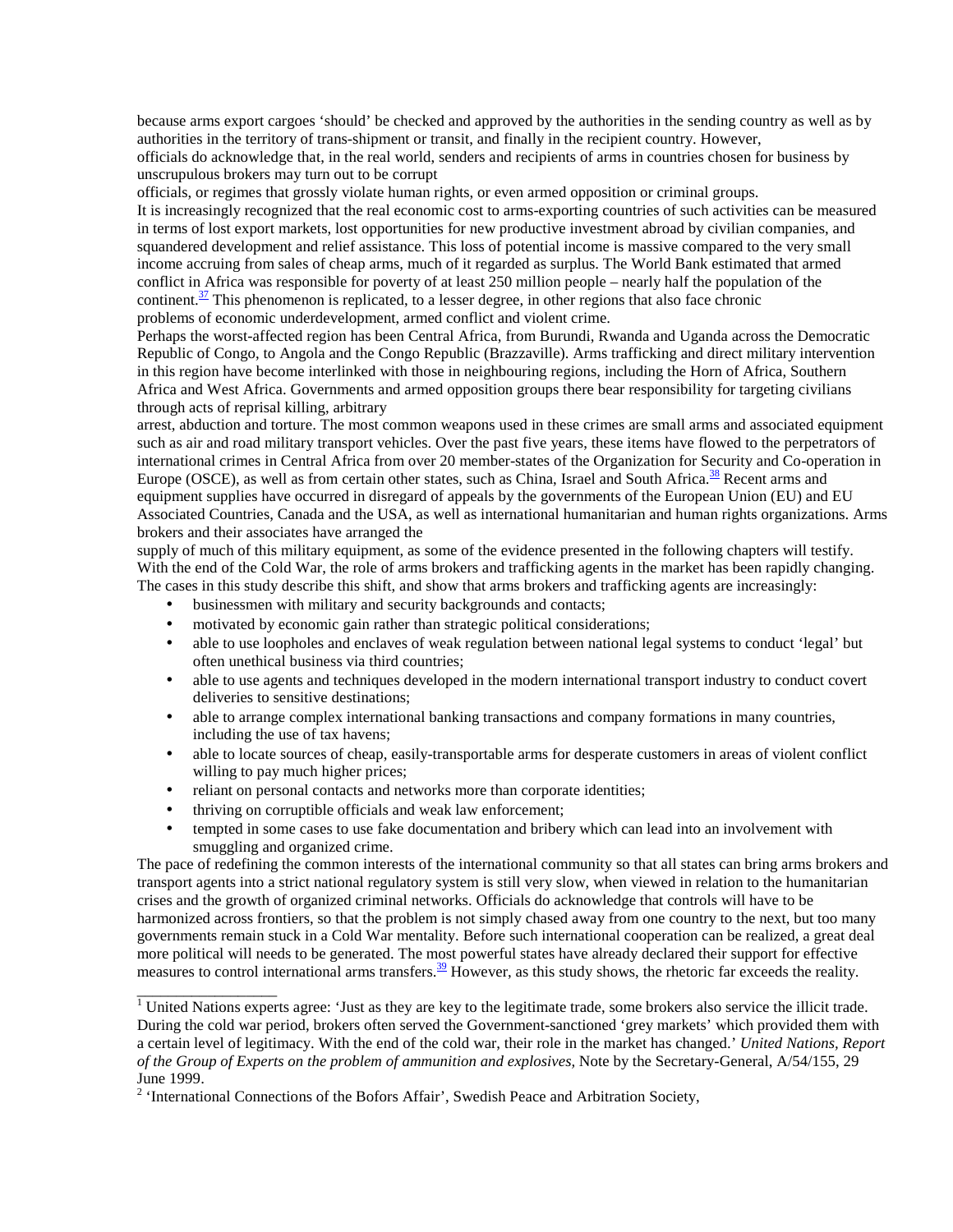December 1987. Also: Documents and extracts of the Swedish customs investigation, 1985–86 (IPIS archives, Antwerp).

3 On the scandals of the 1970s, including Khashoggi's early career in the business, see Anthony Sampson, *The Arms Bazaar* (London: Hodder and Stoughton, 1977). (Published in the USA by Bantam Books, New York, 1978.) <sup>4</sup>

Lawrence E. Walsh, Independent Counsel, *Final Report of the Independent Counsel for Iran/Contra Matters, volume*

*1, Investigations and Prosecutions,* US Court of Appeals for the District of Columbia Circuit, Washington, DC, 4 August 1993.

5 Senator John Kerry & Senator Hank Brown, *The BBCI Affair: A Report to the Committee on Foreign Relations,* United States Senate, December 1992 (Section 11, 'BCCI, The CIA and Foreign Intelligence').

<sup>6</sup> S. Sivararnan & P. Golub, 'Wild Goose Chase for Khashoggi', *Asia Times News*, 17 March 1997.

<sup>7</sup> Ian Mulgrew, 'Thailand's Most Wanted Man', *Asiaweek*, 31 July 1998.<br><sup>8</sup> *Report of the Sierra Leone Arms Investigation* (London, Her Majesty's Stationery Office, 27 July 1998.

<sup>9</sup> The BCCI Affair (Section 23, 'Matters for Further Investigation, Witnesses and Writs').<br><sup>10</sup> 'Lucky Al Kassar', *The Geopoloticial Drug Dispatch*, No. 23, September 1993.

<sup>11</sup> Final Report of the Independent Counsel for Iran/Contra Matters (see note 4 above).<br><sup>12</sup> 'El eterno arrependito', *El Mundo*, 21 June 1998; Tim Brown, 'Police Informer Shot Dead in Spain', *The Daily* 

Telegraph, 22 June 1998.<br><sup>13</sup> Russel Warren Howe, 'What if the "Lockerbie Bombers" are Innocent?', *Daily Mail and Guardian*, 26 April 1999.<br><sup>14</sup> 'Politics-Argentina: Cavallo Links Arms Dealer with Yabra', IPS, 27 May 1998

Scandalous Friendships', *The Geopolitical Drug Dispatch*, Number 23, Paris, September 1993 (http://www ogd.org/gb/47AARAA.html).<br><sup>15</sup> 'Anticorrupcion vincula a Gil con Al Kassar y la mafia siciliana', *El Pais*, 24 June 1997.

<sup>16</sup> W. M. Leary, *Perilous Missions: Civil Air Transport and CIA Covert Operations in Asia* (University of Alabama<br>Press, 1984); F. Lert, *Les Ailes de la CIA* ('The Wings of the CIA') (Paris, Histoire & Collections, 1998

 $^{17}$  Allegations of Connections between CIA and the Contras in Cocaine Trafficking to the UnitedStates, Report of *Investigations, Volume II , The Contra Story,* Central Intelligence Agency, Inspector General, 1998 (www.odci.gov/cia/publications/cocaine2/index.html).

18 Final Report of the Independent Counsel for Iran/Contra Matters, Part V*, Investigations and Cases: the Flow of Funds and the Private Operatives* (Washington, DC, 4 August 1993).

19 Andreas von Bulow, *Im Namen des Staates: CIA. BND und die kriminellen Machenschaften des Geheimdienste* (München: Piper, 1998), p. 624.

<sup>20</sup> von Bulow, *Im Namen des Staates*...<br><sup>21</sup> Ibid.

<sup>22</sup> *Bundesgerichtshof verwirft die Revision von Dr. Schalck-Golodkowski*, Pressmitteilung des Bundesgerichtshofs Nr. 47/1997 vom 09.Juli 1997. Urteil vom 09. Juli 1997 - 5 StR 544/96. (Press communiqué of the German Federal Court.) <sup>23</sup> *Erfolglose Verfassungsbeschwerde von Dr. Alexander Schalck Golodkowski,* Pressemitteilung des

Bundesverfassungsgericht Nr. 37 vom 25. März 1999, 2 BvR 1565/97. (Press communiqué of the German Criminal Court.)

24 Quote in Jonathan Bloch & Patrick Fitzgerald, *British Intelligence and Covert Action* (Dingle, Co. Kerry: Brandon, 1983), p. 46.

<sup>25</sup> Bloch & Fitzgerald, p. 51.

26Ibid., p. 185

<sup>27</sup> Quoted in Nigel South, *Policing for Profit: The Private Security Sector* (London: Sage, 1988) pp. 95–96.<br><sup>28</sup> Roger Faligot & Pascal Krop, *La piscine: Les services secrets francais 1944-1984* (Paris: Editions du Seu see also Antoine Glaser & Stephen Smith, *Ces Messieurs Afrique*, Vol. 1 & 2 (Paris: Calman-Lévy, 1992 for Vol. 1; 1997 for Vol. 2).

29 Douglas Porch, *The French Secret Services: A History of French Intelligence from the Dreyfus Affair to the Gulf War* (New York: Farrer, Strauss and Giroux, 1995).

<sup>30</sup> Marc Pivois, 'Bob Denard, "le vieux" sur le banc, *Libération*, 5 May 1999; David Defresne, 'Bob Denard: les Comores aux assises', *Libération*, 4 May 1999; Parc Pivois, 'Bob Denard acquitté', *Libération*, 20 May 1999.<br><sup>31</sup> Bob Denard, *Corsaire de la République* (Paris: Editions Robert Lafont, 1998).<br><sup>32</sup> Hervé Gattegno, 'Un li

December 1997; 'France/Elf – Devier-Joncour accuse Dumas', Reuters, 4 March 1999; Cécile Prieur, 'La Suisse justifie son refus d'extrader l'ancien président d'Elf International', *Le Monde*, 13 March 1998; Hervé Gattegno, 'Affaire Elf: le labyrinthe des comptes suisses de Mme Devier-Joncours', *Le Monde*, 7 March 1998.

<sup>33</sup> Jose Vegar, 'Stiffed Arms Merchant Sues', *The Bulletin of the Atomic Scientists*, vol. 53, no. 6, November/December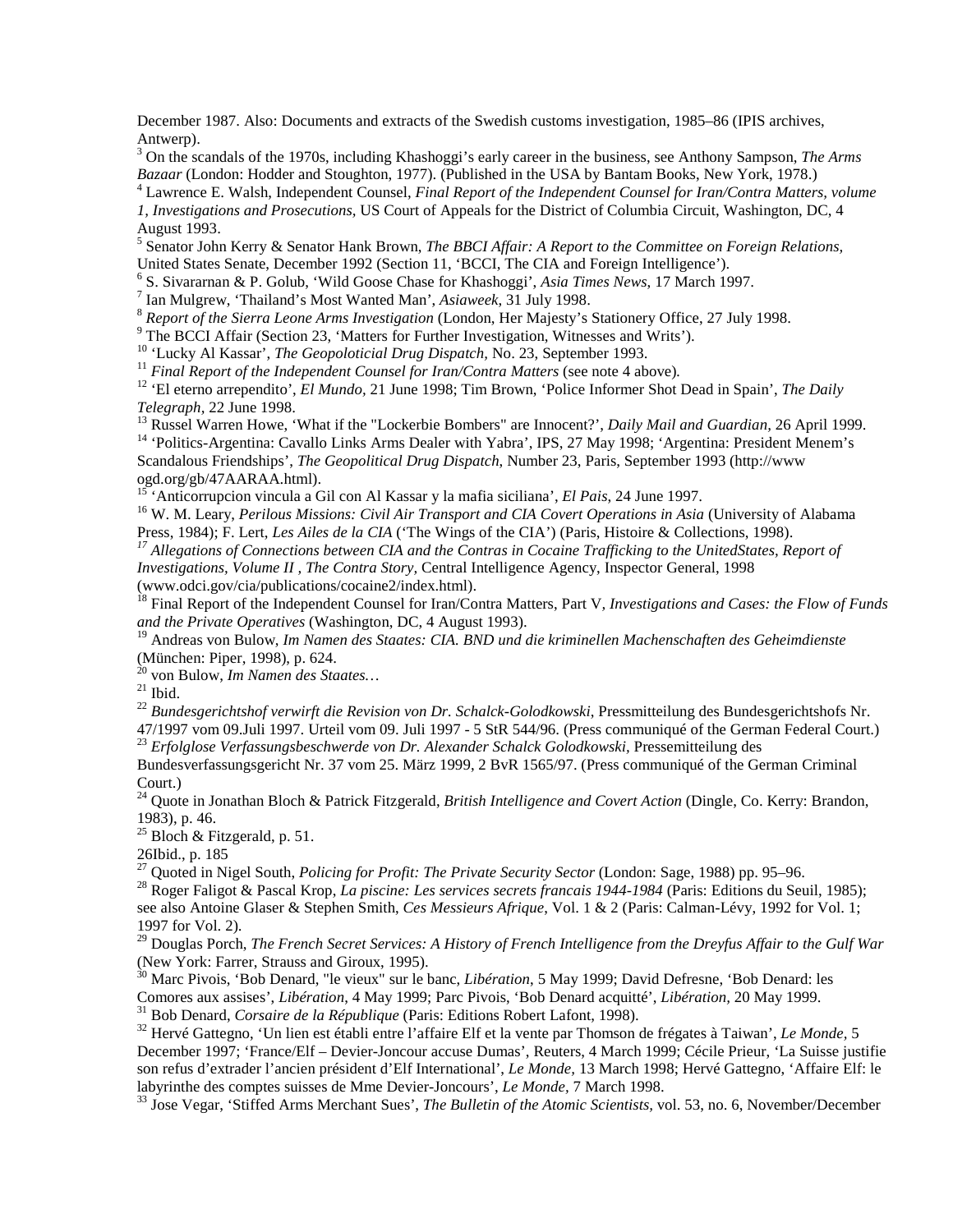1997.<br><sup>34</sup> J. Y. Smith, 'Arms Dealer Samuel Cummings Dies', *The Washington Post*, 2 May 1998.

<sup>35</sup> Patrick Brogan & Albert Zarca, *Deadly Business: Sam Cummings. Interarms and the Arms Trade* (New York: W.W. Norton, 1984).

<sup>37</sup> World Bank News, Washington, DC, 18 July 1996.

<sup>38</sup> National Security News Service briefing for journalists, May 1998; selected publications on Central Africa by Amnesty International and Human Rights Watch.

<sup>39</sup> Principles underlying the arms control policies of most states have been set out in the 1996 UN Guidelines on Conventional Arms Exports, the 1993 OSCE Principles Governing Conventional Arms Transfers and in the 1991-2 European Union Criteria on Arms Exports, now elaborated in the 1998 EU Code of Conduct on Arms Exports. The 1996 UN Guidelines commit all members of the United Nations to establish: 'an adequate body of laws and administrative machinery for regulating and monitoring effectively their transfer of arms, to strengthen and adopt strict measures for enforcement, and to co-operate at the international, regional and sub-regional levels to harmonize, where appropriate, relevant laws, regulations and administrative procedures as well as enforcement measures, with the goal of eradicating illicit arms trafficking' (paragraph 10).

### The Arms Fixers

\_\_\_\_\_\_\_\_\_\_\_\_\_\_\_\_\_\_

### *Chapter 2*

#### **The Day it Rained Arms in India**

That today's control systems suffer from crucial failings is clearly seen from the following example of a complex illicit deal that went wrong. The main arms broker, a former UK intelligence officer, insisted that he had cleared the shipment with the UK military and police authorities – but things turned out rather differently.

In mid-1995, Peter Bleach, a military equipment broker living in North Yorkshire, heard from a Danish business friend who was living in Munich and trading in air services that another businessman he knew in Copenhagen was looking for a supplier of cigarettes.<sup>1</sup> Bleach contacted the Copenhagen businessman. After some weeks of talking about the prices of cigarettes, the businessman said he wanted to broker the supply of 2,500 Kalashnikov rifles and 1.5 million rounds of ammunition. As is customary in arms deals, he did not disclose the destination to Bleach, but indicated that the quote should be for delivery to Calcutta port. Within days, Bleach said, he provided the businessman with a quote of \$475,000 for purchasing and delivering AK

rifles with ammunition to Calcutta. Payment was to be in advance, with a 100%

irrevocable letter of credit. A few days later, the Copenhagen businessman agreed to the quote and invited Bleach to Copenhagen to sign the contract.

Peter Bleach, whose full name is Peter von Kalkstein-Bleach, was 46 years old at the time. He is a former corporal in British military intelligence and had served in the armed forces for over 20 years in, among other places, Southern Africa and Belfast. Although only three years in the arms brokering business, he knew that 'The skill in defence trading is in dealing with the appallingly complicated paperwork – supplying goods is easy, anyone can do that.<sup>2</sup> He claimed that his own UK-based company, Aeroserve, had a licence to handle weapons from the UK Ministry of Defence.

### **The Third Man**

According to Peter Bleach, he flew to Copenhagen to attend a meeting in early August 1995. His Munich-based friend met him and drove him to a waterfront house. There he met his Copenhagen customer and two other business associates, another Dane and a third man who, for much of the meeting, remained anonymous on the deck of the house. As discussions proceeded, the other Dane consulted the third man separately about the negotiations. Gradually it became clear that the delivery was not for the

Indian government, but for an insurgent group.<sup>3</sup> Bleach later said that he had to play along with the idea so as not to endanger his life, but that he had decided to inform the UK security services. He offered to work out another quote for the clandestine delivery. Then, to his surprise, before leaving he was introduced to the third man, but he was not given the man's name.

The third man showed Bleach the area on a map where he wanted the illegal arms to be delivered. It was just inside West Bengal. Bleach says the man alleged that 'his people' were peaceful but had been killed and abused by forces of

<sup>36</sup> J.Y. Smith, 'Arms Dealer…'.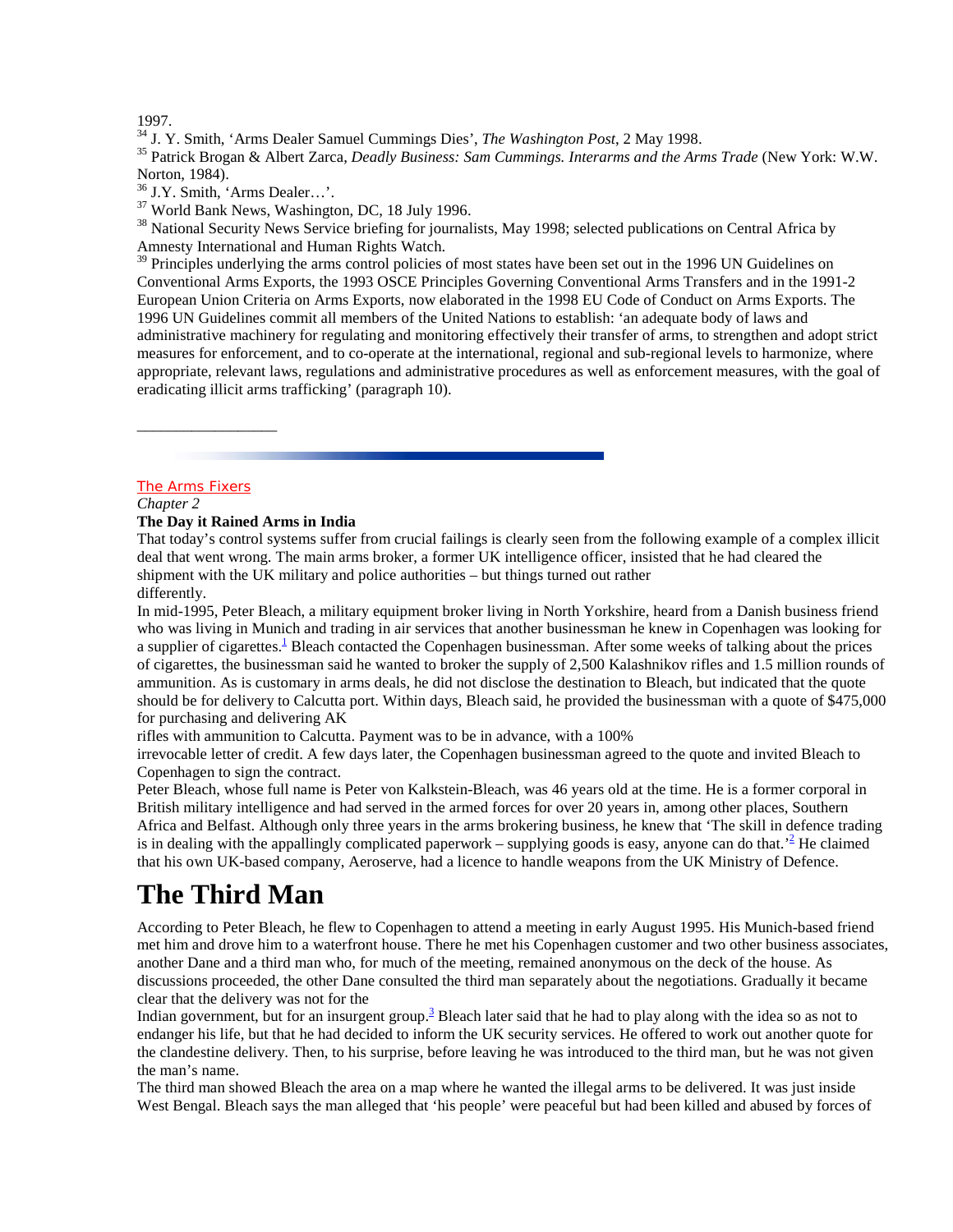the Communist government of West Bengal, so he wanted the arms to hit back. Bleach advised that arms could be delivered to such an area only by parachute drop or by covert landing.<sup>4</sup> He insisted that only the pilot who was to deliver the arms should know the ultimate destination. 'I stressed from the very beginning', Bleach recalls, 'that, in order to be successful, it is most important that this resembles a perfectly, normal transaction in every possible way... No single contractor should be aware of the entire route.'  $\frac{5}{3}$ 

Once back in the UK, Bleach says he contacted the Ministry of Defence through someone he knew in the Defence Export Services Organisation (DESO) and was put in touch with an official on the India desk, Colin Allkins, whom he fully informed of the secret plan.<sup>6</sup> Bleach claims that Allkins promised to refer the matter to the relevant authorities and told him meanwhile to carry on as normal and gather as much information as possible. Bleach says he told his Danish contact to increase the quotation price by \$50,000 to cover extra paperwork and bonuses for the aircrew. While Bleach was on a 'normal' business trip to Bangladesh, he received a faxed copy of a letter of credit from one of the Danish businessmen offering \$470,000. The letter was issued by a Hong Kong bank and signed by 'Kim P. Davey'– this turned out to be the third man.  $\frac{7}{2}$ 

Friends of 'Davey' apparently called him 'Peter', but Interpol now believes that his real name is Niels Christian Nielsen, born in Denmark in December 1961. He took the name Kim Palgrave Davey from a New Zealand infant who died at the age of five weeks and managed to acquire a New Zealand passport in that name after visiting New Zealand.<sup>8</sup> Copenhagen police records show that Nielsen was arrested in May 1982 for two robberies and money laundering, but escaped. <sup>9</sup> Interpol had wanted him since 1982 and claimed that since 1988 he has used 46 false names and been involved in gold and drug smuggling, money laundering and counterfeiting \$100 notes. Nielsen was described as a teetotaller and vegetarian, and a member of a religious sect,

Ananda Marga, founded in 1955 in India. This sect has been in dispute over land with the government of West Bengal for many years. The authorities there blame the sect for acts and threats of violence against Indian government personnel and property.

Bleach says he continued to inform officials at DESO by fax and to ask for help.<sup>10</sup> On 14 and 22 September, and 8 December 1995, he met police Special Branch officers in North Yorkshire and told them about 'Davey' and his three Danish associates. <sup>11</sup> Bleach claims that the Special Branch officers responded by asking him to 'continue the deal for the time being whilst they contacted the Danish and Indian authorities and decided what to do. They warned that they might want the delivery to take place so that they could identify the recipients and arrest as many people as possible. I agreed to this, provided that I could keep any money paid to me in order to compensate for my time and trouble *–* and they agreed to that.<sup>'  $\frac{12}{2}$ </sup>

At a second meeting with Bleach, one of the Special Branch officers, Ian Lynch, said he told Bleach to distance himself from the operation. Fearing the repercussions of pulling out of the deal, Bleach says he told Lynch that he would arrange the aircraft and crew for 'Davey' but make him deal with the arms supplier.<sup>13</sup> It appears he told the Special Branch that 'Davey' had deposited around \$460,000 in a letter of credit in London for the aircraft and for the purchase and delivery of rifles, pistols, ammunition, grenades and rocket launchers. 'My assumption was the British would tell the

Indian authorities right away. In fact they didn't tell them until the end of November 1995', Bleach later protested. $14$ However, the local UK Special Branch officers continue to claim they told Bleach: 'don't do it'. <sup>15</sup> Whatever the truth, Bleach continued to broker the deal.

On 24 September, Bleach and his Danish contact flew to Dubai and then on to Dhaka, Bangladesh, where Bleach said he had to attend to his 'normal' business.<sup>16</sup> On 27 September, they flew to Bangkok to finalize the new contract. Bleach said his contact told him on the journey that 'Davey' was in charge of the operation; furthermore, that he was a very rich businessman based in Hong Kong who had made his money out of smuggling gold and electronic goods. His Danish contact also alleged that one of the other Danish businessmen had inflated the price to over US \$600,000 with a \$150,000 advance, but that 'Davey' had given the businessman only a few weeks to repay the money, failing which he would take out a contract on his life.  $\frac{17}{1}$ 

Attending the Bangkok hotel dinner meeting were 'Davey', his lawyer, his business partner, Bleach, his Danish contact, and an Indian called 'Randy'. 'Davey' wanted to know if the arms could be delivered by ship and then taken by road to Purulia in West Bengal. But Bleach said he convinced him that this method was too difficult, and that it was much better to use an aircraft. If the aircraft were bought, it could be resold or used for other things, and it was this idea that attracted 'Davey'. He wanted to base the aircraft in Dhaka. $\frac{18}{10}$ 

'Davey' arranged for Bleach to find a cargo plane to ferry the arms. This turned out to be an ageing Russian-built Antonov 26. A preliminary report of the Indian Central

Bureau of Investigation (CBI) claims that 'Davey' provided \$250,000 to buy the freighter aircraft from the bankrupt Latvian Airlines – previously part of the USSR state-owned Aeroflot – and to hire the five-person air crew and two ground engineers for three months.<sup>19</sup> Another report says Peter Bleach took \$30,000 from 'Davey' to hire the services of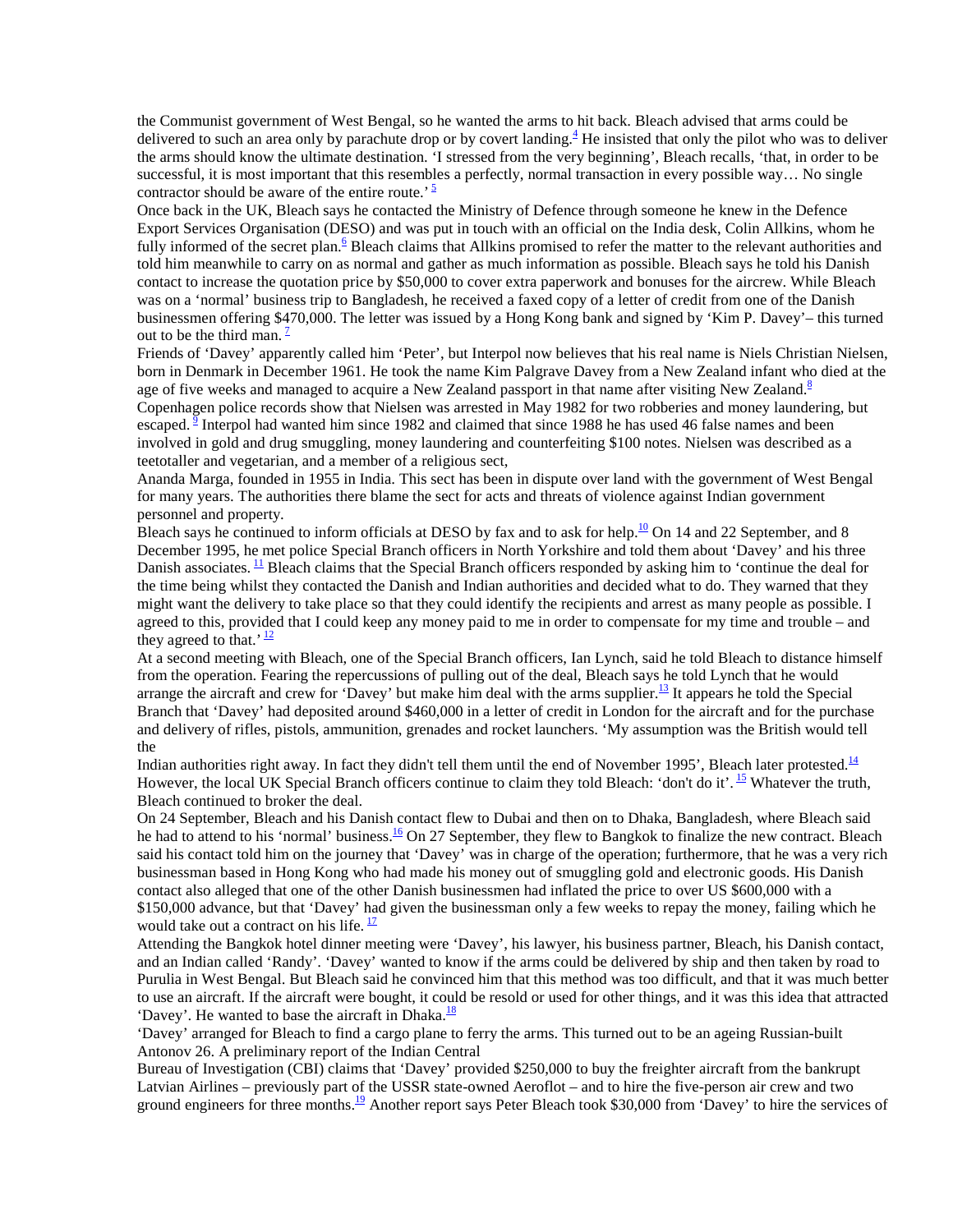the crew on the assumption that the plane would in future be based in Dhaka.  $\frac{20}{2}$  The Antonov 26 freighter was registered as AH 266 and was transferred to Carol Air Services Ltd, a company based in Hong Kong but registered in October 1995 in the Turks and Caicos Islands. Carol Air was reported to be a subsidiary of a Hong Kong company that had employed 'Davey'.  $\frac{21}{2}$  The Russian-built plane was based for the time being in Riga, Latvia, home of the five-person crew. These were Captain Alexander Klichine, the 44-year-old pilot, Igor Moskvitine (navigator), Oleg Gaidach (copilot), Yevgeni Antimenko (cargo operator) and Igor Timmerman (flight engineer). They were each offered a salary of about \$1,000 for three months, provided they would move in due course to Bangladesh. It is worth bearing in mind that the salary of a Latvian pilot is probably about one-thirtieth that of a pilot in Western Europe. On 21 November, the Antonov left Riga for India and Pakistan, but apparently did not visit Bangladesh.

By November 1995, Bleach was in touch with a UK weapons trading company,

Border Technology and Innovations Ltd (BTI) of Hexham, England, to order the consignment on behalf of 'Davey'.<sup>22</sup> BTI claimed that it had agents in 22 countries in 1990 and has secured military and civil defence contracts in 15 countries including Angola, Bangladesh, Pakistan, Sri Lanka and Thailand. The company said that Bleach showed them what appeared to be a valid end-user certificate from the Bangladesh Ministry of Defence, but an invoice given to Bleach for the order mentions a request for parachutes: 'Peter…Total price is \$170,000…We need EUC quickly to effect

licences. Payment: \$85,000 in advance, balance by bankers draft. Commission: \$10,000 is in this for you. Parachutes not available. $\frac{23}{2}$ 

In any case, BTI did not need to apply for a UK arms export licence from the Department of Trade and Industry because, as with so many other UK-arranged arms deals, the firm would purchase the arms abroad and not bring them into UK jurisdiction. BTI turned to a well-known Bulgarian arms manufacturer, KAS Engineering, whose subsidiary, the Arsenal Company, was in a position to sell pistols and Kalashnikov rifles at low prices.<sup>24</sup> Bleach later claimed that he distanced himself from the deal, put 'Davey' in touch with BTI and concentrated on finding the aircraft.  $^{25}$ 

### **Collection and Delivery**

On 10 December 1995, the Antonov landed in Burgas, Bulgaria, to collect the 77 wooden cases of arms.<sup>26</sup> Bleach says that when he departed for Burgas from Gatwick a plain-clothed UK customs officer met him and said he knew of the deal, encouraging him to believe that the UK authorities were ready to intervene at the right moment.  $27$  At first, the old Antonov was grounded in Burgas because it was thought to be not airworthy. <sup>28</sup> Both 'Davey' and Bleach boarded the plane before it took off with the arms cargo and headed for Karachi. Bleach subsequently claimed that his decision to go on the arms flight was because 'Davey' had threatened to harm Bleach's family if he did not board, since he knew too much. 'I went to Bulgaria as the agent for the sale of the plane – I had nothing to do with the sale of the arms', Bleach said later when he was arrested.  $\frac{29}{2}$ 

Flying from Karachi on 17 December 1995, the old Antonov lumbered towards West Bengal, landing at Varanasi to refuel. $\frac{30}{10}$  To Bleach's surprise, the Indian customs and police authorities there took no steps to search the plane or arrest 'Davey' and the others. It then took off again headed for Rangoon.<sup>31</sup> Close to midnight en route over Gaya in West Bengal, the crew claim that 'Davey' suddenly ordered them at gunpoint to fly low over the villages of Purulia in order to drop the arms. Defiantly, they did not fly very low, but the arms cases were nevertheless dropped and landed miles off target, using parachute rigging that had been bought in South Africa. 32 Cases were marked '*Technical Equipment*' and bore the name *'Central Ordnance Depot, Rajendrapur Cantonment, Bangladesh'*. 33 After the drop, the aircraft went back on track towards Rangoon, but was refused permission to land due to 'poor visibility'. <sup>34</sup> It then headed back to Calcutta, refuelled and took off towards Phuket, Thailand, where the plane landed in the early hours of 18 December. Seeing the parachutes falling from the sky, and finding with amazement the broken crates of arms and ammunition, the villagers of Purulia ran to tell the authorities, whose intelligence services had already been tipped off. Afterwards, it was revealed that on 10 and 17 November and 15 December 1995, the UK Home Office had reported the plan to their counterparts in India, the Research and Analysis Wing (RAW), and the CBI had taken over the case on 27 December, but the latter had obviously failed to intercept the freighter.<sup>35</sup> A security memorandum of 25 November from RAW to the Indian Government stated that a European-based businessman had wanted to deliver arms to Communist rebels in West Bengal. It said he had bought an Antonov 26, visited Riga for that purpose on 15 November and would try to land it at the airstrip of a disused coal mine in Dhanbad, near Purulia, called Panchet Hill.  $\frac{36}{1}$  It would appear that by 17 December 'Davey' had discarded the idea of landing, in

favour of the parachute drop, but that for some reason the Indian authorities were not prepared to stop the flight. On 21 December, the freighter re-entered Indian airspace supposedly en route to Calcutta, but because of 'bad weather' it changed course and landed at Madras, apparently to refuel for an onward journey back to Pakistan. Again, no action was taken by the Indian security services. It took off again at 10:45 p.m. the same night and headed for Karachi.<sup>37</sup>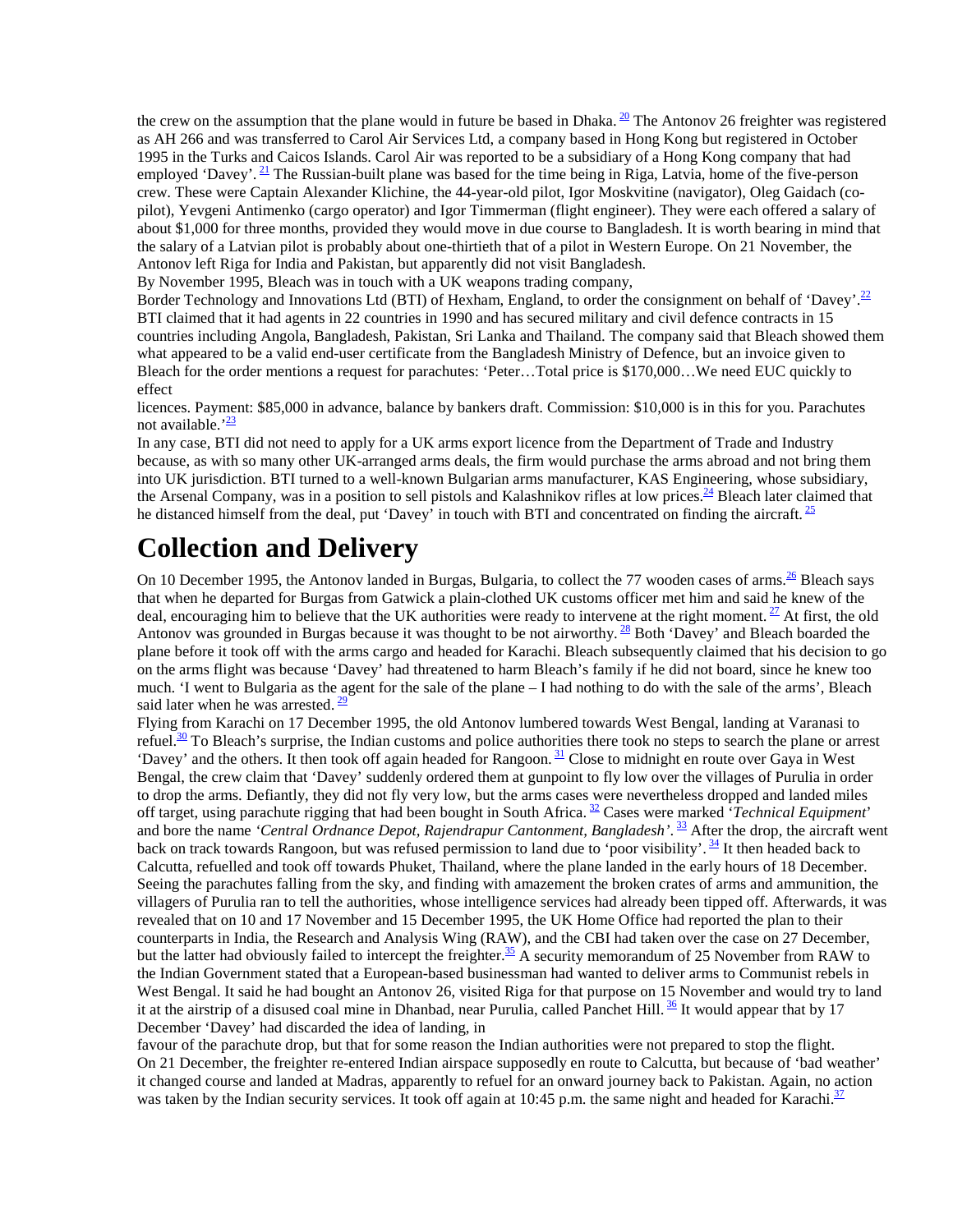Within two hours' flying time from Pakistan, the old Antonov was ordered to land by Indian air traffic controllers because it was on an unscheduled route. It landed at Sahar airport in Bombay at 1:39 am on 22 December and was ordered to park at a remote side of the airport for refuelling.  $\frac{38}{3}$  It was an hour before Indian officials turned up.  $\frac{39}{3}$ 'Davey' simply walked off the Antonov and quickly disappeared, while Bleach and the five Latvians were arrested and jailed. According to Bleach, 'Davey' took advantage of the lax security at the airport.  $^{40}$  A Sahar airport official who had investigated the aircraft on landing said he had no knowledge of the arms drop at Purulia until Bleach told him. Up until then, all he knew was that the plane had flown off course from Thailand. According to the Indian police, a computer laptop found on the plane apparently belonging to 'Davey' showed 49 places over which the plane intended to fly.  $\frac{41}{2}$ In the days after the arms drop at Purulia on 17 December, India's news media were awash with speculation as to what had happened. Suspicion was directed mainly at Pakistan's secret service once it was known that the aircraft had flown in from Karachi, while the West Bengali authorities denied having received a warning. Ananda Marga and the Bangladesh Government dismissed any involvement in ordering the arms, and some journalists speculated on possible links to arms for the Tamil Tigers in Sri Lanka, but without proof.<sup>42</sup> Meanwhile, the Bulgarian government issued a statement rejecting any responsibility for the supply of the arms. Even so, within two weeks the Indian Government decided to switch its purchase of 100,000 assault rifles from Bulgaria to Romania.  $\frac{43}{12}$  The Indian security and aviation authorities were accused of being inept, and an inter-agency panel set up by the government recommended strict monitoring of all unscheduled cargo flights, but stopped short of requiring all freight service agents to register their clients.  $\frac{44}{3}$ 

Peter Bleach and the five Latvians were transferred to a jail in Calcutta and charged on 24 December 1995 with 'abetting the waging of war against India and criminal conspiracy', a charge comparable to treason. The younger brother of 'Randy', Vinay Kumar Singh, was accused of waiting with his brother to transport the weapons and was also arrested and charged.<sup>45</sup> Indian police arrested eleven Ananda Marga monks, including three US nationals and a Greek and Irishman, but they were released after no incriminating evidence was found.  $\frac{46}{1}$  The CBI continued hunting for several Indian

nationals in addition to 'Davey', who was accused of running a network of corrupt

officials in India. $^{47}$  If Bleach and the crew were found guilty, the minimum sentence would be life imprisonment, while the maximum would be death by hanging. They also faced charges under the Arms Act and Explosives Substances Act and the aviation laws.  $\frac{48}{3}$  The trial, still proceeding in late 1999, was expected to take a long time to complete, with over 250 witnesses to be called.

### **Mystery Remains**

Incarcerated, Peter Bleach continued to argue his innocence by saying that he was

involved as an informer with the full knowledge of the British security services

because they wanted to find out who else was involved before taking action. He produced faxes he had sent to UK government officials that he claimed would prove this. He alleged that the Indian security chiefs were warned long before the arms drop was made, but that they deliberately allowed the Antonov to shed its cargo in order to make political capital out of the result in West Bengal. One fax from Bleach to the UK MoD read: 'I was informed that my quote was acceptable and I was invited to discuss the final details with the buyers, who were acting on behalf of the enduser. This turns out to be an illicit deal and the end-user appears at this stage to be an insurgent group in India.<sup>49</sup> Bleach also claimed that UK Special Branch officers had initially encouraged him to provide a delivery plane but advised him to stop short of supplying the weapons. Later, when he had found all the information they needed, Bleach says he was told to pull out altogether, but by then he claims it was too late because of his concerns for his and his family's safety.  $\frac{50}{2}$ Bleach maintains that he always believed the plane would be stopped before the drop and – thanks to his help – his name would be quickly cleared.

Bleach and his supporters accuse the British government of a cover-up over his failed deal and have demanded a statement admitting its role. One of those collecting evidence for Bleach's defence is his friend, Jo Fletcher. She says her efforts to help him were thwarted by Special Branch officers: '… the Police came round – twenty members of Her Majesty's Constabulary – at six thirty in the morning, banged on my door. They took all the documentation that I had brought down from Yorkshire, they took piles of my own paperwork and they also took my computer, which they broke – and Peter's computer...'<sup>51</sup> North Yorkshire Police confirmed to the BBC that they did 'collect evidence' from Jo Fletcher's home. According to the BBC, Ministry of Defence and Foreign Office officials could offer no contradiction to Bleach's story.  $\frac{52}{2}$ 

Mystery remains as to the whereabouts and the exact role of Niels Christian Nielsen (alias 'Kim Davey'), who has not been seen since his disappearance from Sahar

airport on 22 December 1995. Apart from the Indian authorities, those in several European countries want Nielsen on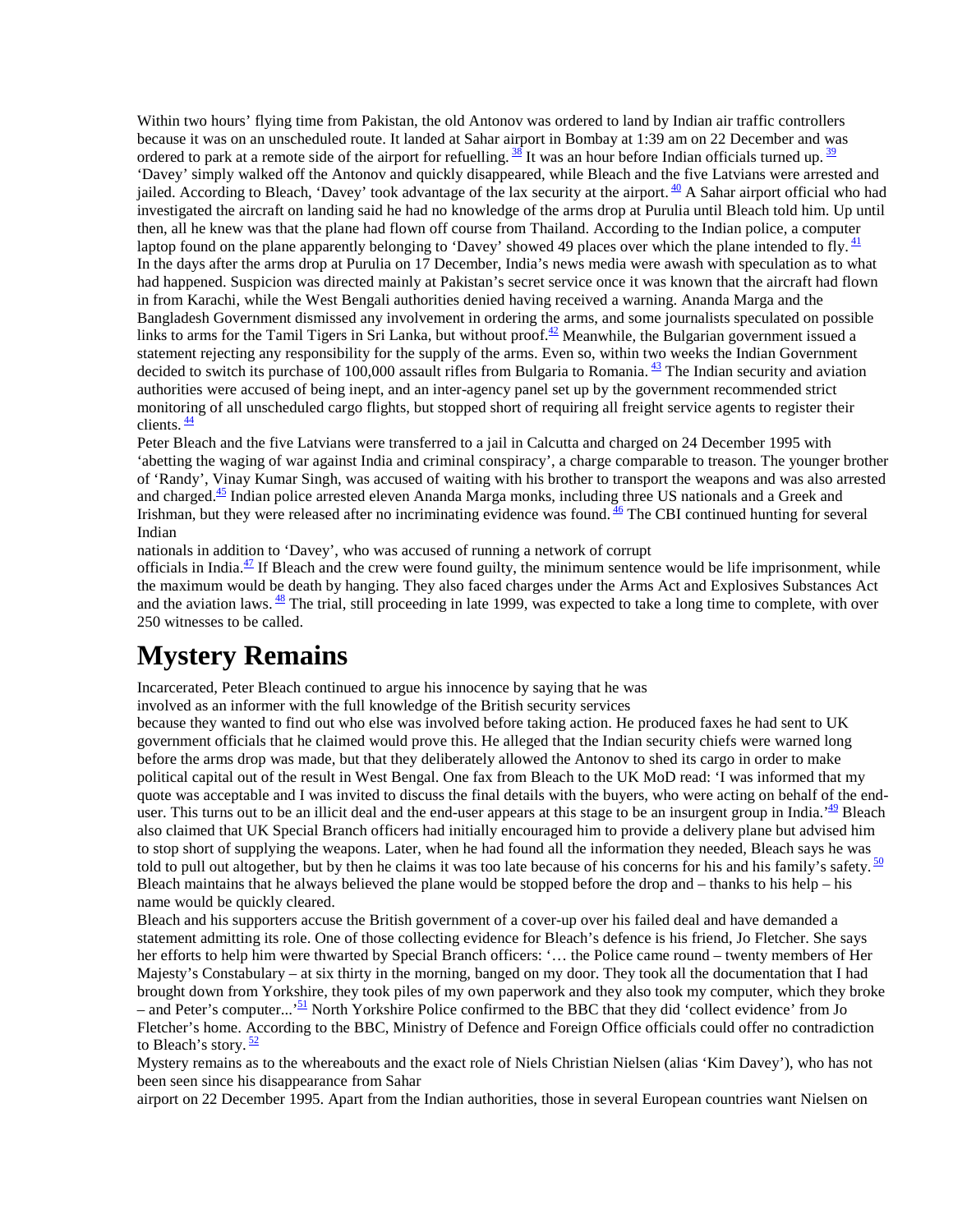charges ranging from armed robbery to counterfeiting. The Indian CBI told reporters that Nielsen had stayed in a hotel where he had made several phone calls to Bangladesh. They also believe that a Hong Kong-based businessman had financed the entire operation and that he was present in Riga with 'Davey' and Bleach when the deal to purchase the Antonov was struck. $\frac{53}{1}$  The CBI

allege there were 14 others, including three Danes and a Bangladeshi military officer, who were involved. On 17 January 1997, Indian police arrested a man on arrival from Singapore at Bombay's Sahar airport in connection with the Purulia case. The man awaiting questioning was believed by the police to be Joel Proren and was alleged by them to have helped Nielsen with the funds to purchase the Antonov in Latvia. Proren was said to be part of a gold smuggling syndicate with Nielsen ('Davey') and several Indians linked to the Purulia drop, especially 'Randy'– whom police thought to be Satyender Narain Singh, and whose younger brother Vinay had been arrested in connection with the Purulia drop.<sup>54</sup> The police said Proren was German-born, but then a US citizen who was resident in Kansas. An official from the US consulate visited Proren. When travelling from Singapore, he had used the name of 'Schneider Martin Conrad', but had been using six names – Ken Sando, Roy Dogen, Martin Olsen and Joel Proren. Asked what his real name was, he replied: 'Call me Hanu man.'<sup>55</sup>

<sup>1</sup> This account is drawn largely from quoted documents, and the words of Peter Bleach, particularly his account of the affair published as 'The Copenhagen Connection', *Sunday* (reprinted from *Politiken*, Denmark), 11–17 May 1997, but also from the following accounts: Pranay Sharma, 'RAW had Warned About the Covert An-26 Mission', *The Telegraph*, 25 December 1995; Harinder Baweja; 'Straining Credibility', *India Today*, 11 March 1996; Chandan Nandy, 'Indian Mole May Have Fled to Colombo', *The Telegraph*, 30 December 1996; Special Correspondent, 'Vital Clues Unearthed in Purulia Case', *The Hindu*, 24 January 1997; Richard

Norton-Taylor, 'Gun Running Briton Faces Indian Death Sentence', *The Guardian*, 21 August 1997; Stephen Grey, 'Ex-soldier Abandoned after Tipping off Police', *The Sunday Times*, 28 September 1997; Peter Popham, 'I was Betrayed by MoD, Says Briton Facing Execution', *The Independent*, 9 July 1998; Raymond Bonner, 'Legal Loopholes Make Arms Shipments Easy', *The Globe and Mail*, 15 July 1998; Saheli Mitra, 'The Mystery of Arms and Men', *The Telegraph*, 13 January 1999; Oxfam UK, *Out of Control*, 1999; Anish Gupta with Sourabh Sen, Soumen Dutta & Summit Das Gupta, 'A Twist in the Trial', Special Report, *Sunday*, 30 May–4 June 1999; and Tyne Tees Television, 'The Bleach Conspiracy', 25 August 1999. Where important details vary, an attempt has been made to indicate a particular source.

<sup>2</sup> Peter Bleach, 'The Copenhagen Connection'.

<sup>3</sup> Ibid. The other Dane has since denied that arms were discussed, claiming that they discussed the transport of prawns and turtles from Bangladesh to Hong Kong.

4 Ibid.

\_\_\_\_\_\_\_\_\_\_\_\_\_\_\_\_\_\_

<sup>5</sup> Peter Bleach, quoted by Bonner, 'Legal Loopholes...'.

<sup>6</sup> Bleach faxed a detailed account of the planned operation to Colin Allkins at DESO on 18 August 1995, according to Gupta et al., 'A Twist in the Trial'. DESO is part of the UK Ministry of Defence and employs about 700 staff to help UK arms manufacturers market and sell their products abroad.

 $<sup>7</sup>$  Bleach, 'The Copenhagen Connection'. Bleach subsequently told the UK police that the letter of credit was worth</sup> \$460,000.

8 Bonner, 'Legal Loopholes…'.

<sup>9</sup> *The Hindu*, 24 January 1997; *Sunday*, 11 May 1997; Bonner, 'Legal Loopholes...'. <sup>10</sup> Bleach, 'The Copenhagen Connection'. A copy of Bleach's fax of 18 August 1995 to Colin All-<br>kins at DESO was published in *Sunday* 

<sup>11</sup> Gupta et al., who quote from court evidence. Richard Norton-Taylor, 'Army Told of Indian Arms Deal', *The Guardian*, 12 September 1997, also quotes from Bleach's correspondence, saying Bleach gave the UK police the precise grid reference for the arms drop.

<sup>12</sup> Bleach, 'The Copenhagen Connection'.

<sup>13</sup> Tyne Tees Television, 'The Bleach Conspiracy'.

<sup>14</sup> Bleach, 'The Copenhagen Connection'.; Peter Popham, 'I was Betrayed...'.

15 Stephen Grey, 'Ex-soldier Abandoned…'.

16 According to Caroline Lees & Simon Hinde, 'Sky Full of Rifles Alerts Indians to Brewing Revolt', *The Sunday Times*, 1 January 1996, Bleach had reportedly tendered to supply Russian-made helicopters to the Bangladeshi Ministry of Defence but had not won the contract.

<sup>17</sup> Bleach, 'The Copenhagen Connection'.

 $18$  Ibid.

<sup>19</sup> *The Hindu,* 24 January 1997.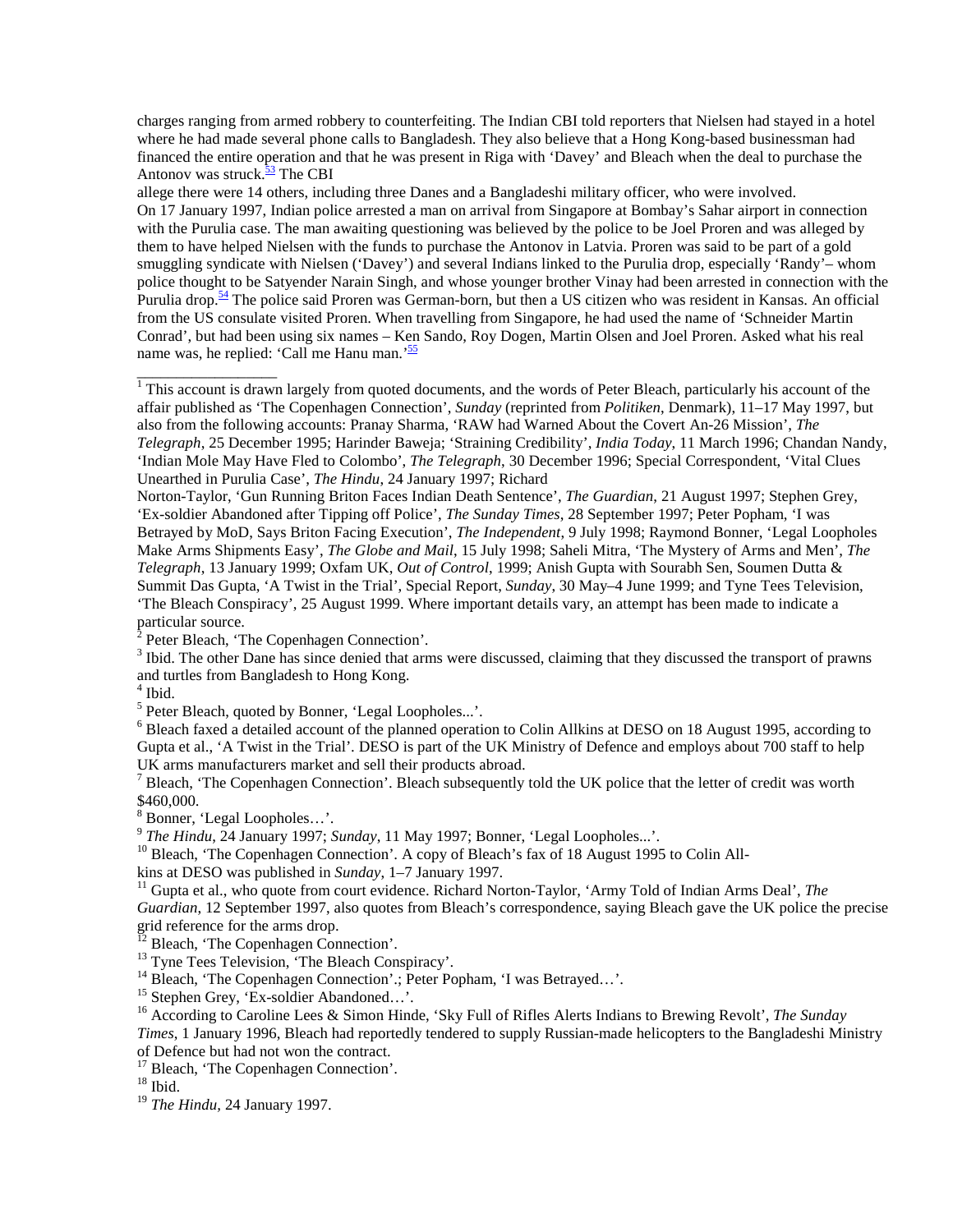20 Bonner, 'Legal Loopholes...'.

<sup>21</sup> lbid. In addition, Oxfam, *Out of Control*, claims that shares of Carol Air were transferred to an investment company registered in the Isle of Man in November 1995.

 $^{22}$  Gupta et al., 'A Twist in the Trial'. According to Oxfam and Grey, op. cit., BTI also had an address in Abingdon, Oxfordshire.

<sup>23</sup> Oxfam, *Out of Control*. According to Grey, the Bangladeshi end-user certificate appears to have been a forgery. According to Bonner, Bleach claimed that BTI were paid \$165,000 for the first shipment.

<sup>24</sup> Bonner, 'Legal Loopholes...'.

 $^{25}$  Gupta et al., 'A Twist...'.

 $^{26}$  Oxfam quotes from a fax 'between' BTI and Bleach on 10 November 1995 that defines the consignment from KAS engineering as 300 AK-47 Kalashnikov assault rifles, 15 Makarov pistols, two sniper rifles with night vision sights, 2 night vision binoculars, 25,000 rounds of rifle ammunition, 6,000 rounds of pistol ammunition, 10 RPG-7 rocket launchers, 100 anti-tank grenades, 100 ordinary grenades, and 25 PM79 anti-personnel mines. Another fax quoted by Oxfam from BTI to KAS Engineering [no date given] states that: 'Commercial invoice should describe goods as "goods as per contract No. 046-HPS 10.11.95" to keep within the ideal of our Swiss Bank.' Oxfam, *Out of Control.* <sup>27</sup> Tyne Tees Television, 'The Bleach Conspiracy'.

 $^{28}$  Pranay Sharma reports the Indian aviation authorities' allegation that the crew were allowed to make a trial 'dry run' flight to India in December 1995 before loading the arms for West Bengal, but this may be confused with the November flight from Riga. It appears that the crew and the Bulgarians were told the arms were for delivery to Bangladesh. Sharma, 'RAW had Warned…'.

29 Popham, 'I was Betrayed…'.

*<sup>30</sup>* Norton-Taylor, 'Gun Running Briton'. Lees & Hinde, 'Sky Full of Rifles…', report that Bleach said half the arms consignment was left in Karachi.

 $31$  Gupta et al., 'A Twist in the Trial'.

 $32$  Tyne Tees Television, 'The Bleach Conspiracy'.

33 Sharma, 'RAW had Warned…'; Ashis A. Biswas, 'Still in a Maze', *Outlook* (India), 26 February 1997. 34 Gupta et al., 'A Twist in the Trial'; Baweja, 'Straining Credibility'.

<sup>35</sup> Gupta et al. 'A Twist in the Trial'.

<sup>36</sup> Baweja, 'Straining Credibility'. Michael Howard, the UK Home Secretary, confirmed in January 1996 that his officials had informed the Indian authorities of the plan.

 $37$  Gupta et al., 'A Twist in the Trial'.

 $\frac{38}{38}$  Ibid.<br> $\frac{38}{39}$  Tim McGirk, 'Would-be Hero Poisoned by his Own Sting', *The Independent*, 11 September 1996.

<sup>40</sup> For this account see Grey, 'Ex-soldier Abandoned...'; Nandy, 'Indian Mole...'; Bonner, 'Legal Loopholes...'.

<sup>41</sup> Mitra, 'The Mystery of Arms and Men'.<br><sup>42</sup> Pranav Sharma, 'Pakistan Suspected in Arms Drop', *The Telegraph*, 22 December 1995.

<sup>43</sup> Murali Krishnan & Sinjoy Chowdury, 'LTTE Theory Gaining Ground', *The Telegraph*,

30 December 1995; AFP, 'India to Buy Arms from Romania', 16 January 1996.

<sup>44</sup> Murali Krishnan, 'Pvt Air Services to be Combed', *The Telegraph*, 30 December 1996.<br><sup>45</sup> *The Telegraph*, 11 December 1996.<br><sup>46</sup> Lees & Hinde, 'Sky Full of Rifles…'.

47 Mitra, 'The Mystery of Arms and Men'; Special Correspondent, *The Hindu*, 'Vital Clues…'; Bleach claims that 'Davey' had bribed all the necessary police in India to ensure that his gold smugglers were released within 24 hours (Bleach, 'The Copenhagen Connection').

48 Special Correspondent, *The Hindu ,* 'Vital Clues…'; Tyne Tees Television, 'The Bleach Conspiracy'.

 $49$  BBC Radio 4, 11 September 1998.

 $50$  Christopher Hudson, who visited Bleach in 1997, told BBC Radio 4 : 'He was dealing here with hardened criminals who were anxious that he knew too much. These were not the men to go back on a deal with. Having entered it, he couldn't just back off – as the authorities claimed could happen. That isn't the way it's done. Once you're inside the tent you stay inside because to venture out is to face death.' Hudson also claimed that Bleach's health was deteriorating in prison, with gangrene in his toes. 'It's a horrid, terrible prison. He has to defecate in a bucket. There's a smell of raw sewage everywhere.' The Latvian crew's relatives complained that the prison conditions for their men were worse than Bleach's, and that there were no legal representation or family or consular visits. Two of the men had serious medical conditions.

51 BBC Radio 4; Norton-Taylor, 'Gun Running Briton'.

 $^{52}$  Ibid.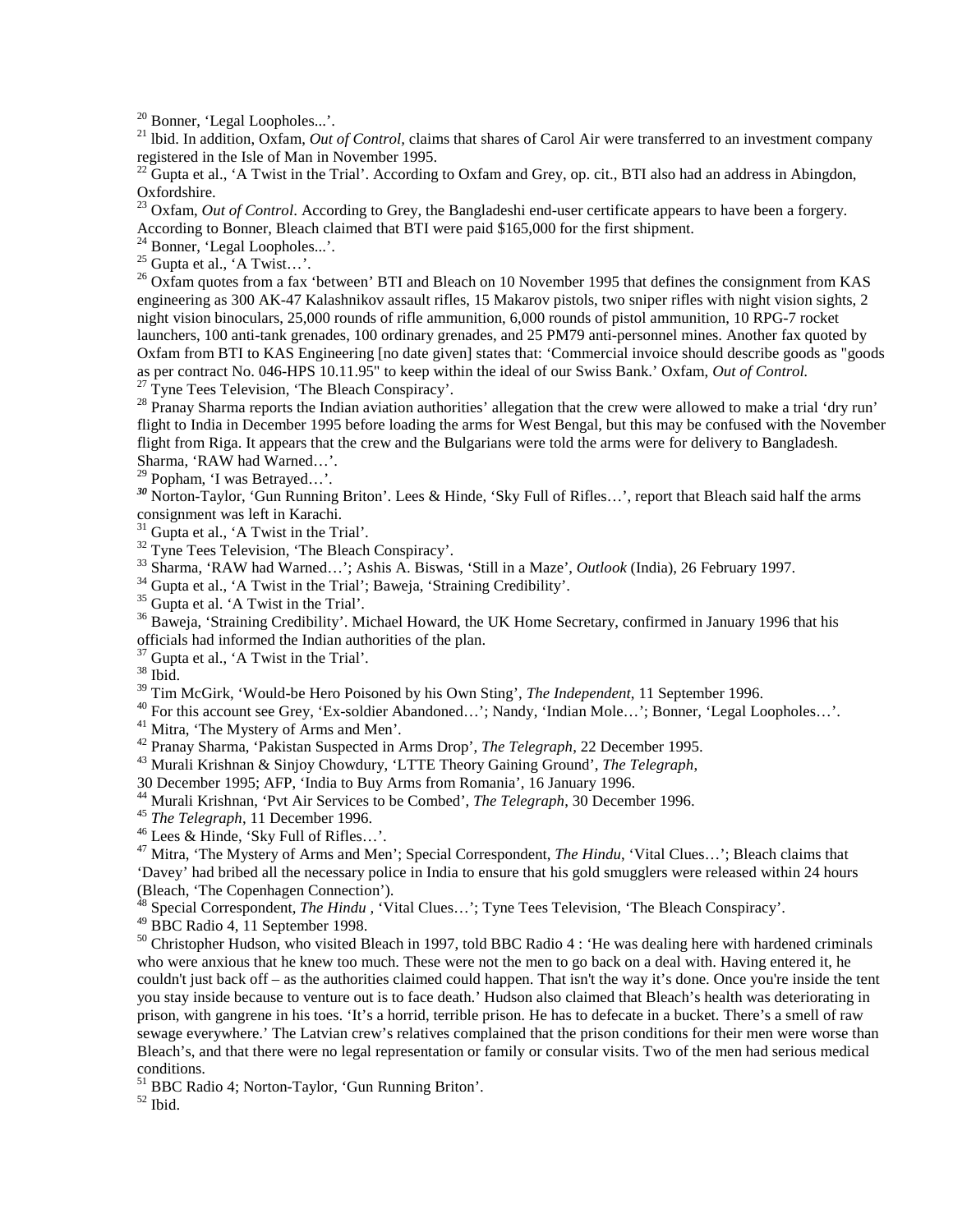<sup>53</sup> Staff Reporter, 'Armsdrop Trial Begins Today', *The Telegraph*, 1 August 1997.<br><sup>54</sup> Nandy & Murshed, 'RAW Tip-off to Arrest Arms Drop Suspect', *The Telegraph*, Calcutta, 22 January 1997; Special Correspondent, *The Hindu*, 'Vital Clues...'; Mitra, 'The Mystery of Arms and Men'.<br><sup>55</sup> Special Correspondent, *The Hindu*, 'Vital Clues...'. Hanuman is the much-loved Hindu monkey-god who is

invincible, the most intelligent being on earth and one of the very few Hindu gods who lives on earth in a physical incarnation at all times.

#### The Arms Fixers

\_\_\_\_\_\_\_\_\_\_\_\_\_\_\_\_\_\_

### *Chapter 3*

#### **BROKERING ARMS FOR GENOCIDE**

The arms dropped in Purulia were, fortunately, not used. In Rwanda, however, brokers and transport agents arranged the supply of arms that were used to commit international crimes against humanity in 1994. Dealers managed to circumvent not only the national arms-control regulations of several of the most

powerful states in the world, but also a mandatory UN arms embargo.

Documents from the military archives of the regime that planned and carried out the genocide in Rwanda, as well as interviews with some of those involved and evidence cited by the subsequent UN commission of inquiry, help piece together an incomplete yet shocking picture of what transpired. The main foreign brokers and shippers involved in arming the perpetrators of the 1994 genocide were based in the UK, France and South Africa. They employed networks of collaborators in other countries, including Albania, Belgium, Bulgaria, Egypt, Italy, Israel, Seychelles, former Zaire, and various offshore financial centres. The dealers evaded the inadequate national arms control laws in their home countries and disguised the routes of their deliveries, choosing to operate where there were shaky customs, transport and financial regulations so as to make their activities as 'legal' as possible. None of these brokers has been indicted for the crime of complicity to genocide.

### **Prelude to Genocide**

By March 1994, an atmosphere of civil war existed in Rwanda, with violent incidents occurring virtually on a daily basis. Lists of people regarded as enemies of the Hutu-dominated Habyarimana regime – either because of their perceived or imagined opposition or, in most cases, simply because they were ethnically identified as Tutsi – were drawn up. When the Rwandan Presidential aircraft was shot down on 6 April, random massacres of Tutsi and Hutus began in Kigali and several other areas, organized under the Hutu interim government. Evacuations of foreign nationals by Belgium and France were followed on 21 April by the withdrawal of the UN peace operation, UNAMIR, amidst ongoing massacres reported daily in the world's media. Eventually, on 17 May 1994, one month after the genocide began in Rwanda, the UN Security Council

imposed an international arms embargo. It was generally agreed that this embargo also applied to the ousted Hutu Rwandan regime-in-exile – although the UK government later denied this was the case, in order to avoid prosecuting known arms brokers acting from UK territory for the exiled armed forces and militia.<sup>1</sup> A massive exodus of the killers and hundreds of thousands displaced Hutus had begun in May; by mid-July about one million had crossed into the former Zaire around the town of Goma, and several hundred thousand more into other neighbouring territories.  $\frac{2}{3}$ The attempt by the United Nations to stop arms from reaching the country was already too late. The tragedy was compounded when, even after the UN embargo was agreed, major states did not promptly incorporate it into their domestic law and take concerted action to enforce it. As a result, more small arms and ammunition were supplied to the mass killers via routes supposedly monitored by international observers.

Up to the outbreak of the genocide, the Rwandan government had secured its main arms supplies from companies in China, France, Egypt and South Africa, with a smaller role for Israel, Greece and Poland.<sup>3</sup> France, the biggest supplier of heavy military equipment, had sent troops to Rwanda in 1990 to help repel a military offensive by the Tutsi Rwandan Patriotic Front against the Habyarimana regime. Both sides committed atrocities. The French authorities were accused of using the supply of arms to control the regime.  $\frac{4}{3}$  During that time, Kigali was used a hub by French arms dealers for the supply of Iran and other countries.  $\frac{5}{5}$  Thus it was hardly surprising that the

regime would try to use such dealers to obtain alternative sources of supply, at least for smaller weapons.

### **Trying to Stop Further Deliveries**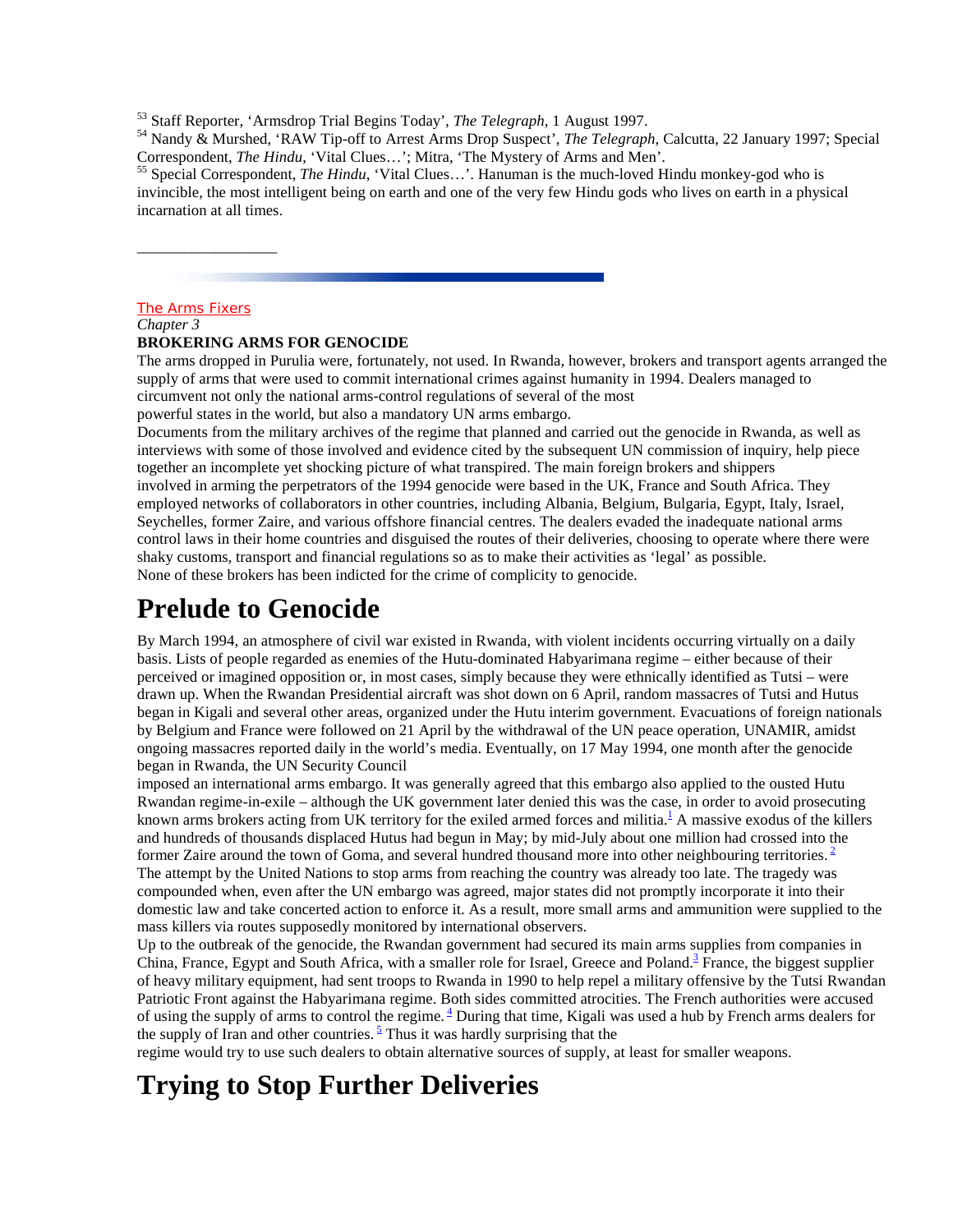During and in the aftermath of the genocide, international speculation and isolated

allegations continued as to where further arms could have come from. In mid-1995, Human Rights Watch and Amnesty International drew attention to reports of arms

deliveries via airports in former Zaire, near the border with Rwanda.<sup>6</sup> After the Rwanda Patriotic Front took control of Kigali on 4 July, the airport at Goma, just next to the border with western Rwanda, became for a while the main delivery point for supplies to the massive numbers of refugees pouring out of Rwanda, as well as for the further supply of small arms and ammunition to the retreating armed forces (the ex-FAR – *Forces armées rwandaises*) and militia (the *Interahamwe*) of the exiled Hutu regime. As Goma came under suspicion during 1994, arms for the genocidal killers of Rwanda continued to be flown in to Kinshasa and then ferried to other airports in the Zairian border region, such as Bukavu. The Zairian authorities under President

Mobutu collaborated in this buildup. Human Rights Watch focused in particular on the officially sanctioned Chinese and French arms deliveries and on supplies brokered from South Africa, while Amnesty International reported that UKbased arms brokers had arranged small arms deliveries from Albania, Bulgaria and Israel using secret international brokering and trafficking networks. Both warned that further deliveries from various sources were being

reported locally. The Albanian, Bulgarian, French and South African governments denied any official knowledge of or involvement in violating the UN embargo. $\frac{1}{2}$ 

These exposures in mid-1995 convinced the UN Security Council to establish an

International Commission of Inquiry (UNICOI) to find evidence of breaches of the embargo imposed on 17 May 1994.<sup>8</sup> UNICOI did not, however, focus on complicity in genocide under the 1951 Convention on Genocide. This was assumed to be a responsibility of the separate International Tribunal on Rwanda, based in Arusha, Tanzania, although this has not been the case so far. UNICOI also lacked judicial powers to call

witnesses, and it had limited resources. In addition, commissioners suffered from a lack of cooperation, to varying degrees, from governments and officials in the region, especially the authorities of former Zaire but also from some states in Western and Eastern Europe. However, with support from some officials, NGOs and journalists, UNICOI did manage to find credible evidence of arms flows to the region from Eastern Europe and Southern Africa even after the imposition of the arms embargo. It put awkward questions to European governments through its representations, and, even though these were never fully answered, its reports to the Security Council helped provide some impetus for UN action toward preventing small arms proliferation.<sup>9</sup>

### **The South African Who Cleared a Million Dollars**

In March 1993 a ship called the *Malo,* laden with Serbian small arms and ammunition on its way to Somalia, was inspected and held by the Seychelles authorities.<sup>10</sup> On 4 June 1994, Wilhelm Tertius Ehlers (known as Ters Ehlers) – a former senior official in the apartheid government – and Colonel Theoneste Bagosora – a senior official of the Rwandan Ministry of Defence of the Hutu government-in-exile – went to the Seychelles to negotiate the purchase of the arms. When interviewed in Goma in February 1995 by a Human Rights Watch researcher, Bagosora said he had met with South African officials at the end of May and early June 1994 to arrange weapons shipments to the former Rwandan military. These officials had refused to consider direct South African arms shipments but had offered to help to arrange shipments by other parties.  $\frac{11}{1}$ 

On the nights of 16–17 and 18–19 June 1994, two planes of Air Zaire flew the weapons from the Seychelles government-controlled stockpile to Goma airport. These weapons were then transferred to the ex-FAR military forces in Gisenyi just across the border inside Rwanda.<sup>12</sup> The weapons included anti-tank and fragmentation grenades and highcalibre ammunition. According to Human Rights Watch, an Air Zaire DC-8 aircraft with the call sign 9Q-CLV had transported the arms from the Seychelles to the Zairian town of Goma in two separate flights. On arrival in Goma, the arms were

reportedly handed over for use by the ex-FAR armed forces that were still holding Gisenyi prefecture in Rwanda. In the spring of 1996, two UNICOI members visited Seychelles to discuss the allegations with the Minister of Defence, James Michel, and other senior officials of the Seychelles government. In a report presented by UNICOI to the UN Security Council, the Commission wrote that it had been provided with information that amply corroborated the statements made in the 1995 report by Human Rights Watch. Documents, and that information made available to UNICOI by the Seychelles government enabled the Commission to reconstruct the case of the arms purchase. In discussions with members of UNICOI, the Defence Minister of the Seychelles stated that the arms in question had been seized by his government because they were being transported to Somalia in violation of the UN arms embargo. The Seychelles government had tried to dispose of the arms, but Ehlers had approached them, saying that the Zairian government was interested in buying them. $\frac{13}{2}$ 

Ehlers described himself in the Seychelles as the director of a company called Delta Aero.<sup>14</sup> He had arrived from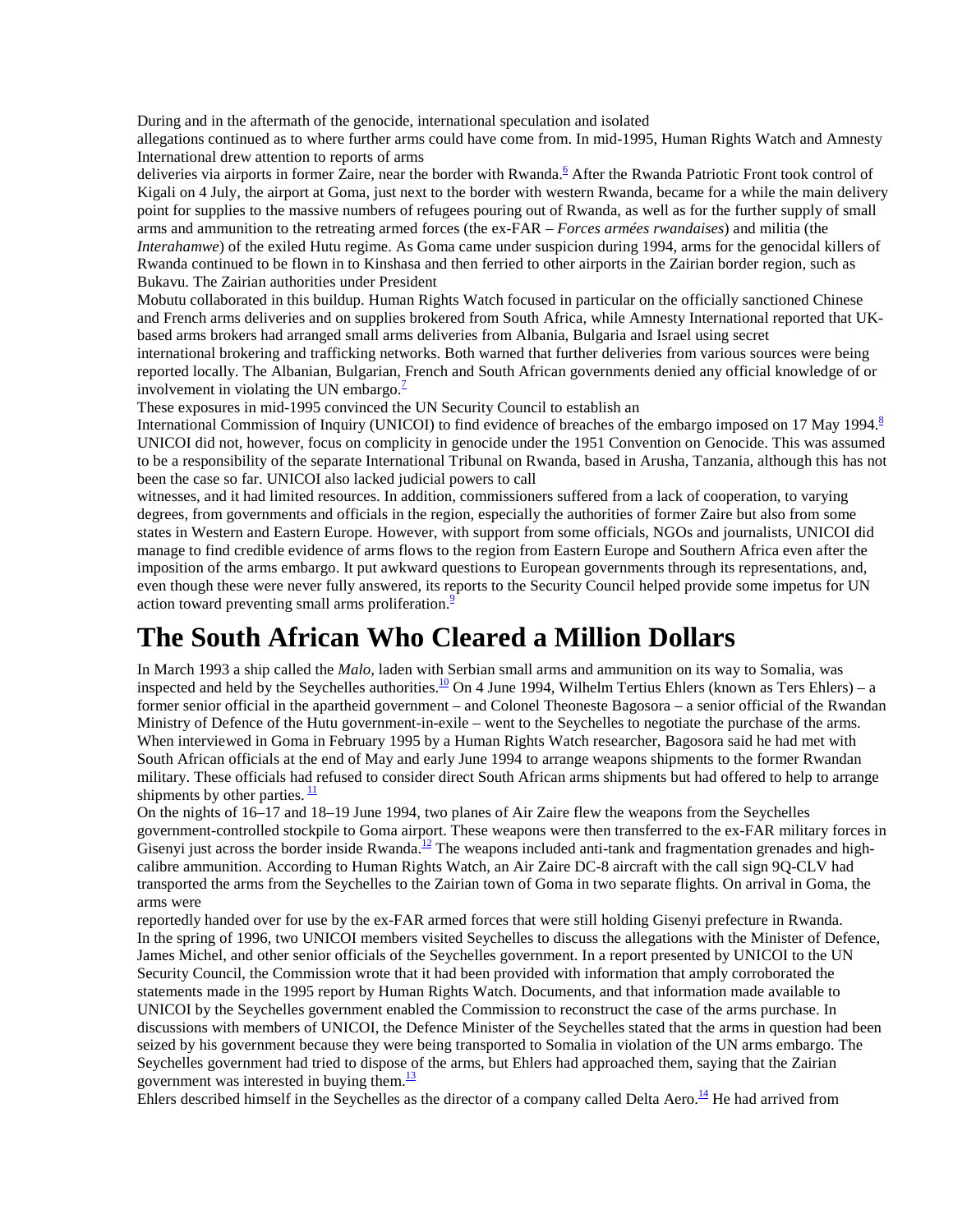Johannesburg on 4 June 1994 accompanied by a person afterwards known as Colonel Bagosora, 'whom the Seychelles authorities believed to be a Zairian'. <sup>15</sup> The two visitors inspected the weapons and agreed to purchase the entire shipment. Bagosora produced an end-user certificate that had apparently been

issued by the Zairian Ministry of Defence. The document, a copy of which was made available by the Seychelles government, purported to be an end-user certificate signed on 13 June 1994 in Kinshasa by General Baoko Yoka, the then Vice-Minister for

National Defence of Zaire. It referred to Ehlers' company 'Delta' and described the weaponry as 'munitions' and 'TNT'. $\frac{16}{1}$ 

Ehlers and Bagosora had provided the aircraft in which to transport the arms, a civilian DC-8 cargo aeroplane with the registration 9Q-CLV, owned by the state company Air Zaire. To overcome an objection from the Seychelles Civil Aviation Authorities concerning the transport of military matériel in a civilian aircraft, Bagosora produced a document certifying that the aircraft had been chartered for military purposes. The document purported to place it under 'full military responsibility of the Ministry of Defence of the Government of Zaire'. The document bore the heading of the seal of the Ministry of Defence of Zaire and was dated 16 June 1994 and signed by Bagosora. The authorities of Seychelles were apparently unaware that the Colonel, although signing on behalf of the Zairian Ministry of Defence, was in fact a Rwandan national. However, Bagosora had declared himself as such on the immigration card he filled in when entering the Seychelles on 4 June 1994 to negotiate for the arms. In fact Colonel Bagosora was a high-ranking officer in the former Rwandan government forces,

reputed to be one of the main organizers of the genocide and the 'chief arms procurerfor the ex-FAR'.  $\frac{17}{12}$ Flight plans given to UNICOI by the transport authorities indicated that the Air Zaire DC8 aircraft had left Kinshasa on

16 June 1994 for Mombasa, Kenya, and had returned on 20 June from Goma to Kinshasa.<sup>18</sup> This schedule corresponded with the information that the arms had been transported in two shipments, on 17 and 18 June 1994. Flight plans provided in Seychelles corroborated this. The government of the Seychelles provided lists of the rifles, grenades and ammunition contained in each of consignments airlifted to Goma. Bagosora had countersigned both of the documents on behalf of the Zairian armed forces – the *Forces armées zaïroises* (FAZ). Each shipment weighed approximately 40–42 tons. 19 Realizing the fraud, the Seychelles authorities said they finally cancelled a third consignment, planned for 23 June 1994. Following the departure of the second consignment on 19 June 1994, reports in the Seychelles media had revealed that the armaments were being transported to Goma and not to Kinshasa, and that Bagosora was not Zairian but in fact a Rwandan officer in the ex-FAR who had ordered acts of mass killing of civilians. Afterwards, Seychelles officials told UNICOI that they had been under the impression the arms were to be airlifted to Kinshasa and that their suspicions had been aroused only after the subsequent press reports.  $\frac{20}{20}$ 

# **Swiss Banking Arrangements**

Attempts to uncover the money trail shed more light on the deal, but still left some big questions. Basically, the arms were purchased with two separate payments into the

account of the Central Bank of Seychelles in the Federal Reserve Bank in New York.<sup>21</sup> Two amounts of \$179.965 and \$149,982.50 were sent to the Seychelles account from an account at the Union Bancaire Privée in Geneva. UNICOI's requests to the Federal Department of Foreign Affairs of Switzerland for information about the account-holder initially bore no results. 'Investigations are encountering numerous problems of a legal and practical nature', was the reply from the Swiss Federal Department to UNICOI.<sup>22</sup> However, in August 1997 the Prosecutor General of Switzerland sent UNICOI a letter notifying the Commission that an investigation on the financial transactions regarding the case had been opened. The Swiss government gave some specific details acknowledging that Ehlers was indeed the holder of a numbered account – 82-113 CHEATA – at the Lugano office of Union Bancaire Privée in Switzerland. The Swiss Prosecutor General confirmed that the two separate payments, \$179,965 and \$149,982.50 respectively, had been paid on 15 and 17 June 1994, and stated moreover that on 14 June and 16 June 1994 the account of Ehlers had been credited with \$592,784 and \$734,099 respectively – in other words, about \$1 million more had been received in Ehlers account than had been paid to the Seychelles Central Bank in New York. The Prosecutor General told UNICOI that the large funds entering Ehlers' account had originated from an account at the Banque Nationale de Paris SA in Paris, which had in turn been acting on behalf of the 'Banque Nationale du Rwanda, Kigali'. So where had the money really come from?

The French newspaper *Le Figaro* tried to reconstruct these transactions in April 1998, but both the Banque National de Paris and the Union Bancaire Privée in Switzerland declined to comment on the issue. Representatives of the Federal Reserve Bank in New York referred *Le Figaro's* journalists back to the Swiss bank.23

In September 1996, members of UNICOI travelled to South Africa to discuss the role of arms traffickers to the Great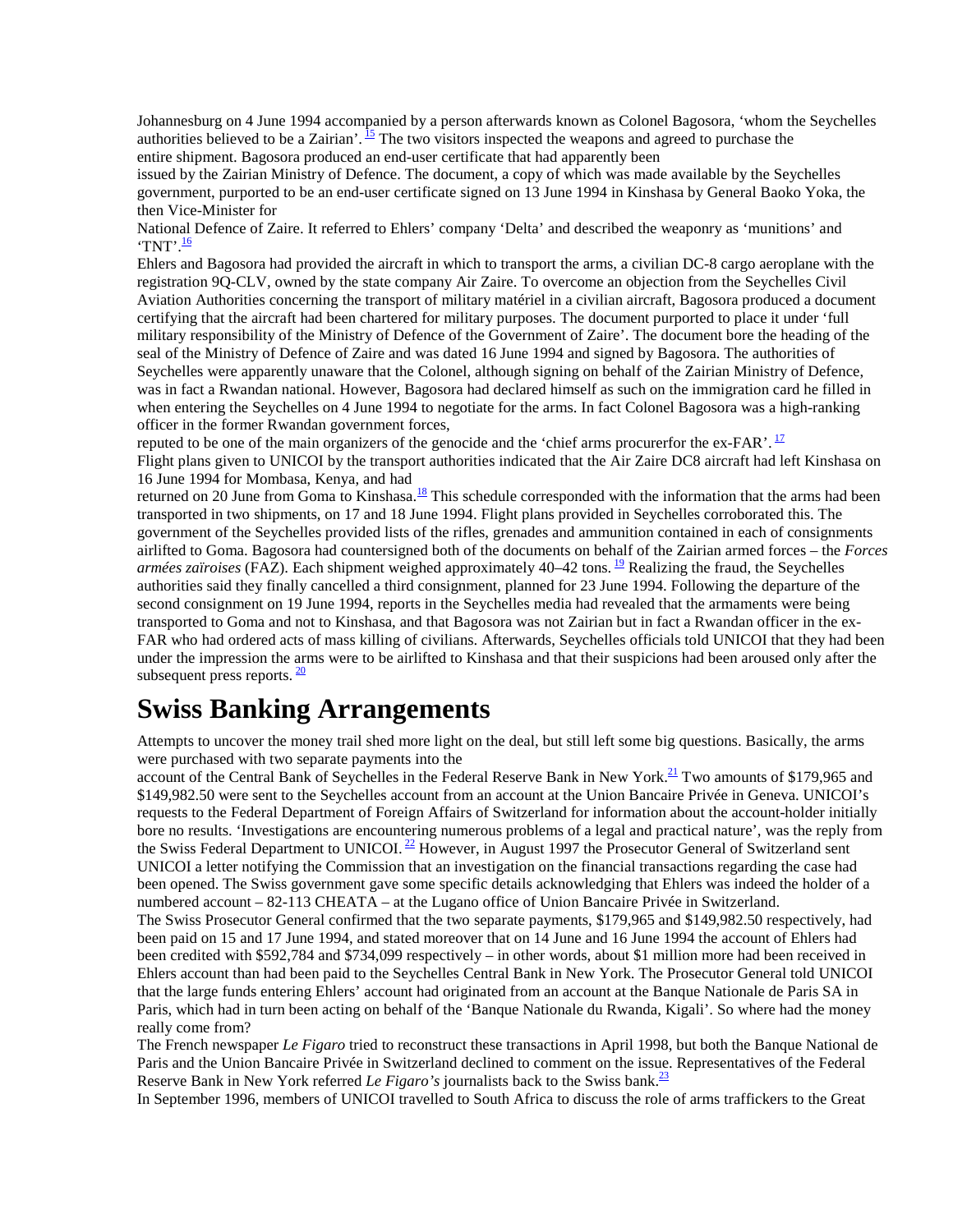Lakes. They interviewed Ehlers, who offered to

provide a detailed account of the deal but claimed 'he had been assured that the arms were destined for Zaire and had been "shocked" to learn that the recipients were in fact the former Government forces'.<sup>24</sup> Ehlers said that he believed Colonel Bagosora had been merely a 'technical expert' who was to inspect the weapons on behalf of the Zairian officials who had approached him in Pretoria to buy rifles and ammunition for the Zairian armed forces.  $\frac{25}{2}$ That Ehlers was 'shocked' and so naïve is highly unlikely, because he was not an

incidental player in the international arms market. He was the personal secretary of the South African President Pik W. Botha until Botha's retirement in 1989, $\frac{26}{5}$  and in this capacity he would have been aware of the role played by the Seychelles-registered company GMR as a front for sanctions-busting to South Africa.  $27$  (GMR are the initials of one of the Italian founders of the company, Giovanni Mario Ricci). The GMR conglomerate's network, controlled from executive offices in Switzerland (Lugano) and South Africa,  $^{28}$  had played a role in the arms transaction between Ehlers, Bagosora and the Seychelles government.  $\frac{29}{29}$ 

One of GMR's original founders, Mario Benito Chiavelli, was a controversial Italian businessman who had cooperated with the apartheid authorities to circumvent the arms and oil embargoes on South Africa throughout the 1980s.<sup>30</sup> Ehlers had become managing director of the South African branch of GMR in 1990, after Botha had retired as South Africa's President one year earlier. $\frac{31}{2}$ 

*Le Figaro* contended that the transactions for the weapons bought through the Paris account of the former Rwandan government were not a coincidence. $33$  The inventory of the weapons that were bought from the Seychelles government closely resembled a list that the exiled '*interim Minister of the Interior of the Rwandan government*' had sent to the French government in May 1994. Both Bagosora and Ehlers were well connected in France. Bagosora had been the first Rwandan officer to be admitted to the French war academy in Paris. Ehlers, who had been an officer in the South African Navy before being seconded to President Botha, had received military training at a French submarine base between 1970 and 1972.  $\frac{34}{3}$ 

In 1996, Ehlers was again reported to be involved in a clandestine shipment. $\frac{35}{2}$  In February 1996 the Department of Transport of Namibia had grounded a Russian-registered Antonov 12 at Grootfontein airport, pending an investigation by police.  $\frac{36}{10}$  The plane was suspected of illegal cargo flights to UNITA in Angola, at a time when the country's rebel movement was under a UN embargo against receiving arms or fuel. Namibia's Deputy-Minister of Transport said that Ehlers had approached him to allow the aircraft to fly supplies to Angola, but the plane had started operating from the Namibian airport without permission.  $\frac{37}{2}$ 

Ehlers denied any involvement in illegal cargo flights, but the Namibian authorities insisted that he was implicated in a series of illegal flights to Angola, Zaire and Botswana with thousands of litres of fuel.<sup>38</sup> The owner of the Antonov was a South African-based Russian national who faced charges in Namibia. His company, Yurand Air, had also skirted the law in Mozambique and South Africa, according to a South African official at the Directorate of Civil Aviation. <sup>39</sup> Ehlers reportedly stated that he had indeed 'investigated a business proposition' where the Russian owner of the aircraft was a potential 'supplier of services', but that the illegal operation had subsequently started without his knowledge.  $\frac{40}{3}$ In December 1997, Human Rights Watch published a report on military assistance and arms trafficking to Burundi.<sup>41</sup> The report described an offer made in September 1996 for a consignment of AKM assault rifles, hand grenades, antitank mines, rocket-propelled grenades and ammunition to Burundian buyers by a South African arms merchant. The person facilitating the deal was a South African national, acting on behalf of a supplying company, GMR Group, registered in South Africa. The facilitator used a business address in Kampala, Uganda, to approach the Burundi military authorities, but the negotiations were suspended after Burundi's neighbours imposed sanctions on Burundi in response to the military coup of July 1996.  $\frac{42}{ }$ 

### **The Anglo-French Offshore Method**

UK brokers and traders used a host of sub-contracting companies based in offshore tax havens to conceal their Rwanda activities. This was revealed by interviews conducted by investigative journalists in late 1994 and 1995 with UK-based aircrew who were directly involved or who knew about arms deliveries to the exiled Rwandan armed forces and Hutu militia.<sup>43</sup>

Cargo aircraft registered in Africa but based in Europe helped conceal the arms trail. For example, a UK pilot and loadmaster stated that in May 1994 an aircraft managed by a company in the UK flew empty from Oostend in Belgium to Tirana in Albania, where small arms were loaded under the supervision of Israeli officers; the plane then flew to Goma in the former Zaire with no customs checks on documentation and cargo, despite a refuelling stop in Cairo. The crews said they were initially unaware that their flight was to carry arms cargo; they then thought that it was a government-to-government deal, until they saw there was no paperwork carried out in Kigali. Each pilot and loadmaster expressed remorse about what he had done, but claimed that his involvement was unintentional. They recalled other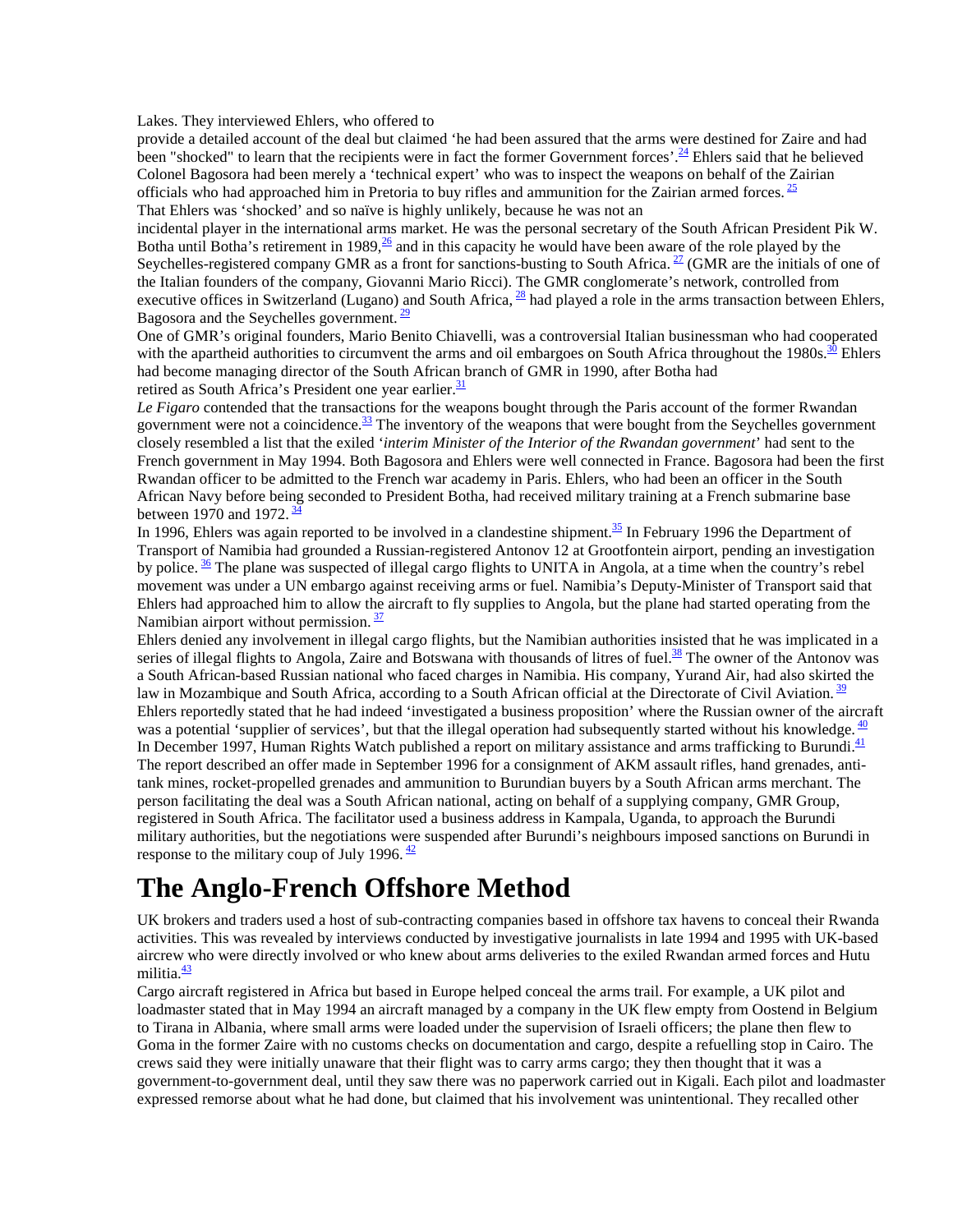flights from Albania, as well as Bulgaria and Israel, during that period, and gave names of persons and companies they thought were managing the operation. $\frac{44}{3}$ 

On 16 November1996, as armed clashes escalated in eastern Zaire, two journalists working for the Italian newspaper *Corriere Della Sera* discovered military procurement documents from a lorry belonging to the exiled Rwandan Ministry of Defence near a refugee camp at Mugunga. $45$  These documents corroborated the UK aircrew claims of a secret series of arms flights from Albania and Israel into Goma and Kinshasa airports brokered by agents in Western Europe, particularly in the United Kingdom. Seven large cargoes of small arms worth \$6.5 million were flown from Tirana and Tel Aviv between mid-April and mid-July 1994 to the forces as they carried out the genocide, even during the time when the mass killings were being reported daily by the international news media.  $\frac{46}{3}$ 

The documents showed that a UK company, Mil-Tec Corporation Ltd, was involved in arms supplies to the Hutu regime at least from June 1993 to mid-July 1994. Mil-Tec had been paid \$4.8 million by the regime in return for invoices of \$6.5 million for the arms sent. The manager of Mil-Tec, Anoop Vidyarthi, was described as a Kenyan Asian who owned a travel company in North London and was in business with

Rakeesh Kumar Gupta. $\frac{47}{1}$  They both fled the UK shortly after the revelations. Mil-Tec documents show that the company had arranged the supply of rifle ammunition using an Israeli shipping agent, Trade and Maritime Services of Tel Aviv.  $\frac{48}{12}$  This deal was reportedly handled through Merstone Investments, a company registered in the Isle of Man.  $\frac{49}{12}$ Vidyarthi was linked to a UK arms dealer, Paul Restorick, who ran another arms brokering company, Mil-Tec Marketing, situated in Ashford, Kent. Restorick admitted that he had 'advised' Vidyarthi in 1993, but he denied any corporate connection with Mil-Tec Corporation and any involvement in arms supplies to Rwanda.  $50$ 

The diffuse and nebulous structure of Mil-Tec Corporation Ltd was deliberate. The company's letterhead stated that it had *'Associates in – Europe – Israel – Korea – USA'*. Correspondence between Mil-Tec and the Rwandan Ministry of Defence showed that Mil-Tec had continuously used an address in Hove, East Sussex, but was registered in offshore tax havens. Initially, the Hove address was the only one given on Mil-Tec's letterhead, for example in April 1993 when it was supplying batteries to the Ministry in Kigali from London. Then, as soon as the company was used to supply the ammunition from Israel in May, Mil-Tec's letterhead showed an address in

Douglas, Isle of Man. Vidyarthi had registered Mil-Tec as a company in Douglas in February 1993 through a local 'off the shelf' company-formation agent, and then in June 1993 had registered it with two local 'facilitator' directors on the Island of Sark. $\frac{51}{2}$  In this way, Vidyarthi and his associates tried to ensure minimum public information about their activities. $\frac{52}{5}$ 

Mil-Tec's 'offshore' move coincided with the increasingly controversial trade. While the address in Douglas was retained on the letterhead throughout Mil-Tec's mid-1994 arms deliveries, the company continued to describe the Hove office as its 'correspondence address', and always displayed the Hove telephone and fax numbers. This office was used by a long-established accountancy firm run by Vinod P. Dhiri, who was in partnership with Varinder Singh and Ravinder Jain. The latter had recently joined the firm; he said that Vidyarthi had contacted the accountancy firm in 1992, and that they had met a few times on social occasions, but that no work was provided to Mil-Tec. A handwritten note of the contact in 1992 was in the files, and the firm denied any knowledge or involvement in Mil-Tec's arms  $deals.<sup>53</sup>$ 

The shipping arrangements used by Mil-Tec were intentionally obscure. According to the air waybill documents attached to the correspondence, Mil-Tec used the Israeli company, Trade and Maritime Services, which in turn contracted Aeroflot aircraft to supply the ammunition to Kigali in June 1993. For the arms deliveries in mid-1994, however, Mil-Tec used a different shipping agent, one which could set up complicated route and over-flight arrangements in Africa. This was Jet Lease International (Bahamas) Ltd, run from a Jet Lease office in Windsor near London. The manager of Jet Lease, Donald Duke, was described as of Nigerian origin. Although Jet Lease used air waybill documents from a well-known Nigerian company, Okada Air Cargo, for the 1994 deliveries, Okada denied any involvement with the arms flights. Aircrew who flew to Goma claim that Duke and others sub-contracted the Mil-Tec deliveries to small air-cargo companies. $\frac{54}{54}$ 

One such company was Peak Aviation, with offices in Hove and then Brighton,

Sussex. It operated a Boeing 707 registered in Ghana but based in Kent. A freelance pilot resident in the Channel Islands told UK television researchers that Peak Aviation had flown four arms flights to Goma in mid-1994 – one from Tel Aviv and three from Tirana – and this was broadcast in November 1994.<sup>55</sup> A second pilot said that the loading agent in Tel Aviv had told him the boxes of weapons were to go across the border into Rwanda for the Hutu government.  $\frac{56}{10}$ The owner of Peak Aviation, Alan Moffat, used an offshore company in Jersey called D.C. Marketing Ltd.  $\frac{57}{2}$  Peak Aviation was dissolved in December 1994, and Moffat left the UK when confronted by the television crew about his involvement in the arms flights.  $\frac{58}{2}$ 

Financial arrangements make the picture look more complex. Mil-Tec Corporation used a North London branch of the National Westminster Bank to receive payments.<sup>59</sup> Rwandan officials of the extremist regime had facilitated payments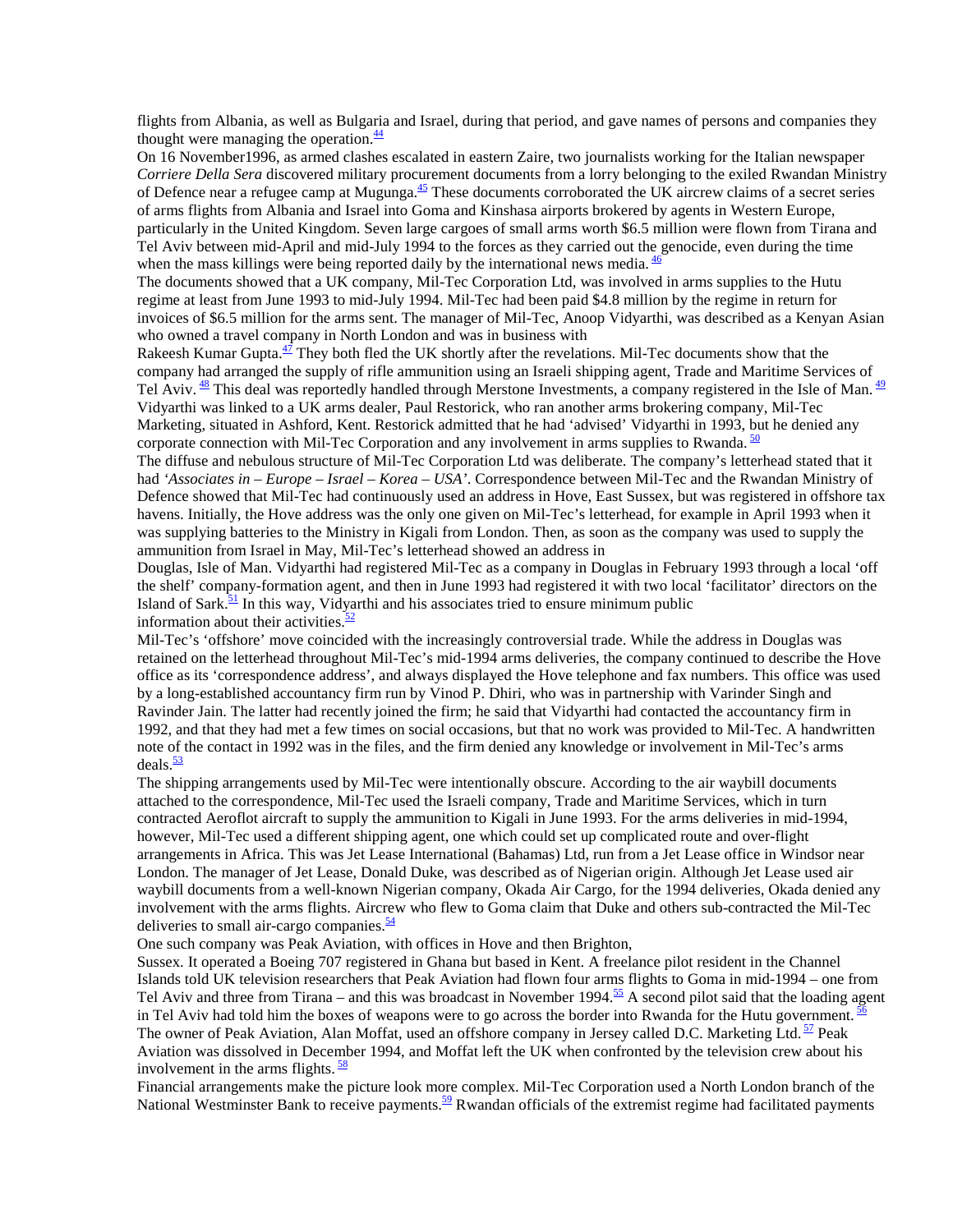to Mil-Tec initially from Kigali in mid-April, then from the Cairo embassy and from two Belgian banks in May, and finally from the Paris embassy in mid-July. Lieutenant-Colonel Cyprien

Kayumba, director of financial services in the Rwandan Ministry of Defence, wrote that he had left Kigali on 17 June 1994 to supervise the unloading of the first arms delivery in Goma; then, until the last delivery on 18 July, he had toured Nairobi, Cairo, Paris (where he stayed for 27 days), Nairobi, Kinshasa, Cairo, Tunis, Tripoli, Paris, Cairo and Nairobi in order to facilitate the purchases. $\frac{60}{60}$ 

However, in a letter to the exiled Rwandan Minister of Defence in December 1994, several months after the genocide, Mil-Tec complained of not having received payment for the ammunition shipment from Israel in June 1993, and of a payment from Cairo for the shipment from Albania in July 1994 being blocked by the Bank of New York: Your Excellency, as you are well aware, we have been suppliers to your Ministry for over 5 years, and were able to assist you with supplies during your time of need….we were approached for very urgent supplies on the  $10<sup>th</sup>$  of April, after the tragic death of His Excellency the President, …as you see our first shipment was delivered 8 days later…Payments were made to us from Kigali, Belgium, France and Cairo, we also received 1 payment of 450,000 dollars from one of your suppliers (DYL INVESTMENTS) who was unable to fulfil his delivery commitments to you, but had been paid by your Ministry…A transfer of US dollars 578,654 was effected from Cairo for our last shipment on 18/7/94, we however never received the payment…We believe the blockade was initiated by the U.S. due to the situation in Rwanda at that time  $\ldots$  may we also add that we are able to assist you in the future if you so require.  $61$ The payment by DYL Investments refers to a French arms brokering company owned by Dominique Lemonnier.<sup>62</sup> In 1991, he began working with arms suppliers in Poland through his Polish father to supply Burkina Faso, and then on 3 May 1993 managed to secure a \$12,166 million contract with the Kigali regime to supply a large array of arms. Lemonnier registered his company in the Turks and Caicos Islands on 19 May after getting the contract. 63 Nevertheless, he continued to operate from Cran-Gevrier, Haute-Savoie, in France, and used a cover address in Geneva, where he opened an

account with the Banque Internationale de Commerce. Between May and September 1993, DYL received four payments into the Geneva account from Kigali, each for \$1,064,525. Deliveries of arms to Kigali were reportedly made from Poland and from the Israeli company, Universal, using East Africa Cargo airlines.<sup>64</sup>

However, Lemonnier made the mistake of including DYL's French address on the contract instead of only the British offshore tax haven.<sup>65</sup> Unlike the situation faced by Mil-Tec in the UK, DYL was supposed to have obtained prior authorization from the French Ministry of Defence. When his Polish source dried up, Lemonnier tried to activate the Israeli one, but he was unable to secure an air shipping agent or carrier with the right to overfly countries between Tel Aviv and Kigali. When DYL failed make two-thirds of the arms deliveries, Lemonnier faced legal action in France to recover the \$1,647,864.<sup>66</sup> By early May, DYL had to pay Mil-Tec \$450,000.<sup>67</sup> According to Mil-Tec records, this payment met costs for the third arms shipment to Goma. It also brought into play the services of an Afghan agent in Rome, Dr Ghazi Tamiz Ud Din Khan, who signed himself 'Consulate General Rwanda in Rome'. After meeting Colonel Kayumba in Paris, he promised that the \$970,000 order of ammunition and grenades was 'ready…please wait tomorrow for the next fax, tonight we will listen to the phone'.  $\frac{68}{5}$  UK aircrew collecting arms in Tirana at this time said Israeli supervisors had arrived in Tirana from Rome.

### **Who Cares About the Missing Million?**

Since intentional obfuscation is the order of the day in the arms brokering and shipping business, many lingering but important questions inevitably remain unanswered, not least the origin of the funds used to purchase the arms for the before, during and after the Rwanda genocide. The \$1,196,898 claimed by Mil-Tec from the Hutu regime for its arms deliveries appears to match the \$1,197,864 owed to the regime by DYL. Why did a senior French official pursue this repayment on behalf of the Hutu regime? And did the \$900,000 remaining in Ehlers' Geneva account reflect a desperate attempt in June by the Hutu extremists to switch to another arms broker? Or was Ehlers more involved at a higher level from the start? And what happened to the money in Ehlers' account? Whatever the answers, the actions of the collaborators are still unaccounted for under international law, while Ehlers and Vidyarthi remain free to continue arms dealing – unlike Lemonnier, who died of a heart attack in France in April 1997, only 44 years old.<sup>69</sup> The arms deals continued to be brokered and shipped for the retreating Hutu forces. On 15 April 1994, around the same time as the Mil-Tec deal, Colonel Gratien Kagiligi signed a \$4.7 million contract for rifle ammunition, grenades, rockets and mortars with Oriental Machineries Inc. of Hong Kong and China. The contract specified that the arms would be delivered in C130 or Antonov 12 aircraft to destinations decided by the purchasers.<sup>70</sup> Europe, too, continued to be used as a platform as if nothing had happened. The Russian-Israeli owner of TIG Bulgaria and Phoenix Air Bulgaria later admitted in a UK news programme that a British company based at Gatwick had chartered his aircraft to fly arms to Goma in 1995. He said that he assumed it was a government-to-government delivery: 'We fly if the documents are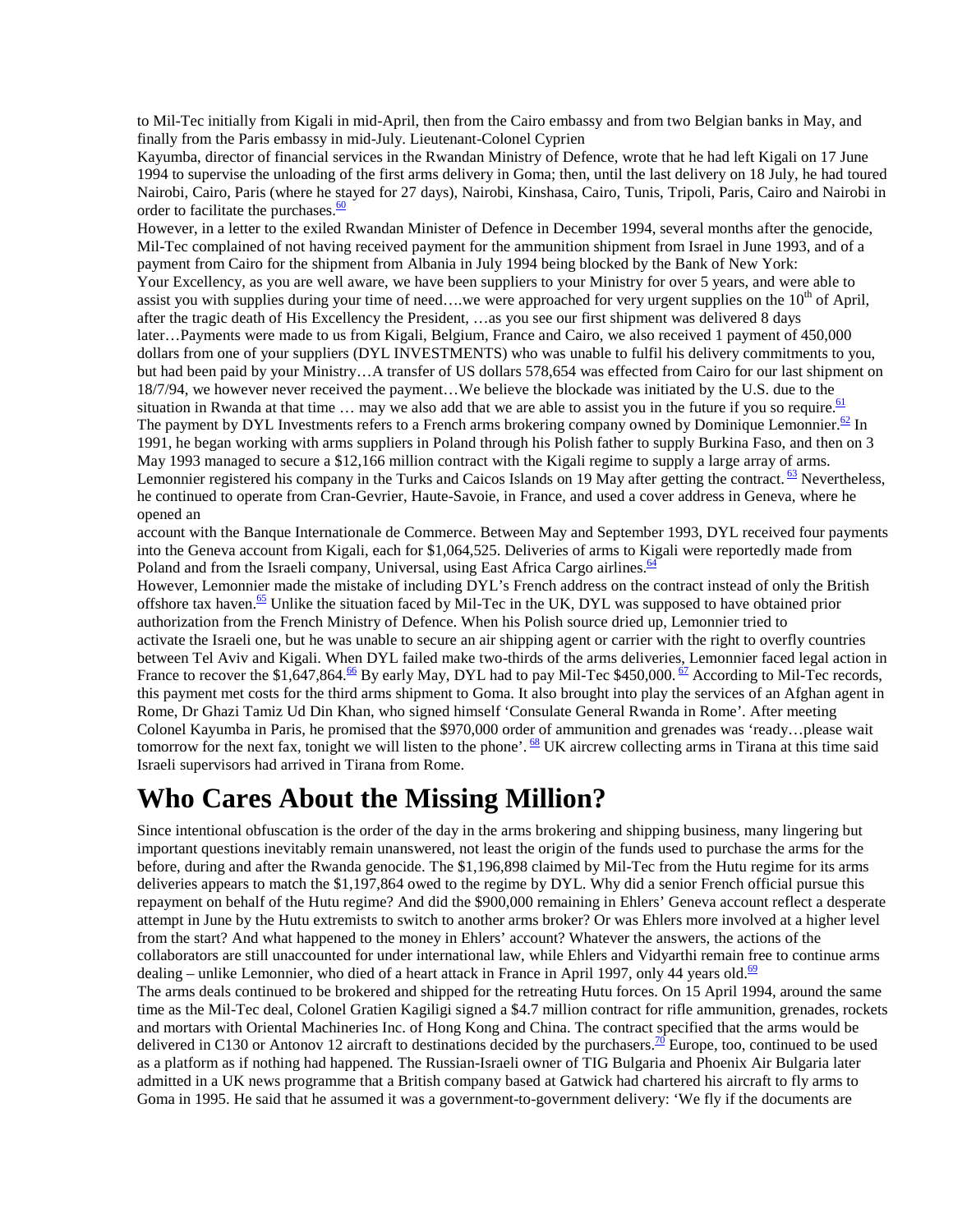right. We don't check the papers...we just check the export certificates.'  $\frac{71}{2}$ 

In 1996, UNICOI received disturbing evidence of forcible fund-raising by the ex-FAR forces and their *Interahamwe* militia amongst Rwandan refugees, and of the production of counterfeit money in Kenya by exiled officials.<sup>72</sup> These and other findings were not published for over a year, but leaked out and received significant international media coverage. However, two of the Commission's most important recommendations – that arms monitors should be stationed at all ports of entry near Rwanda, and that arms traffickers operating from third countries with impunity should be confronted with new laws – were quietly ignored by governments.  $\frac{73}{2}$ 

In November 1998, UNICOI published a final report, warning that the exiled Rwandan armed forces had scattered to many countries in Central and East Africa, and were not only launching attacks in Rwanda but also fighting in neighbouring Congo on the side of the new government's armed forces and its allies. UNICOI reported a lack of cooperation by many governments in the region in tackling arms flows, and said that further illegal arms transfers had taken place during 1997 and 1998, but it did not publish any details.<sup>74</sup>

In answer to a letter from UNICOI asking what action the UK government was taking on Mil-Tec, the Minister of State for Foreign Affairs replied on 9 October 1998 that there had been 'delays and omissions in implementing the United Nations arms embargo' in 1994. He went on to state that it had also concluded that 'because the legislation imposing the embargo in the United Kingdom did not fully cover the supply of arms to neighbouring countries, the Customs and Excise investigation was unable to take forward criminal proceedings against Mil-Tec..'.<sup>75</sup> It should be recalled that by the last week of April 1994, humanitarian organizations were estimating that over 300,000 Rwandans had been killed. The UK government made no mention of a possible prosecution under the 1951 Genocide Convention. <sup>76</sup>

Likewise, the South African government told UNICOI that it had no previous powers to prosecute the offenders, but that it had passed a new law and was still investigating new reports of trafficking to Central Africa. The last UNICOI report did not state whether it had sent any letters to the governments of Albania, China, Israel and Italy regarding the further receipt of evidence of arms deliveries in breach of the embargo. The Bulgarian and French governments simply denied the further involvement of their nationals. Today the recommendations and future existence of UNICOI remain in doubt, but the Commission certainly prompted international awareness of the catastrophic consequences of small arms proliferation in Central Africa.

Meanwhile, in 1996 and 1997 the new government armed forces of Rwanda acquired significant quantities of arms from Romania, using a broker in Israel.<sup>77</sup> The Tutsi-dominated government also took delivery of arms from Bulgaria, China and South

Africa, as well as US military combat training, while carrying out numerous arbitrary killings of civilians, especially in eastern Zaire, where an estimated 200,000 Rwandan refugees were reported disappeared.<sup>78</sup> Officials in the supplying countries attempted to justify these arms shipments on the grounds that the armed opposition, including the perpetrators of the genocide, was still killing and abusing defenceless Rwandan civilians. Apparently, no lessons had been learned.

### **Bartering Arms for the Brazzaville Massacres**

During 1997, the ethnic fighting spread from both the Great Lakes region and Angola towards the Congo Basin. The acquisition and circulation of weapons and ammunition was linked to the changing fortunes of opposing armed groups and their suppliers. Ex-FAR and Interahamwe killers retreated and scattered, some fleeing across the Congo River to support the rebellion in the Congo Republic (Brazzaville) in exchange for food and money. On the other side, the Congolese government army and its Israeli-trained militia<sup>79</sup> welcomed Mobutu's retreating troops and Angola's UNITA rebels. Their base in Zaire was under threat from the advancing forces of Kabila and the Rwandan and Ugandan armies.  $\frac{80}{2}$  The Brazzaville (and new Kinshasa) political leadership resorted to bartering or mortgaging national assets or future production in

exchange for arms – and, unfettered, international arms brokers were ready to help, as the following account shows. Fighting involving deliberate attacks on civilians erupted in Congo-Brazzaville in June 1997. By early October 1997 it had reached catastrophic proportions. Even the

personnel of the International Committee of the Red Cross had to withdraw from Brazzaville for a time, and it is claimed that as many as 15,000 Congolese civilians were killed and many more injured.<sup>81</sup> The belligerents used small arms and heavier weaponry, including attack helicopters. Some of the equipment was supplied through West European dealers operating within Africa who took advantage of the fact that no arms embargo had been imposed on the Republic.

Documents found in the offices of the ousted government of Congo-Brazzaville showed that, between June and September 1997, a German arms broker and an arms trader allegedly of Belgian nationality supplied millions of dollars worth of military equipment to the forces of the beleaguered President Lissouba.<sup>82</sup> The German dealer negotiated orders totalling \$42.4 million, and received \$27.1 million.  $\frac{83}{2}$  Both dealers operated from South Africa using several companies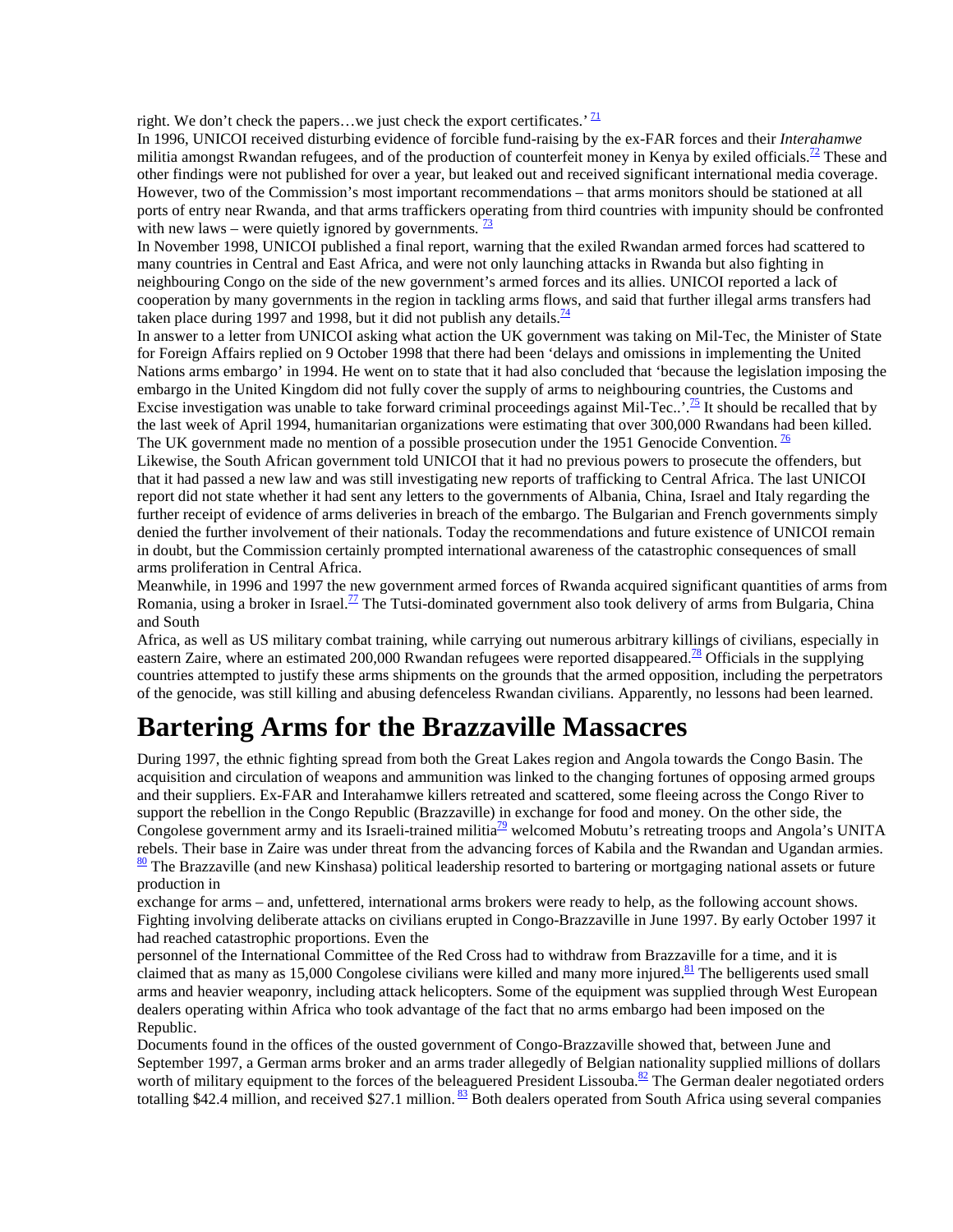registered in various countries, with French, Belgian and UK bank accounts. 84 In addition, between January and July 1997, Italian traders supplied Congo-Brazzaville with 15 tons of cartridges apparently worth over \$5 million.  $85$  This shipment was delivered at a time when the rivalry

between political militias in the Congo was increasing and observers were warning of an outbreak of fighting and the probable slaughter of many more civilians.

Amongst the documents seized from the presidential palace by the militia of the new head of state, Sassou-Nguesso, is a letter dated 8 December 1997 from the former Congolese Prime Minister to the Director of Ebar Management & Trading Ltd in Pretoria, South Africa. The letter informs him about the visit of a mission on behalf of the Congolese Prime Minister, Bernard Kolelas, to discuss the purchase of planes, helicopters, trucks and an oil contract between the company in Pretoria and the Congolese government. The announced mission included the son of the Prime Minister and two other officials of the Prime Minister's cabinet. $\frac{86}{5}$ 

The director of Ebar, a German national based in South Africa, signed all but one of the proforma invoices sent to the Congo government between 1 June and 19 September 1997. The first was issued by CED Marketing based in Johannesburg, whose

director was the same German national, but was issued 'on behalf of Support Systems Corporation (Pty) Ltd. and Exotek'.<sup>87</sup> It mentions an amount of \$19.9 million for the supply of four Puma SA 330 L transport helicopters. It specifies that the aerospace corporation Denel Aviation of South Africa would 'recondition' these helicopters prior to delivery, after payment of half the price. In September, the director of President Lissouba's cabinet, Claudine Munari, wrote that \$10 million had been transferred to Ebar and a further \$9 million to Ingwe Traders, another company linked to the German dealer. 88 Other companies for which this dealer signed as a director are CED Marketing SA of Johannesburg and Caprivi Cargo – the latter being a South African freight company based in Namibia that was allegedly used for shipment to Pointe Noire in Congo-Brazzaville. <sup>89</sup>

The other invoices relate to the registration of Antonov AN-24 and AN-26 aircraft, to the costs of the crews required to pilot them, and to the supply of Unimog and IVECO trucks. One invoice states that: 'all items are sourced, shipped and delivered via SAPROD Namibia.' Arms appear also to have been shipped from South Africa and from some Central Asian republics using large Ukrainian-registered llyushin 76 cargo aircraft which flew via airports in Namibia and Egypt. $\frac{90}{2}$ 

Another document dated 27 June 1997 and signed by the German broker as chairman of CED Marketing acknowledged an order from the Congo-Brazzaville government for the purchase of two MI-17 IV transport helicopters. This deal was reportedly made through the Belgian manager of a company called Sablon Trading, which had an account at the First National Bank in Johannesburg.<sup>91</sup> According to the letter, the helicopters were ordered from an 'East European' supplier. Other documents show that a contract existed between the Kirghiz Republic (Kyrgyzstan) and the Brazzaville government for the purchase of five MI-8 and three MI-24 attack helicopters.  $\frac{92}{2}$ 

A fax sent by the Belgian trader to Lissouba's secretary mentioned another order of five helicopters. A technical note specifies that the MI-17 IV helicopter can be used as a combat helicopter with rockets, guns and bombs. This bears handwritten notations on the cost of the rockets. Combat helicopters piloted by East European mercenaries reportedly began firing indiscriminately on civilian areas in Brazzaville on 19 August, and were allegedly used to bomb civilians in the Mpila and Poto-Poto districts of Brazzaville on 26 August 1997 and again on 10 September.<sup>93</sup> The new Congo-Brazzaville government said that this was a crime against humanity and submitted evidence to the United Nations, as well as to the French, Belgian, German and US governments.  $\frac{94}{94}$ 

The documents also indicate that President Lissouba's government concluded an oil-for-arms deal with the German broker to obtain these helicopters. On 2 October 1997 the German signed a contract for a loan of \$100 million with the then ministers of economics and oil of the Congo. In this contract, the Congo government committed itself to provide Ebar with 160,000 barrels of crude oil per month over five years from 1 November 1997. The first disbursement of \$50 million should have been made on 17 October, two days after Lissouba was overthrown. <sup>95</sup> All of the above might explain why the documents reveal that on 30 June 1997, President Lissouba asked the director of Fiba, a bank reported to be the 'in-house bank' of the French oil giant Elf Aquitaine,  $\frac{96}{10}$  to make three transfers. First, \$5.7 million was to be paid into 'La Belgolaise' account in Brussels of a Belgian company; secondly, \$1.8 million was to be paid into the Commercial Bank of Namibia account of Support Systems Corporation (linked to CED Marketing, Exotek and to the German broker); and thirdly, \$5.8 million was to be paid into the Barclays Bank account in Jersey of Ebar Management and Trading. On 23 September, the Congolese cabinet secretary told the German dealer: 'there are at your disposal in our bank in Paris (Fiba) two cheques of \$500, 000 each (no 1601 and no 1602 American Express) payable to BD International and CED.<sup>'  $\frac{97}{2}$ </sup> Two days later, the German dealer acknowledged receipt. Sassou-Nguesso was sworn in as President of Congo on 25 October. The following day, he met the President-Director of Elf Aquitaine, and it was reported that Fiba stopped the accounts of the former regime.<sup>98</sup> On 20 November 1997 it was reported that Lissouba had filed a complaint at the High Court in Paris against Elf for its 'aid to General Sassou for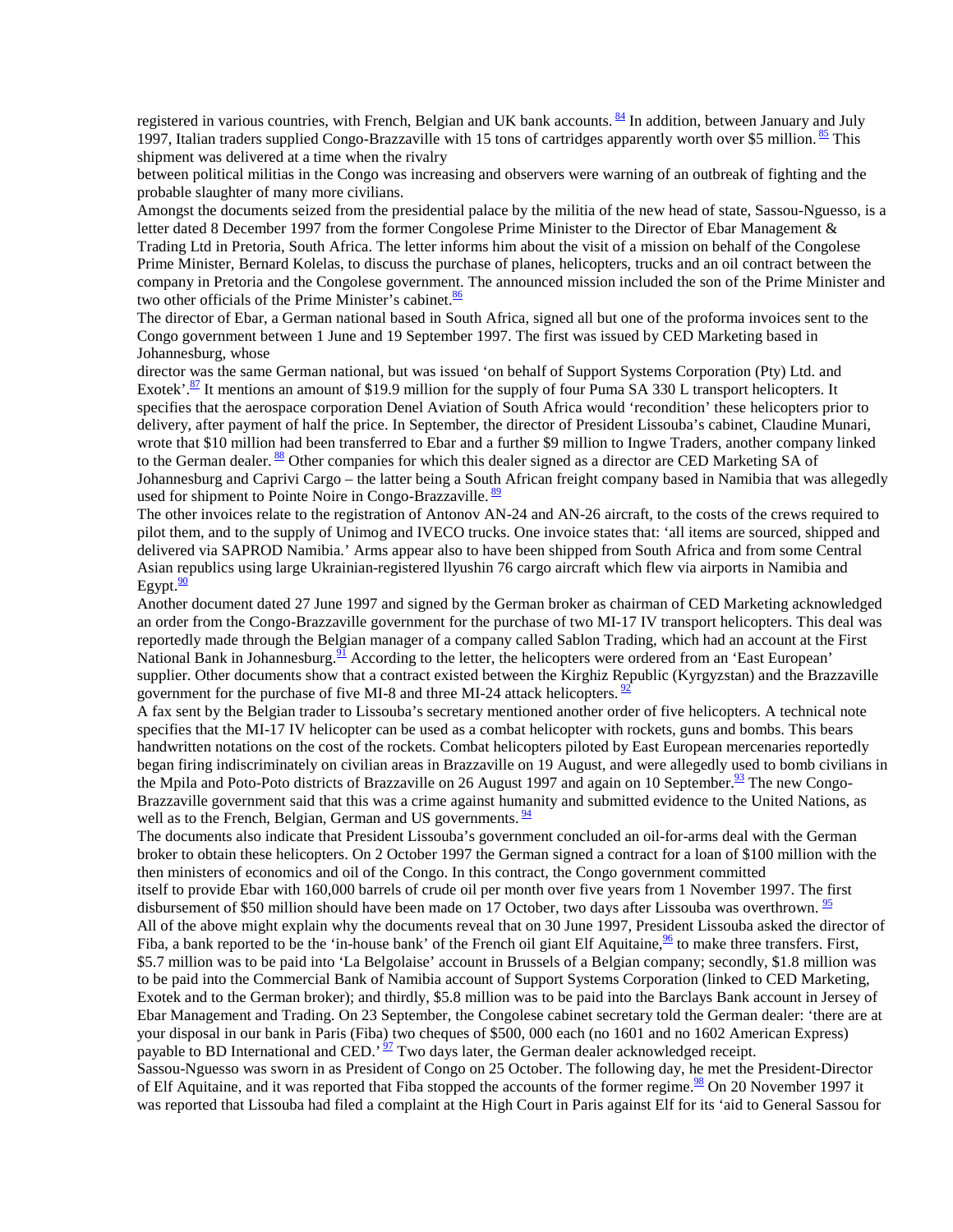the execution of his coup' against him. His lawyer told French newspapers that Lissouba had access to documents proving the use of the Fiba (French) and Belgolaise (Belgian) banks for the purchase of arms by Sassou-Nguesso. The French judge reportedly declared that he had 'no jurisdiction to hear the matter'.  $\frac{99}{2}$  In mid-1998, President Nguesso's government published a report detailing what it called genocide and war crimes by forces of former President Lissouba, but failed to address its own widespread abuses. Armed clashed resumed in August 1998 with the killing of hundreds of unarmed civilians.  $\frac{100}{20}$ 

November 1996 [referred to hereafter as ex-MOD papers]; Report of the French Parliamentary commission of inquiry into France's role before and during the Rwanda genocide, 15 December 1998, 1,500 pages; see especially testimony of James Gasana, former Minister in the Habyarimana regime, to the commission of inquiry, as reported by *Le Monde*, 12 June 1998; Human Rights Watch, 'Arming Rwanda: The Arms Trade and Human Rights Abuses in the Rwandan War', New York, January 1994.

4 Gasana testimony (see note 3 above).

<sup>5</sup> Sibomana, *Hope for Rwanda*.

 $<sup>7</sup>$  However, in each case, the denials of these nations' involvement turned out to be qualified. In the case of France,</sup> Bernard Debré, the French minister for overseas cooperation at the end of 1994, subsequently admitted that France had continued to supply arms to the Hutu regime for up to ten days after the genocide began. This accords with observations by senior UN military officers stationed in Kigali at the time. However, the charge had been denied by the former French Prime Minister, Edouard Balladur, including in his testimony to the French parliamentary commission of inquiry in 1998. See 'France and Rwanda: Humanitarian?', *The Economist*, 25 April 1998. Israeli officials refused to comment when it was revealed that Israeli nationals had been involved.

 $8$  The UN International Commission of Inquiry was established pursuant to Resolution 1013 (1995) of the United Nations Security Council, to 'investigate, inter alia, reports relating to the sale or supply of arms and related materiel to former Rwandan government forces in the Great Lakes region in violation of Council Resolution 918, 997 and 1011'. The following reports were published: Interim Report (17 January 1996) UN Doc. S/1996/67, released 29 January 1996; Second Report (13 March 1996) UN Doc. S/1996/195, released 14 March 1996; Third Report (1 November 1996) UN Doc. S/1997/1010, released 24 December 1997; Addendum to the Third Report (22 January 1998) UN Doc. S/1998/63, released 26 January 1998; Interim Report (18 August 1998) UN Doc. S/1998/777, released 19 August 1998; Final Report (18 November 1998) UN Doc. S/1998/1096, released 18 November 1998.

<sup>9</sup> Authors' interviews with Commissioners of UNICOI, 1996–99.

 $10$  Reuters, 7 March 1993.

<sup>11</sup> Human Rights Watch, *Rearming with Impunity*, p. 14.<br><sup>12</sup> Ibid., pp. 10–11.

<sup>13</sup> UNICOI, Second Report, March 1996, par. 29.

 $14$  Ibid., par. 29.

<sup>15</sup> Ibid.  $\overline{16}$  Ibid., Document annexed *'Certificat de destination finale'*.

<sup>17</sup> Sibomana, *Hope for Rwanda;* and information from Kathi Austin, Human Rights Watch, and Brian Johnson-Thomas, a freelance journalist, who both interviewed Bagosora in Goma in early 1995. The quote is from *Rearming with*

*Impunity...,* p. 4, footnote 12.<br><sup>18</sup> UNICOI Report, March 1996, par. 27.

<sup>19</sup> Ibid., paragraph 33 and annexed copies of the documents concerned. The first consignment, handed over on 16 June and airlifted on the 17 June, consisted of 2,500 AK-47 rifles, 500,220 pieces of 7.62 mm calibre ammunition, 2,560 hand grenades and 33,696 pieces of 12.7 mm FIE ammunition. The second, signed for on June 18 and airlifted the next day, consisted of 6,000 pieces of 60 mm mortars, 624 pieces of 82 mm, 4,800 pieces of 12.7 mm HE ammunition, 5,440 pieces of 37 mm, 7,600 pieces of 14.5 mm ammunition and 5,600 fragmentation rifle grenades.

 $20$  UNICOI Report, March 1996, par. 31–32.

 $21$  Ibid., par. 35.

<sup>&</sup>lt;sup>1</sup> UN Security Council Resolution 918, S/RES/918, 17 May 1994.

<sup>2</sup> The first published account of the genocide by an independent Rwandan writer is Andre Sibomana, *Hope for Rwanda* (London: Pluto Press, 1999), based on conversations with Laure Guilert and Herve Deguine, translated, with a postscript, by Carina Tertsakian, and including a preface by Alison Des Forges.

 $3$  Papers from the archive of the former Rwanda Ministry of Defence found in eastern Zaire in

Amnesty International, *Rwanda: Arming the Perpetrators of the Genocide,* London, June 1995; Human Rights Watch, *Rwanda/Zaire: Rearming with Impunity: International Support for the Perpetrators of the Rwandan Genocide* (New York, May 1995).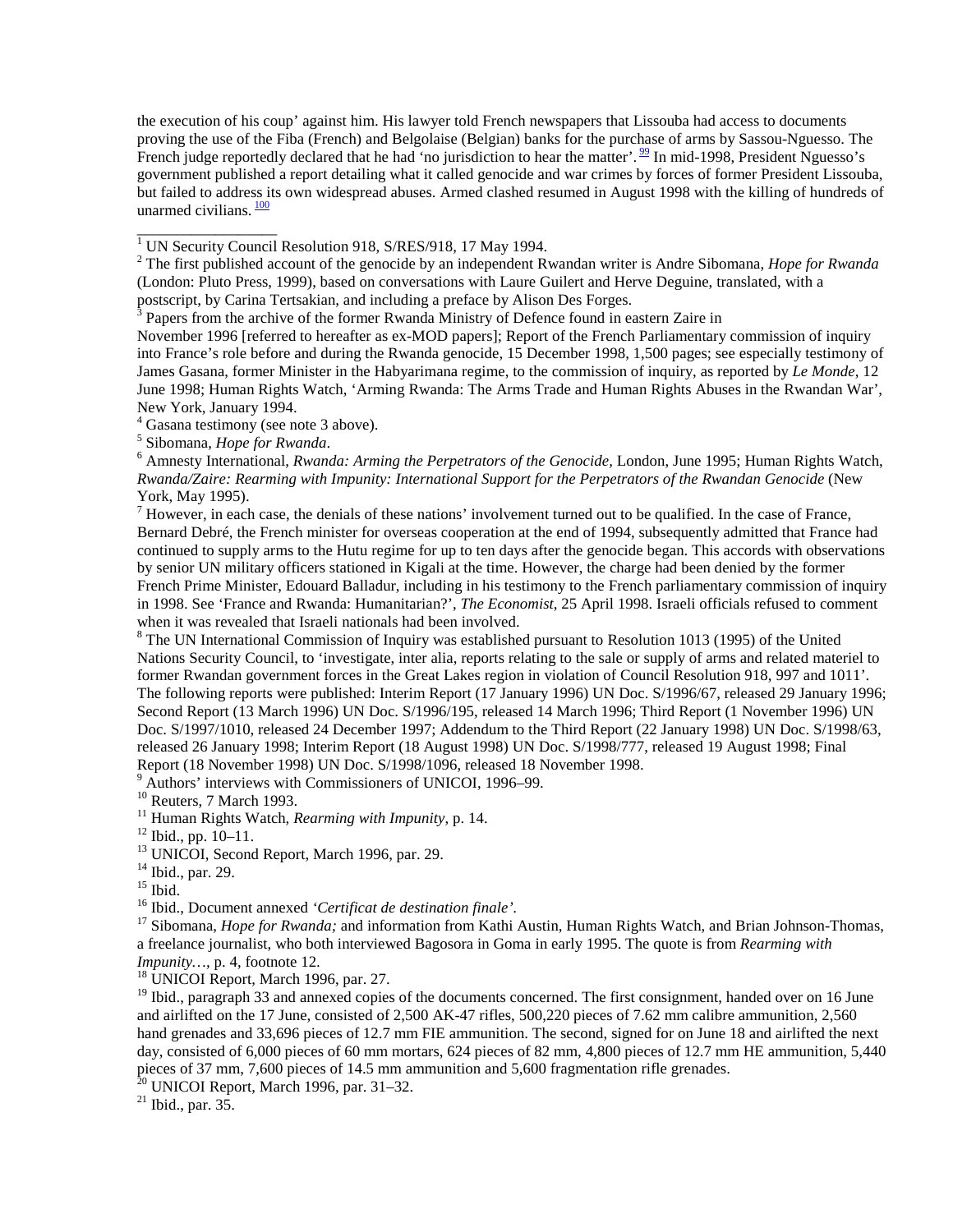<sup>22</sup> UNICOI Third Report, October 1996, par. 62–63 (dated December 1997).

23 'Quatre ans après la tragédie rwandaise (5): Les armes du génocide' *Le Figaro*, 3 April 1998. The French daily produced a series of five articles on the alleged involvement of France in the 1994 genocide in Rwanda.

 $^{24}$  UNICOI Report, October 1996, par. 24–29.

<sup>25</sup> Ibid., par. 29.<br><sup>26</sup> Stefaans Brummers, 'PW's Man Who Bust the Rwanda Arms Ban', *Mail & Guardian*, 15 November 1996.

<sup>27</sup> R. Hengeveld & J. Rodenburg, *Embargo: Apartheid's Oil Secrets Revealed* (Amsterdam University Press/ Shipping Research Bureau, 1995), pp. 260–266.

<sup>28</sup> Brochure of the GMR Group.

<sup>29</sup> Interviews with members of UNICOI. Ehlers acknowledged his GMR connection in Caroline Dumay & Patrick de Saint-Exupéry, 'Les armes du génocide', Le Figaro, 3 April 1998.<br><sup>30</sup> Hengeveld & Rodenburg, *Embargo: Apartheid's Oil Secrets Revealed*, pp. 260–266.<br><sup>31</sup> Stefaans Brummers, 'Ehlers Linked to Flights in Namibia', *The Wee* 

8 March 1996. Ehlers acknowledged his GMR connection in *Le Figaro*, 3 April 1998. 32 Authors' interviews with UNICOI officials, October 1999.

<sup>33</sup> *Le Figaro,* 3 April 1998. 34 Ibid.

35 Brummers, 'Ehlers Linked…'.

36 The incident is described in Alex Vines, *Angola Unravels, The Rise and Fall of the Lusaka Peace Process* (Human Rights Watch, 1999).

37 Brummers, 'Ehlers Linked…'. See also Stefaans Brummers, 'A Complex Tale of Illegal High-flying', *Weekly Mail &*

<sup>38</sup> Brummers, 'A Complex Tale...'.

<sup>39</sup> Interviews and correspondence with South African aviation official, April/May 1999.

40 Stefaans Brummers, 'A Complex Tale of Illegal High-flying', *The Weekly Mail & Guardian*,

15 March 1996. The same Russian pilot who owned Yurand Air was arrested in Zambia in August 1999 with other East European aircrew for suspected illegal arms trafficking. Their Ilyushin 76, en route to Uganda, was grounded at Lusaka airport.

<sup>41</sup> *Stoking the Fires: Military Assistance and Arms Trafficking in Burundi* (New York: Human Rights Watch Arms) Project, May 1997).

 $42$  Ibid., pp. 74 and 78.

<sup>43</sup> Interviews and documents from Brian Johnson-Thomas and researchers with 20/20 Television, 1994, and Carlton Television, 1995. See also Amnesty International, *Rwanda: Arming the Perpetrators...*<br><sup>44</sup> Ibid.<br><sup>45</sup> Interviews with iournalists from *Corriere Della Sera*. November 1996 and June 1998.

<sup>46</sup> Ex-MOD papers. Details of arms shipments arranged by Mil-Tec Corporation have sometimes not been accurately reported. They were: 6 June 1993 (\$549,503 of ammunition from Tel Aviv to Kigali); 17–18 April 1994 (\$853,731 of ammunition from Tel Aviv to Goma); 22–25 April 1994 (\$681,200 of ammunition and grenades from Tel Aviv to Goma); 29 April–3 May 1994 (\$942,680 of ammunition, grenades, mortars and rifles from Tirana to Goma); 9 May 1994 (\$1,023,840 of rifles, ammunition, mortars and other items from Tirana to Goma); 18–20 May 1994 (\$1,074,549 of rifles, ammunition, mortars, RPG rockets and other items from Tirana to Goma); 13–18 July 1994 (\$753,645 of ammunition and rockets from Tirana to Kinshasa). The date on the air waybill appears first, and the invoice second. The additional costs of delivering batteries (\$511,415 in 1993 and \$56,000 in 1994) and the cost of airport delay at Kinshasa were added to the above by Mil-Tec, yielding a total sales figure of \$6,615,313. To this total, Mil-Tec added interest bank charges of \$254,062 due in December 1994 for the failure of the Rwandan MOD to pay \$1,708,313 for deliveries in 1993.

<sup>47</sup> Michael Gillard, David Connett & Jonathan Calvert, 'London Businessman Made \$1 Million in Arms Deals with Hutu Extremists', *The Observer*, 24 November 1996.

<sup>48</sup> Ex-MOD papers. A Mil-Tec letter to the MOD on 7 December 1994 claims that the invoice for nearly \$550,000 was unpaid for the June 1993 delivery of ammunition worth nearly \$550,000 using the Israeli shipping agent.

49 Gillard et al., 'London Businessman…'.

50 Richard Duce, Arthur Leathley & Michael Evans, 'Arms Dealer Tells How He Advised on Trade with Rwanda', *The*

<sup>51</sup> Richard Duce, Daniel McGegory, Ian Murray & Jon Ashworth, 'How the Mil-Tec Trail Led from Sussex to Sark', *The Times*, 19 November 1996. There is no company tax on Sark.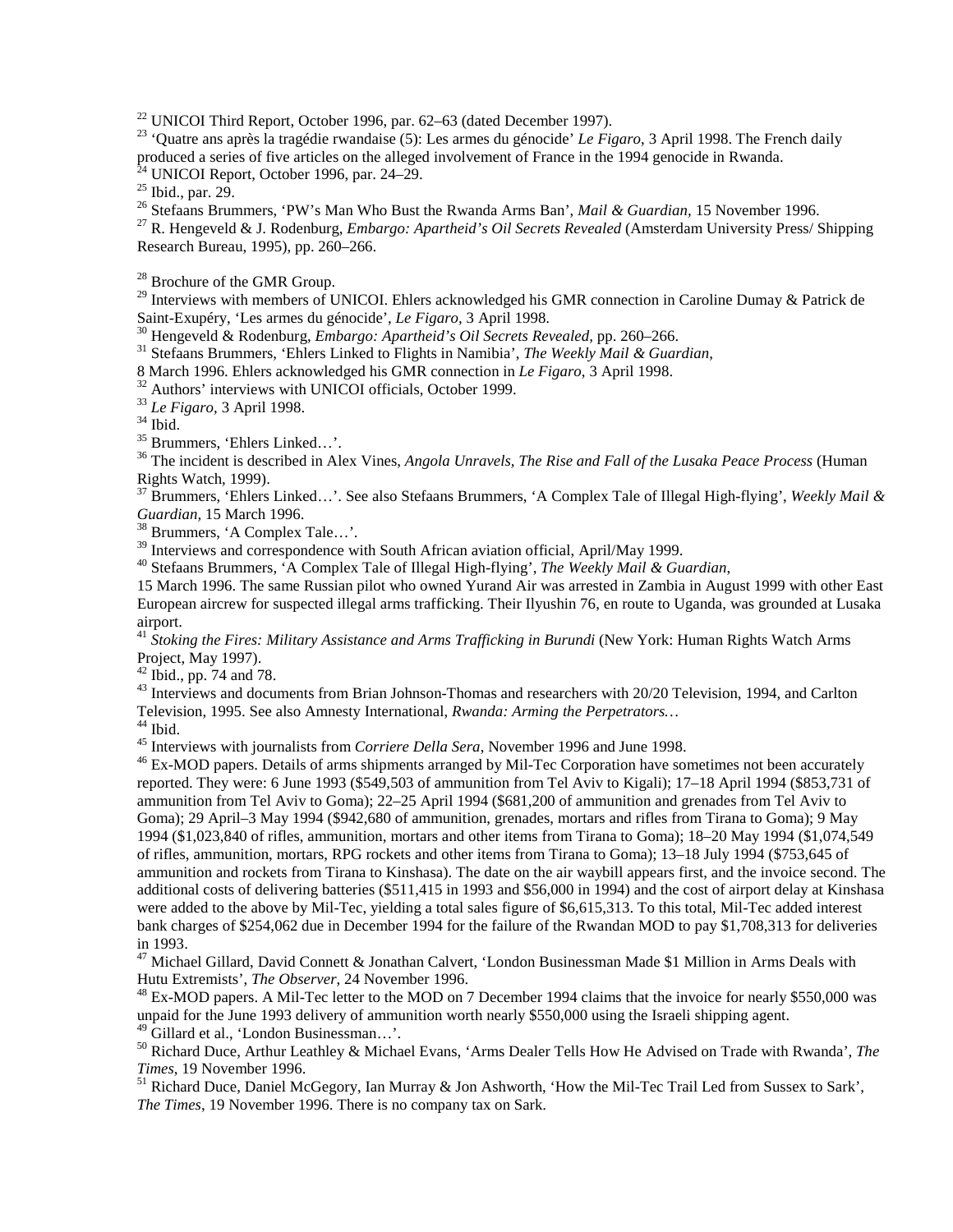<sup>52</sup> For more on the UK offshore tax havens, see Chapters 9 and 10.

53 Duce et al., 'How the Mil-Tec Trail…'; Sam Kiley, 'British Company Supplied Arms to Hutu Militia', *The Times*, 18 November 1996.

<sup>54</sup> Testimony of aircrew who flew arms to Goma in 1994, 20/20 Television, 1994, and Carlton Television, 1995.

55 'The Big Story – The Gun Runners', 20/20 Television for Carlton Television, 17 November 1994.

<sup>56</sup> David Pallister, 'UK Pilots Tell of Grenade Flights', *The Guardian*, 17 November 1994.<br><sup>57</sup> Interviews by 20/20 Television, 1994.

<sup>58</sup> Oxfam named two other air cargo companies suspected of links to the Mil-Tec deliveries, Orchid Aviation based in Gatwick, UK, and Overnight Cargo Airlines registered in Nigeria but with offices in Newmarket, UK. Oxfam, UK: *Out of Control* (London, 1999).

<sup>59</sup> Letter from National Westminster Bank of Kilburn, London, to Mil-Tec Corporation Ltd, c/o Isle of Man, dated 11 November 1994.

<sup>60</sup> Lt. Colonel Kayumba's report on his travels and payments is part of the ex-MOD papers, and is quoted by Patrick St Exupéry, 'France–Rwanda: Silence of State', Le Figaro, 14 January 1998.

<sup>61</sup> Letter dated 7 December from Mil-Tec to the exiled Ministry of Defence, Rwanda, in Bukavu, Zaire.

62 'Un Français est écroué pour trafic d'armes de guerre avec le Rwanda', *Le Monde*, 2 February 1995. 63 Ibid.

 $^{64}$  Ibid.

 $65$  Ibid.

<sup>66</sup> In April 1995, a CNN television crew filmed a meeting in a Nairobi hotel between an alleged arms trafficker from overseas and persons purported to be the exiled Rwandan Ministers of

Foreign Affairs and Finance, and a Lt. Colonel of the ex-FAR. CNN could not identify the arms trafficker, but linked the meeting to a letter concerning the DYL legal case in France.

 $67$  The DYL payment to Mil-Tec was also recorded in an annex to a letter from Mil-Tec to the

former Minister of Defence of Rwanda,7 December 1994, and in a report by Lt Colonel Kuyumba on his travels in 1994, quoted in Le Figaro, 14 January 1998.

<sup>68</sup> Copy of correspondence between Dr G.T. Khan in Rome and Colonel Kayumbu of the Rwanda Ministry of Defence,

19 May 1994, concerning the 'urgent' supply of arms.

69 Ibid.; Patrick St Exupéry, 14 January 1998.

70 Ex-MOD papers. Contract No OMI/RWA940095.

 $71$  HTV Bristol, news team interview with Simon Spitz (also known as Shimon Lahav), 30 April 1998.

<sup>72</sup> UNICOI, Third Report, October 1996 (released officially on 24 December 1997).

<sup>73</sup> The recommendations are contained in the second and third reports of UNICOL.

<sup>74</sup> UNICOI, Final Report dated 18 November 1998, Doc.  $S/1998/1096$ . Part V of the Report states that, due to lack of time and lack of cooperation and support from key governments, 'the present report should be considered as incomplete.'

 $75$  Ibid. Par. 74. The UK government's claim requires further examination of the Order in Council on Rwanda, Statutory Instrument 1994 No 1637 United Nations (amending Statutory Instrument 1993 No 1787), which came into force on 24 June 1994. The UK government also indicated that the previous government had not acted promptly in May 1994 to implement the UN arms embargo on Rwanda in the many UK dependent territories and the three Crown dependencies of Jersey, Guernsey and the Isle of Man.

<sup>76</sup> Article 3e of the 1951 Convention on the Prevention and Punishment of the Crime of Genocide defines 'complicity in genocide' as a punishable act.<br>
<sup>77</sup> AFP, 30 January 1998, quoting from *Evenimentul Zilei*, and AFP 1 May 1998.

<sup>78</sup> On 12 July 1997, the UN team investigating the massacres of Hutu refugees and local civilians in eastern Zaire called them 'a crime against humanity'. See the following reports by Amnesty International: *Rwanda: The Hidden Violence* (AI International Secretariat, London , June 1998); *Rwanda: Ending the Silence* (September 1997); *Rwanda: Civilians Trapped in Conflict* (December 1997); and *Democratic Republic of Congo: War Against Unarmed Civilians* (November 1998). Also John Pomfret, 'Massacres Were a Weapon in Congo's Civil War', *Washington Post*, 11 June 1997, and 'Rwandans Led Revolt in Congo', *Washington Post*, 9 July 1997. US officials denied combat training, but later admitted it. See Lynne Duke, 'Africans Use Training in Unexpected Ways', *Washington Post*, 14 July 1998.<br><sup>79</sup> The 'Aubevillois', as the militia members of President Lissouba were originally called, were trained from 1994 on by

Israeli specialists. The Israelis left, however, on the eve of the outbreak of the civil war, and a US major and a French mercenary contingent were hired to replace them. The Aubevillois (also called the 'zoulous' in several media) then became the 'COCOI' – 'companies of commandos of intervention'. Mercenaries from the South African company Executive Outcomes were reportedly hired as personal bodyguards for Lissouba. The militias of the other contestants,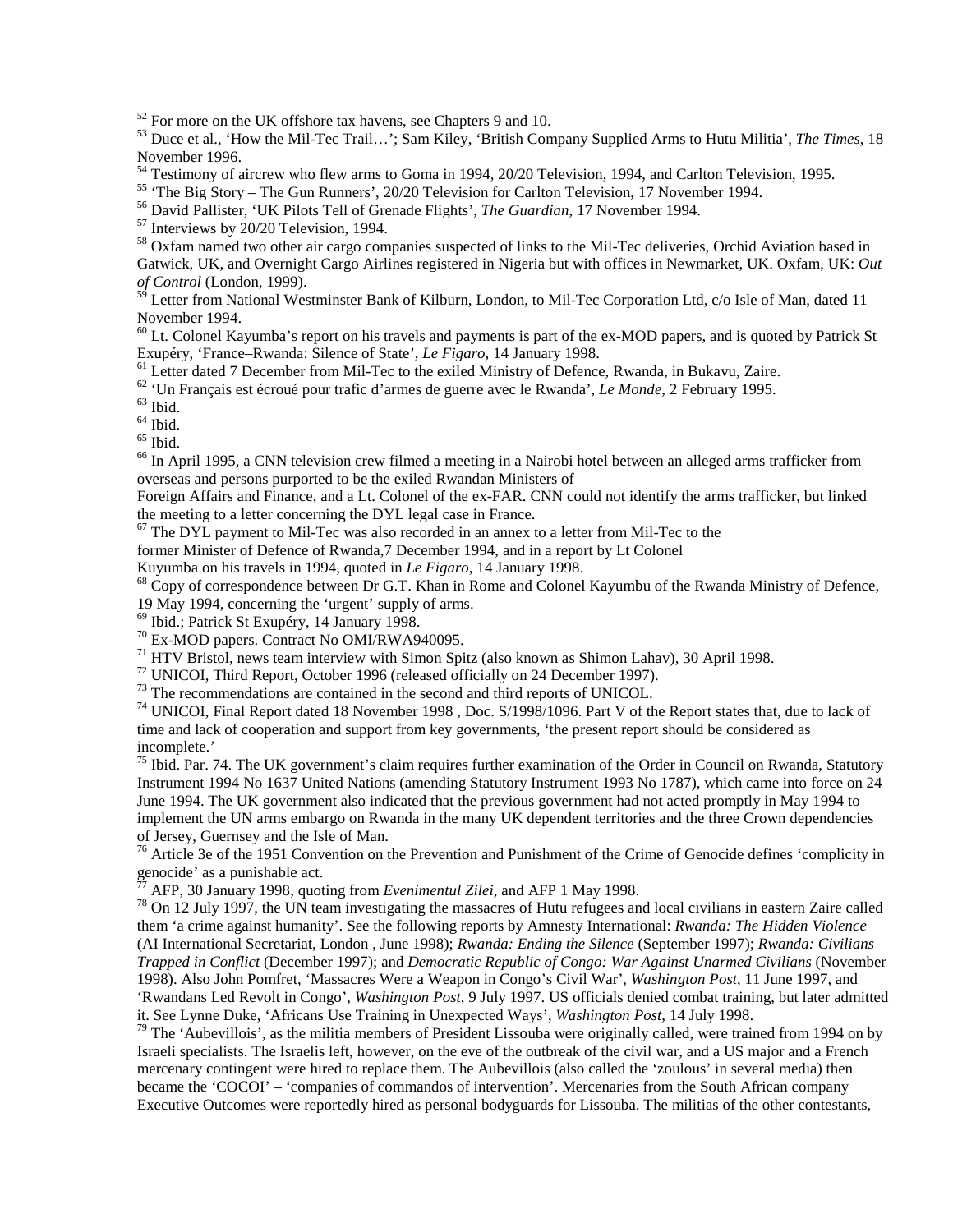the current President Sassou-Nguesso and the former major of Brazzaville, Bernard Kolélas, were known as the 'Cobras' and the 'Ninjas' respectively. A fourth belligerent party's militias were called 'Les Requins' (the 'Sharks'). 80 Amnesty International, *Republic of Congo: An Old Generation of Leaders in New Carnage*, (Amnesty International Secretariat, London, 25 March 1999, AI Index: AFR 22/01/99). Amnesty International reported that the Israeli company Lordon–Levdan had trained hundreds of militia loyal to President Lissouba before March 1997.  $^{\,81}$  Ibid.

<sup>82</sup> Government of the Republic of Congo, 'The Civil Wars of Congo Brazzaville, Documents of History', November 1993–January 1994, 5 June–15 October 1977. The Nguesso government in Brazzaville compiled the documents and published this three-volume 'White Paper' on the wrongdoings of former President Lissouba. President Nguesso and his Cobra militia had their own networks of arms suppliers, some of whom seem to overlap with those in Lissouba's supply network who are accused in the White Paper (hereafter WhP). We have used the documents reproduced in the White Paper, not the annotations.

 $83$  WhP, Vol. 1, Document copies reproduced on pp. 124–125.

<sup>84</sup> FIBA, Belgolaise and Barclays Bank.

85 R. Orivio, 'Ulivo in guerra per l'export d'armi', *Corriere Della Sera,* 6 July 1998, p. 3; information from Osservatorio sul Commercio delle Armi e sull'applicazione della legge 185/90.

86 WhP, Vol. 1, Copy of letter reproduced on p. 107.

87 Ibid., document copy reproduced on p. 124.

<sup>88</sup> Copy of document reproduced in Jean-Philippe Remy & Stephen Smith, 'Professeur Folamour et les vendeurs d'armes', *Lautre Afrique*, 18–24 February 1998, p. 30.

89 Ibid., pp. 28–31.

<sup>90</sup> E.B.A.R. Management and Trading, Proforma Invoice, dated 5 August 1997. Copy of letter reproduced in WhP, Vol. 3, p. 796.

 $^{91}$  An invoice from his company was sent to the Presidential cabinet on 12 June 1997, including 'Bank Details' with a request to transfer \$1.8 million to the account of Sablon Trading at the First National Bank in Johannesburg. A copy of the document is in WhP, Vol. 1, p. 48.

92 'Congo-Brazza: Les vraies questions', *Jeune Afrique*, No. 1915, 17–23 September 1997, p. 15. The 'Belgian' dealer we refer to is the one called 'French' by *Jeune Afrique.*

<sup>93</sup> 'Ukrainian Helicopters Make Brazzaville More Dangerous', APS, 1 September 1997; Communiqué issued by the office of Denis Sassou-Nguesso, Paris, 28 August 1997; 'Many Casualties Reported in Congolese Army Raid North of Brazzaville', *Radio France*, 12 September 1997; Amnesty International, *Republic of Congo…* (25 March 1999).

 $94$  Most of the documents referred to in this case-study are included in the first three volumes of evidence that were distributed by the new Congo government.

<sup>95</sup> 'Contrat de Pret', Copy of document reproduced in WhP, Vol. 1, p. 126.

<sup>96</sup> 'Lissouba attaque Elf en Justice', *Libération*, 26 November 1997.<br><sup>97</sup> Quoted in Remy & Smith, 'Professeur Folamour...', p. 30.

<sup>98</sup> 'Jaffré (Elf) a rencontré Sassou Nguesso a Brazzaville.' Paris, Reuters, 27 October 1997.<br><sup>99</sup> 'Lissouba attaque Elf en Justice'.

100 Amnesty International, *Republic of Congo*.

#### The Arms Fixers

\_\_\_\_\_\_\_\_\_\_\_\_\_\_\_\_\_\_

*Chapter 4*

#### **Shopping in the Shadows**

Today, an important aspect of Europe's key role in international arms brokering routes is to be found in Eastern Europe. Here we find companies that are

significant international suppliers of cheap small arms, ammunition, grenades, military vehicles, armoured personnel carriers, and attack and transport helicopters for clients in conflict zones. Surplus stocks from former Soviet military bases all over Eastern Europe have turned into warehouses for weapons brokers based in Western Europe. Shopping lists circulate between traders and suppliers; when a recipient is found who cannot buy in the mainstream government markets, the weaponry is shipped by civilian cargo companies to a transit point, from where it is transported to a final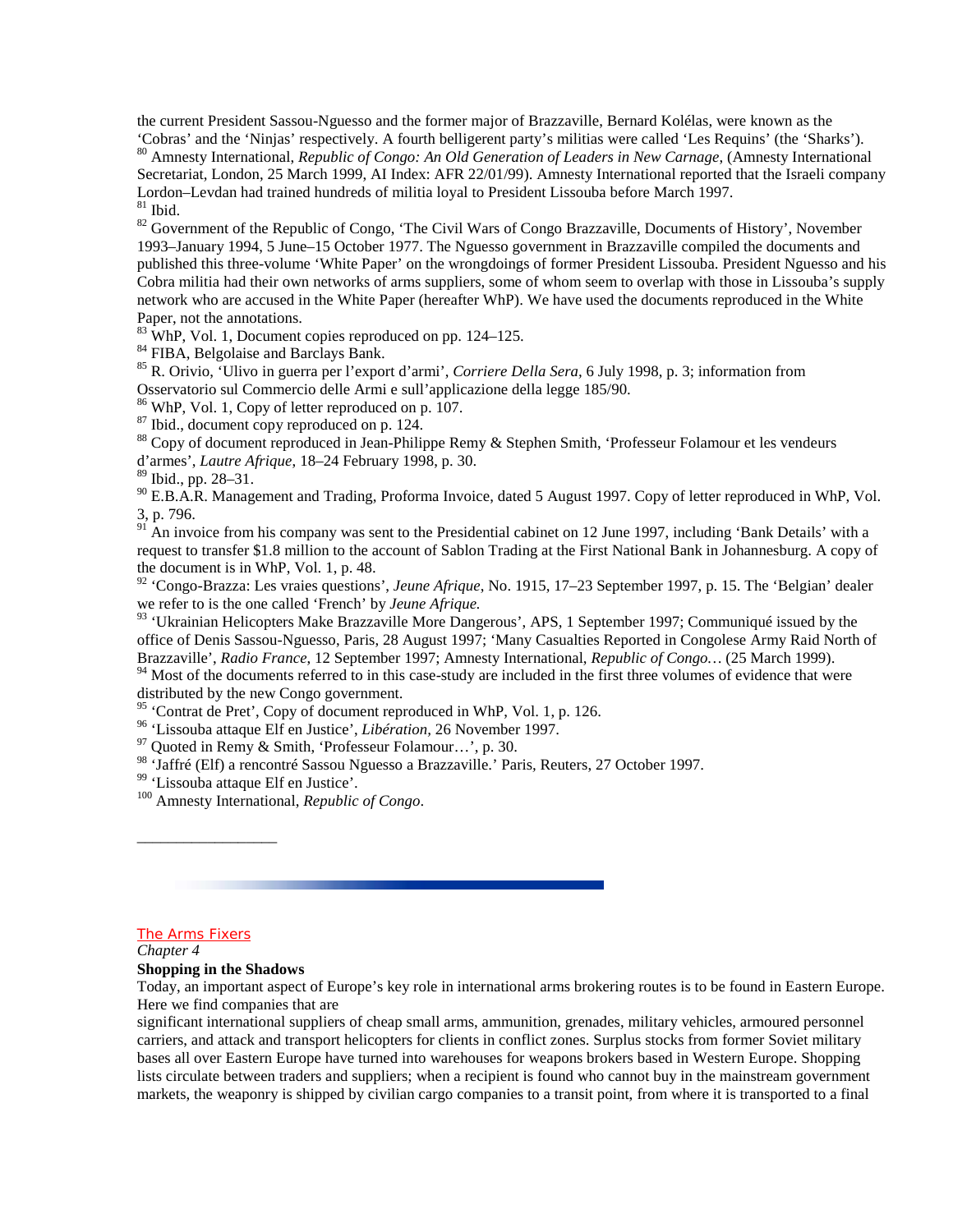destination in a war zone. Once the war is over, large quantities of weapons are stockpiled or exported abroad, often through the same brokering channels that were used as supply channels during the war.

Before his arrest in March 1998, Geza Mezosy was such a broker. He has a Belgian passport but his parents were immigrants from Hungary and Yugoslavia. Using his Central European background, he started to broker arms deals from Belgium, Luxembourg and Hungary for suppliers in Eastern Europe.<sup>1</sup> His company Eastronicom SA was registered in Belgium in 1989, and he obtained a licence to import, sell, store and export weapons in the same year. He also had a company called Laser in Hungary, as well as several companies based in Luxemburg. He opened up business contacts in Central and Eastern Europe to serve a transcontinental list of clients. On the local level Mezosy was also supplying black-market circuits in Belgium. $<sup>2</sup>$  The sales register of his company shows that his main supplier of the</sup> weaponry in the early years of his business career was the now liquidated Hungarian company Technika.<sup>3</sup> Mezosy lost his dealer's licence in Belgium in 1993 after the police had searched the premises of another weapons dealer where Mezosy kept a small stock of samples to demonstrate to his clients. $\frac{4}{3}$  A number of weapons had not been declared and Mezosy was arrested shortly after the raid. One month later he was released, but the Governor of the Province of Brabant (Belgium) nevertheless refused to grant him a new licence in February 1994, because Mezosy remained under suspicion while a police investigation was in progress.<sup>5</sup> A few weeks before Mezosy's stock was confiscated, an article in the American magazine *Forbes* about the illegal trade in ex-Soviet arms had named Mezosy and his company Eastronicom. *Forbes* reported that Mezosy was acting as a middleman for the sale of illicit sale of weapons, supplied by the Bulgarian company Kintex, to the former Yugoslav republic of Bosnia. <sup>6</sup> The magazine had found his company's name on a \$15 million order with Mali as the official destination, but the embargoed government forces in Bosnia were the real recipients.<sup>2</sup> 'After first denying any involvement, Mezosy now says he sells Sovietstandard weapons to Bosnia for "humanitarian reasons"', *Forbes* reported.

The loss of his Belgian dealer's licence did not stop Mezosy from going on with his trade. Through a company registered in Luxemburg but with offices in Belgium, he remained active on both the national and the international levels.<sup>8</sup> Invoices to the company in Luxembourg, to the attention of Mezosy and a French partner, dated May 1995, confirm orders by the company of several hundred pistols and a number of submachine guns, with an import licence for Luxembourg. <sup>2</sup> Mezosy and his partner, although acting through the Luxemburg company, were running their business from an office in Brussels and using the Luxemburg company letterhead, as other correspondence from the same period shows.  $\frac{10}{10}$  A fax transmission from the Luxemburg

company's Brussels representative office to Eastronicom, dated 7 December 1995, again confirms that the lack of a Belgian dealer's licence did not seriously hamper Mezosy's activities, and that he even still used his old Belgianregistered company for these purposes.

In May 1996, three years after Mezosy had lost his Belgian licence, a suspect was

arrested near Brussels international airport. In his car the police found 25,000 ecstasy tablets, 10 CZ-pistols and a Yugoslavian-produced Uzi-submachine gun with

silencer.<sup>11</sup> Further investigations in Belgium led to nine other arrests and the seizure of hundreds of illegally imported military firearms, grenades, ammunition and explosives.  $\frac{12}{2}$  During questioning the suspects mentioned Geza Mezosy. In the course of the surveillance operation by the police at Brussels airport that led to the arrest of the suspect, another man had showed up in a car with a Luxemburg licence plate. The

description of the man and the licence plate again pointed in the direction of Mezosy.<sup>13</sup> Consequently, Mezosy's premises in Belgium were searched and several documents were confiscated, but no arms were found. When questioned, he denied having anything to do with the drugs or weapons found in the car at Brussels airport or at the premises of the other suspects. The police did not arrest him. <sup>14</sup> In December 1996, ten individuals connected to this case, most of whom already had previous convictions for arms-trafficking charges, were convicted and given severe prison sentences. <sup>15</sup> Some of the accused had confessed that they were functioning as couriers and straw men for Mezosy. They explained that Mezosy had introduced them to his arms suppliers in Croatia.<sup>16</sup> They were supposed to drive to Croatia by car to pick up small quantities of weaponry and to deliver these to Mezosy in Belgium, who paid them a

commission. During interrogation, two of the suspects also mentioned large quantities of M-16s, US-produced rifles that were leftovers from the Vietnam War. A contact of Mezosy in Croatia, a Frenchman, had access to the US-produced assault rifles; the suspects were expected to find clients for the weaponry.<sup>17</sup> The suspects claimed the weaponry that the police had found were only samples, given to them by Mezosy. <sup>18</sup> One suspect also mentioned a British supply line of Ingram submachine guns.

Although no business connection could be established between the British company and Mezosy, an invoice for the British company was found when the police searched the premises of a relative of Mezosy.<sup>19</sup> In December 1996, Mezosy was convicted

together with the other suspects to three years' imprisonment, but he had already fled Belgium soon after having been questioned. $\frac{20}{20}$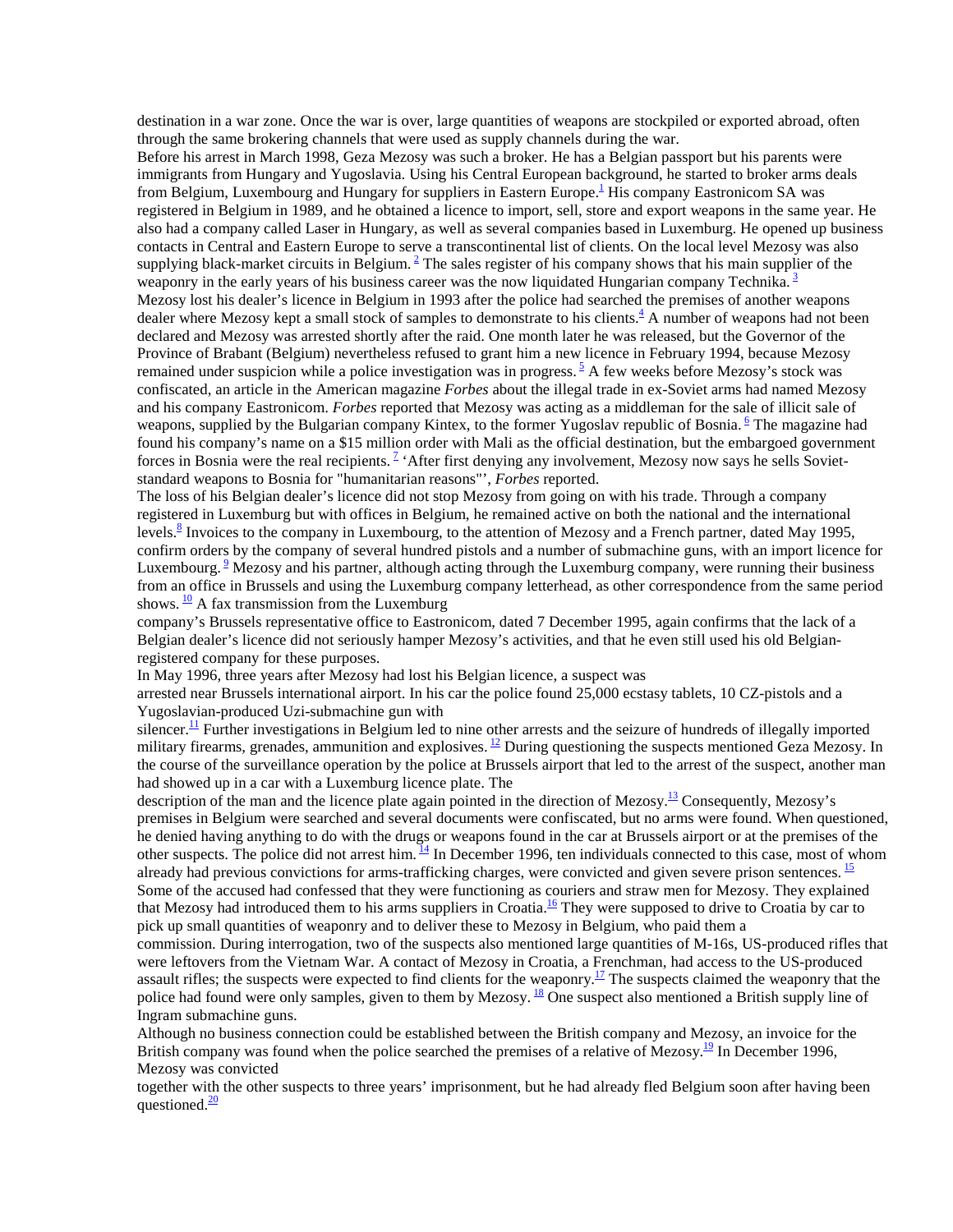Mezosy had found refuge in South Africa, where he arrived in May 1996 on a temporary residence permit. Upon arrival in South Africa, he wasted no time. The domestic market for pistols was expanding very rapidly, in parallel with gunrelated crime, and gun licences were easy to obtain. He immediately started prospecting the South African market and established a new trading company, BEZA Import  $&$  Export.<sup>21</sup> He applied for an arms dealer's licence. The 'date of commencement of business' mentioned on the application was 1 June 1996. The South African Police granted the licence in November 1996.  $\frac{22}{ }$ 

On 8 July 1996, six weeks after his arrival in South Africa, Mezosy mailed a letter to several gun dealers in various parts of South Africa, presenting himself as a major importer of Spanish-produced firearms from the company Llama Gabilondo Y CIA, S.A. $^{23}$  A letter from the Spanish company to Mezosy's company BEZA shows that the Spanish company was not pleased with Mezosy's mailing in South Africa, noting that 'Mezosy had absolutely no right to make the claim' that he was Llama's exclusive agent.  $\frac{24}{1}$  Other correspondence with the company shows that Mezosy was persistently trying to

convince the directors of the company in Spain to recognize his marketing talents and that he was placing large orders for hundreds of firearms to the company.

Although several letters point to business transactions going on between the two companies, $^{25}$  Mezosy was advised not to overestimate his marketing potential in South Africa: 'Are you really sure that Mr. Mezosy, who is new in the market, will really be able to maintain 6 shipments for a total quantity of 1,500 pieces throughout this year?', the Managing Director of the company in Spain is quoted as saying in one of the letters to Mezosy. <sup>26</sup> Apart from the 1,500 guns, mostly 9 mm and .45 calibre handguns, Mezosy also wanted to import significant amounts of spare parts and ammunition. An invoice from Llama, dated 10 December 1996, totalled 1,200,000 pesetas in arrears payments. In January 1997, Mezosy wrote to the commercial director in Spain saying that he intended 'to push the product to a maximum on the market'. In order to do that, Mezosy claimed he had worked out a profit-sharing system with a company in South Africa called Centurion, with branches in Cape Town, Johannesburg, Durban and Port Elizabeth, to distribute the 1,500 pistols from Llama. In a remarkable request by Mezosy, he wrote: 'Of course we would like to receive the goods in kit but maybe you will have to put in the guns "assembled in RSA" and allocate other serial numbers than yours.<sup> $27$ </sup>

When the Public Prosecutor in Brussels issued an international warrant for his arrest in January 1997, Mezosy's permit to stay in South Africa had already expired, but Belgian authorities did not initially know he was living there. By the time they found out, Mezosy had applied for asylum in South Africa. In March 1998, he was eventually arrested in South Africa on an Interpol warrant issued by Belgian authorities.<sup>28</sup>

According to press reports in South Africa, Mezosy was arrested on an Interpol warrant but was also 'suspected of trafficking arms from the Czech Republic to several African states, including Uganda, the Democratic Republic of Congo, Sudan, the Central African Republic and Ethiopia'.29 According to a report in *The East African,* Mezosy was suspected of supplying modern weapons, such as AK-74's and old US leftovers from the Vietnam War to conflicting countries in Africa.  $\frac{30}{2}$  The weekly

reported that this could be deduced from a personal computer database of Mezosy, which referred to a great number of African countries.

Interviews with the police officer who arrested and questioned Mezosy in South

Africa and with a Belgian police officer investigating the case confirm that Mezosy's digital diary contained a list of over 20 African and Latin American countries under a heading 'M-16 A'. On the basis of the confessions of several of Mezosy's accomplices in Belgium who had referred to 'large quantities of M-16s',  $\frac{31}{2}$  the police in Belgium and South Africa were led to believe that Mezosy was indeed a major illegal weapons supplier of African conflicting parties, but apart from the evidence in the digital diary, no proof could be found to charge him with these offences. It seems more likely,

according to the investigating officers, that Mezosy was prospecting to find clients for the M-16s from his Croatianbased supplier, and that the list of African countries in his digital diary referred to the national arms inventories of those countries where the M-16 is already in use. $\frac{32}{3}$ 

In May 1998, Mezosy was extradited to Belgium, where his original conviction was confirmed. He was sentenced to two years' imprisonment. The charges were fraud and illegal arms trafficking to and from the former Yugoslav Republics of Croatia and Bosnia-Herzegovina – at a time when both these republics were under UN embargo – and the illegal importation, delivery and sale of arms in Belgium. Mezosy also confessed, in October 1998, that he had supplied the Norinco-gun that was used in a brutal murder case in Belgium. Mezosy had met the suspected killer in 1991 and they had become friends because they had 'a common interest: the arms trade', he told the

police after being confronted with the invoices for the sale of the Norinco-gun to the suspected killer. $33$ 

On the day of Mezosy's arrest at his luxurious home in Midrand, South Africa, a business partner of his was also present – a man who signed himself 'captain' on fax transmissions from South Africa. 'Captain' was a partner in Mezosy's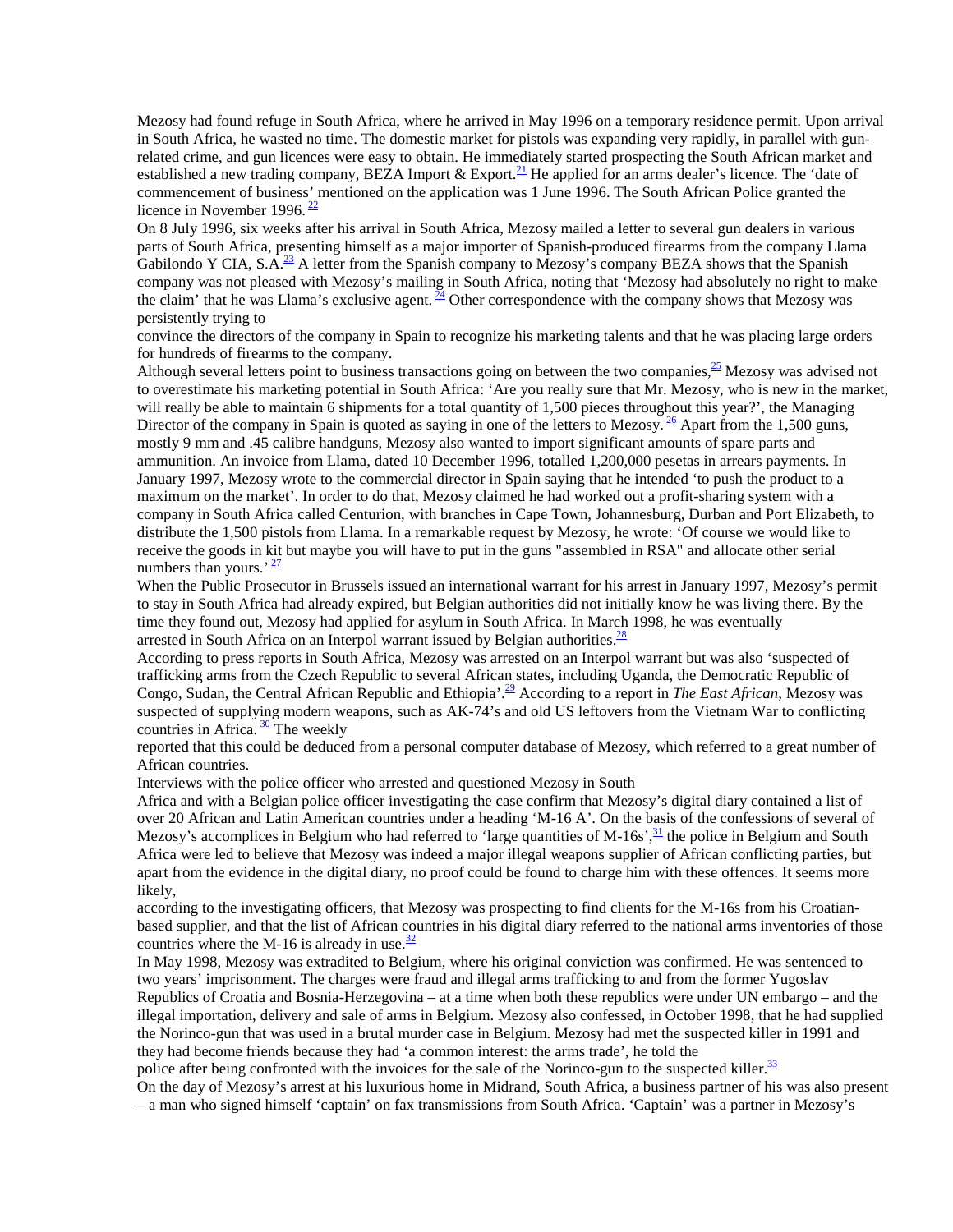South African company Beza. $34$  He was identified as a former Belgian convict  $35$  who had fled to Latin America in the 1980s, later moving to South Africa, and is suspected of being a key player in a series of brutal armed robberies and killings in Belgium. <sup>36</sup> Soon after Mezosy's arrest, 'Captain' left South Africa for an unknown destination in Southern Africa. Mezosy is still in prison.

## **Exploiting Western Government Surpluses**

It is not only in Eastern Europe that states fail to keep proper records of arms stockpiles, and that uncontrolled surpluses left over from the Cold War get siphoned off into the international marketplace. For example, in 1996 the Austrian Ministry of Defence sold 40,000 obsolete StG-58 assault rifles to a Swiss trading company called Brügger + Thomet Feinmechanik. $\frac{37}{2}$  The Austrian Interior Ministry authorized the

export of the weapons to Switzerland; but, while these remained stored in Austrian military warehouses between March 1997 and September 1998, the Swiss company sold 17,000 of them to foreign customers.<sup>38</sup>

Under Austrian law, military assault rifles have to be deactivated or demilitarized

before being exported, unless the Cabinet explicitly authorizes the sale of military equipment to a foreign client. Cabinet authorization should result in the issuance of an export certificate. However, Brügger + Thomet was able to re-export the rifles from Austria to its clients without such approval. Part of the weaponry sold to foreign clients was demilitarized, but much of it was not.

A large proportion of the rifles were actually exported from Austria with Swiss transit documents, but without any specific export authorization from the Austrian government.<sup>39</sup> Recipients were the military and the prison service in Botswana, as well as various arms dealers in the Netherlands, Romania, Switzerland, Austria, Italy and the USA. In September 1996, the Austrian authorities had issued an export licence for the 40,000 assault rifles to Switzerland with a written remark containing a list of the

'possible destinations' of the StG-58s. But no export licences had been issued in

Austria when the actual sale of the weaponry to private companies in these countries took place. $\frac{40}{3}$ 

Remarkably, a letter dated 23 November 1998 from the Swiss company to the

Austrian Ministry of the Interior requested certificates for the export of 1,575 StG-58 assault rifles and later one hundred StG-58s to Botswana, but the Swiss transit documents for these weapons were issued in November 1996 and February 1998 respectively. Attached to the request, the Swiss company provided copies of three end-user certificates from a commander of the Botswana Defence Force and a commissioner of the Botswana Prison Service, dated 10 June 1997, 17 July 1997 and 6 January 1998. The documents mention 1500, 100 and 75 items respectively. According to the enduser certificate for the two shipments to the Botswana Defence Force, another private company, 'Beaverpride Holdings', is stated as the supplier. The Botswana Defence Force is stated as the end-user. On the sales register of Brügger + Thomet, the transactions with clients in Botswana are dated October 1997 and April 1998.

According this register, another deal by the Swiss company was the sale on 9 July 1997 of 1,000 rifles to the AcvilaGroup, a company in Bucharest, Romania.  $\frac{41}{1}$  At the time of the sale, the original company Brügger + Thomet Feinmechanik had been deregistered in Switzerland. A new company Brügger + Thomet AG was not registered until six weeks after the indicated sale. Switzerland only issued a transit certificate in March 1997 for the transport of the weapons from Austria to Romania. The transit document mentions 5,200 FN FALs, including accessories. No export licence was

issued in Austria or in Switzerland. It is not clear whether a Romanian import certificate or an end-user certificate was issued. $\frac{42}{ }$ 

There was also the sale of 400 assault rifles shown on an import certificate issued by the Dutch Department for Import and Export of the Ministry for Economic Affairs, dated 22 October 1998.<sup>43</sup> The importer in this case is mentioned as 'J.F.Y. PO BOX 145, 3632 ZT Loenen Aan De Vecht'. The exporter is said to be the Austrian Ministry of Defence with a PO Box in Vienna, but no export licence was issued by Austria for the transaction.<sup>44</sup> The deal was brokered by Brügger + Thomet in Switzerland. No end-user certificate was issued in the Netherlands either. The sales register of the Swiss company listing the sales of the assault rifles includes three similar exports to the same PO Box in the Netherlands.  $\frac{45}{5}$ 

None of the entries in the sales list mentions the demilitarization or deactivation of the weapons, nor is there a copy of the 'deactivation protocol' required under Austrian export regulations. $\frac{46}{5}$ 

On 4 November 1998, the successor company Brügger + Thomet AG received a letter from the Austrian Ministry of the Interior in Vienna containing a reminder of the original contract agreement and referring to Austrian export regulations and restrictions. It was generally understood that the 40,000 assault rifles had been sold after being deactivated (demilitarized), and possibly sold to the collectors' markets in

Japan, Belgium, the Netherlands, Canada, the USA, France, the UK and Northern Ireland. The weapons could be sold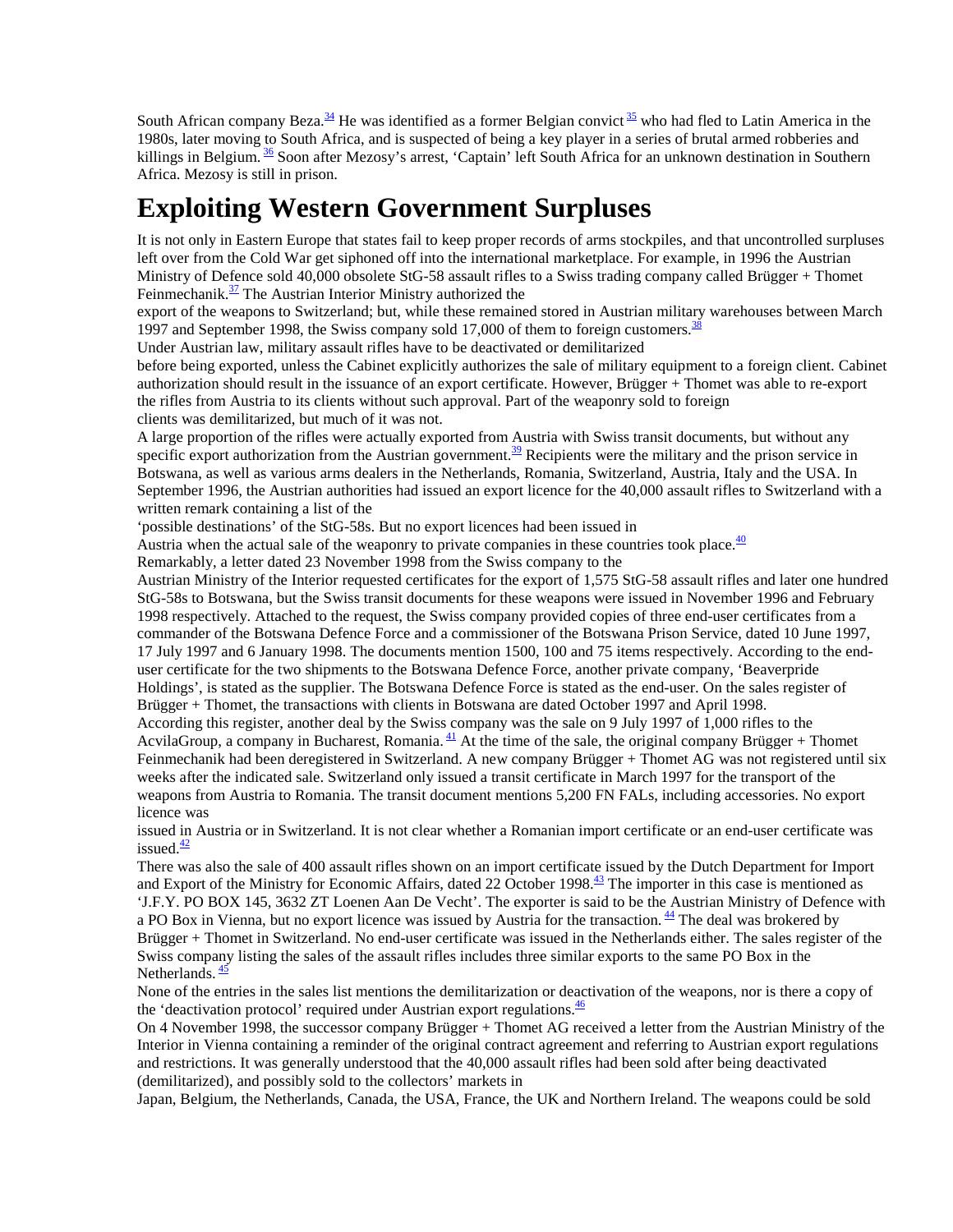without Austrian government approval, provided they were exported – after deactivation – to Switzerland.  $\frac{47}{1}$ Brügger + Thomet acknowledged these contract restrictions in a written reply of 23 November 1998, but the company was under the impression that no further authorization by the Austrian government for transactions was required for reexport.<sup>48</sup> 'It goes without saying', the letter states, 'the prison guard/service of Botswana only procures fully operational StG 58's.' The company further provides the annexed list of the 24 transactions of the assault rifles that took place up to September 1998. Deactivation of the exported rifles is mentioned with regard to only three out of the 24 listed cases. The letter also includes a wish list of Austrian export licences for the past transactions, in order to regularize the past illegal sales as well as to proceed with several new sales to Italy, France and Switzerland. $49$  Anticipating further deliveries to Italy, Spain, France and the Netherlands, the Swiss company requested 'a generalized export authorization for the entire European Union, Switzerland and the US.' The company stressed the need for speed, 'preferably before 10 December 1998, in view of the

entering into force of new Swiss arms legislation on 1 January 1999.'

These cases illustrate why United Nations experts concluded in 1999 that states generally do not keep precise, centralized and accessible records and accounts of existing stocks of small arms and light weapons, including ammunition, deemed surplus to

national requirements, obsolete or unserviceable.<sup>50</sup> The lack of careful management of surpluses is yet another attraction to brokers eager to find cheap sources of supply to maximize their profit margins.

<sup>3</sup> Copy of Trade Register listing suppliers and clients for the period 1989–91.

<sup>4</sup> This dealer was later reported to be a major supplier of weaponry and mercenaries for the ousted president of Congo Brazzaville, Pascal Lissouba. See Gary Jones, 'Blood On Our Hands', *The Mirror*, 8 March 1999. <sup>5</sup>

 $<sup>5</sup>$  Interviews with the investigating police officers in Belgium, February 1999.</sup>

<sup>8</sup> Copy of the Warrant for his Arrest, April 1997. Additional information: 'Onrust over wapenhandel vanuit ex-Joegoslavië', *De Morgen*, 23 May 1996. <sup>9</sup>

<sup>9</sup> Copies of invoices are in our possession.

<sup>10</sup> Copies of invoices.

11 'Onrust ….', *De Morgen*. 12 Ibid.

<sup>13</sup> Copy of 'Warrant by Default. From the Public Prosecutor of the District of Brussels, April 1997'. Additional interview with police officers in Belgium and South Africa.

<sup>14</sup> Copy of Police document No. 101758, dated 21 June 1996, Rijkswacht BOB Asse (Special Branch of the Belgian National Guard), Asse.

<sup>16</sup> Warrant by Default. Additional interview with police officer in Belgium, February 1999.

 $^{18}$  Ibid.

<sup>19</sup> Interview with Belgian police officer, February 1999.

<sup>21</sup> The company was registered in South Africa under registration number CK 96/24313/23.

 $^{22}$  Application for a Licence to Deal in Arms and Ammunition, South African Police, and Licence to Deal in Arms and Ammunition, Date 7 November 1996. We were able to inspect both these documents.

 $^{23}$  Copy of the letter. We are in possession of the correspondence between Mezosy and the Spanish company's representatives in Spain. We wish to point out that nothing in this correspondence suggests that the Spanish company was aware that Mezosy had a criminal record. In his capacity as a South African-registered arms dealer he was considered a legitimate client or agent for the Spanish company.

<sup>24</sup> Letter from Llama Gabilondo to Mezosy, dated 13 July 1996.

<sup>&</sup>lt;sup>1</sup> We collected information through several contacts with officials, private investigators, law-enforcement officers, researchers and journalists in Belgium and South Africa; we were also able to inspect documents, including correspondence between Mezosy's companies and some of his clients and suppliers.

 $2$  In 1996 Mezosy was charged in absentia in Belgium on charges of fraud, illegal arms trafficking to embargoed Bosnia-Herzegovina and the illegal importation, delivery and sale of arms in Belgium.

<sup>&</sup>lt;sup>6</sup> The European Community decided to ban all arms deliveries to Yugoslavia on 5 July 1991. The UN Security Council imposed an international arms embargo against Yugoslavia on 25 September 1991 (UN Security Council Resolution 713). This embargo was subsequently reaffirmed in UNSCR 724, 727, 740, 743 and 787. All the warring parties on the territory of the former Yugoslavia, whether recognized states or non-state parties, were subject to the arms embargo. <sup>7</sup> Peter Fuhrman, 'Trading in Death', *Forbes*, May 10 1993.

<sup>&</sup>lt;sup>15</sup> Conviction by the 51st Chamber of the Correctional Court of Brussels, 10 December 1996.

 $17$  Ibid.

 $20$  Ibid.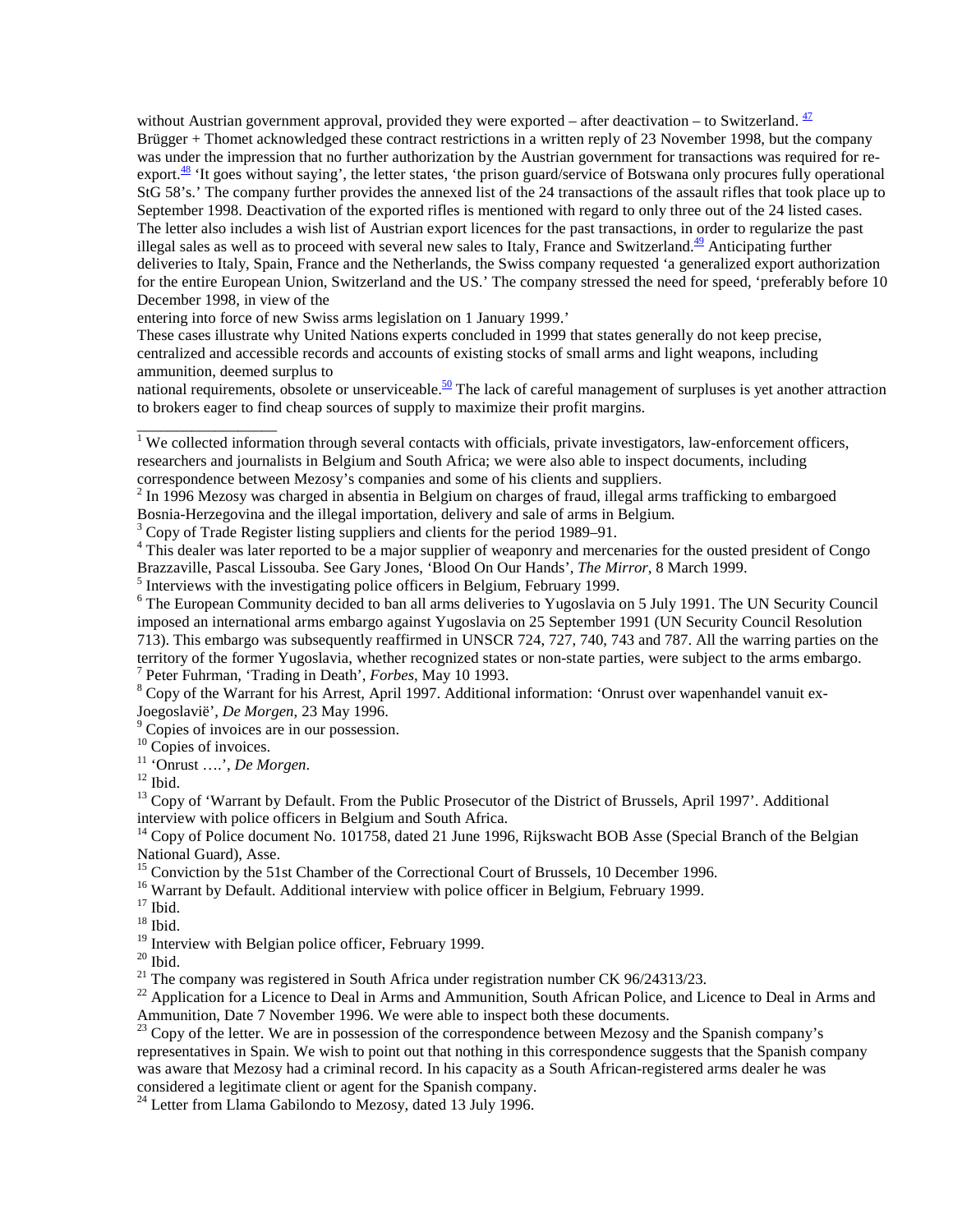$25$  A letter from the Spanish company addressed to Mezosy, dated 29 July 1996, reads 'Our Bank has not yet received any transfer from you'. Several other letters over the period from July 1996 to early 1997 contain similar complaints from the Spanish company.

<sup>26</sup> Letter from Llama to Mezosy, dated 21 January 1997.

<sup>27</sup> Letter from BEZA Import  $\&$  Export to the Commercial Director of Llama Gabilondo, dated 21 January 1997.

<sup>28</sup> 'South Africans hold Belgian on Gun-Running Charges', Sapa-AFP, 6 April 1998.

<sup>29</sup> Ibid. Also 'SA Police to Launch Investigation into Belgian National', Sapa, 7 April 1998; Sonja Deysel, 'SA lewer man uit aan België', *Beeld*, 7 May 1998.

 $^{30}$  Chris Erasmus, 'Uganda Link in Belgian Arms Exporter's Web', *The East African*, 9 April 1998.<br><sup>31</sup> Interviews, also Warrant by Default, From the Public Prosecutor of the District of Brussels, April 1997.

<sup>32</sup> Interviews. The list corresponds with the 'National Inventories'-pages of the 18th Edition (1992–93) of the specialized *Infantry Weapons Yearbook* of the London-based Jane's Information Group. A Belgian police officer

confirmed that a copy of this Yearbook was found during searches of Mezosy's premises.

<sup>33</sup> Interview with the Belgian police officer who questioned Mezosy in October 1998. Also: Roger Huisman, 'Gerecht kent leverancier moordwapen Van Noppen', *Gazet van Antwerpen*, 19–20 June 1999.<br><sup>34</sup> The application for BEZA's Licence to Deal in Arms and Ammunition mentions him as one of the applicants.

35 Walter de Bock, Maarten Rabaey, 'Belgen betrokken bij wapensmokkel naar Centraal-Afrika', *De Morgen,* 11 May 1998. We were able to inspect a copy of a document from Interpol South Africa, confirming these facts.

<sup>36</sup> The 'warehouse murders' carried out between 1982 and 1985 involved the deaths of 28 people and wounding of several others. The series of robberies was apparently connected to a right-wing destabilization campaign, and remains one of Belgium's unsolved judicial mysteries. Mezosy's partner also has a criminal record in Belgium for aggravated theft and murder.

37 The *Stg-58* or *Sturmgewehr-58* is an Austrian-produced assault rifle, based on the original Belgian FN-FAL. Originally Austria imported such rifles from the Belgian Fabrique Nationale , but in 1958 the Austrian producer Steyr-Daimler-Puch started manufacturing the StG-58 as a standard rifle for the Austrian Army. Three decades later, a modified version, the StG-77*,* became the new standard military rifle and the older weapons were mothballed and stockpiled.

 $38$  'FN Fal StG-58 Verkaufsnachweis', a document listing 24 transactions, was attached to a letter from Brügger + Thomet AG to the Austrian Ministry of the Interior, dated 23 November 1998.

<sup>39</sup> For some of the transactions explicit export licences were eventually granted, but only a year or even 18 months after the weapons had been sold abroad, 'Verkauf van 40.000 gebrauchten StG-58 auf dem Weltwaffenmarkt durch das Bundesministerium für Landesverteidigung', Pressekonferenz, Der Grüne Klub im Parlament, 9 December 1998. (Most documents and a detailed chronology of the facts were distributed during this Press Conference, organized by the Green Party in the Austrian Parliament.)

40 'Sicherheit/Bundesheer: Verteidigungsminister hat Kriegsmaterialgesetz eingehalten', OTS-Presseaussendung, OTS219 5 II 0185 NLA002, 9 November 1998 (Communiqué of the Austrian Defence Ministry on the case).

 $41$  The list was attached to a letter that Brügger + Thomet AG sent to the Austrian Interior Ministry on 23 November 1998.

42 'Verkauf van 40.000 gebrauchten StG-58…' (See note 39 above.)

\_\_\_\_\_\_\_\_\_\_\_\_\_\_\_\_\_\_

43 Internationaal Importcertiticaat, Koninkrijk der Nederlanden, Belastingdienst/Douane, Centrale Dienst voor In- en Uitvoer, 22 October 1998.

44 'Verkauf van 40.000 gebrauchten StG-58'… Acknowledgments to Dr. Peter Steyrer, Parliamentary Advisor on Peace and Security, Green Party in the Austrian Parliament for information obtained.

<sup>45</sup> Fifteen went to JFY Arms in July 1997, 75 in August 1979, and another 75 in October 1997. When we discussed the issue with an official of the Dutch Ministry of Economic Affairs, Export Controls Department, it seemed that the Dutch authorities were not aware that no export licence had been granted. The Dutch authorities did, however, check the P.O. Box company, and found that it did belong to a registered arms dealer (telephone conversations 18–19 June 1999).

<sup>46</sup> Some of the documents list the producing company of the obsolete weapons as the exporting party, implying some of the weapons may have been upgraded from semi-automatic to automatic rifles.

<sup>47</sup> Answer of the Austrian Defence Ministry before the Austrian Parliament, 100057 AB, 23 June 1995.

<sup>48</sup> Letter from Brügger + Thomet AG to the Austrian Ministry of the Interior, Spiez, Switzerland, 23 November 1998.  $^{\rm 49}$  Ibid.

<sup>50</sup> *Report of the Group of Experts on the Problem of Ammunition and Explosives,* UN General Assembly, A/54/115, par. 59–61.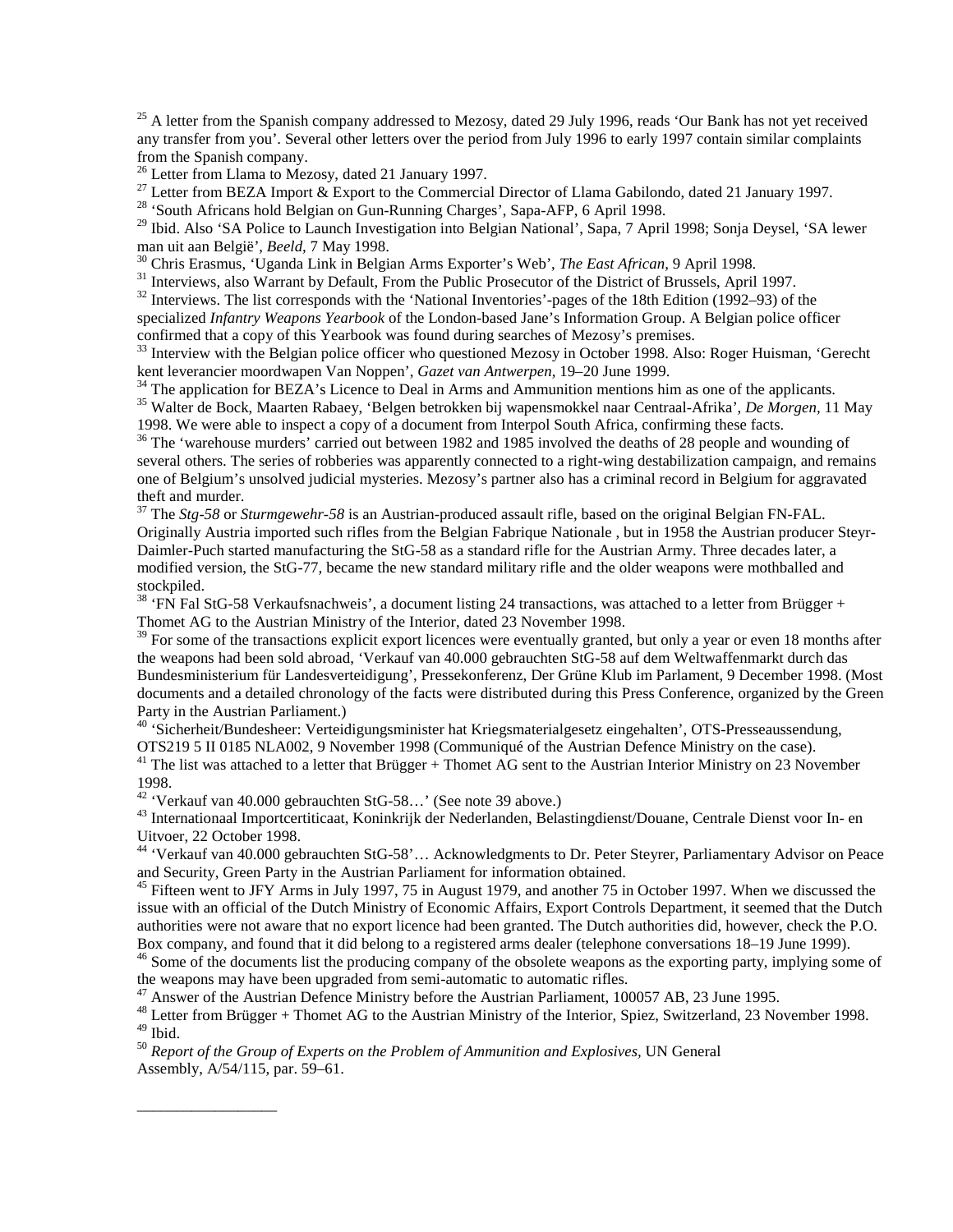### **The Arms Fixers**

*Chapter 5*

#### **Flying the Company 'Flags of Convenience'**

Beneath a cargo plane's external paintwork and its simple registration number lie the intricacies of the international aviation business. Especially in poorer countries, the limited capacity of national aviation authorities to monitor and regulate the increasingly complex business makes it easy for weapons trafficking networks to operate. According to the US International Air Cargo Association, the international rules governing cargo planes are archaic and inconsistent.<sup>1</sup> Airfreight businesses want faster procedures and simpler regulations, but many countries lack the resources for stringent airport monitoring of dangerous cargoes. Electronic tagging systems akin to those for international passenger baggage would be fast – but costly. Currently, airfreight documents such as air waybills and cargo manifests do not require detailed descriptions or cross-referencing of the goods described in arms export and import licences. The routes, names of sub-contractors, the ultimate supplier and customer do not need to be specified. Arms have been found described as 'agricultural equipment', 'mining equipment', 'spare parts', 'fish', 'tents', and 'second-hand clothing', so it is easy to see how the absence of comprehensive records makes it exceedingly difficult for law enforcers to quickly identify all those who may be involved.

It is not only cargo that needs international monitoring. An aircraft registration number and the name of the airline leasing or operating the plane can be switched so as to conceal an operation. A cargo aircraft might typically be registered in one country, then leased and chartered by companies registered in another, while their crews can be hired in yet other countries. In addition, the plane might be serviced and based for practical purposes somewhere else, with the main operating offices of the airline or the handling agency based in yet another country or countries. The sub-leasing of international overflight permissions means that one air carrier can use another carrier's call sign, and this has been used to obfuscate arms deliveries.

The more complex the arrangements, and the less capacity there is to monitor them, the simpler it is for operators, agents and sub-contractors to find ways of denying their involvement in illicit trafficking. A national authority that registers an aircraft to fly under its flag may fail to ensure the airworthiness and safety of that plane. Airlines, planes and aircrew may not all be required to register, and foreign operator permits may carry minimal responsibilities. Even where several aviation authorities try to carry out routine checks on an aircraft's filed flight plan, they will usually not have legal powers to act decisively against all serious abuse. This in turn serves to discourage such checking.

Conversations with pilots, loadmasters and aviation inspectors show how easy it is to evade existing controls in countries that lack regulatory resources. A cargo plane was named as flying in at an airport with one registration number and then flying out with a different one. Another airline was said to have changed its corporate structure and name overnight when its name became linked to illicit activities. One operator used an old licence that had been cancelled by aviation authorities to fly several 'ghost planes' to hot spots in Africa. Another corporate owner used the logo and colours of a licensed company to fly non-licensed planes. Yet another abusive practice reported was when a cargo plane using a certain flight schedule arrived very late at its stated destination: the plane had in fact made an illegal landing on the way to its destination, unloading illicit cargo without reporting it. More often, non-scheduled landings are used to load illicit cargo en route, and then ship the additional load under cover of the legal cargo.

Sub-Saharan Africa, in particular, lacks sufficient skilled air traffic controllers, radar equipment and trained personnel to monitor the vast air space between the southern border of Egypt and the northern borders of South Africa.<sup>2</sup> Smaller freight operators often use older aircraft that can evade long-range radar. Moreover, the communications systems of ex-Soviet aircraft are not always compatible with those of other aircraft, making it necessary for pilots to be able to guide themselves.<sup>3</sup> Thus, pilots with military training are in demand. Sub-Saharan air traffic control has been highly dependent on the selective intelligence and satellite capacity of the former colonial and major world powers, and on the alertness of thinly-spread airport inspectors and

customs agents. $\frac{4}{3}$  In such an environment, arms smuggling thrives.

### **Air Trafficking to UNITA**

The experience of Angola illustrates many of these problems. A UN arms and fuel embargo against the UNITA rebel movement was agreed in 1993, but air cargo companies have been easily able to punch holes in it.<sup>5</sup> Initially, few attempts were made to enforce the embargo. The rebels rejected the 1992 UN-brokered election results and, after escalating civilian atrocities, a peace agreement was finally signed in Lusaka in November 1994. Despite UNITA's pledge to disarm and demobilize its troops, as foreseen under the agreement, the movement was rearming from 1996 onwards at an alarming pace. This led to the widening of the UN mandatory embargo in October 1997 and again in June 1998, and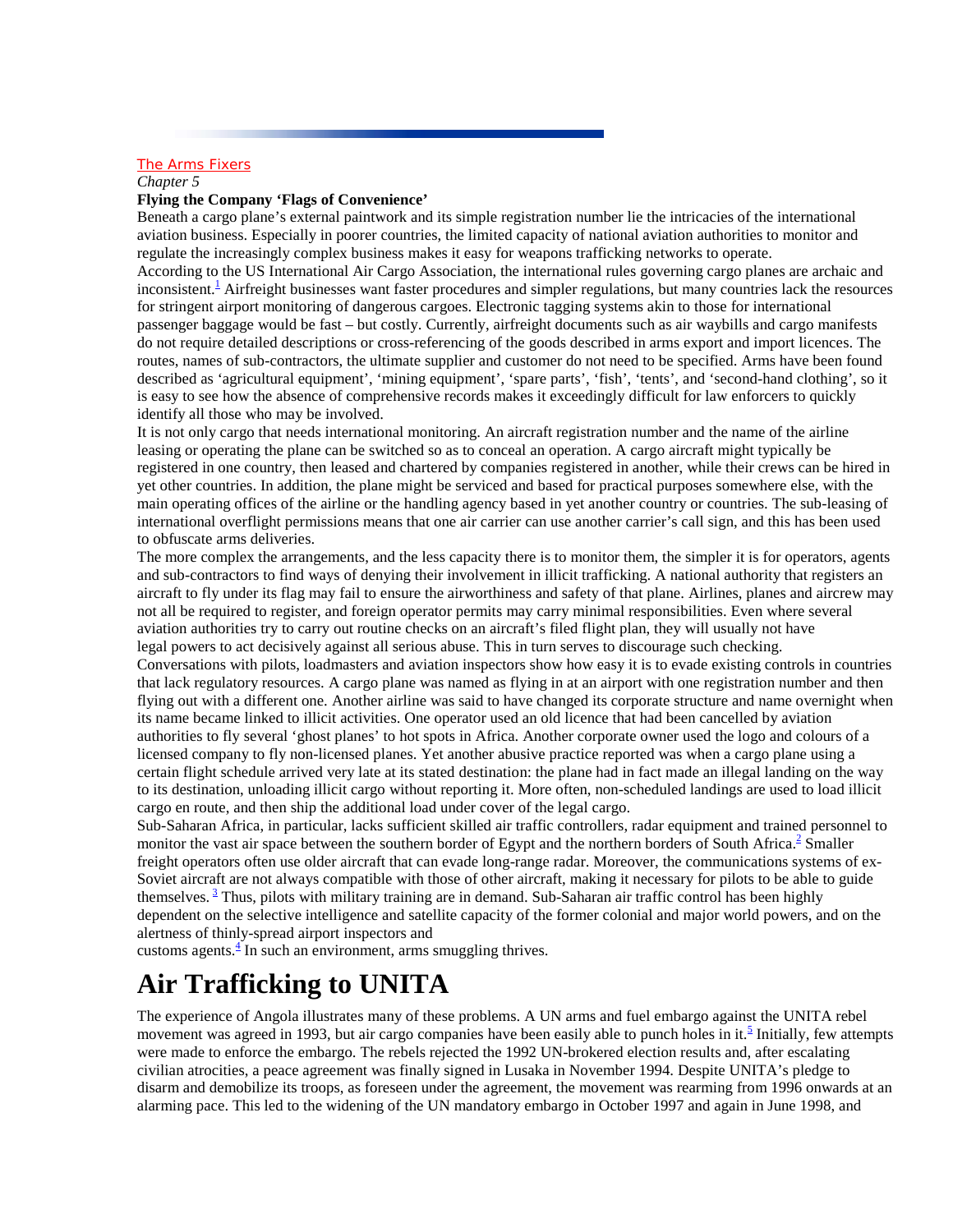belated attempts to enforce it.  $\frac{6}{3}$ 

UNITA is a magnet for international traffickers because it can generate several hundred million dollars every year. The rebel movement's ability to acquire arms, fuel and other goods has been based upon its control of a considerable diamond trade and a sophisticated logistical presence, including several large airstrips, in eastern and central Angola.<sup>7</sup> Arms brokers and suppliers based mainly in Africa and Europe have used these resources to provide the rebel movement with tanks, armoured personnel carriers, artillery, missiles, infantry weapons, small arms, ammunition and anti-personnel landmines, primarily of Eastern European origin. <sup>8</sup> The constant logistical challenge for these arms fixers is how to transport arms into UNITA-held territory without being seen or caught, and how to switch regional access routes to avoid detection.

In March 1997, it was reported in Kinshasa that 'Mobutu's top aides provided protection to a dozen arms traders, including Zairians, Lebanese and at least one Portuguese, according to Zairian journalists and Western sources. The traders run a clutch of airlines from Kinshasa's N'Djili International Airport, using about 15 planes and crews hired from Russia.<sup>, o</sup> A major source of this weaponry was Bulgaria. In May 1997, this Kinshasa pipeline was rapidly shifted to Pointe Noire in the Republic of Congo (Congo-Brazzaville) because of the downfall of Mobutu's regime. It was business as usual – during July 1997, the scaled-down UN observer mission in Angola reported 120 flights landing at UNITAcontrolled airstrips.  $\frac{10}{2}$  But, with the fall of Lissouba in October that year, UNITA's procurement chiefs and their middlemen had to find or reactivate other arms routes.  $\frac{11}{1}$ 

From late 1997, UNITA developed at least two major arms-supply strategies. Each could reinforce the other. First, there were new routes and deals within the surrounding sub-region. In particular, UNITA's traditional brokers and carriers based in South Africa – some with US, West or East European nationality – shifted their operations to enable land, sea and air routes via Zambia, Mozambique, Tanzania and neighbouring territories. The Luanda and Pretoria governments had some success in countering this, but not enough. In December 1997, there had been 186 illegal flights into Angola, mostly out of South Africa, but this number had fallen to about 40 flights during

January–February 1998.<sup>12</sup> Angolan government forces captured the South African crew of a DC-4 aircraft in January that had been chartered in South Africa from an untraceable Brazzaville owner. Before being released, the pilot had admitted to over 300 covert flights into UNITA areas, mainly to the towns of Ballundo and Andulo.  $^{13}$ 

The second strategy was to encourage long-distance flights to UNITA airfields from Eastern Europe using larger freighters. An example given by a captured UNITA

colonel in December 1998 was of an Ilyushin 76 delivery from Bulgaria to Andulo.<sup>14</sup> Such flights would normally require refuelling stops in the sub-region; for this purpose, local air-cargo companies with East European owners were well placed to assist. Cargo aircraft identified in UNITA areas in September 1997 showed registration markings from the former Soviet Union (Ukraine, Russia and Moldavia) and West

Africa (Liberia and Sierra Leone).<sup>15</sup> Many of these operators were based in Southern and Central Africa, shifting northwards like a flock of birds when the authorities became suspicious. At the time of writing, they were settling at airports in the United Arab Emirates, the Central African Republic, Uganda and Equatorial Guinea.

## **Ex-Soviet Business Steps In**

In May 1998, the South African authorities announced the expulsion of over 20 pilots and few private air cargo companies operating from a large northern airport near Pietersburg. They were charged with over 100 breaches of civil aviation regulations and accused of transporting fuel tanks, food, clothing and mining equipment to UNITA. $\frac{16}{10}$  Most of those involved were from the former Soviet Union. During the 1990s, such air cargo operators had established themselves in easy-to-register aviation authorities in Lesotho, Malawi, Namibia and Swaziland.  $\frac{17}{2}$  Some seemed to have their eyes on rewards of future mineral concessions if they won the war.  $^{18}$  As the South

African company Executive Outcomes had shown their East European counterparts, the rewards could be spectacular, but they depended upon air power and logistics. $\frac{19}{2}$ 

The case of one Russian operator, Viktor B.,  $\frac{20}{2}$  and his partners serves to illustrate the trend. Viktor B., according to a police officer in South Africa, is thought to be a

former officer of the Russian KGB.<sup>21</sup> By 1999, he operated a cargo fleet of over 20 aircraft through several companies based in various countries.

Viktor B.'s operating office was based in Belgium between 1995 and 1997, where he, together with a Belgian pilot and a French partner, ran two companies – a handling agency called the Trans Aviation Network Group (or TAN Group), and an office for an air-cargo company, Air Cess, the planes of which were registered in Liberia. An operating address also existed in Sharjah in the United Arab Emirates and in Geneva, Switzerland.<sup>22</sup> Viktor B. lived near the airport of Oostend, where the planes were maintained.  $^{23}$  In late 1996 the rent for the offices of the TAN Group at the airport was cancelled and Air Cess took them over. A few months later, the latter company also left Oostend.  $\frac{24}{1}$  The sudden departure coincided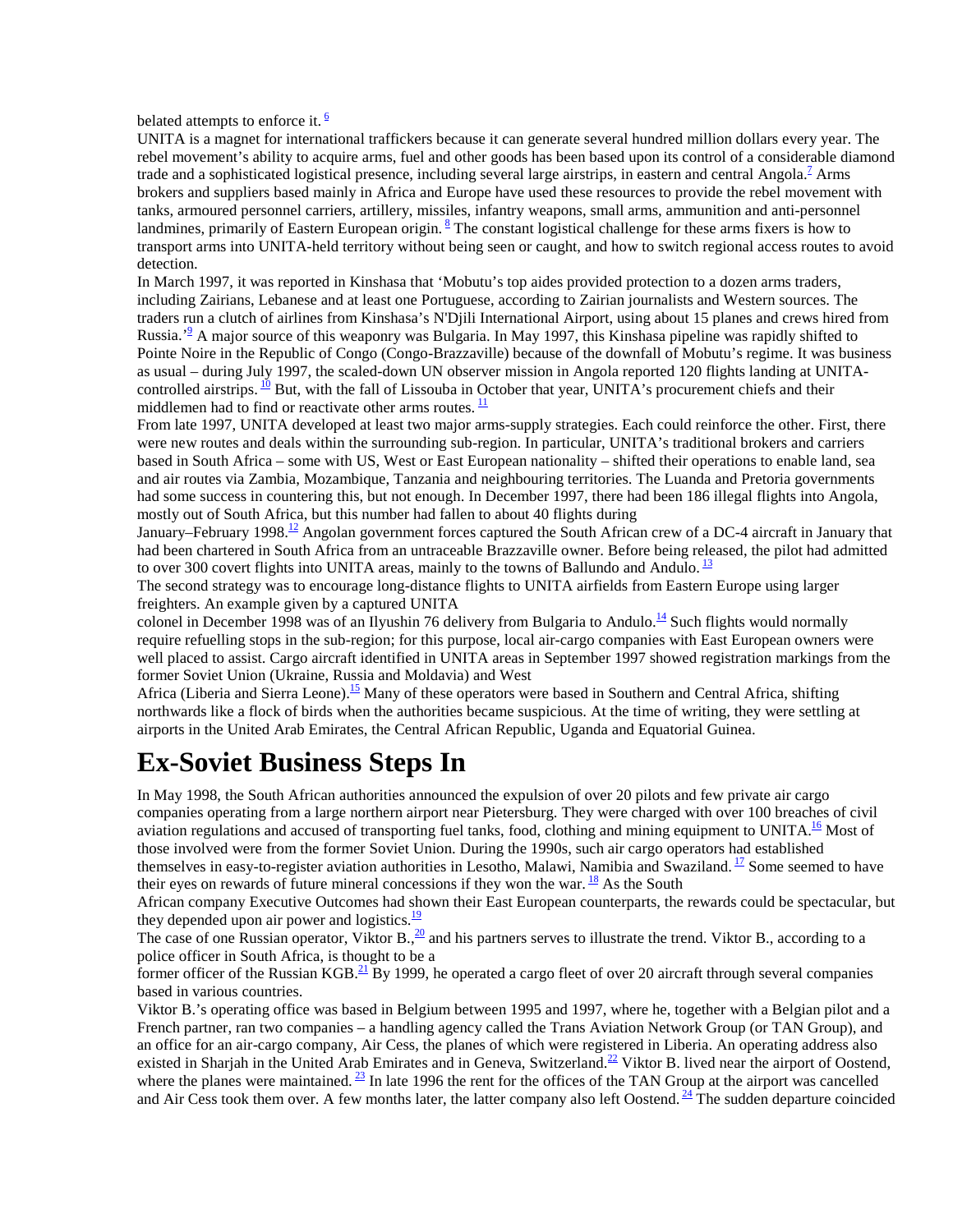with the publication of an international report  $\frac{25}{ }$  and articles in the Belgian press,  $\frac{26}{ }$  focusing on the role of the cargo airport of Oostend in sanctions-busting activities to Central Africa, and the arming of the perpetrators of the Rwandan genocide.

In 1997, the Liberian Minister of Transport appointed the Belgian pilot, who had flown for the Saudi royal family, as Chairman of the Liberian Aviation Authority's agency in the United Kingdom.<sup>27</sup> Liberia has been a flag of convenience for the fringe air-cargo industry because of its lax licence and tax laws. A company incorporated there can locate its executive offices in another country, conducting business activities at any location. Names of corporate officers or shareholders need not be filed or listed, and there is no minimum capital requirement. A legal existence can be obtained in one day. The country also has lax maritime and aviation laws and regulations that provide owners of ship and aircraft maximum discretion and cover, with minimal regulatory interference. Aviation officers and pilots have suggested that aircraft registered in

Liberia should not be allowed landing or operating rights, and have doubted the

seriousness of air-worthiness and air-safety inspections of the Liberian aviation registry. $\frac{28}{5}$  The UK agency lasted about two years, after which Viktor B. and his Belgian pilot were looking for other 'flags of convenience'.

In August 1997, Air Cess Swaziland (Ply) Ltd., directed by Viktor B., was granted a two-year licence by the Swaziland Civil Aviation Authorities. $\frac{29}{2}$  But in 1998 the

government of Swaziland ordered an independent investigation into the registration of certain aircraft in the country suspected of involvement in illegal acts. As a result, 47 aircraft operated mostly by former Eastern European businesses were grounded and later de-registered, while a senior Swazi Civil Aviation officer was suspended on charges of bribery concerning the covert payment of commissions on aircraft registration into a Swiss bank account.<sup>30</sup> In January 1999, the former Minister of Transport of Swaziland said in an interview that the grounded aircraft had been ex-Liberian or ex-Russian aircraft, and some were known to be involved in weapons trafficking to

Angola and the Democratic Republic of Congo. Abandoned cargo in one of the grounded aircraft included two Russianmade military helicopters labelled as 'machine spare parts'.  $\frac{31}{2}$  The investigating authorities suspected that the helicopters were

destined for a country in Central Africa, and Rwandan officials arrived later to inspect them. $32$ 

Air Cess was one of these de-registered companies. It was accused in Swaziland of being involved in gunrunning between Mozambique and Angola using the revoked

licence.  $\frac{33}{12}$  A confidential monitoring report in the possession of the UN had also recorded an Air Cess freighter landing in UNITA territory in mid-1997, as well as an Antonov freighter belonging to Flying Dolphin, a Russian-operated cargo company registered in Liberia and using southern African airfields. The Air Cess plane was an Antonov 12 with registration number EL- RDL. <sup>34</sup> Although registered in Liberia, the aircraft was found based at the Pietersburg and Lanseria airports in South Africa. Soon after the UN had spotted the Air Cess and the Flying Dolphin Antonovs in UNITA

territory, the Flying Dolphin plane was re-registered in Liberia as a division of Santa Cruz Imperial Airlines, while the Air Cess plane was re-registered in the Central African Republic with a new registration number – 3D-RDL $^{35}$ . Ten other aircraft operated by one of Viktor B.'s several other companies were also registered in the Central African Republic, where many former members of the Mobutu regime have fled. In addition, four of the planes in Viktor's fleet were registered in Equatorial Guinea.  $\frac{36}{3}$ 

Some of the other UN-inspected Russian- or Ukrainian-built aircraft using the Swazi register as a flag of convenience were reportedly operating from airports in South

Africa, Lesotho, Malawi, Rwanda, Uganda, and the UAE. Several planes that had fraudulently obtained a licence in Swaziland could not even land at the Swazi national airport and be inspected. $\frac{37}{12}$  Air Cess Swaziland was supposedly wound up after the scandal, but the 'company' was found still operating freighters that were not registered anywhere. Several Air Cess planes were subsequently grounded in South Africa, and by mid-1999 the company appeared to have moved the base of its Africa operations to the north and east of the Central African crisis zone.  $38$ 

In 1999, the main operating office of Air Cess and the TAN Group continued to be Sharjah in the United Arab Emirates, even though the aircraft were based in several other African countries.<sup>39</sup> The Belgian pilot, who was co-owner of the two Belgian registered companies and the chief executive of one, was also reported to have another address in Sharjah. Viktor, who also lived in Europe, appeared to be using a last name in Sharjah that differed slightly from the one he used for his registration in Belgium.  $\frac{40}{10}$  According to officials in southern Africa, Viktor B. uses five different passports, two of which are Russian.  $\frac{41}{1}$  In late 1998, the aircraft operated by his trading and handling agency in Sharjah were reportedly using Russian or Ukrainian crews based at Kigali airport, in Rwanda, and were accused of loading supplies for the armed opposition groups in war-torn eastern Congo and Angola. <sup>42</sup> An Angolan news source also refers to Viktor B. as 'the current spearhead' in the sale of weapons for Jonas Savimbi, UNITA's leader.  $\frac{43}{2}$  In 1999, 'a man whose name resembles one of Viktor B.'s many aliases' was also reported to be involved with an Ugandan airforce training operation.  $\frac{44}{5}$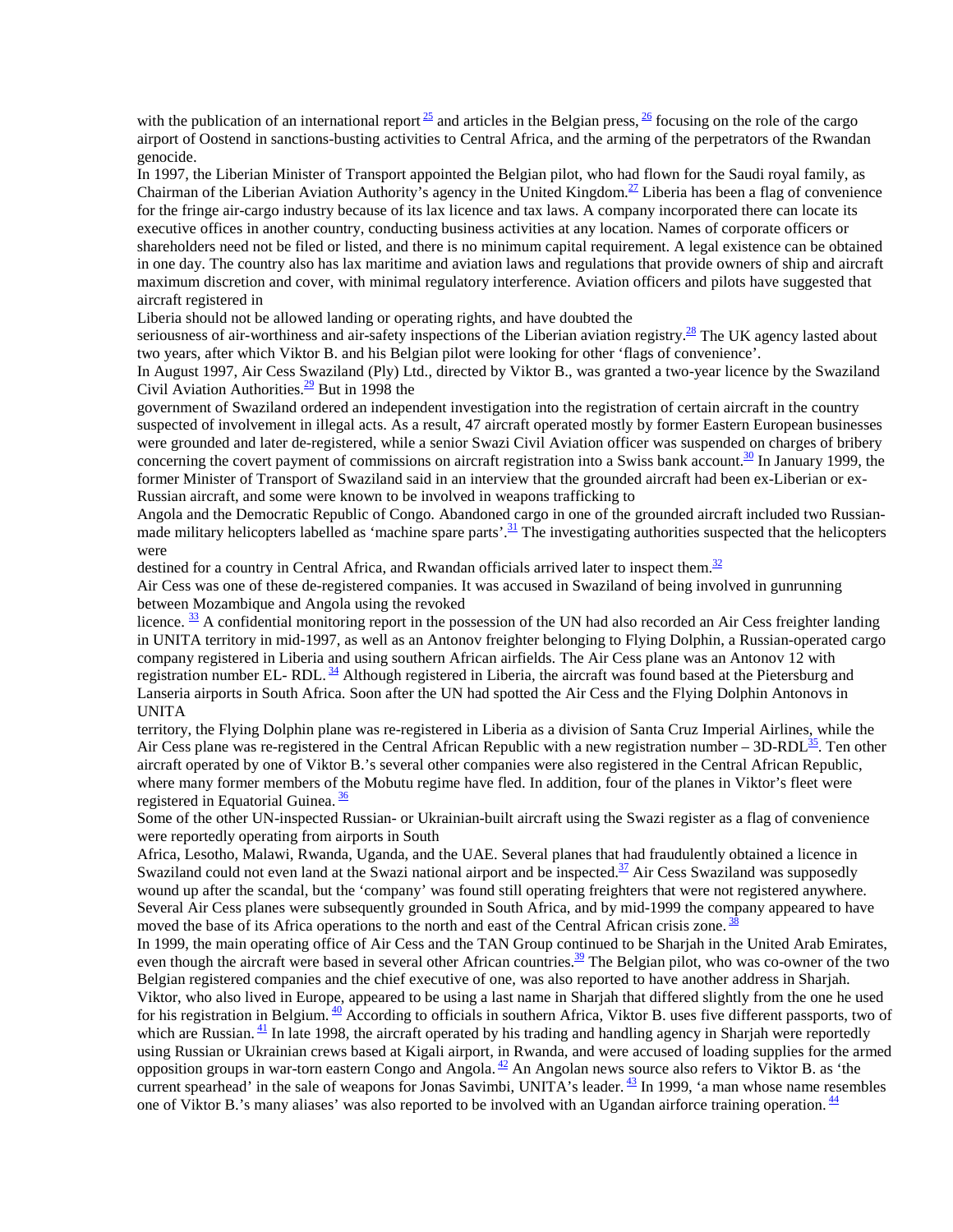A human rights researcher also reported on Viktor B.'s sanctions-busting activities from South Africa to UNITA.<sup>45</sup> According to his report, aviation authorities at South Africa's Pieterburg Airport visited AirPass in April 1998 and, after assessing its documentation, issued '200 charges for violations of the Civil Aviation Act', including transporting 'fuel tanks, tow trucks, boots, ponchos, food and mining equipment' to UNITA-held areas.  $\frac{46}{ }$  AirPass is a subsidiary of Air Cess and is run by Viktor B. and a Russian business partner.  $\frac{47}{12}$  No arrests or confiscations in the case were made, this report goes on, because 'individuals involved in sanctions-busting operations via South-Africa use foreign-registered companies' and 'they can not easily be touched as these fall outside South Africa's legal jurisdiction.'  $^{48}$  AirPass has since moved some of its planes to other national registers.

Belgian aviation and political authorities have made similar remarks when questioned over the use of Belgian airports by companies such as Air Cess.<sup>49</sup> Viktor B.'s company left Belgium in 1997 with a number of other companies, all using old aircraft,

including Skyair and Air Atlantic, both of which had been under investigation by the British customs service in connection with a disputed shipment worth \$10 million to Nigeria.<sup>50</sup> All were accused of flying arms in inter-locking arrangements: 'Like Sky Air, Barrett-Jolley often used the services of former KGB major Viktor Bout,  $\frac{51}{10}$  whose fleet of planes has delivered arms to African wars for many years.<sup>'  $\frac{52}{2}$ </sup>

In January 1999, a plane belonging to Viktor B. was also allegedly used in conjunction with planes from Skyair and Occidental Airlines – a partly Belgian-owned but UK-run charter company – to ferry arms from Bratislava via Liberia and the Gambia to a bush airstrip for the Revolutionary United Front [RUF], the Sierra Leone armed opposition that was committing horrific atrocities against civilians. $\frac{53}{2}$  Viktor B. has usually leased his freighter aircraft to other operators, so would claim ignorance of any such dealings. And the reluctance of the UK authorities to prosecute Sky Air and Sandline  $\frac{54}{4}$  for helping arm the Sierra Leone government forces meant that there would probably not be legal action to enforce the arms embargo against the RUF rebels either. When the British Prime Minister was challenged in February 1999 to close the loopholes on UK arms flights, he replied, 'We have been leading the way on arms control in the European Union. It is true that the rebels have been rearmed, but they have not been

rearmed by this country.<sup>55</sup> No one would take responsibility for the bloodied flags of convenience.

### **Flying the Red Sea Routes**

Inside the cargo plane, along with the cargo itself, sit the aircrew. They work in secrecy and often in danger. Their stories of moving the arms cargoes can reveal more than the false paper trails of the arms brokers themselves.

In late 1998 a largely British crew flew an old Boeing 707 freighter with 42 tonnes of arms and ammunition from Bratislava in the Slovak Republic to Khartoum.<sup>56</sup> The arms were for the Sudanese army, which was perpetrating systematic abuses against civilians as part of its campaign against Southern insurgents. If the British and Slovak government authorities inquired, the crew would say they were delivering the arms – 100 mm explosive shells – not to a country embargoed by the European Union, but to the government of Chad.  $\frac{57}{1}$  In reality, documents and interviews with former crew

obtained by a UK newspaper show that this was just a cover story. 'When we landed at Khartoum the Sudanese army was waiting for us at the tarmac', said a former crew member, who insisted on anonymity. 'They unloaded a series of long green crates and drove off. I assume the weapons were for their own use but they could equally well have been planning to sell them to someone else.<sup>58</sup> The arms brokering company for this deal was registered in Damascus, Syria.<sup>59</sup> Between December 1998 and February 1999, members of the crew said that there had been several arm flights to Sudan; each delivery was said to be worth approximately \$55,000, to be split between the crew and the Belgian charterer of the old Boeing. However, on 7 February 1999, the old Boeing ploughed into the mud at the end of the runway at Bratislava airport. The Swiss owner of the Boeing, who had registered the plane in Cyprus, said he did not know anything about illicit arms flights. He said that the Belgian had chartered the plane to ship frozen fish from Tanzania to Austria.<sup>60</sup> This was not the first time that a largely British crew had flown arms towards the Red Sea using a cover story. In 1994, another British pilot told a UK television company that he unwittingly flew arms to the Yemen and Angola. Both countries were at the time subject to international arms embargoes and devastated by wars in which large numbers of civilians were being deliberately targeted. As with the most recent deliveries, the flight documents were dodgy and the routes were deliberately devious, to get around any suspecting authorities.  $61$ 

Describing one episode in 1994, the British pilot said:

We actually left the United Kingdom flying a charter flight carrying relief goods down to Kilimanjaro in East Africa…for the Rwandan crisis. …While we were in Kilimanjaro we were given instructions to proceed to a place I'd never heard of before, Plovdiv in Bulgaria. We weren't told what the nature of the operation was. It was just another charter. We flew from Kilimanjaro to Plovdiv where we embarked on a series of arms flights…I do not know on what point we became aware…I guess we knew they were arms flights when we actually saw the aircraft being loaded…with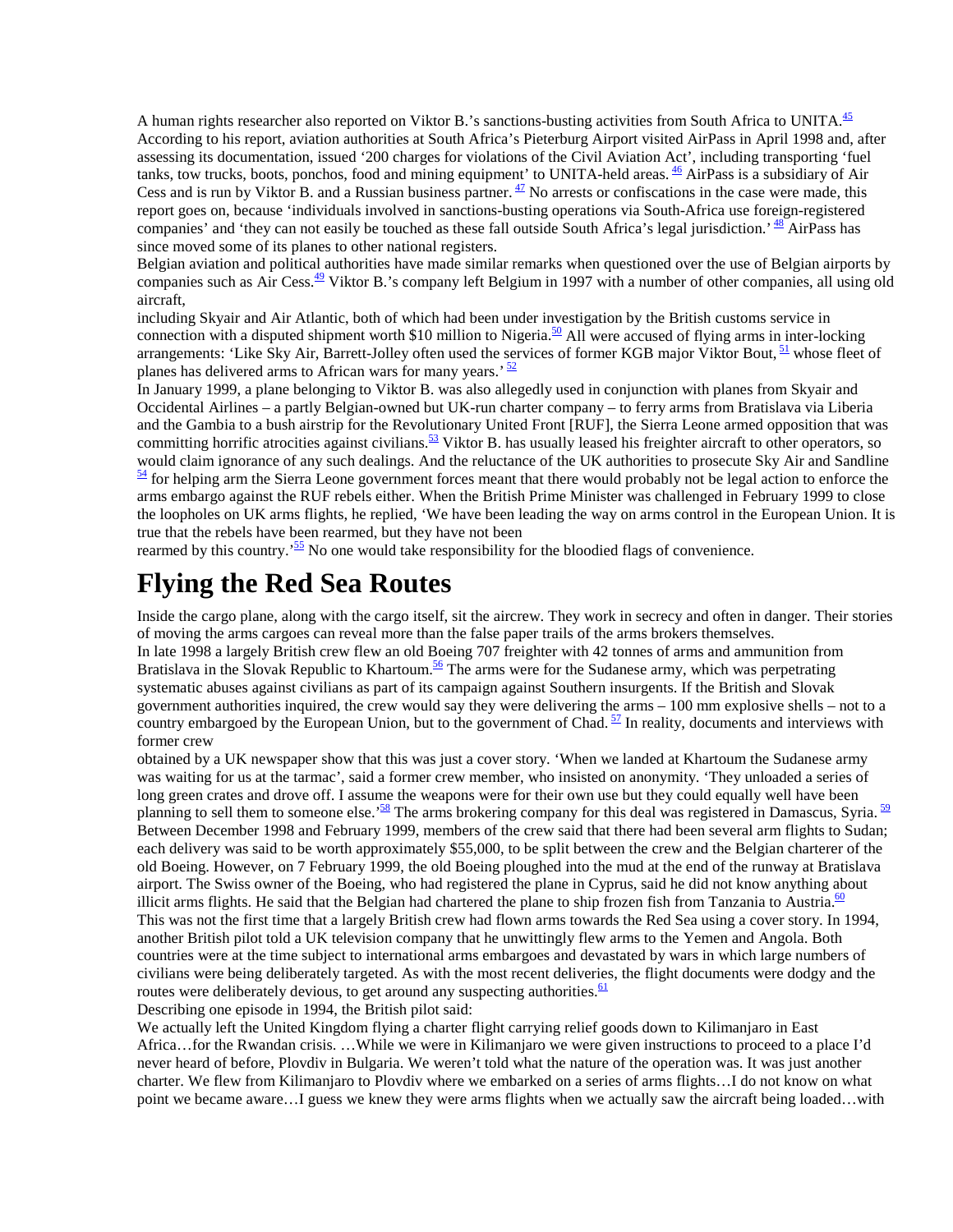what we were told was government-to-government cargo. ... Although there was no paperwork accompanying the boxes, it was quite clear that's what's in them. $\frac{62}{62}$ 

The instructions to the pilot and his crew to go to Plovdiv in Bulgaria came from the offices of a UK company, Peak Aviation, which was at the time also involved in arms flights to the armed Hutu extremists in eastern Zaire (see Chapter 3) .The refuelling of the Peak Aviation aircraft en route from Bulgaria took place in Cairo. On arrival in Plovdiv, the pilot says he was told to give the destination of the aircraft as N'Djamena in Chad, but when arriving in Cairo he was told to file a new flight plan giving the destination as Muscat, Oman. Once the plane was on its way to Oman, the crew were told to divert to Mukalla airport near Riyan in South Yemen, and then to fly a specific circuitous route over Saudi Arabian airspace:

We flew out to sea and we descended over the sea when we could, and did a very steep approach with no power on, so that if they were firing heat seeking missiles, there's a bigger chance they wouldn't actually connect with the engines. We maintained radio silence, all the lights switched off. …I lost one and a half stone in the ten flights, which is probably an indication of how nervous it made me.

A company called Phoenix Bulgaria chartered all of the flights that the British pilot flew to Yemen. He said that Phoenix paid Peak Aviation of the UK approximately \$386,000 for the flights; the bonus for each flight was \$7,000, which was split

between the crew. He also remarks:

The big bucks in the rather sort of darker world of this arms dealing seems to be around civil wars... because landing in the wrong country or for the wrong side you could end up you know losing your life ... there's a very limited number of companies that would actually touch any kinds of arms flying at all, even government-to-government arms flying…and there's an even smaller number of firms that would get involved in a civil war type operation ... it is just so dangerous. Peak Aviation seem to have specialised in this recently.

The aircraft used by Peak Aviation was not registered in the UK but used 'an African flag of convenience'. $\frac{63}{5}$  The crews were British and the airline was controlled from Burgess Hill in the UK. The aircraft technical log-book ('captain's voyage report') was used by the British pilot to record all his flights for Peak Aviation. All the manifests for the cargo on these particular flights were in sealed envelopes carried by a Bulgarian who would not let the crew look at them. Several different Bulgarians flew on the arms flights to South Yemen. They would pay only for the flying that was done against the captain's voyage report, which the pilot says he submitted to Peak Aviation. He assumed that Peak got paid by submitting those voyage reports to back up their invoices.

According to the pilot, there were several Saudi Arabians at the South Yemen airport during the time the Peak Aviation aircraft was being off-loaded. On one occasion there was a VIP Boeing 727 parked alongside, with a delegation of what appeared to be very high-ranking diplomatic and military people on board. He said that this helped explain another peculiar feature of the arms flights he carried out involving the USA:

Following the Gulf War, the United States government stationed a number of AWAC aircraft – the Boeing 707s with the big ray guns on top – in the Gulf area. And on two of the flights we did across Saudi we actually saw two of them flying along with us. So we must have been observed, and I'm sure the United States government must have known exactly where we took off and where we were going.

Asked if he would do this again, the pilot replied:

I mean government-to-government flying, no problem at all, but I would not wish to be involved in anything to do with civil war ever again. … One of the things that really shocked me about this flying was that, after the second flight, they turned the airport terminal in Mukalla near Riyan in the Yemen into like a MASH field hospital ... I've never actually fought in a war and I found it particularly upsetting to see rows of very badly injured troops and civilians and children, lying there being fed by saline drips [in a] very, very poor state of medical care. By our tenth flight the numbers were really quite phenomenal ...they were the people that were injured on our side ... there was no feedback at all about what happened in North Yemen...

By November 1994, the British pilot had set up his own UK company, Phoenix Aviation, to fly live cattle to France and the Netherlands from Coventry airport in the UK. However, the following month his leased Boeing 737 crashed near Baginton airport, narrowly missing a housing estate and killing all five crew. $\frac{64}{1}$  He continued his air cargo business by leasing two Russian ex-Aeroflot planes, but by May 1995 Phoenix Aviation was apparently in financial trouble and he had to suspend the flights. In April 1996, he bought a small BAC 1-11 freighter that was due to be scrapped, and persuaded the British authorities to allow him to fly it to Oostend, supposedly to sell the parts. Once there, however, he reportedly put the plane on the Liberian register and formed a new company, Balkh Air, to fly goods to a warlord's territory in northern Afghanistan. $\frac{65}{6}$ 

Meanwhile, the flooding of Yemen with arms has continued, reflecting the growth of Eastern European companies involved in the private markets. On 9 April 1999, the Moldavian authorities detained a Ukrainian cargo plane in Kishinev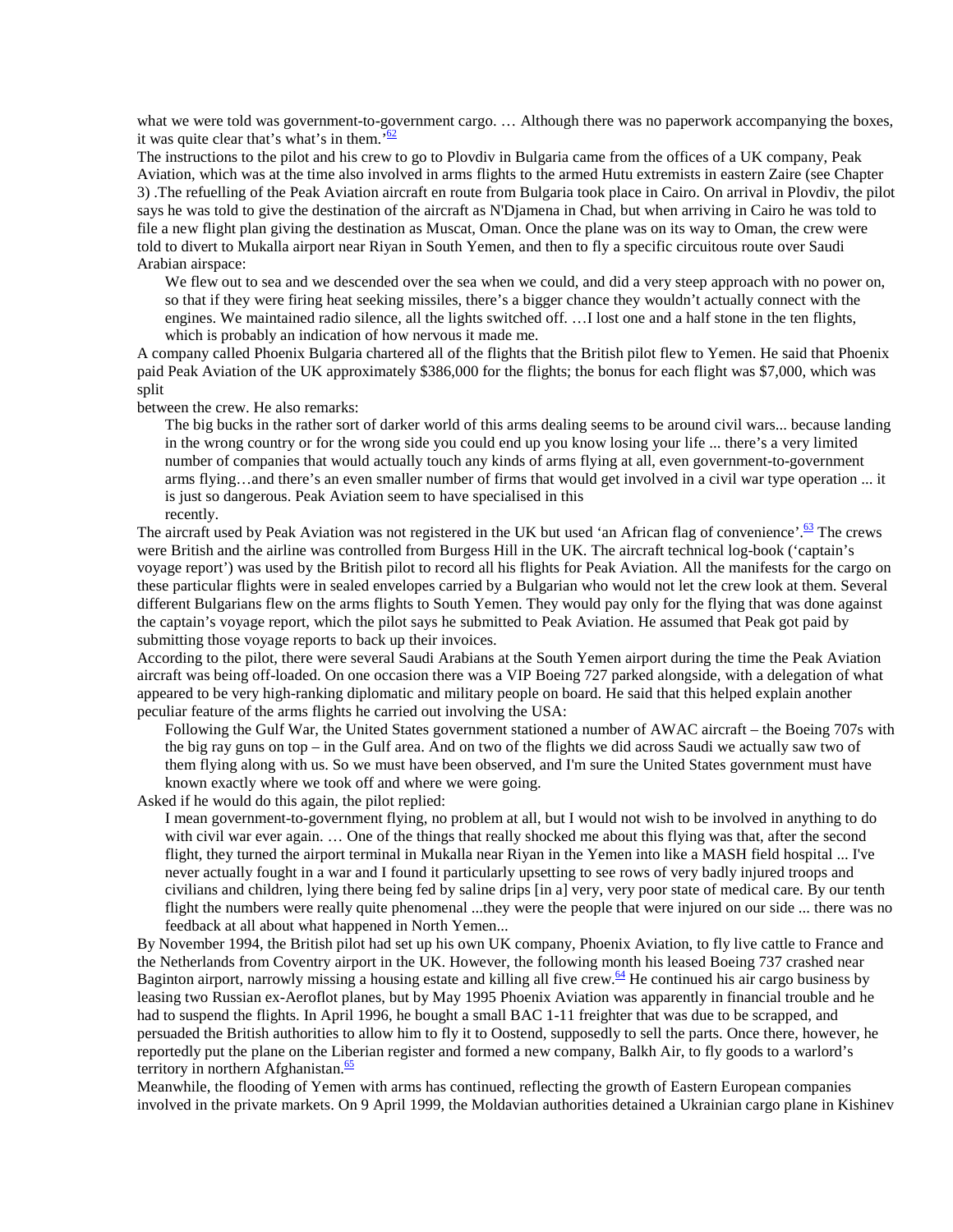which was

\_\_\_\_\_\_\_\_\_\_\_\_\_\_\_\_\_\_

allegedly carrying a secret load of weapons on board. Local customs authorities said that the accompanying papers in the aircraft indicated that it was en route from Hungary to Yemen and was carrying oil-production equipment. However, a customs search revealed about 5,000 undeclared pistols on board. The freighter was an

Antonov 25 that reportedly belonged to Ukraine Airlines. 'If we receive an arms-transport permit, we will let the cargo go', said a Moldavian customs official. This was the second Ukrainian plane to be detained in Moldavia on suspicion of arms smuggling that month. $\frac{66}{6}$ 

<sup>1</sup> TIACA Times, Fall 1998. The President claimed that 'Practices, policies and nomenclature keyed to the sailing ship still dominate' the air freight industry. The International Air Transport Association agreements, and hence the documentation, for cargo are viewed as being out of date because they assume that freight forwarders are simply the appointed agents of air cargo carriers, rather than independent brokers, charterers and sales agents.

 $2$  Even South Africa in 1997 had far too few resources to monitor the 36 airports used for international traffic. After much international criticism, the government reduced the number of such airports to eight and promised to increase customs, immigration, police and air traffic control. See Alex Vines, *Angola Unravels: The Rise and Fall of the Lusaka Peace Process* (New York: Human Rights Watch, September 1999), pp.116–117. <sup>3</sup>

 Christopher Bellamy & Elizabeth Wine, 'Fears Grow in a Bad Year for Aviation Safety', *The Independent*, 14 November 1996.

4 Vines, *Angola Unravels,* Ch. 9; also authors' interviews with customs agents, police, aviation

inspectors, pilots, airline owners and officials in Belgium, the UK, South Africa, and Zambia.

<sup>5</sup> John Grobbler, 'UNITA's SA supply routes blocked', *Weekly Mail & Guardian*, 6 February 1996.

 UN Security Council Resolution 864 of 15 September 1993 imposed an oil and arms embargo on UNITA and set up a Sanctions Committee to oversee the implementation of these sanctions. After numerous postponements and warnings over UNITA's persistent failure to substantially disarm and demobilize the troops under its control, in August 1997 the Security Council adopted Resolution 1127. This imposed additional measures restricting the travel of UNITA's officials and their relatives, as well as stipulating the closure of all UNITA's offices abroad, the prohibition of flights of aircraft by or for UNITA, and a ban on the supply of any aircraft or spare parts to UNITA.These measures supposedly came into force on 30 October 1997, but their violation led the Security Council to adopt additional measures that came into force on 1 July 1998. Resolution 1173 requires all states to freeze the financial resources, funds and assets of UNITA and prohibits all official contacts with UNITA's leadership in areas of Angola not under the control of the central government. Resolution 1173 bans the importation and trade of diamonds from Angola where such diamonds are not accompanied by a government certificate of origin. The Resolution also outlaws any other form of supply or trade relations with UNITA, except for humanitarian or medical purposes, and with the authorization of the Sanctions Committee established by the Security Council. All states are required under these Resolutions to adopt measures to ensure the implementation of the embargo and to report any violations of the embargo known to them to the Sanctions Committee.

 $<sup>7</sup>$  Most rough diamonds from UNITA sales end up in Antwerp. Several NGOs, research groups and investigative</sup> journalists have in recent years documented the rearmament and sanctions-busting process. See for instance: Vines, *Angola Unravels;* and *A Rough Trade: The Role of Companies and Governments in the Angolan Conflict,* Global Witness*,* London, 1999; 'Angola: Between War and Peace. Arms Trade and Human Rights Abuses Since the Lusaka Protocol', Washington, DC: Human Rights Watch Arms Project, vol. 8, no 1, February 1996; *Angola: Endgame or Stalemate?* Institute for Security Studies Occasional Paper, South Africa, 1998.

<sup>8</sup> The Angolan government also bought weaponry from Eastern Europe, especially Russia, Ukraine and Bulgaria, as well as from China, Portugal, Brazil and South Africa. In 1996, the government attempted to persuade the Bulgarian authorities to prevent arms reaching UNITA. The government markets less diamonds than UNITA, but collects revenue from current and

future oil production. Paul Beaver of Jane's Information Service describes UNITA's new

re-armament programme in Chris Gordon, *Mail and Guardian*, 15 January 1999.

<sup>9</sup> James Rupert, 'Zaire Reportedly Selling Arms to Angolan Rebels', *Washington Post*, 21 March 1997.<br><sup>10</sup> Http://www.un.org/docs/sc/reports/1997/s1997640.htm

<sup>11</sup> Morocco remained an important traditional source of military support for UNITA.

<sup>12</sup> Statement by the Chair of the UN Sanctions Committee on Angola, 22 April 1998, quoted in Vines, *Angola Unravels*.<br><sup>13</sup> John Grobbler, Tangeni Amupadhi & Chris Gordon, 'Jailed South Africans Flew Army Trucks to UNITA

<sup>14</sup> Journal de Angola, 1 February 1999. Vines, *Angola Unravels*, mentions another deal to supply surface-to-air-missiles from Bulgaria, supposedly to Zambia, which was stopped in October 1998 after an official exposed it. The Zambian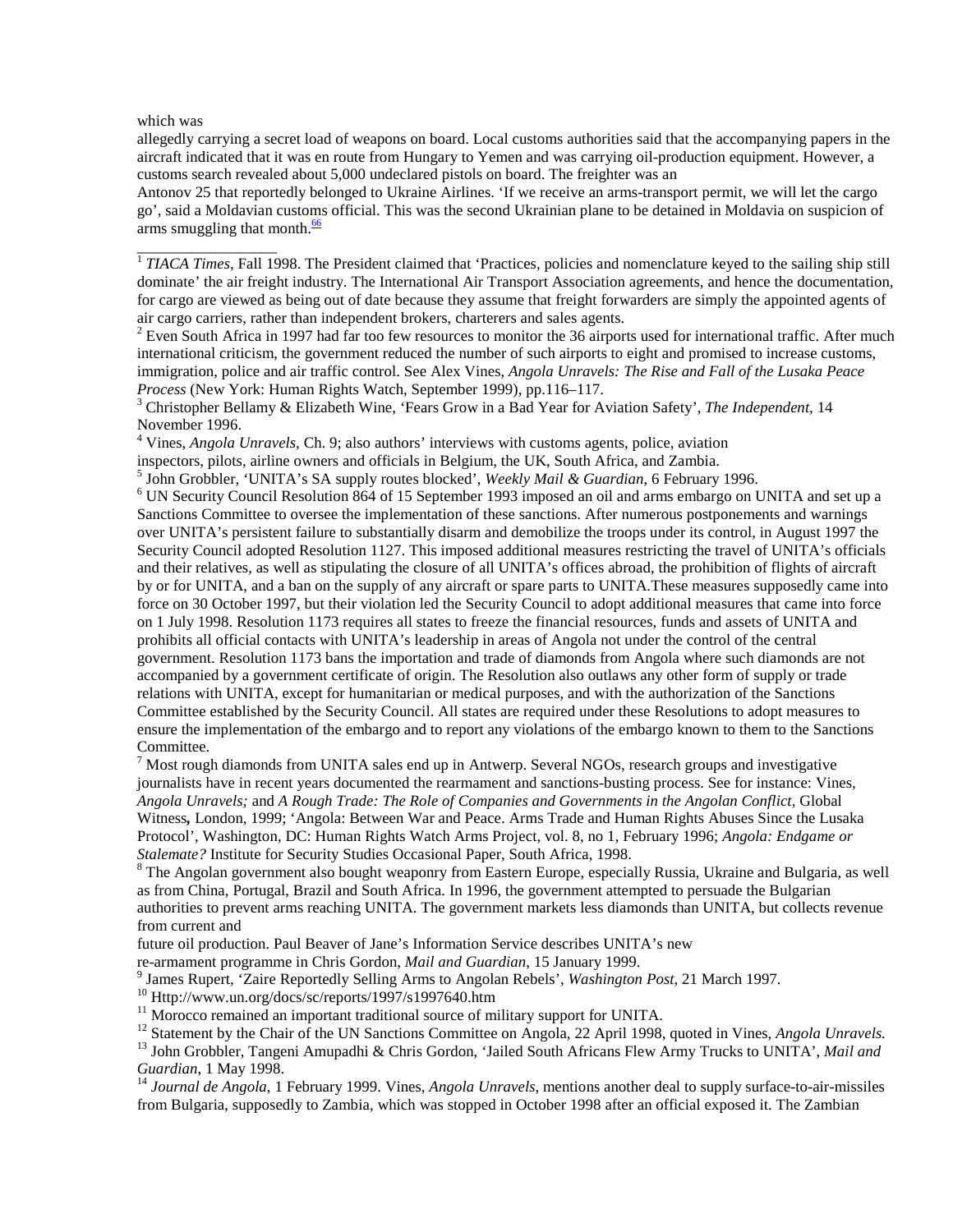government denied any knowledge of it. A US-Ukrainian company, Miltex, reportedly presented the 'Zambian' end-user certificate, but the company denies any involvement.

<sup>15</sup> Unpublished information from the UN.

<sup>16</sup> Interviews with an aviation expert, South Africa, May 1999; 'South Africa Expels Pilots',

*Angola News Roundup*, 9 April 1999.<br><sup>17</sup> Interviews with aviation expert and police personnel, South Africa, May 1999.

<sup>18</sup> Moscow NTV, 9 August 1998, describes Russian military involvement and diamond interest in Angola.

<sup>19</sup> See Khareen Pech, in J. Cilliers & P. Mason, eds, *Peace Profit or Plunder?*, Institute for Security Studies, Pretoria, and Canadian Council for International Peace Research, Ottawa, 1999.

 $20$  We will call this man Viktor B, since his last name repeatedly changes in reports. The authors found: Victor Bout, Victor Butt, Victor S. Butt, Victor S. Budd, Victor Bont and Victor Bouta.

<sup>21</sup> Interviews in South Africa, May 1999. Also: Mark Honigsbaum, Anthony Barnett & Brian Johnson, 'British Pilot Flies Arms to Sudan', *The Observer*, 14 March 1999.<br><sup>22</sup> Information from the Oostend trade register, copies of documents with the letterheads of these companies, used to rent

the offices.

 $^{23}$  Information obtained through interviews at Oostend airport and the Jet Center (business centre near the airport where Viktor B. also kept an office), confirmed by an official from the Ministry of Justice.

<sup>24</sup> Letters from the law firm that took care of the renting of the offices for both the TAN Group and Air Cess in Oostend.

<sup>25</sup> UNICOI, Third Report (1 November 1996), UN Doc. S/1997/1010, released 24 December 1997. (Although the UNICOI Report was not officially released until December 1997, copies of it were circulating among the press in late

1996.)

26 Roger Huisman, 'Sleutelrol voor Oostende in wapenhandel Grote Meren', *Het Belang van Limburg,* 20 November–1 December 1996; Roger Huisman, 'Gerechtelijk onderzoek: wapenhandel Oostende', *Het Beland van Limburg*, 16 August 1999. The latter article refers to a judicial inquiry from the prosecutor of Bruges, into arms trafficking from Oostend. <sup>27</sup> A letter to this effect was sent to other aviation authorities. The pilot's background was described in *La Lettre du* Continent, no. 334, 29 July 1999.

<sup>28</sup> One aviation officer in South Africa referred to 'highly irregular and illegal' practices. A spokesman of a Belgian pilots' association suggested that Liberian planes should not be allowed to land in Belgium or elsewhere.

 $^{29}$  Licence Number obtained: ASL/97009/37/02. The licence was valid until 19 August 1999. (Swaziland Licence Applications and Licences Granted, published 10 March 1998.)

Interviews with the Swazi embassy in Brussels; interview with Mr P. Lott, a South African aviation expert who chaired the commission of enquiry probing the fraudulent registration of the aircraft, April and May 1999.<br><sup>31</sup> 'Ex-minister Admits Registering "War" Planes', *The Swazi Observer*, 11 January 1999.

<sup>32</sup> 'Swaziland Seizes Helicopter Gunships', *Mail & Guardian*, 10 July 1998; also *The Times of Swaziland*, 10 July 1998; and 'Rwanda Wants Govt to Release Military Planes', *Swazi Observer*, 12 January 1999.

<sup>33</sup> 'SD Being Used for Arms Smuggling to Angola ?, *The Swazi Observer*, 21 May 1999. <sup>34</sup> Fax from the UN, September 1997.

35 Interviews with aviation official in South Africa. Also: *World Airline Directory 1995-1998,* Flight International 24, 30 March 1999; Ulrich Klee, *JP Airline Fleets International, 1999–2000* (33rd edn), Glattburg, Switzerland: Bucher & Co, March 1999.

36 Interviews with aviation official in South Africa. Also: *World Airline Directory 1995–1998; JP Airline-Fleets International, 1999–2000.*

<sup>37</sup> 'SD Being Used for Arms Smuggling to Angola?', *The Swazi Observer*, 21 May 1999.<br><sup>38</sup> Interview with aviation official, May 1999.<br><sup>39</sup> Reflected on his business card and aviation registers, Klee, *JP Airline Fleets I* 

<sup>40</sup> Comparison of documents from the Belgian trade registrar 1995–96, a business card from Viktor B. in Shardjah and his name mentioned in Klee, *JP Airline Fleets International*.

<sup>41</sup> Interviews with officials, May 1999, copies of passport numbers disclosed.

<sup>42</sup> New Briefs, *NCN* (New Congo Net) News, 29 December 1998. Available on the internet at:

http://www.marekinc.com/NCN/News12291.html

43 'Ukraine Citizen Supplying Arms to UNITA', FBIS translation from *Noticias de Angola*, 7 June 1999. Vines, *Angola Unravels*, refers to a US intelligence assessment that mentions Viktor B. and Air Cess as being known to supply services to UNITA in exchange for diamonds. An Interpol report disclosed to the authors in 1999 concurs with this.

44 'Air Force In Formation', *The Indian Ocean Newsletter*, no. 853, 10 April 1999. 45 Vines, *Angola Unravels.* 46 Ibid.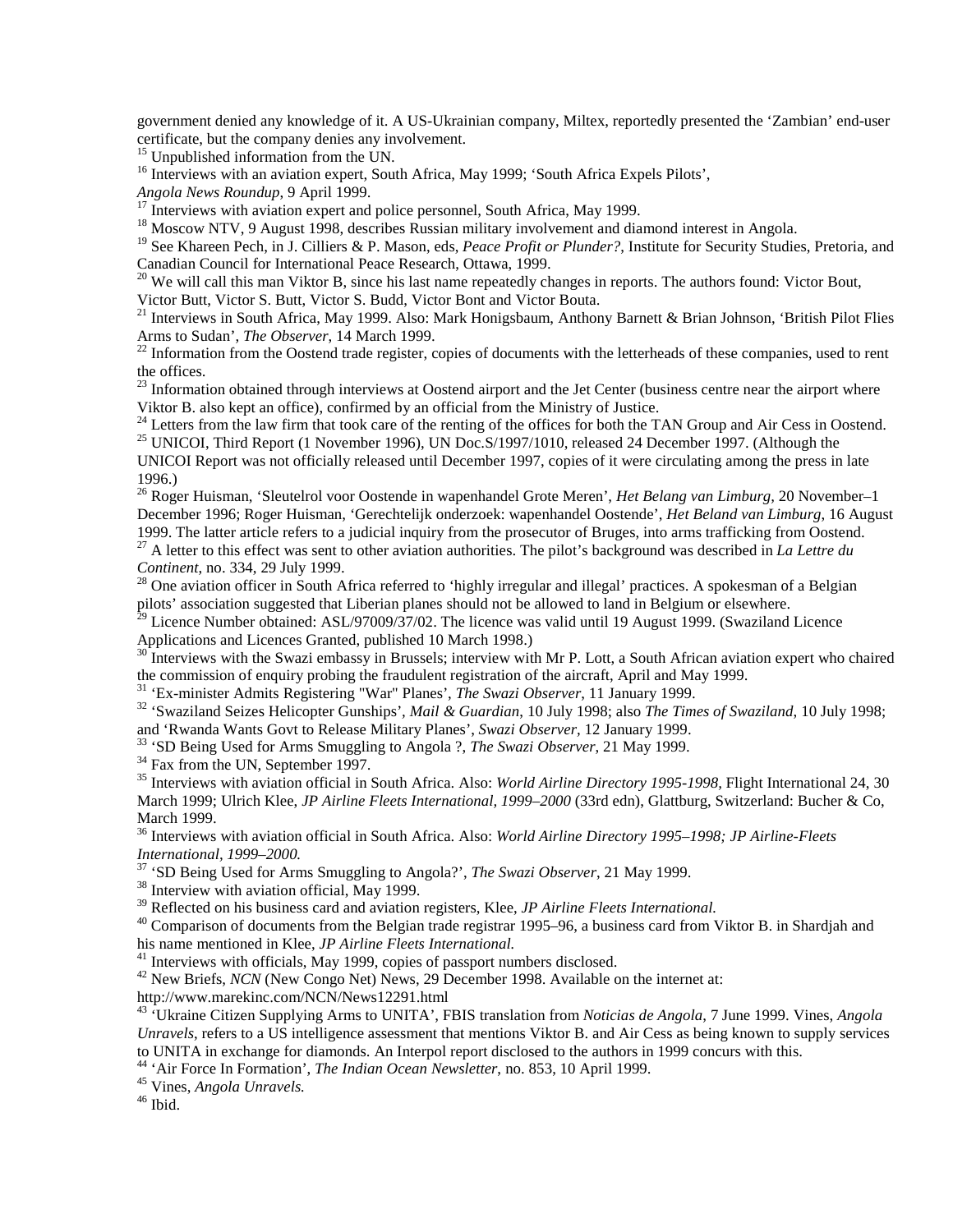$47$  Ibid.

 $^{48}$  Ibid.

 $49$  Interviews in Belgium by the authors. The Belgian Foreign Ministry ordered an investigation into the role of these companies in 1997. The results of the investigation were never published (interview with Ministry of Justice official, May 1999).

50 M. Gillard, P. Wintour & D. Connell, 'Second British Firm Caught in Foreign Office Arms Web', *The Observer* (London), 10 May 1998 (on Sky Air).

 $51$  This is the name that Viktor B. used when operating from Belgium.

52 Honigsbaum et al., 'British Pilot Flies Arms to Sudan'.

53 Leppard et al., 'British Firms Arming Sierra Leone Rebels'.

<sup>54</sup> *Report of the Sierra Leone Arms Investigation* (London: Her Majesty's Stationery Office, 27 July 1998).<br><sup>55</sup> House of Commons Hansard Debates, 10 February 1999, (pt 21) Column 314–315.

56 Information provided by Honigsbaum et al.., 'British Pilot Flies Arms to Sudan'.

<sup>57</sup> A 'full scope' arms embargo was imposed on Sudan by the European Union in March 1994. The Chad end-user certificate is dated 8 August 1998.

58 Ibid.

<sup>59</sup> Information provided by Brian Johnson-Thomas, ibid. The invoices were made out to the Damascus firm by the Slovak arms manufacturer. The owner of the Damascus firm also ran a

company in Bratislava.

 $60$  Ibid.

<sup>61</sup> 20-20 Television, 'The Big Story', 17 November 1994. We are grateful to Brian Johnson-Thomas and 20-20 Television for permission to cite this interview material.

 $62$  Ibid.

 $^{63}$  According to the 'captain's voyage reports', the Boeing 707 was registered in Ghana as 9GEBK.<br> $^{64}$  'Veal Export Firm "Phoenix Aviation" Goes Into Liquidation', *Daily Mirror*, 17 July 1995.

<sup>65</sup> Sarah Horner & Brian Johnson-Thomas, 'Veal Row Boss in Airline Deal with Afghan Rebels', *Daily Express*, 9 June 1996.

66 Itar-Tass, 'Moldavia Detains Ukrainian Plane Loaded with Hidden Arms', 9 April 1999.

#### The Arms Fixers

\_\_\_\_\_\_\_\_\_\_\_\_\_\_\_\_\_\_

#### *Chapter 6*

#### **Mysterious Ships**

Ninety percent of all world trade is maritime trade, and considerable quantities of arms are ferried by sea. ${}^{1}$  If an illegal shipment is found, it can reveal a lot about international brokering networks – but the sheer quantity of cargo makes checking very difficult. To varying degrees, all countries are faced with the

enforcement problem: lack of resources for customs officials at ports to check paperwork sufficiently against cargo, and for port authorities to ensure that safety rules are

followed. Resources are very limited, and investigating suspected cargoes and traffickers using ever-more circuitous routes requires a great deal of time and effort.

At the busiest US port, Long Beach in California, an average of 8,400 cargo containers in the port area could be checked every day – but US Customs has fewer than 135 inspectors there. It was therefore almost by accident that, in March 1997, federal agents at the US–Mexico border opened two suspect sealed containers from Long Beach, and this led them to the largest illicit arms shipment ever intercepted en route from the USA to Mexico. $\frac{2}{\epsilon}$  The arms, including M-2 automatic rifles, had originally been left behind in Vietnam by the US armed forces. They had been shipped from Ho Chi Minh City to Singapore, then to Bremerhaven in Germany, through the Panama Canal and up to Long Beach for transit to Mexico. The Mexican freight forwarder commissioned to take the containers to Mexico City could not produce an address for the purchaser when asked. According to a customs official, 'in the normal course of business, no one would have ever opened them. [The arms] were discovered through a fluke.<sup>3</sup> Containers in transit or 'in bond' are normally never touched.

As US Customs senior special agent James McShane said: 'The biggest problem that existed for years was that of being able to identify an illegal shipment. I don't necessarily mean the obvious scenarios, like five handguns discovered in a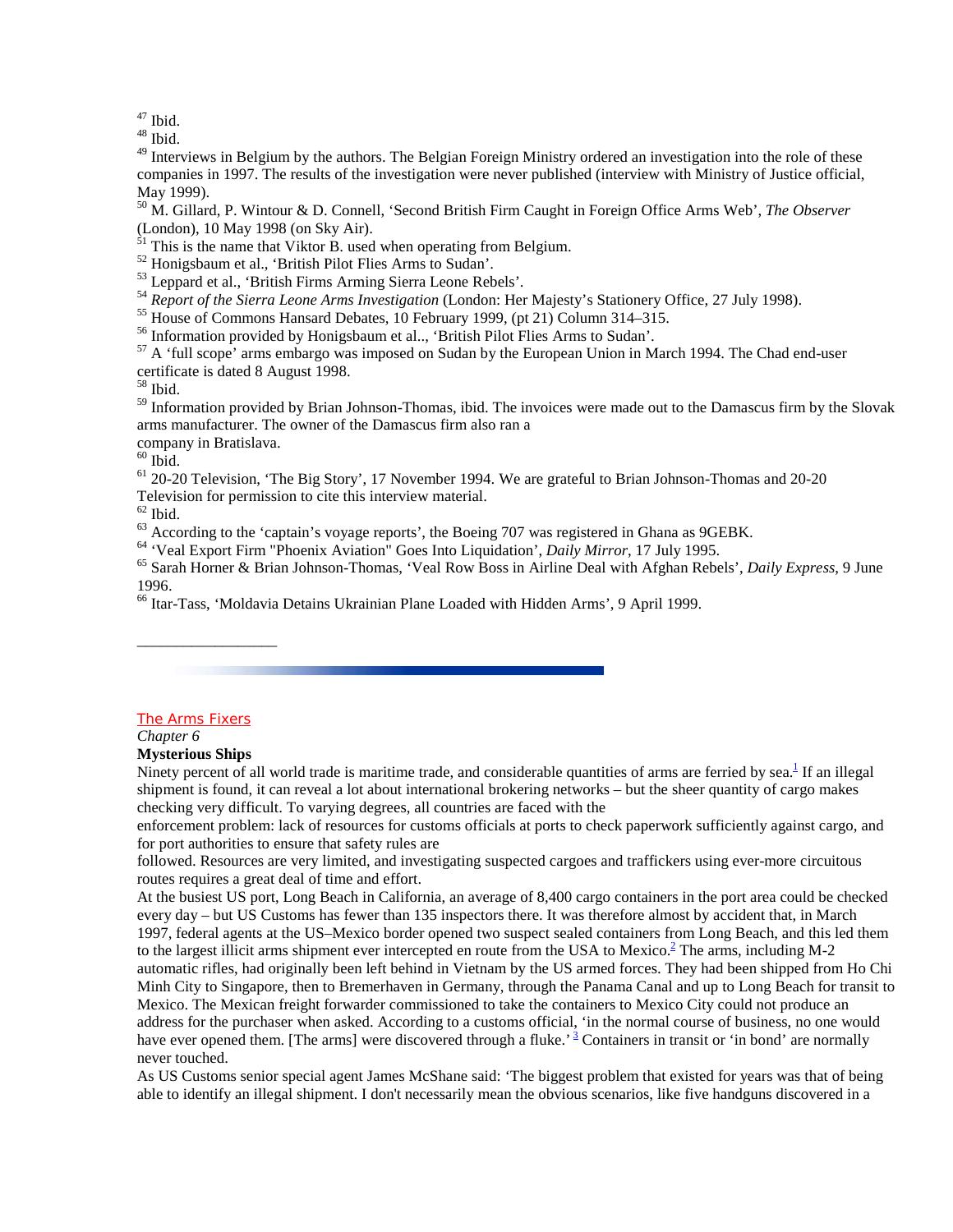suitcase being carried to another country. I am referring to the shipments of hundreds of weapons with legal or quasilegal documentation giving them an appearance of legitimacy.<sup>4</sup> Experienced and unscrupulous brokers and shippers can create the appearance of

legitimacy by using complexity, as well as by unsuspected methods at sea. The transcript of the digital diary of a Belgian-Hungarian broker shows the name and number of a certain colonel ('Kemal') who is said to specialize in cargo helicopter deliveries on the open sea.

It is not only aircraft operators who can hide or camouflage their logos and airline name. Several shipowners or crews are also known to have changed the name of the vessel on the open sea. In 1993, an international warrant was issued for a cargo of arms aboard a vessel registered in Greece. While authorities were searching for a ship called the *Maria*, the ship's name had been illegally changed to *Malo*. The *Malo* was finally held in the Indian Ocean by the Seychelles authorities. $\frac{5}{5}$ 

Another vessel shipping 38,000 high-explosive mortar grenades to apartheid South Africa in 1985, in breach of the arms embargo, was actually sold on the open seas to a new owner. The new shipowner was an agent of the former one, but the original owner could apparently no longer be held accountable for the illegal cargo. In this case, the ship's name *Otter* had been changed to *Reef Moon* by the time it arrived in the port of Durban.<sup>6</sup>

## **Indian Ocean and the Sea Pigeons**

On 23 May 1997, a ship was reported as having left the Mozambican port of Beira supposedly en route to Colombo, Sri Lanka, with a cargo of 32,000 mortar shells from Zimbabwe Defence Industries (ZDI). The deal seemed at first to be brokered for the Sri Lankan government and ZDI by an Israeli, Ben Tsouk, and his company, LBG Military Supplies of Israel. However, the mortars never arrived, and the Sri Lankan government was mystified. A fax then arrived at the US embassy in Colombo, claiming to be from the Tamil Tigers (LTTE) and saying that the ship and its cargo had been hijacked on 11 July 1997.<sup>7</sup> But the fax did not have the usual tell-tale signs of Tigers communiqués. Subsequent intelligence investigations in Sri Lanka began to

reveal another story. $\frac{8}{3}$ 

The Israeli broker, Tsouk, denied that he was involved in the sea hijacking, but ZDI officials say that he sent a fax to report that he had checked the loading of the mortars into containers. His fax says that the mortars were loaded not in Mozambique but at the port of Rijeka in Croatia. $^2$  ZDI assumed that the Sri Lankan government had sent a ship to collect the munitions, but the company now alleges that they were loaded onto a ship called the *Limassol,* one of the Tamil Tigers' sea freighters.  $\frac{10}{1}$  It is claimed that the Tigers have since used the mortars against Sri Lankan government forces.  $\frac{11}{1}$ The Tigers' chief weapons trader is known as 'Kumuran Pathmanathan' or 'KP'; the arms procurement team is known as 'the KP Department'. At the heart of the KP Department's operations is a highly active merchant-shipping network known as 'the sea pigeons'. A researcher who has studied the 'sea pigeons' describes them as follows: Except for the Provisional Irish Republican Army and the Palestine Liberation Organisation, the LTTE is the only insurgent organisation that is known to have at its own disposal a fleet of deep sea going vessels. The LTTE started building its maritime network with the help of a Bombay shipping magnate in the mid 1980s. Today the fleet numbers at least eleven freighters, all of which are equipped with sophisticated radar and Inmarsat communications technology. The vessels mostly travel under Panamanian, Honduran or Liberian flags, …known as Pan-Ho-Lib… and are typically owned by various front companies located in Asia…ninety five percent of the time the vessels transport legitimate commercial goods…for the remaining five percent they play a vital role in supplying explosives, arms, ammunition and other warrelated materiel to the LTTE theatre of war. $\frac{12}{2}$ 

In late 1998, the Tanzanian government was under pressure to cancel a contract that it was negotiating with the African Fishing Company for the establishment of a prawn farm and processing business over 10,000 hectares of coastal mangrove forest.<sup>13</sup> The majority owner of the company, Reginald John Nolan, an Irish national, owns several oceangoing vessels and had been a supplier of arms and equipment to the Tanzanian Ministry of Defence during the 1980s. Nolan's boats ply the East African coast. To the surprise of many people, he had a clause inserted into the contract for the prawn business that would allow the African Fishing Company to import into Tanzania \$570,000 worth of arms and ammunition per year.  $\frac{14}{14}$  Nolan had been involved in a long legal dispute with a fellow arms dealer over commission payments, and was facing a court challenge by environmentalists determined to stop the prawn contract in order to save Africa's largest mangrove forest.

Persistent reports in 1996–97 indicated that the northern Mozambican port of Nacala was used to 'export' large amounts of old, cached RENAMO (Mozambican rebel movement) weapons and ammunition via the port of Mtwara in Tanzania to Lake Tanganyika and from there by boat to Fizi in former Zaire, destined for rebel groups in Burundi and in Zaire. A Tanzanian security company was believed to be receiving and transporting most of these stocks.<sup>15</sup>

In March 1997, researchers witnessed about 100 tons of weapons being off-loaded from a coastal vessel at the port of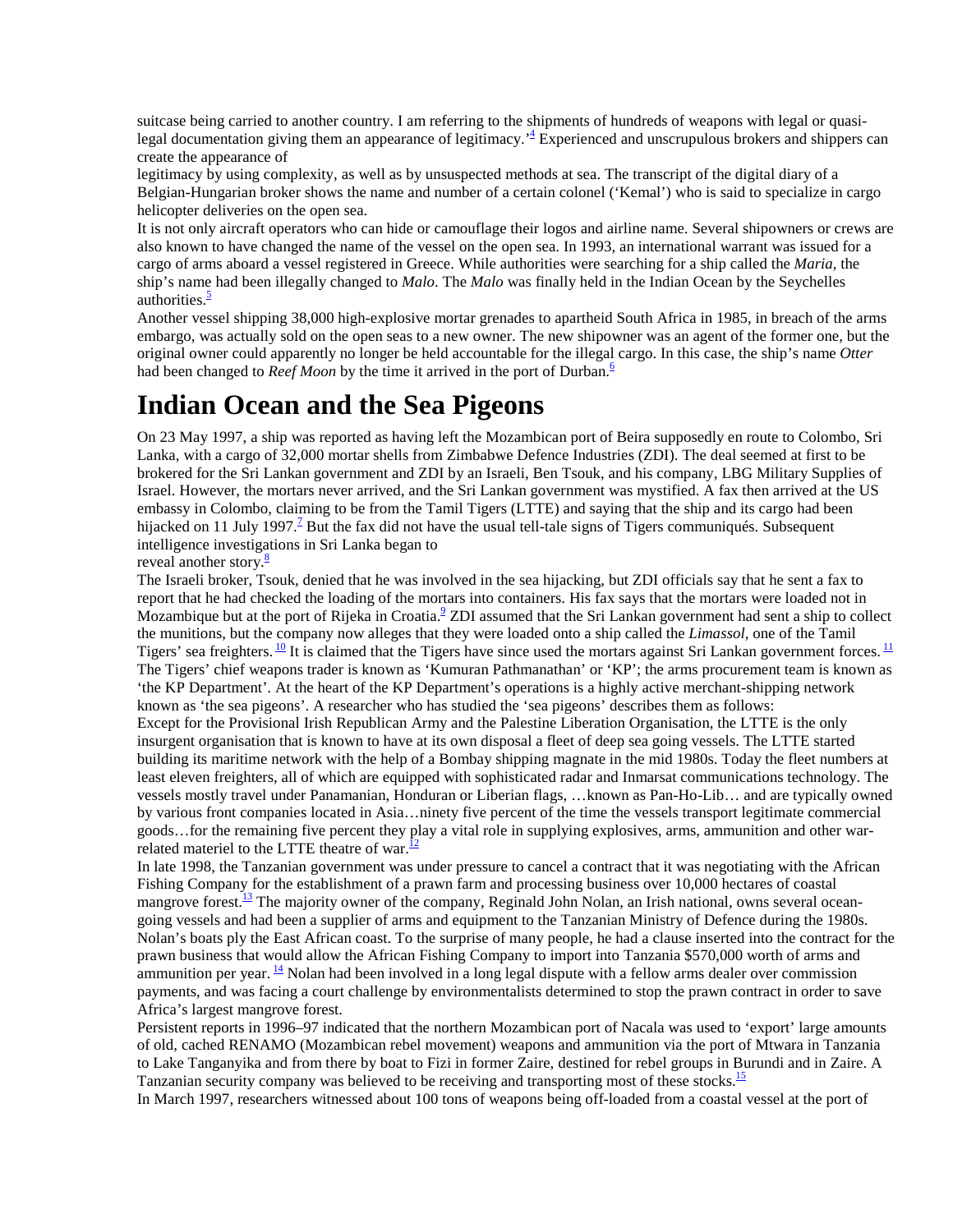Nacala. Apart from an Indian flag on the masthead of the vessel, no other identification markings were readable. Two 10 ton trucks

removed the arms, making about five trips each. Two similar trucks (if not the same ones) were spotted one week later on the 'civilian' side of Nampula airport (also in Mozambique)next to a warehouse containing AK 47 rifles, RPG 7 rocket launchers and many crates of ammunition. The arms were seen being loaded onto two Cessna 210 aircraft and two medium-sized cargo planes, one bearing the name of Sky Aircargo.  $^{16}$  According to an airport security official, the planes were bound for Ndola in Zambia and elsewhere in Southern Africa, and they were also carrying cargo for relief agencies. The researchers saw that the two Cessnas and the Sky Aircargo plane were returning to Nampula with similar cargo matching that observed at UNITA bases in eastern Angola in November 1996.<sup>17</sup> According to the researchers, the animal skins, blocks of hardwood, ivory and small boxes (possibly diamonds) brought back to

Mozambique were exported to Asia using a prawn-processing plant as a cover. At the plant, Chinese and Bulgarian crates and wrapping were seen. $\frac{18}{18}$ 

### **Embargo-Busting Ships from Argentina**

Another strange maritime incident took place in early 1996 in Venezuela. A Danish ship, the *Hornestrand,* was held up in a Venezuelan port, loaded with ammunition. The ship had made a journey via several ports, but seemed to have started its trip in Iran, in the port of Bandar Abbas on the Strait of Hormuz. An arms broker who was present when the ship arrived was subsequently taken for questioning by Venezuelan police authorities and later released. Somehow, this suspect cargo ended up in a series of clandestine arms shipments that linked trafficking networks from Latin America and Europe to Florida.<sup>19</sup> (See also 'The Broker Called "Lasnaud"' below.)

The exposure of a series of triangular arms deals, enabling private companies acting on behalf of the government of Argentina to sell weaponry to clients under regional or international embargoes, caused the resignation and prosecution of several cabinet members of the government of Argentina. The private dealers involved in this illicit arms trade, who used representatives in third countries, were indicted but never

detained. This case focuses on one of the key brokers in a chain of private companies that were used. Investigations of these cases began in 1995 after the first revelations in the Argentine daily newspaper, *Clarin*. 20

*Clarin* reported that President Menem of Argentina had signed a secret presidential decree (Number 103) on 24 January 1995, authorizing the sale of 5,000 FAL rifles and 75 tons of ammunition to Venezuela. What caused the enormous scandal were the

reports that the weapons had been shipped clandestinely to the Ecuadorian port of Guayaquil. Ecuador and Peru were involved in a border war at that time, and Argentina was bound by the Rio Protocol to keep peace between the two countries. $\frac{21}{2}$ 

An official investigation discovered that another two presidential decrees had been signed in 1991 authorizing the sale of 6,500 tons of weapons to Panama, but in fact the weapons had been diverted in several shipments to Croatia. $\frac{22}{1}$  Various cargoes amounting to 6,500 metric tons of weapons had been shipped by different vessels of the state-owned shipping company Croatia Line.  $\frac{23}{5}$  This sale to the former Yugoslavia was particularly embarrassing for the government in Buenos Aires not only because of the international arms embargo but because Argentine troops were stationed there as part of the UN peacekeeping force.  $^{24}$  Daniel Nelson, reported to be an official of the US Arms Control and Disarmament Agency (ACDA), was interviewed by an Argentine daily newspaper; he claimed his department had been aware of this arms supply line from 1991 onwards.  $^{25}$  Other officials of the US government subsequently denied this, adding that Nelson was not an official but had only been a consultant for the ACDA, with no responsibility or permission to speak on behalf of the US government.  $\frac{26}{2}$ 

In May 1996, the Bolivian government requested a clarification by the Argentine government to the effect that Bolivia 'did not purchase' \$51 million of arms in 1992. This request came amid investigations that in 1992 another secret presidential decree (1633) had authorized Argentine Military Industries to sell a range of arms to Bolivia.<sup>27</sup> This shipment was also diverted to Croatia and Ecuador.<sup>28</sup>

It was reported that the secret presidential decrees had authorized the state-owned company Fabricaciones Militares (FM) to sell weaponry via the private companies, Hayton Trade SA and Debrol SA. These latter two companies were based in Uruguay and acted on behalf of a retired lieutenant colonel of the Armed Forces of Argentina, Diego Palleros.<sup>29</sup> Palleros, however, never imported the arms into Uruguay, nor were they ever shipped to Venezuela, Bolivia or Panama. Instead, the arms ended up in

Ecuador, Bosnia and Croatia. It also seemed that only part of the weapons were sold by FabricacionesMilitares, and that critical amounts of ammunition were sold directly from the arsenal of the army or from international arms smugglers. The newspaper *La Nacion* also revealed that the amounts of weaponry sold could never have been covered by the authorized sums of money mentioned in the presidential decrees.  $\frac{30}{2}$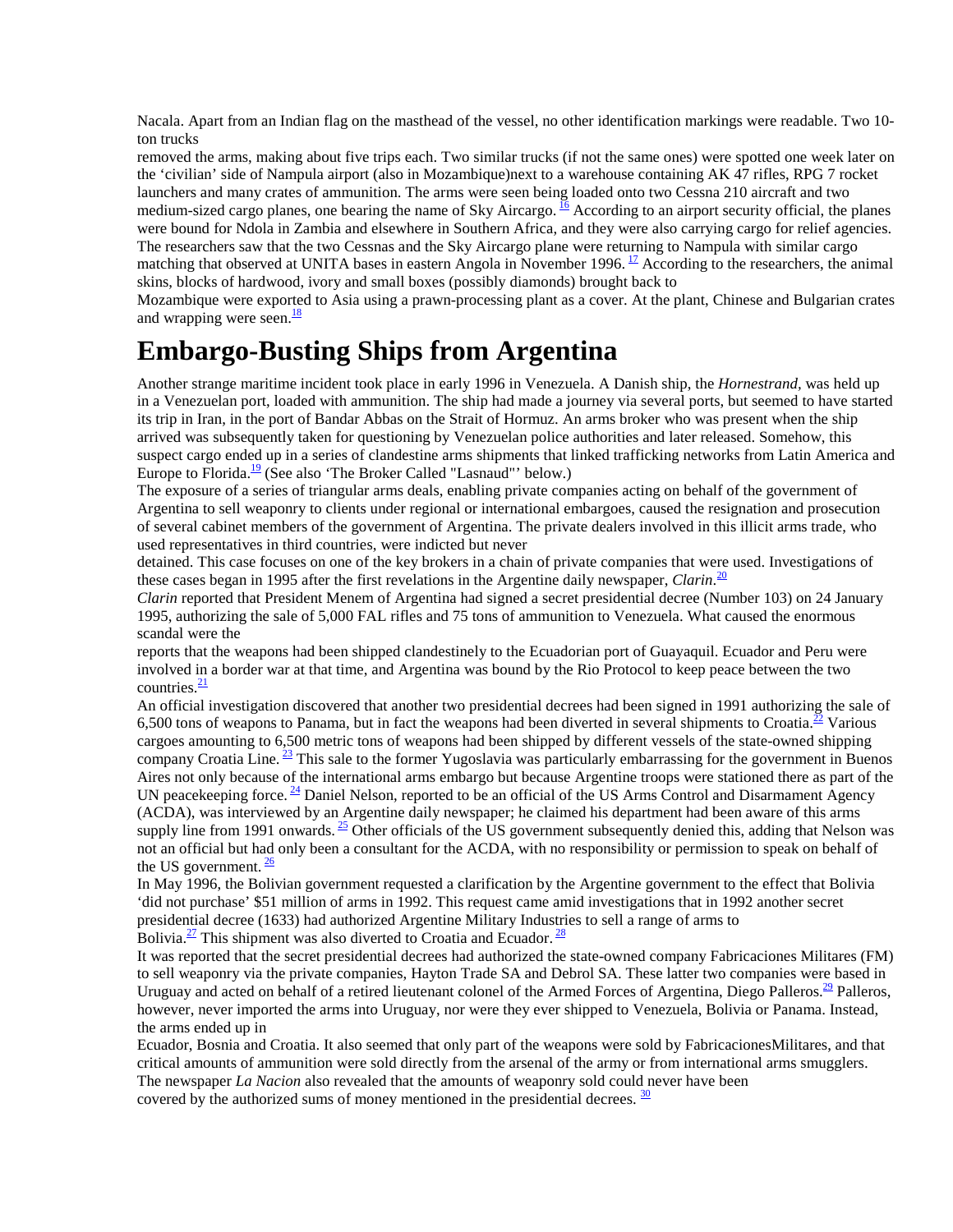Vital links in the chain were that the companies in Uruguay acting on behalf of Palleros had first sold the weapons to the Caribbean Group of Companies in Fort Lauderdale, Florida,  $31$  and then sold them to a broker in Ecuador using the company Pro-

defensa. Similar brokering arrangements were used in the dealings with Croatia.<sup>32</sup>

For one of the shipments to Ecuador, which was based on an end-user certificate for Panama, three aircraft of a US airfreighting company, Fine Air, flew cargoes of 5,000 FAL assault rifles and 75 tons of ammunition from Buenos Aires on 17 February 1995.<sup>33</sup> Despite a cable to Argentine authorities from the Peruvian intelligence service on 14 February, this illegal shipment was not interrupted.  $\frac{34}{3}$ 

In April 1996, Interpol Argentina issued an international arrest warrant for Diego

Palleros.<sup>35</sup> He had left Argentina one year earlier for Singapore and later for South Africa. The retired officer was a wellknown arms dealer who, under the government of Raúl Alfonsín in 1983, had tried to sell tanks to Iran when that country was involved in a war with Iraq. In January 1999, a court in South Africa decided that Palleros could not be extradited because he was in possession of a valid Panamanian passport. The Argentine justice minister suggested that South Africa's refusal to extradite Palleros might have been motivated by the arms dealer's connections to South Africa dating back to the apartheid era.  $\frac{36}{3}$ 

#### **The Broker Called 'Lasnaud'**

According to Argentine sources, the arms dealer based in Fort Lauderdale, Florida, and acting through the Caribbean Group of Companies had been one of the key

organizers of the trafficking ring that comprised many official and private individuals.<sup>37</sup> Jean-Bernard Lasnaud was traced by the American Federal Bureau of Investigation to be a resident of Fort Lauderdale. <sup>38</sup> According to the register of corporations of Florida, Lasnaud was a director of several companies, among them the Caribbean Group of Companies, which was used for some of the Argentine operations.

Official documents in Argentina show that Lasnaud had also been in Argentina in

order to supervise the loading of the Fine Air cargo aircraft to Ecuador in February 1995, and to inspect a cargo bound for Croatia in December 1995.<sup>39</sup> A Panamanian company, Tornasa, acted as a go-between for the transactions between Lasnaud and Palleros. According to the Florida registrar of corporations, Lasnaud's Caribbean Group of Companies was officially incorporated on 13 March 1995, this was a few weeks after Palleros had sold the cargo bound for Ecuador on to Lasnaud.  $\frac{40}{1}$ 

Argentine journalists are in possession of Lasnaud's e-mail correspondence with a former Argentine navy captain, Horacio Estrada, who was found shot dead in his apartment in August 1998. A few days before that, Estrada had sent a written testimony to the Argentine judge investigating the case.<sup>41</sup> Estrada, a veteran of former military junta death squads, had been prosecuted for 21 cases of torture in 1987. He was reportedly also connected to Tornasa, the Panamanian gobetween company.

In the course of 12 days before Estrada died, Lasnaud had sent the Argentine officer over 90 e-mail messages. $\frac{42}{2}$  Once decoded, the correspondence showed an intensive trade of illicitly smuggled weaponry, from small arms to armoured personnel carriers, naval vessels, helicopters and small aircraft. In one of the messages, dated 25 August 1998, Lasnaud had an order for 1,500 Argentine-produced rifles for shipment to Sierra Leone. In other messages, it was Lasnaud who offered Estrada a Bell helicopter, 50 mobile anti-air missile launchers, M113 armoured personnel carriers and NATOstandard small arms and ammunition. Argentine investigators opined that that it would be very hard to prosecute Lasnaud if he could ever be found, due to the intricate network of go-between companies and countries that were used for the transactions.  $\frac{43}{5}$ 

'Jean-Bernard Lasnaud' has been in the arms trafficking business since at least 1978.44 He was convicted *in absentia* in Belgium in May 1983 for illicit international trafficking in weapons. His immediate arrest was requested but his whereabouts were

unknown, and he has never been caught. $\frac{45}{5}$  Officials investigating the case in the early 1980s in Belgium told us that Lasnaud's real name was Bernard Lasnosky, of Polish origin but born in the French Alsace. He had used the letterhead for a company based in Panama, but several documents from this period show that the contact numbers for this corporation were all in Brussels. For his operations in Belgium with several other convicted traffickers, he used false names such as 'Jean-Francois Bernard' and later 'de Bernard'. In this capacity he was involved in illicit trafficking to Libya, Iran, South Africa and several other embargoed destinations.  $\frac{46}{5}$ 

Information from the French section of Interpol shows that Lasnaud was indeed born in France in 1942. He was known in France under the various aliases that he later used in Belgium and also as 'Francois Laroche'. The information shows Lasnaud had been convicted seven times in France, mostly for financial crimes. He had been convicted in 1979 for the illegal sale of 500 Heckler & Koch 21s to Somalia and again in 1980 for the use of forged official documents. $\frac{47}{10}$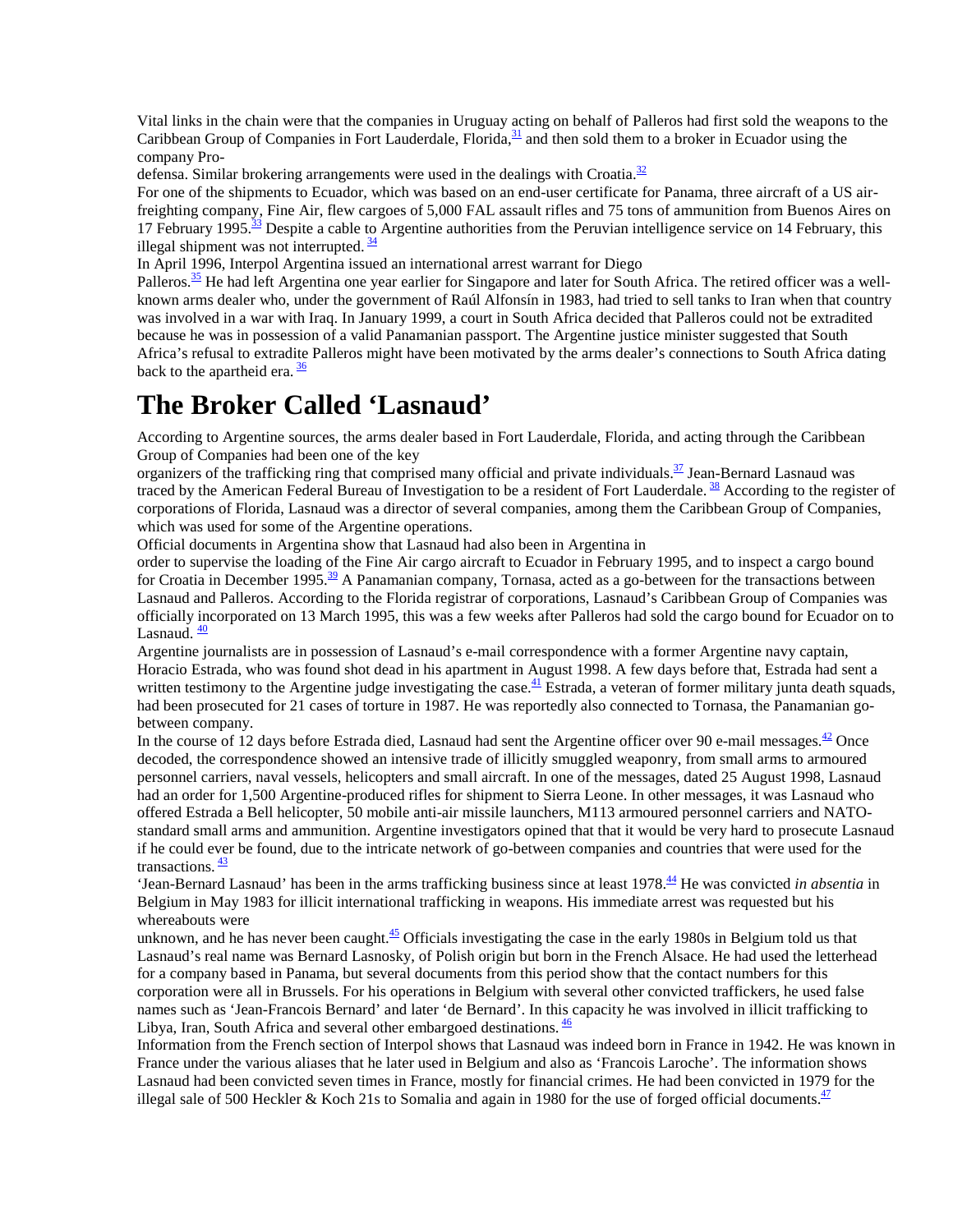After a series of six convictions Lasnaud apparently left France and went to live in Brussels, where he was again convicted in 1983. Although he did not have a licence to export weaponry in Belgium, he was able to use the licence of another convict for his own deals. In 1993, the French justice authorities again convicted Lasnaud for a 'swindle'. After that, Lasnaud was thought to have moved to the United States, where he established several companies. Recent documents from the Florida Division of Corporations show that Lasnaud used various first names – 'Jean-Bernard', 'Jean-Bertrand', 'Gean-Bertrand' etc., – and that he ran at least ten companies from the same address in Fort Lauderdale. $\frac{48}{3}$ 

According to a Belgian diplomatic source, Jean-Bernard Lasnaud was questioned in January 1996 in Venezuela in connection with the Danish ship *Hornestrand*, which was loaded with Belgian-produced NATO-standard ammunition on its way from Iran. The Venezuelan customs and police authorities held up the ship after discovering the real contents of the cargo. Shortly afterwards, Lasnaud was released. According to a journalist of the Argentina daily newspaper, *Clarin*, who wrote a book about these cases, the ship's cargo included 9,200,000 cartridges of 7.62 mm ammunition (type FAL), shipped from the Iranian port of Bandar Abbas to Guayaquil in Ecuador. $\frac{49}{49}$ 

When we called the charterer of the *Hornestrand* at the offices of a shipping company in Denmark, he said that 'this was none of [our] business'. The person responsible for the *Hornestrand*'s cargo services said he had never heard of Lasnaud. $\frac{50}{2}$ 

<sup>1</sup> *Worldwide Maritime Challenges 1997*, Office for Naval Intelligence, United States, March 1997, p. 20. <sup>2</sup> *We are grateful to Lere Lymne for pointing out this gase Veloria Alverd 'Illegel Wenners Ware Well* 

 We are grateful to Lora Lumpe for pointing out this case. Valorie Alvord, 'Illegal Weapons Were Well Travelled', *San Diego Union Tribune*, 21 March 1997. <sup>3</sup>

Valorie Alvord, '2 Truckloads of Illegal Arms Found', *San Diego Union Tribune*, 14 March 1997. <sup>4</sup>

<sup>4</sup> James McShane, Senior Special Agent, US Customs Service, paper delivered at a conference of the American Association of Arts and Sciences, December 1997.

<sup>5</sup> Arms from the *Malo* were later transferred from the Seychelles to the perpetrators of the Rwandan genocide. See Chapter 3 in this report.

<sup>6</sup> Hugo Gijsels, 'Het Schip dat in de mist verdween', *Humo*, 1 June 1987, pp. 16–17. The end-user certificate had been signed by an Indonesian senior military officer and had been sent to the licensing authorities via a company based in Frankfurt. When Dutch police investigators started to probe the transaction, it seemed that this Frankfurt-based company did not exist. Two Britons, who had been running a marketing company at the address in Frankfurt, disappeared and were never traced. See also 'Danish Arms Smuggler Could be Charged', *Weekly Mail and Guardian*, 29 March 1996, in which it is reported that the Danish Seafarers Union uncovered over 60 sanctions-busting shipments to South Africa between 1978 and 1994, one of which was negotiated by a German arms broker in Paris who arranged for a Bulgarian arms shipment from Burgas, supposedly to Nigeria, but actually via the Canary Islands, to Durban.

<sup>7</sup> The UK Seafarers Union says there are a growing number of armed attacks on merchant ships at sea  $-1,380$  since 1991, and 115 during January to June 1999,with some ships literally disappearing without trace. Most attacks have been around Indonesia, Brazil and in the Mediterranean Sea.

8 Peter Chalk 'The Tamil Tiger Insurgency in Sri Lanka', in Abdul Musa, ed., *Over a Barrel: Light Weapons and Human Rights in the Commonwealth* (Commonwealth Human Rights Initiative, New Delhi, 1999); see also 'Tamil Guerrillas in Sri Lanka: How They Have Built Their Deadly Arsenal', *The New York Times*, 7 March 1998.<br><sup>9</sup> 'Tamil Guarrillas, *Naw York Times*, 7 March 1998.

<sup>9</sup> 'Tamil Guerrillas...', *New York Times*, 7 March 1998.<br><sup>10</sup> *Zimbabwe Independent*, 7 August 1998.<br><sup>11</sup> Chalk, *'The Tamil Tiger Insurgency*...'.<br><sup>12</sup> Ibid.

\_\_\_\_\_\_\_\_\_\_\_\_\_\_\_\_\_\_

<sup>13</sup> Briefing on the Rufiji Prawn Farm case, Tanzania: Lawyers' Environmental Action Team (LEAT), Dar es Salaam,

1998.<br><sup>14</sup> 'Tanzania: Gunning for Prawns', *Africa Confidential*, 9 October 1998, vol. 39, no. 20, 1998.

<sup>15</sup> Information supplied by the Institute for Security Studies, Pretoria, South Africa, 1999.

<sup>16</sup> Research information provided by Jakkie Potgieter of the Institute for Security Studies, 1999.

 $17$  Ibid.

 $18$  Ibid.

<sup>19</sup> We were notified in early 1999 on the incident by an official from the Belgian Foreign Office. Additional information obtained from Daniel Santoro, author of *Venta de Armas: Hombres del Gobierno*, a book on the following case (Buenos Aires: Editorial Planeta , 1998).

 $20$  Reported in 'Argentina Arms Scandal Hits Peacekeeping', Inter Press Service, International News, 27 March 1995; 'Argentina Arms Trading Scandal', Inter Press Service, 31 March 1995.

21 'Argentina Arms Scandal Hits Peacekeeping'.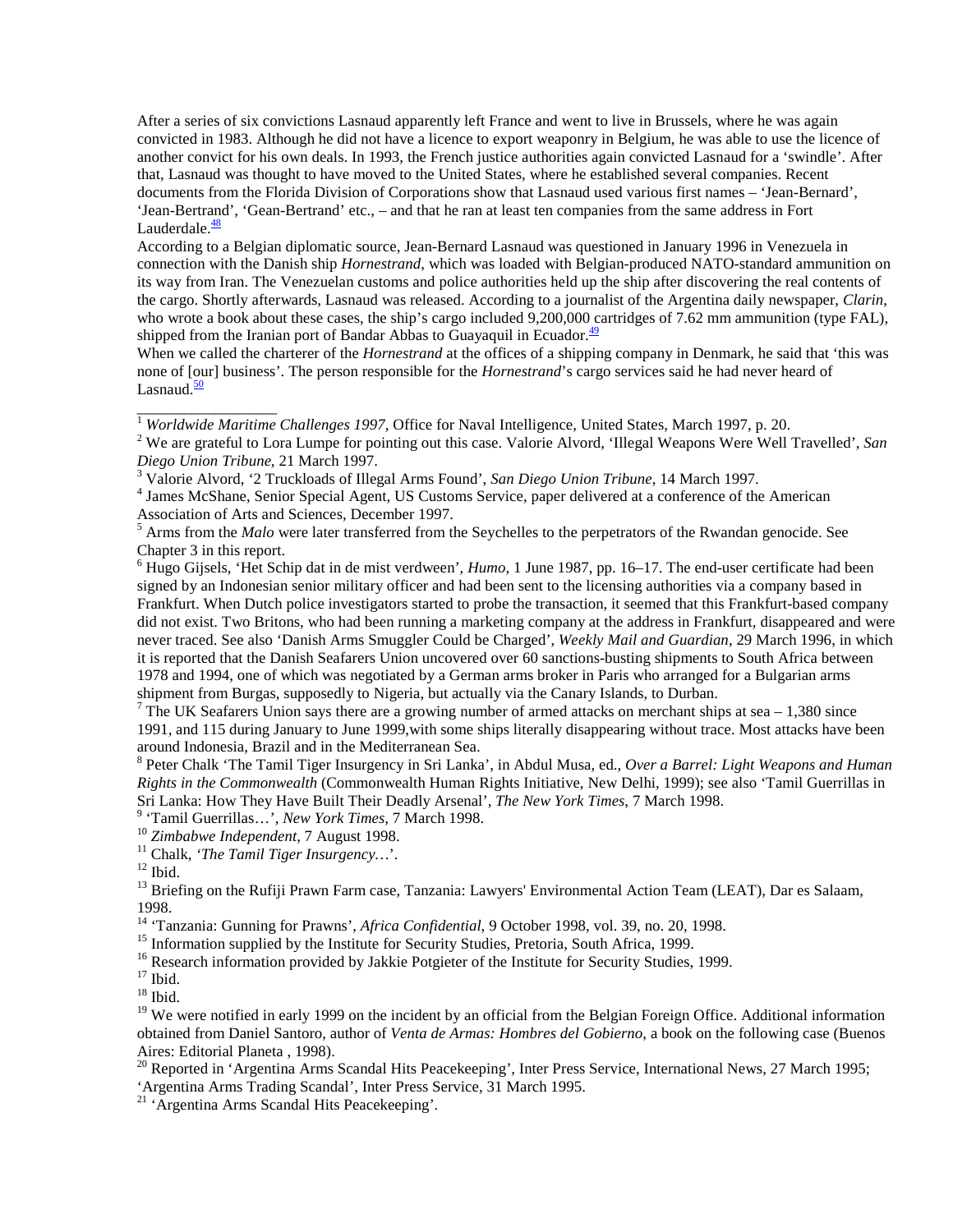<sup>22</sup> 'Varying Reports Reveal Arms Sales to Bolivia', *Clarin*, in *FBIS Daily Report*, *FBIS-LAT-96-105*, 28 May 1996.<br><sup>23</sup> Juan Castra Olivera, 'Confirman en Croacia el envio de armas', *La Nacion*, 18 January 1999.<br><sup>24</sup>

<sup>26</sup> 'US Denies Knew of Argentine Arms sales To Croatia', *Reuters*, 7 October 1998.<br><sup>27</sup> This included 8,000 FALs (light automatic rifles), 18 155-mm cannons, 2,000 automatic pistols, 211,000 hand grenades, 3,000 Pampero rockets, 30,000 rifle grenades, 3,000 anti-personnel mines, 60 mortars and several million rounds of diverse ammunition.

<sup>28</sup> 'Varying Reports Reveal Arms Sales to Bolivia', *Clarin*, in *FBIS Daily Report*, FBIS-LAT-96-105, 28 May, 1996.<br><sup>29</sup> Jorge Urien Berri, 'Un olvidado testimonio illumina la trama secreta', *La Nacion*, 15 June 1998.<br>

<sup>31</sup> Pablo Calvo, 'Estrada vendio armas casi hasta el final', *Clarin*, 31 August 1998.<br><sup>32</sup> Ibid.

33 'Estudian citar a declarar al ex numero dos de Carnilion', *Clarin*, 4 October 1998. The report based its date on a cable sent from Peruvian intelligence to Argentina, signed 13 February 1998.<br><sup>34</sup> 'Camillion apunto a un aviador', *Clarin*, 9 September 1998.

34 'Camillion apunto a un aviador', *Clarin*, 9 September 1998. 35 'Argentina Slams South Africa Over Arms Dealer', *Reuters*, 26 August 1998. 36 Ibid.

37 Calvo, 'Estrada vendio armas…'; 'Lasnaud en Estados Unidos', *La Nacion*, 13 February 1999. 38 'Lasnaud en Estados Unidos'.

39 Calvo, 'Estrada vendio armas…'; Castro Olivera, 'Confirman en Croacia…'.

<sup>40</sup> Florida Department of State, Division of Corporations, Profit Corporation Annual Report 1998. Document # P95000020139 (8), Caribbean Group of Companies.

41 'Varias Muertes Misteriosas', *Clarin*, 8 September 1998. Also: 'Argentina Slams South Africa over Arms Dealer', Reuters, 26 August 1998. We are grateful to journalist Daniel Santoro who sent us a sample of the e-mail correspondence (9 April 1999).

42 'Estrada vendio armas…'.

<sup>43</sup> Ibid.<br><sup>44</sup> Ollivier Ralet, *Illegale Wapenhandel* (Berchem: EPO, 1982).

<sup>45</sup> 'Condamnations à terme d'une très longue affaire de trafic international d'armes', *Le Courrier de L'Escaut*, 25 May 1983.

<sup>46</sup> Defensor of Panama and Armaco of Panama. Armaco was a company name that was also used by Frank Wilson, an ex-CIA agent who was convicted in 1982 by a US Federal Court on seven counts of smuggling arms to Libya. Armaco's Belgian agent was convicted in 1983, together with Lasnaud, who at that time had already left the country and could never be arrested. Copies of correspondence printed in: Ollivier Ralet, *Illegale Wapenhandel* (Berchem: EPO, 1982).<br><sup>47</sup> Spanish transcript of the Interpol cable from Argentina Interpol section.

48 Florida Division of Corporations, Inquiry by officer/registered agent. J.-B. Lasnaud still filed an annual report for the Caribbean Group of Companies on 5 May 1999.<br><sup>49</sup> Correspondence with Daniel Santoro, 9 April 1999; see also Santoro, Venta de Armas: Hombres del Gobierno.

 $50$  Telephone interview with spokesman for the *Hornestrand*'s cargo services at a shipping company in Denmark, 31 March 1999.

#### The Arms Fixers

\_\_\_\_\_\_\_\_\_\_\_\_\_\_\_\_\_\_

*Chapter 7*

#### **The Mercenary Routes**

A major consequence of the failure to modernize the military, security and

police sectors of many poor countries has been the rapid growth of private companies that provide security services. International commercial interests, sometimes exploiting illegal or unethical opportunities, have been keen to open up profitable security businesses in outlying, conflict-prone regions of the world, where arms dealing forms part of the services provided.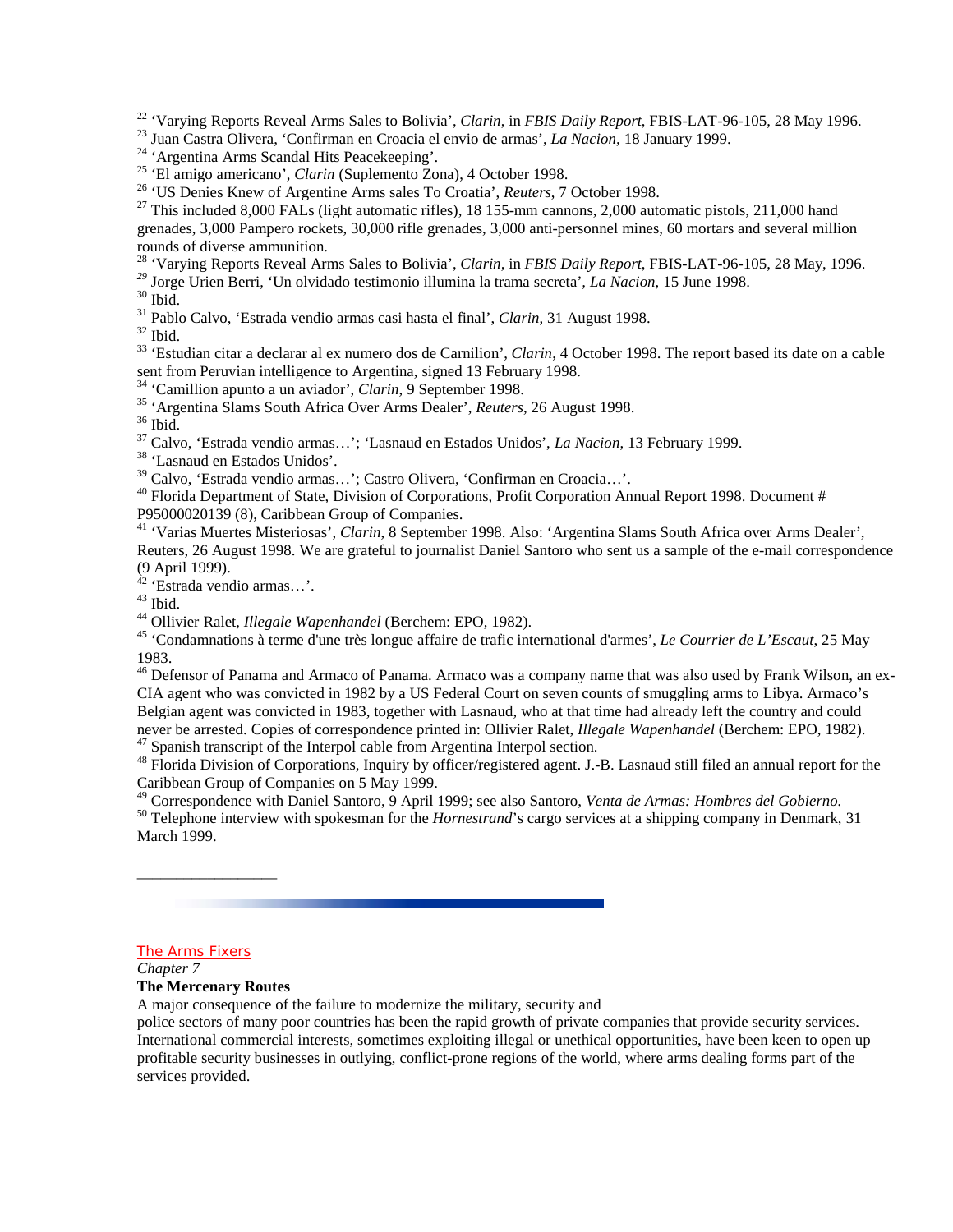## **Israeli Dealing in Hot Spots**

In January 1999 an Israeli businessman and former officer in the Israeli Defense Force reserves, Colonel Yair Klein, was arrested in Freetown, the capital of war-torn Sierra Leone.<sup>1</sup> Klein was suspected of supplying and training the Sierra Leone rebels of the Revolutionary United Front (RUF) through a network based in Liberia, where Klein was allegedly involved in training an elite corps of the Liberian armed forces.<sup>2</sup>

Colombian judicial authorities soon issued a request to the Sierra Leone authorities for the extradition of Klein, for whom an arrest warrant had already been issued on 4 February 1998 by the prosecutor-general in Bogota. In Colombia, Klein and three other former Israeli military officers under his command had been charged with providing 'instruction and training in terrorist activities<sup>3</sup>. Klein had allegedly provided paramilitary training to vigilante groups in Colombia's Magdalena Valley region between 1987 and 1989. The trainees had later joined forces with two drug lords of the Medellin cartel.

The facts concerning Klein's involvement in Colombia emerged in April 1989, when Jose Gonzales Rodriguez Gacha, one of the leaders of the Medellin cocaine cartel, died in a shoot-out with a joint US-Colombian law enforcement team. When searching the drug lord's ranches, Colombian authorities discovered 178 new Gallil assault

rifles. The weapons had been manufactured in Israel and were said to be part of a shipment of 500 Uzi machine guns and 200,000 rounds of ammunition sold legitimately by the government-owned Israeli Military Industries to the government of

Antigua in autumn 1988. According to the Israeli company, it had exported the arms on the basis of a November 1988 purchase letter from Antigua's Minister of National Security: 'the letter had assured there would be no third-party transfer'. However, the Antiguan authorities said they had neither ordered nor received the arms for their 90-member defence force. $\frac{4}{1}$ 

The case caused an international scandal when it was broadcast on 21 August 1989 by American NBC News, linking a network of Israeli arms traffickers operating out of Miami to the diversion of the weapons. The traffickers included Klein, as well as an Israeli intelligence operative, Pinchas Shahar, and an Israeli businessman, Maurice Sarfati, operating out of Miami and Paris. The Antiguan authorities subsequently

uncovered evidence that the weapons were diverted to Colombia after being off-loaded from a Danish ship to another ship in an Antiguan port in April 1989. An

Israeli bank in New York had financed the deal. $\frac{5}{5}$ 

According to a US Senate Committee investigating the Bank of Credit and Commerce International (BCCI) affair, the 'Antigua project had been the outgrowth for the establishment of a "melon farm" by Sarfati in Antigua in 1983, financed by the United States government through a \$2 million dollar loan'. BCCI had provided the necessary references for Sarfati to obtain a loan, claiming he was 'one of our valued customers'.<sup>6</sup> The files on Sarfati, according to the bank's lawyers, were 'missing'.  $\frac{7}{2}$ 

When the Colombian authorities first revealed Klein's involvement in the training of the drug cartel's private armies and issued an arrest warrant for him, the Israeli mercenary had already left the country and was back in Israel, continuing to run his private defence company, Hod Hadanit ('spearhead'). Klein claimed that he had thought his trainees were ranchers in Colombia who wanted to defend themselves against leftist guerrillas.<sup>8</sup>

On 29 November 1990, an Israeli court sentenced Klein after he pleaded guilty on three charges: negotiating to sell military equipment without a license, the actual sale of expertise, and the unlawful sale of equipment to a group called the 'Farmers

Organization'.<sup>9</sup> As far as the Colombian authorities were concerned, Klein remained a fugitive, and in February 1998 the Colombian prosecutor-general charged him *in*

*absentia* with training terrorist groups. Klein's trainees and the weapons from the

Antigua deal were allegedly deployed in the assassination of presidential candidate Luis Carlos Galan and in the explosion of a Colombian airliner that crashed in

November 1989.<sup>10</sup> Klein was also involved in setting up an illegal anti-terror combat training school in Antigua. It is not clear whether Klein's mercenary activities in

Colombia coincided with those of a group of British mercenaries who had allegedly trained paramilitary squads for the cocaine cartels. $\frac{11}{1}$ 

It is thought unlikely that Sierra Leone will extradite Klein to Colombia. He is being charged in Sierra Leone for smuggling arms from Ukraine and Liberia into the

country, according to Sierra Leone's Attorney General. Klein originally denied any involvement in the smuggling. It is reported that Israel's foreign ministry was

continuing diplomatic efforts to bring about his release.<sup>12</sup>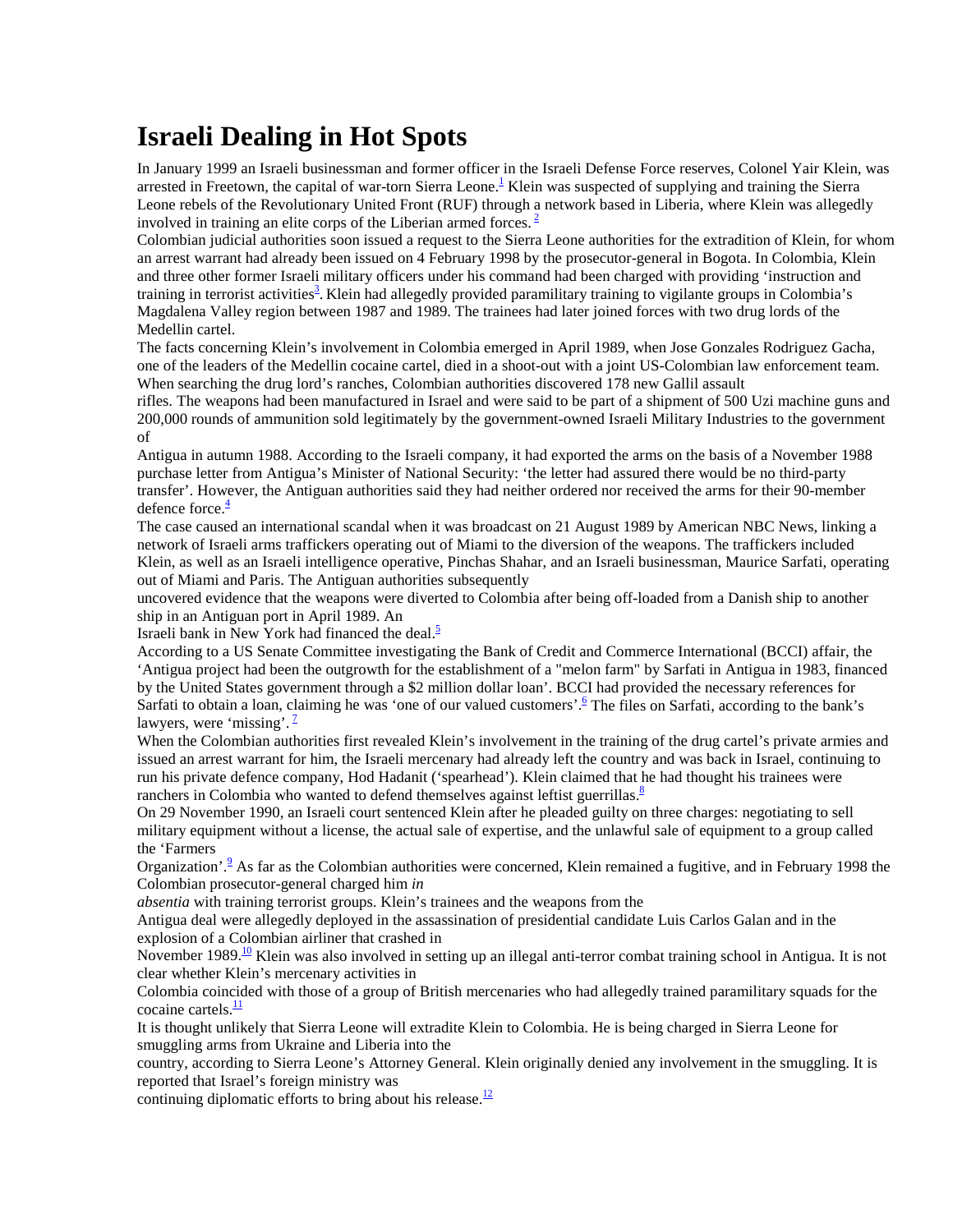#### **London Brokers for Arms and Mercenaries**

On 28 March 1997 Australian air force jets intercepted a cargo plane in the airspace between northern Australia and Papua New Guinea. Sydney-based newspapers said the Antonov AN-124 aircraft that was grounded in Australia had been carrying several attack helicopters, military vehicles, and an arsenal of weapons, including heat-seeking missiles, grenades, 500 cases of ammunition, explosives and rockets. $\frac{13}{2}$ 

The weapons were on their way to Papua New Guinea, for use by a foreign private military company – Executive Outcomes – hired to quell a secessionist rebellion on the Isle of Bougainville. This South African company was represented in Papua New Guinea by the British-based consultants Sandline International. However, the operation backfired after mutinous army units and protesting civilians opposed the use of mercenaries in the country, and the contract was suspended. The director of Sandline, former British colonel Tim Spicer, had to appear before a Commission of Inquiry in Papua New Guinea that probed the terms of the contract between the PNG government and Sandline. From the Commission's hearings, it is understood that the PNG government had been requesting attack helicopters and other lethal equipment from its usual channels in Britain, Australia and the USA. But the poor human-rights record of the PNG-armed forces meant that only 'non-lethal' and transport helicopters could be supplied. The PNG government then decided to sign a contract with Sandline International in January 1997. This contract, worth \$36 million, comprised the supply of four helicopters, two Mi-17 armed transport helicopters and two Mi-24 helicopter gunships. It was reported that one of the companies in the chain of suppliers for the Eastern European-produced helicopters was the London-based Triton Sal. The brokering company was reportedly run by a Russian businessman.<sup>14</sup>

According to the minutes of the hearings of the Commission of Inquiry, Spicer testified that the end-user certificates were signed on 27 January 1997.<sup>15</sup> This was done by the chief of staff of the PNG armed forces and by the chief of logistics of the armed forces. These certificates covered the legal purchase of the helicopters and other equipment included in the contract. The documents were turned over to the Commission of Inquiry as evidence. Two of the certificates were addressed to Triton Sal. 'It is a company with an office in London, one of the companies we use to procure military equipment', replied Sandline's director when questioned about the nature of Triton Sal.  $^{16}$  The end-user certificates referred to three of the four helicopters involved. 'The way that we work is that we give Triton or another company the task of sourcing the helicopters. I believe these helicopters came in fact from Belarus', said Spicer, according to the Commission's transcripts.

Brigadier General Singirok of the PNG armed forces was suspended after he had

organized the mutiny against the contract with Sandline International. He was also called as a witness before the Commission of Inquiry and confirmed Spicer's evidence on the end-user certificates and the purchasing of the helicopters.<sup>17</sup> The suspended commander acknowledged that he had signed the certificates three days before the PNG government had authorized the contract with Sandline International. He explained that he had handed over five blank end-user certificates to Sandline. According to copies provided to the Commission, these were dated 1 February 1997. It seems, from the evidence of both Singirok and Spicer, that one of these blank end-user certificates from Papua New Guinea was eventually filled out by the Sandline representatives in London and addressed to its supplier company, Triton Sal.  $\frac{18}{18}$  The latter company was reported to be selling or brokering the sale of former Soviet surplus equipment purchased in Belarus, apparently for sale at high prices to governments of developing countries.

In April 1997, coinciding with the sessions of the Commission of Inquiry in Papua New Guinea, the Ugandan government signed a purchasing arrangement for four similar helicopter gunships from Belarus.<sup>19</sup> The four helicopters were to be supplied by a UK-based company called Consolidated Sales Corporation (CSC), registered in the Virgin Islands.

However, when the initial batch of two helicopters arrived at Kampala airport, the 'items delivered did not conform to the specifications of the contract'. A first official report by the deputy director of Military Intelligence of Uganda established that the helicopters had not been overhauled, as required in the contract between the Ugandan government and CSC. Logbooks purporting to show the technical history of the

second-hand helicopters were also questioned.<sup>20</sup> According to British aviation authorities, the helicopters should have cost no more than \$700,000 each, whereas the

contract price of the helicopter gunships was \$1.5 million per helicopter.<sup>21</sup>

CSC rejected the report of the Ugandan official investigation, which led to the

appointment of a second independent assessor. It was mutually agreed that the assessor be a helicopter company from South Africa, whose findings would bind both

parties. After the independent assessor deemed the helicopters not airworthy, the Ugandan Defence Ministry released a press statement announcing that the agreement with CSC was terminated. $\frac{22}{3}$ 

But Uganda had already paid half the price of the contract in the form of promissory notes that had been cashed by the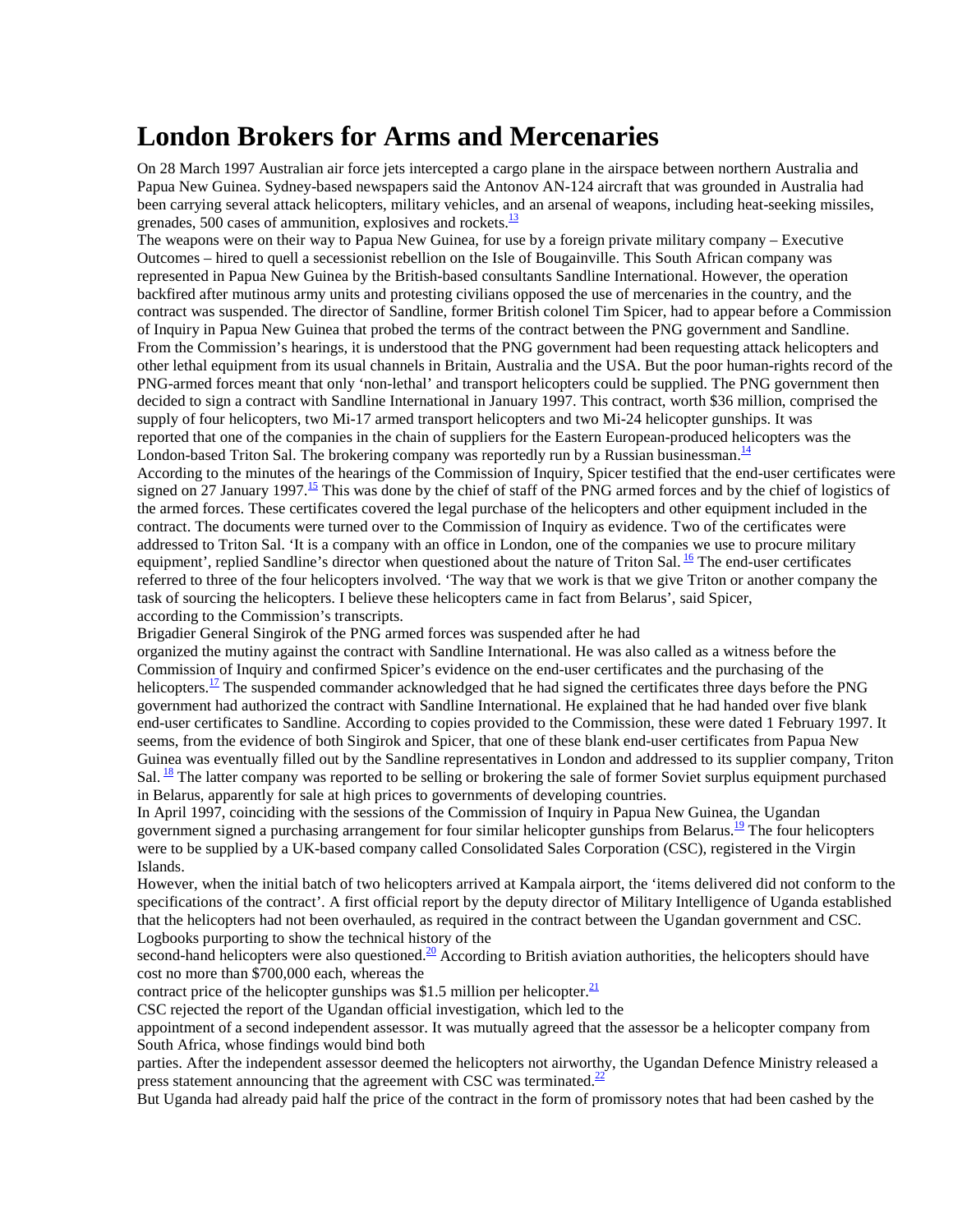selling company. Each of the four helicopters cost \$1.5 million, but apparently the sum of \$12 million had been agreed upon in an

arrangement between the brokers of CSC and several highly placed Ugandan officials and businessmen. This would have been almost four times the price the gunships should have cost, given their condition, according to the aviation experts from South Africa and Britain. The purchasing price for the ineffective equipment raised a heated debate in Uganda's Parliament, which requested greater transparency about the

defence expenditure of the country.<sup>23</sup> On 11 February 1999 a motion to set up a select committee to probe allegations of corruption in the procurement of military equipment was rejected, although it was reported that several senior officers had already confessed to taking bribes in the deal. The Ugandan president then directed a new probe into the helicopter purchase agreement.  $\frac{24}{3}$ 

The report of the South African helicopter experts showed that the Ugandan government had used a middleman to purchase the helicopters because, at the time, it had no direct contract with the military authorities of the Commonwealth of Independent States or industries with a mandate to sell the helicopters. According to the report, the proprietor of CSC was Emmanuel Katto. Chris Smith, a British public-relations consultant who referred to himself as director of CSC, was reported to have carried out the negotiations with the Ugandan Army. CSC had reportedly bought the helicopters from or via Triton Sal. $\frac{25}{2}$ 

The helicopters had not been ordered for Uganda alone. After a Kampala-based newspaper had published a story on Rwandan complaints about the overpriced chopper deal, officials in the Rwandan capital reacted and acknowledged that two of the four contracted helicopters were for their country. As an official put it, it was difficult for Rwanda to acquire military items directly on the international arms market, so 'the country had to turn to its friends in neighbouring countries'. $\frac{26}{1}$ 

What really happened with the pricing and the delivery of the helicopters to Uganda and Rwanda remains unclear. Not only did the surplus deals involve equipment of questionable quality, but it seems that the big profits made by the various brokering agents and companies were split between businessmen and high officials in Uganda and London, at the expense of the Ugandan and Rwandan taxpayers. A Ugandan newspaper published a detailed report claiming that the Rwandan part of the deal

involved a complex network of arms companies in Belarus, brokers in the UK and Uganda, a Russian arms dealer, an offshore company in the Virgin Islands, bank

accounts in London and New York, and a money guarantee by a bank that no longer existed. $\frac{27}{2}$ 

### **Mercenary Air Power**

In 1998, a pilot who sub-contracted to fly cargo planes for various companies talked about flying aircraft for Capricorn Airlines, part of the Executive Outcomes and

Sandline group.<sup>28</sup> He said, however, that he had been ignorant of the identities of the ultimate buyers and sellers: Since 1994…I would estimate I have done at least fifty flights for them.. … All these shipments consisted of arms, mainly rifles and ammunition but, on a couple of occasions, landmines. … In my time I have smuggled many diverse cargoes including arms, diamonds and wild birds. I am still engaged in this work. I have, however, never carried drugs on moral grounds. $\frac{29}{2}$ 

The exactorigin of 'Capricorn Airlines' is unclear. Colonel David Stirling, the

founder of the British Special Air Service (SAS) as well as various private security ventures in Africa, also funded the Capricorn Africa Society in the 1950s. $\frac{30}{2}$  In the late 1980s, Stirling was linked to the private security company, KAS Enterprises Ltd, which reportedly employed former SAS personnel and others on the borders of south-eastern Angola to counter ivory hunting and other illegal activities.  $31$  This was only possible by obtaining the cooperation of the thenapartheid armed forces in the area, especially the Buffalo Battalion and 'Reccie' units, as well as the Angolan rebel movement, UNITA. The interaction of these forces formed the backdrop to the formation of Executive Outcomes in South Africa in 1989, enabling alliances on private

security projects between former South African and British special force officers.<sup>32</sup> Executive Outcomes was registered in the UK in September 1993. 'Capricorn Systems' emerged as a company within the Executive Outcomes group, although it was sometimes called 'Capricorn Air'.<sup>33</sup> In April 1995, two Andover transport planes were sold from the Royal Air Force's Queen's Flight to a broking firm, Technical Aviation, which registered them in Sierra Leone and Angola and leased them to Executive Outcomes.  $\frac{34}{9}$  By 1995 all the companies within this group had come under the overarching control of Strategic Resource Corporation in South Africa and a group of companies based in the UK and offshore tax havens. The group was largely controlled by UK mining magnate and former SAS officer, Tony Buckingham. <sup>35</sup> In 1996, the main British directors of these companies formed Sandline International to work with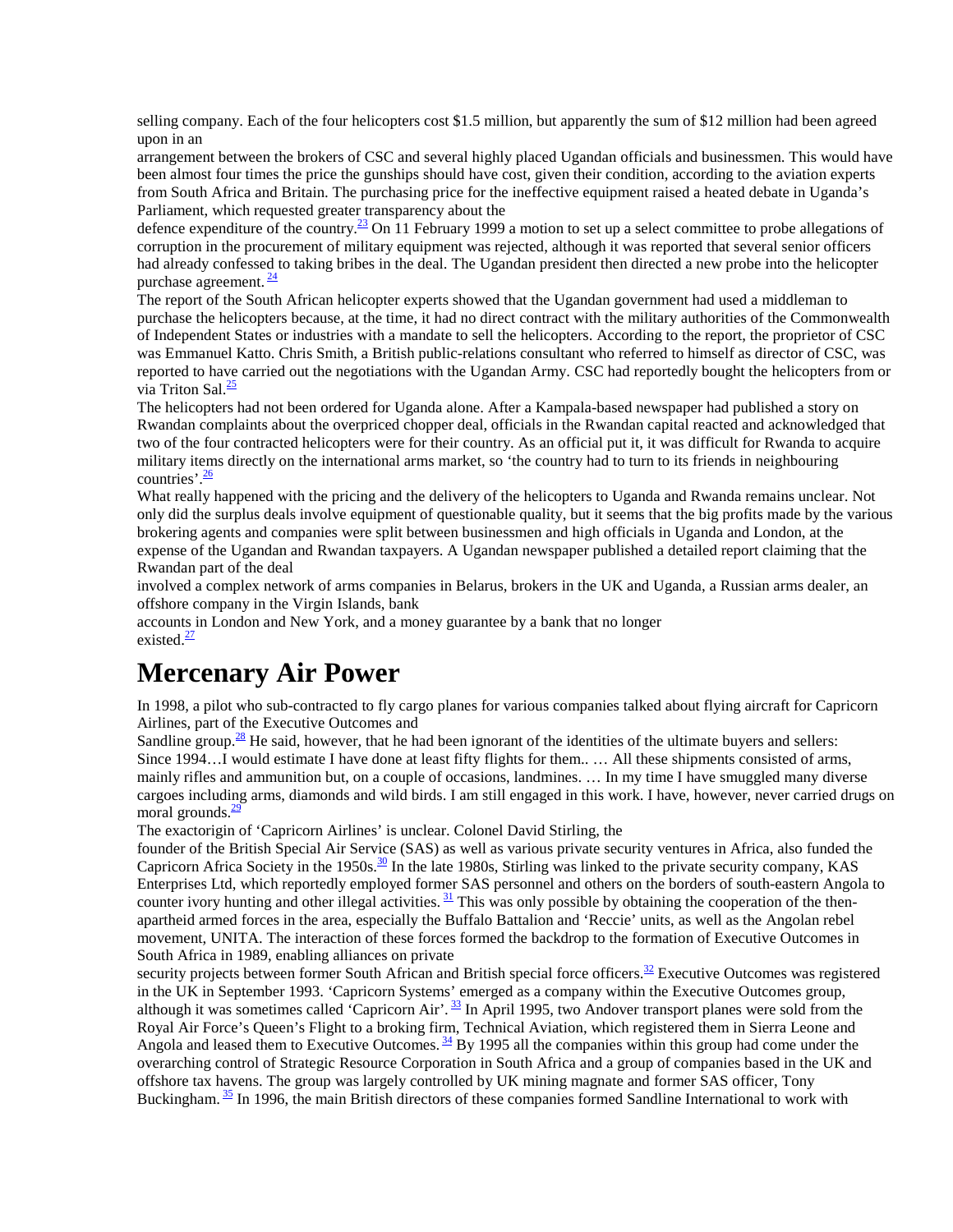Executive Outcomes, and registered it in the Bahamas with shared offices in Chelsea, London.<sup>36</sup> In November 1996, as the war to topple the dictator Mobutu in former Zaire began to spread, a businessman who had represented Ibis Air wrote to the commercial director of the Chelsea group office, using the letterhead of a UK company, Techline Aviation Ltd. He explained the advantages of sourcing ex-Soviet military equipment outside Russia:

I have now located two new Mi-17 helicopters outside Russia so delivery will be easy. …The market is very good at the moment for this type. The asking price is \$600K but I am confident that I can negotiate down to \$500K. I have located a further two Mi-17s, again outside Russia so they can be exported immediately without hassle…

In addition I can supply up to twenty factory new 1992-1993 Mi-17s ex Russia at prices between \$850K and \$950K but they will be subject to export formalities from Russia. …The military equipment must be sourced from Russia. I have investigated the ex East German Mi-24V helicopters but they have been sold. …Prices for the new Mi-24W including all your specified 'accessories' has been quoted to me at \$4.25 million each, complete ex-Russia. Once again, I am confident the prices can be negotiated down. We will need end user certificates for all equipment if purchased from Russia. No end user certificates required for the Mi-17s I have quoted for. $\frac{37}{2}$ 

The fact that the European Union had imposed a 'full scope' arms embargo on Mobutu's Zaire since April 1993 was of no consequence to the arms broker, since the UK company at Stansted Airport operating the giant Antonov 124 cargo plane (itself leased from one of three firms in the Russian Republic) would pick up the military helicopters in Prague and deliver them to Kinshasa without bringing the cargo into the European Union and thus without breaking UK arms control law. The man from Techline Aviation explained:

It is possible to load four Mi-17s with rotor and rotor hub removed in the AN123 [Antonov 124] or six if the tail boom is also removed. I have talked to the same transport carrier we use before and the price using Stansted – Prague –Kinshasa – Stansted for the exercise will be in the order of \$210,000 all-inclusive but excluding cargo insurance. The carrier would ideally like 10 days notice. …In the process of investigating the availability of the military equipment, I have been offered other smaller hardware that I know is used by the organisation that may be of interest. $38$ 

A company called Techline Resources Ltd was reported to operate aircraft from

Cyprus and southern England with Ibis Air of Malta.<sup>39</sup> 'Capricorn Systems' became 'Ibis Air' in 1997, a change of name and a de-registration from the US to the Angolan register that was said to have happened 'within twenty four hours' of the Civil Aviation Authority in South Africa approaching the US Federal Aviation Authority to enquire about the operations of the two US-registered Boeings used by Capricorn.  $\frac{40}{2}$ 

Ibis Air International had its principal office on Guernsey; it was registered in the

Bahamas under the name of Capricorn Systems, with branches in London, Malta, Johannesburg, Luanda, Freetown and Nairobi.<sup>41</sup> Exactly what its large fleet of at least 17 aircraft were doing is unclear. A South African engineer and his wife who worked at Wilson airport in Kenya during 1996 for Simba Air, a company leasing aircraft from Ibis Air, showed a UK television company the illegal aircraft registration stickers that they were asked to make, alleging they had had their passports taken away after questioning the company's links to Executive Outcomes.  $\frac{42}{3}$ 

Sandline International has sometimes chartered independent air-cargo carriers to ferry arms and equipment for its operations. In May 1998, UK Customs and Excise officials investigated the role of Skyair Cargo in a \$10 million sanctions-busting arms shipment arranged by Sandline. This was part of a plan to topple the military junta and restore the elected government of Sierra Leone.

Although run from offices in west London, Sky Air's aging Liberian-registered Boeing 707 aircraft was based in Sharjah in the United Arab Emirates. It was from there that it flew to collect the arms at a military airport in Bulgaria. On 21 February the plane took the cargo to Kano in northern Nigeria. The next day it flew on to Lunghi in Sierra Leone, where the arms were handed over to the Nigerian forces fighting the military junta that had overthrown Kabbah. Sandline mercenaries were assisting the Nigerians as well as training and supplying a local pro-Kabbah militia.<sup>43</sup>

Skyair Cargo claimed it had provided customs with documents proving the flight was legal despite the mandatory United Nations arms embargo. It even claimed it was

unaware of the nature of the cargo. $44$  Skyair Cargo is mentioned in several reports in 1998 and 1999 for alleged arms trafficking.  $45$  The company was formed in 1988 when it took over an old Boeing 707 aircraft from Santa Lucia Airways. The plane was registered as J6-SLF on the island of Saint Lucia, and Sky re-registered it as EL-JNS in Liberia. The company used to base the plane at Oostend, but moved it in January 1998 to Sharjah in the United Arab Emirates. Santa Lucia had also operated the plane from Oostend but left there in May 1988 when it was implicated in arms deliveries as part of the Iran-Contra affair.<sup>46</sup> The Skyair Cargo plane has been managed from London by Skyair Cargo Services with corporate links to Tehran and East and Central Africa. Skyair Cargo has been advertised 'to operate regular charters from Ostend to Kinshasa and Nairobi, as well as ad hoc charters'. <>

<sup>1</sup> *Ha`aretz*, 7 January 1999. Confirmed by Israeli foreign ministry in 'Israeli Arms Merchant

\_\_\_\_\_\_\_\_\_\_\_\_\_\_\_\_\_\_

Reported Arrested in Sierra Leone', *AFP*, 15 January 1999. See also: James Rupert, 'Diamond Hunters Fuel Africa's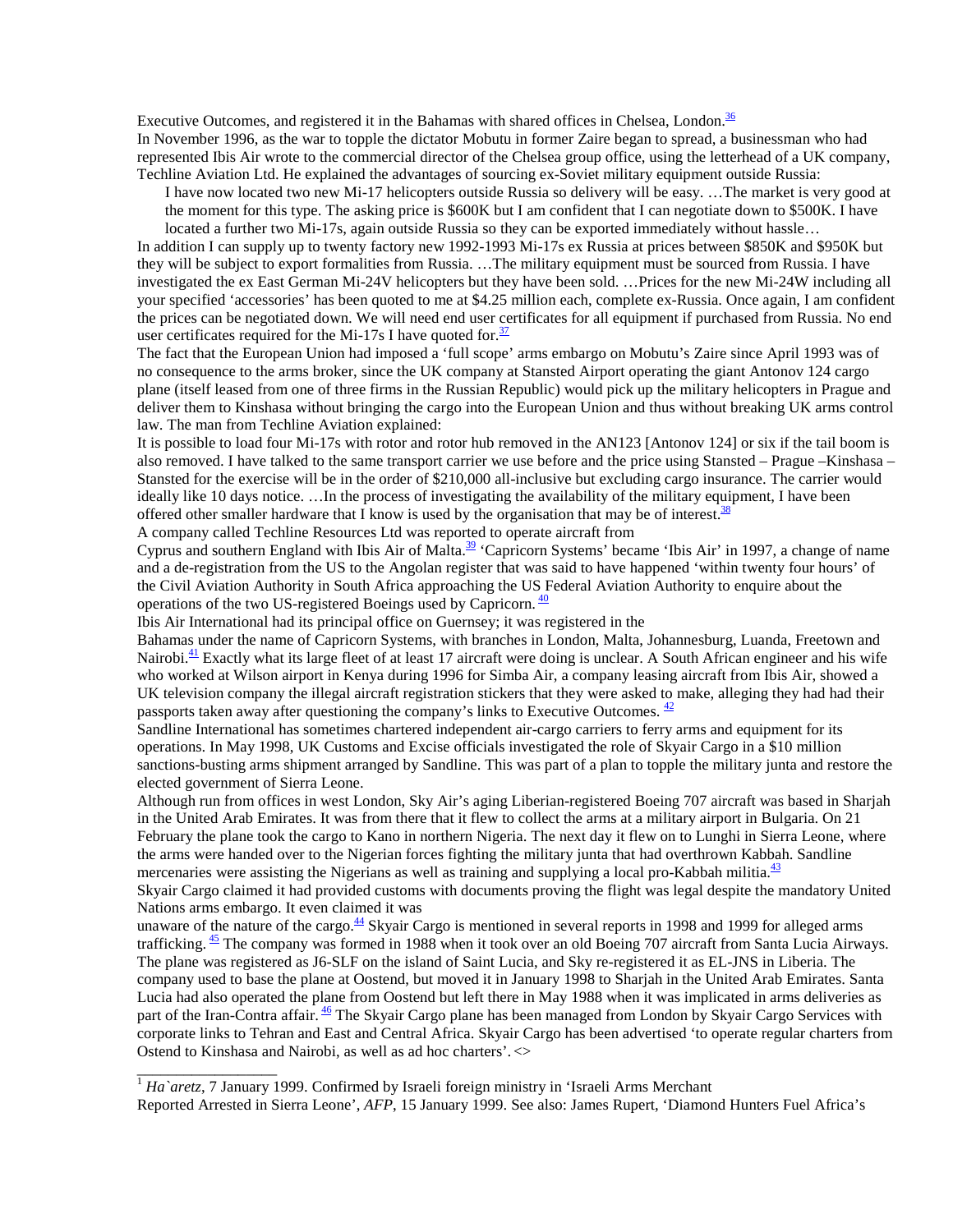Brutal Wars', *Washington Post*, 16 October 1999.<br><sup>2</sup> 'Las andanzas del israeli Yair Klein por Africa', *El Espectador*, 24 January 1999.

<sup>2</sup> 'Las andanzas del israeli Yair Klein por Africa', *El Espectador*, 24 January 1999.<br><sup>3</sup> 'Klein si cayo en Sierra Leone. Bogota', *El Espectador*, 23 January 1999. See also: 'Ex-Israeli Officers Accused of "Terrorism" in Colombia', *Reuters*, 25 February 1998. <sup>4</sup>

'Israeli Uzis Diverted into Hands of Drug Lord', *New York Times News Service*, 6 May 1990. <sup>5</sup>

<sup>5</sup> Ibid.; Senator John Kerry & Senator Hank Brown, *The BCCI Affair: A Report to the Committee on Foreign* 

*Relations, United States Senate*, December 1992, 102nd Congress, Section 4. <sup>6</sup>

<sup>6</sup> Senators Kerry & Brown, *The BCCI Affair*.

 $^7$  Ibid.

8 'Israeli Army Officer Convicted of Exporting Weapons, Expertise', *Associated Press*,

29 November 1990.

<sup>9</sup> Ibid.

<sup>10</sup> Senators Kerry and Brown, *The BCCI Affair*.<br><sup>11</sup> Sam Seibert et al., 'Have Assault Rifle, Will Travel', *Newsweek*, 2 October 1989.<br><sup>12</sup> 'Sierra Leone to Try Israeli for Gun Running', *Reuters*, 19 February 1999. Th

<sup>13</sup> 'Australian Jets Intercept Plane Carrying Mercenaries' Weapons', Associated Press, 28 March 1997; Mary-Louise O'Callahan, *The Weekend Australian*, 22 February 1997, writes that 'two Russian built aircraft, flying under the Bulgarian flag of Air Sofia, had indeed arrived in Port Moresby under the cover of darkness. One of the aircraft and its Russian crew had been carrying foreign operatives and sophisticated military equipment to the provincial PNG town of Wewak, where the mercenaries were understood to be training.' A report in the *Canberra Times* said the activities of the Antonov planes between Port Moresby's Jackson Airport and Wewak had been confirmed. Ian Davies et al., 'PNG

Mercenary Move Risks \$320m Aid', *The Canberra Times*, 24 February 1997.<br><sup>14</sup> 'Rwanda Chopper Deal Hatched in the UK', *New Vision*, 24 January 1999.<br><sup>15</sup> Commission of Inauiry into the Engagement of Sandline International *at Waigani, Monday 7 April 1997,* Transcript of Proceedings, National Judicial Staff Services, Supreme Court, Boroko, Papua New Guinea.

 $16$  Ibid.

<sup>17</sup> *Commission of Inquiry*, 8 April 1997.<br><sup>18</sup> *Commission of Inquiry*, 7 April 1997.

<sup>19</sup> 'Gunships Came After Defence Said "No"', *The Monitor*, 6 July 1998.<br><sup>20</sup> Ibid.<br><sup>21</sup> 'Museveni Takes Over Copter Probe', *The East African*, 19–25 March 1999.

<sup>22</sup> Andrew M. Mwenda, 'Army Cancels Chopper Deal', *The Monitor*, 30 September 1998.<br><sup>23</sup> 'Defence Budget Splits the House', *New Vision*, 10 February 1999.<br><sup>24</sup> 'Museveni Orders Helicopter Probe', *New Vision*, 11 Febru

Belorussian go-between company, Belspetsvnetechnica, which acted as an agent for the producer, Mil Bureau.<br><sup>26</sup> 'Rwanda Denies Blaming Uganda on Choppers', *New Vision*, 18 May 1999.

<sup>27</sup> New Vision, 24 January 1999.<br><sup>28</sup> On Executive Outcomes and Sandline, see Bartholomaus Grill & Caroline Dumay, 'The Mercenary Company', *Die Zeit,* 17 January 1997; Khareen Pech, 'Executive Outcomes – A Corporate Conquest', in J. Cilliers & P. Mason, eds, *Peace Profit or Plunder?*, Institute for Security Studies, Pretoria, and Canadian Council for International Peace Research, Ottawa, 1999; Ivor Powell 'Labour Court May Unravel Executive Outcomes', *Daily Mail and Guardian,* 12 April 1999; Journeyman Pictures, 'The War Business', broadcast on UK Channel Four Television, 9 April 1998. <sup>29</sup> Interviews with pilot, by Journeyman Pictures and others, 1998.

 $30$  The Capricorn Declarations (1952) were considered the society's first public statement. These were a political programme for a non-nationalist and non-communist colonial Africa, but less radical than apartheid or the racial strife that other white politicians were promoting.

<sup>31</sup> *Commission of Inquiry into the Alleged Smuggling of and Illegal Trade in Ivory and Rhinoceros Horn in South Africa, Report of the Chairman Mr Justice ME Kumleben, Judge of Appeal,* South Africa, January 1996. Also, in January 1997, the confidential Steyn Report to the South African government looked at the activities of KAS Enterprises.

<sup>32</sup> Journeyman Pictures, 'The War Business', 9 April 1998. This television documentary includes some of the testimony of Colonel Jan Breytenbach, the founder of South Africa's elite reconnaissance unit – 'the Reccies' – that were modelled on the British SAS.

<sup>33</sup> The UK Ambassador and Permanent Representative to the United Nations Office at Geneva, Nigel Williams, wrote to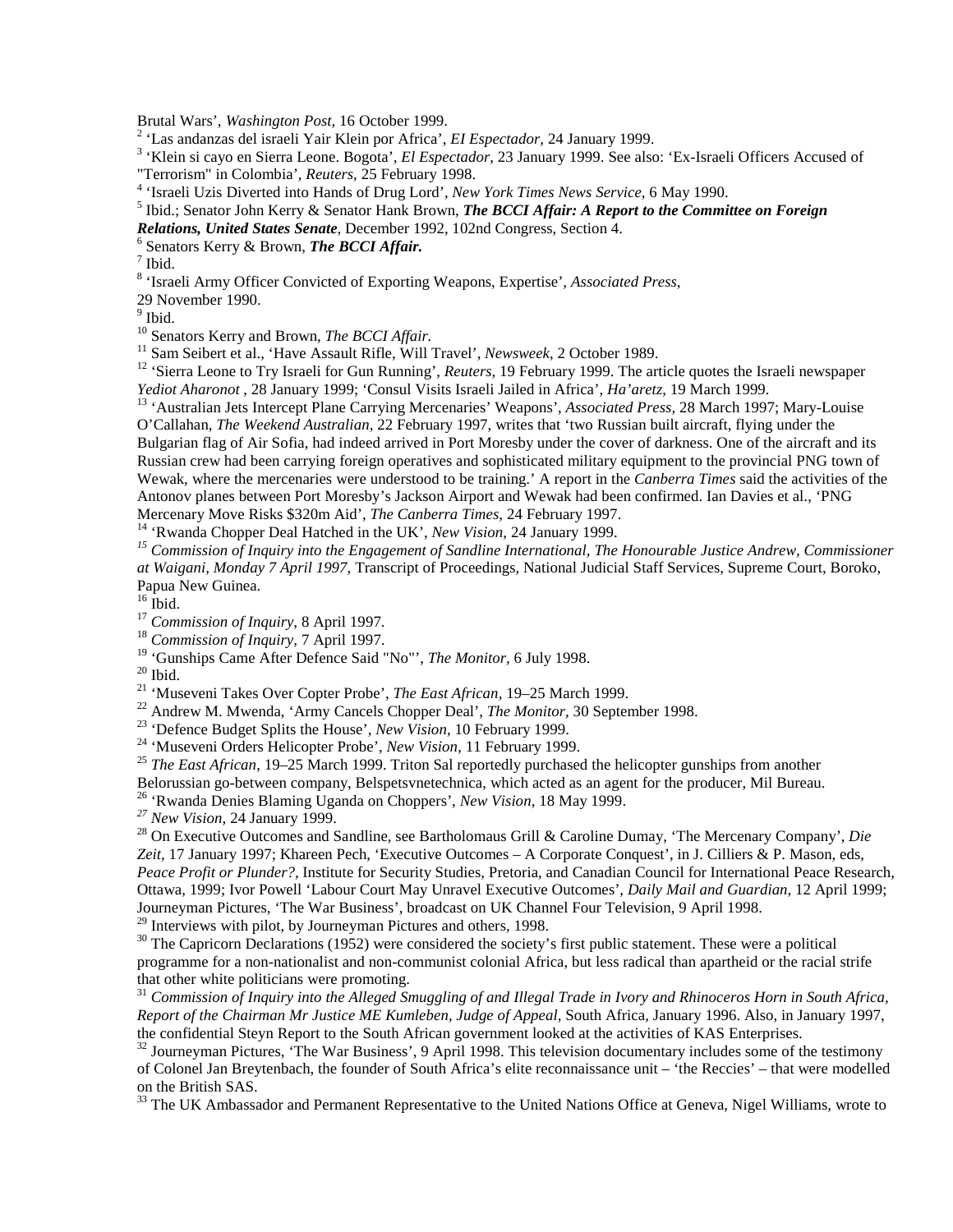the UN Special Rapporteur on Mercenarism on 31 January 1996 concerning the activities of Executive Outcomes in Sierra Leonne, listing Capricorn Air and Ibis Airline, amongst other companies, as 'affiliated' to Executive Outcomes. He pointed out that

Executive Outcomes had a UK office in Alton, Hampshire.<br><sup>34</sup> 'Low Flying', *Africa Confidential*, 15 March 1996.

<sup>35</sup> Pech, 'Executive Outcomes...', in Cilliers & Mason. Grill and Dumay reported that Strategic Resource Corporation had 'teamed up' with about 50 companies and operated or had contacts in at least 34 countries (*Die Zeit* 17 January 1997). See also Sean Cleary, 'Angola: A Case Study of Private Military Involvement', in Cilliers & Mason. <sup>36</sup> Pech, 'Executive Outcomes...'; Grill & Dumay in *Die Zeit*.

<sup>37</sup> Letter from Paddy McKay of Techline Aviation Ltd, Suffolk, to Michael Grunberg, 6 November 1996. Previous group company correspondence in 1996 mentions the relationship of McKay and Grunberg to Ibis Air. It is not known whether the helicopters were actually bought and delivered through this arrangement; the purpose here is to show the methods used by arms brokering and transport agents.

<sup>38</sup> Ibid. For such a flight to take place, it would normally require other sub-contractors, particularly those who arrange the purchase of international overflight permissions. As noted, the sub-leasing of such permissions, which means that one air carrier can use another carrier's call sign, is one method that has been used to obfuscate arms deliveries.

<sup>39</sup> 'Ibis Air named its clients as the governments of Liberia, Sierra Leone, Angola and Sudan, as well as EO, Sandline International and Renamo, the Mozambican opposition party and former rebel army and advertised its helicopter and fixed-wing expertise in the bis/Techline website in 1998 at www.inter.plane.com/techline/prod02.htm.' (Pech, 'Executive Outcomes…'.)

40Quote from an aviation inspector in South Africa, at the airport where Ibis Air used to come for maintenance.<br><sup>41</sup> Grill & Dumay in *Die Zeit*.

<sup>42</sup> Film of one false sticker was shown by Journeyman Pictures, 'The War Business'. The close company relationship between Simba Air and Ibis Air at that time is recorded in correspondence.

<sup>43</sup> Michael Gillard, Patrick Wintour & David Connet, 'Second British Firm Caught in Foreign

Office Arms Web', *The Observer,* 10 May 1998. 44 Ibid.

45 'British Firm Investigated over Links to Angolan Arms Trade', *AFP,* London, 31 January 1999. See also: David Leppard, Chris Hastings, Carey Scott & Brian Johnson-Thomas, 'British Firms Arming Sierra Leone Rebels', *The Sunday Times*, 10 January 1999; Mark Honigsbaum, Anthony Barnett & Brian Johnson-Thomas, 'British Pilot Flies

Arms to Sudan', *The Observer*, 14 March 1999.<br><sup>46</sup> A Belgian Parliamentary Commission of Enquiry into the Iran-Contra affair was established on 12 May 1987, but by the time the Commission was installed, Santa Lucia had already left. The Commission's report, released on 28 February 1989, contained evidence that a Boeing 707 operated by Santa Lucia was linked to an illicit shipment of weapons to Israel for trans-shipment to Iran. Officials had witnessed events at the Brussels and Oostend airports. The invoice of a company called Scandinavian Commodity AB, dated 16 July 1985 and made out to Santa Lucia Airways, mentions a flight schedule from Brussels Airport to Teheran Airport for a shipment of 'dynamite'. Such cargoes were embargoed at the time.

<sup>47</sup> *World Airline Directory 1995–1998,* JP Airline Fleets International, 1999–2000 edition.  $EF=\#47>^{47}$ 

#### The Arms Fixers

\_\_\_\_\_\_\_\_\_\_\_\_\_\_\_\_\_\_

*Chapter 8*

#### **The USA: Getting Around the Toughest Law**

When it comes to arms control, the United States of America is sometimes a paradox. Loose legal controls on domestic gun sales and ownership in the USA facilitate a steady flow of small weapons smuggled across the borders, particularly into Mexico.<sup>1</sup> However, a relatively tough US law on international arms brokering was introduced in March 1998. It requires any US citizen, wherever located, and any foreign person located in the USA or subject to US jurisdiction, engaged in the brokering of arms, to first register and to obtain prior written approval for each proposed transaction. Registration and licence approval must be obtained from the Office of Defense Trade Controls of the US Department of State. These

requirements are set out in the Arms Export Control Act and related regulations, the International Traffic in Arms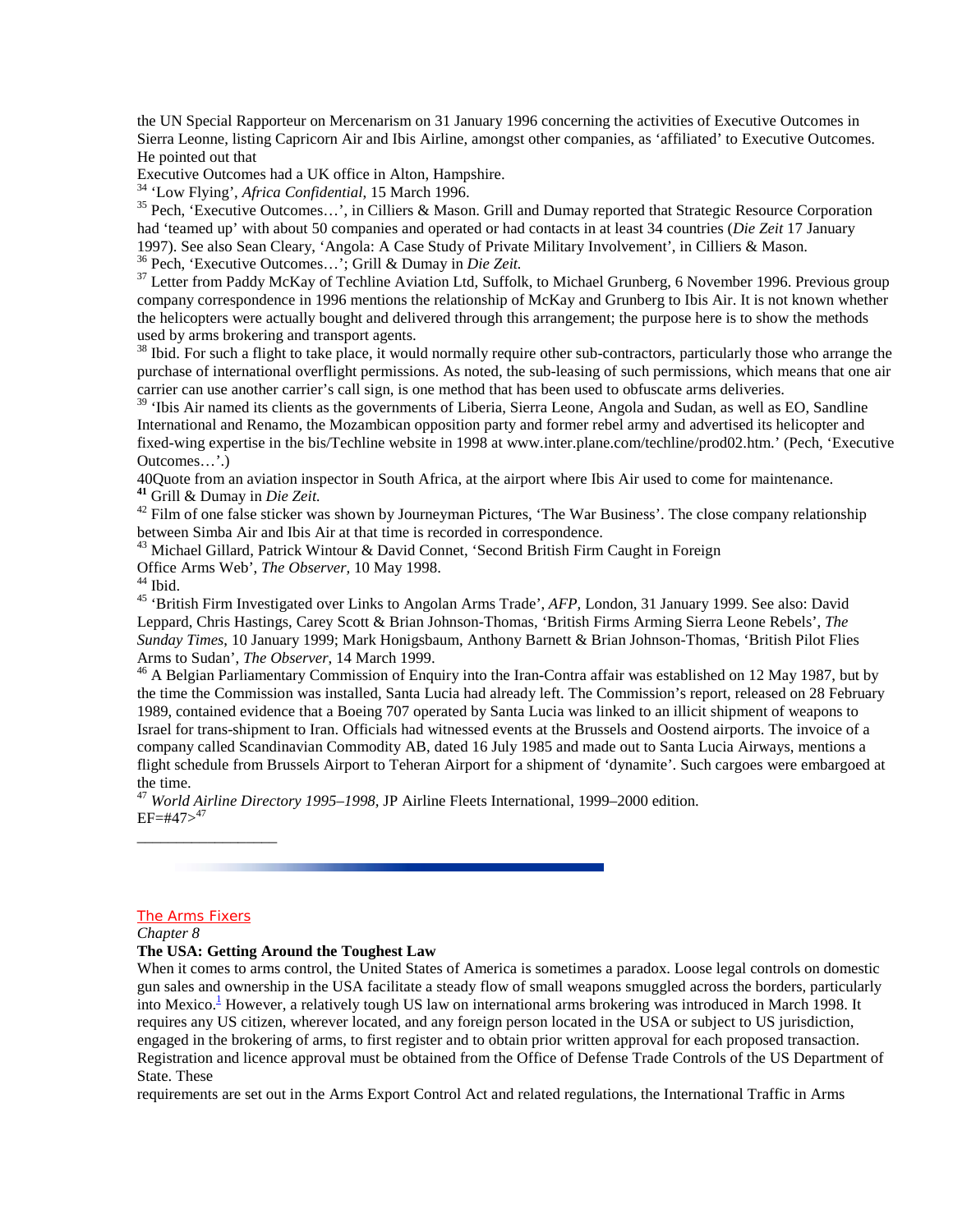Regulation and the Munitions List. The latter defines what are termed '*defense articles*'.<sup>2</sup>

The enforcement of such controls is primarily the responsibility of the US Customs Service. US Customs special agents receive training to investigate criminal cases of smuggling, money laundering and the application of relevant US regulations, notably at the Federal Law Enforcement Training Centre in Glynco, Georgia. Such agents have extensive powers of investigation and can obtain comprehensive search warrants to seize documents, computers and other materials from business premises and homes. Permission must first be granted by a US district court on the basis of a convincing affidavit presented by the customs agents.

The US Export Control Enforcement Unit of the Criminal Division in the Department of Justice reported that, between January 1981 and December 1998, there were 387 'significant' export control cases in which defendants were indicted for suspected violation of US arms trafficking and sanctions regulations, 170 of which were for violations of the Arms Export Control Act.<sup>3</sup> Not all of these cases have been resolved or have resulted in a verdict of 'guilty'. The frequency and seriousness of the cases have also varied greatly. Some 'significant' cases on the official list, such as smuggling Cuban cigars, would appear trivial. Most cases have been related to US trade and military sanctions against Iran, followed by Bulgaria, China, Cuba, Iraq, North Korea, the USSR, Russia, South Africa and Yugoslavia, while a minority of cases have

involved the failure to secure and use valid export licences for military equipment

exports to non-embargoed countries. $\frac{4}{3}$ 

One trend has been the growing number of cases involving illicit trafficking of light weapons, small arms and ammunition – from only two explicit cases in the fourteen years from January 1981–December 1994, to twelve cases in the four years from January 1995–December 1998. All but one case concerned countries in Central or South America. Most principal offenders received sentences of around 30 months' imprisonment.

# **US Sting Operation**

US Customs agents have realized that they need much greater exchange of information about arms brokers in other countries, as well as the judicious use of undercover 'sting' operations, to be able to crack the increasingly global crime syndicates.

In March 1995 a broker in Florida met with a Lithuanian national of Russian origin, called Alexander Darichev.<sup>5</sup> The broker explained he was a member of a Colombian drug cartel, and was looking for sophisticated weaponry. Darichev presented himself as a broker of weapons and weapon systems, with contacts in government agencies in Russia, Lithuania, Bulgaria and elsewhere. Representing a company, Armimex, in Bulgaria that was apparently licensed to manufacture Russian weapon designs, Darichev offered a whole range of weaponry, from automatic rifles to shoulderlaunched surface-to-air missiles. The client showed an interest in the Russian anti-aircraft missiles, including Strela 2M, Strela 3M and Igla systems, which are designed to destroy low-flying airplanes or helicopters. If the deal went through successfully, Darichev and a partner of his, Aleksandr Pogrebezskij of Lithuania, hoped also to be able to procure nuclear warheads.

During several meetings in the following months between the broker and Darichev, a complex mechanism was set up, using front companies and government officials on both sides of the Atlantic. The Lithuanians wanted the deal to look legitimate. In Florida, the agent of the Colombian narcotics traffickers set up a company called Phoenix International. In April 1996, one year after the first meeting, the US-based broker went to Russia to examine the weapon systems. In the following months, a company and several bank accounts on the Isle of Man were opened, in order to

facilitate the financial end. The value of the missile contracts totalled over \$3 million; upon delivery of two sample missile systems, a first payment of \$50,000 would be made. The money was then to be channelled through a US account at Prudential Securities in the name of another company, Alita Corporation.

In December 1996, Pogrebezskij instructed Prudential Securities in Florida to transfer the money to New York. Two days later, \$49,800 was transferred from Prudential

Securities in New York to Snoras Bank in Vilnius, Lithuania. The Lithuanians had

arranged for the transport of the missiles, through the services of Angelo Zeini, the Cypriot owner of merchant ships who had offered his vessel, the *M/V AI Fares*, to smuggle the missile systems into the USA. Zeini would send the ship to Bulgaria to pick up the weapons systems and use false paperwork, provided by the Lithuanians, indicating that the ship would be transporting 15 forty-foot containers of machinery and general cargo to Puerto Rico. One container, with the missile systems, would be commingled with the others in order to pass inspection at the Straits of Gibraltar. Because Armimex could sell these kinds of weapons only to governments, Darichev and Pogrebezskij arranged to

acquire an end-user certificate from the Republic of Lithuania, signed by and bearing the seal of the Lithuanian Minister of Defence. The client was also reassured that if the missile systems were to be used, they could not be traced and that the Lithuanian Ministry of Defence would issue a false letter of receipt upon delivery of the weapons in Puerto Rico.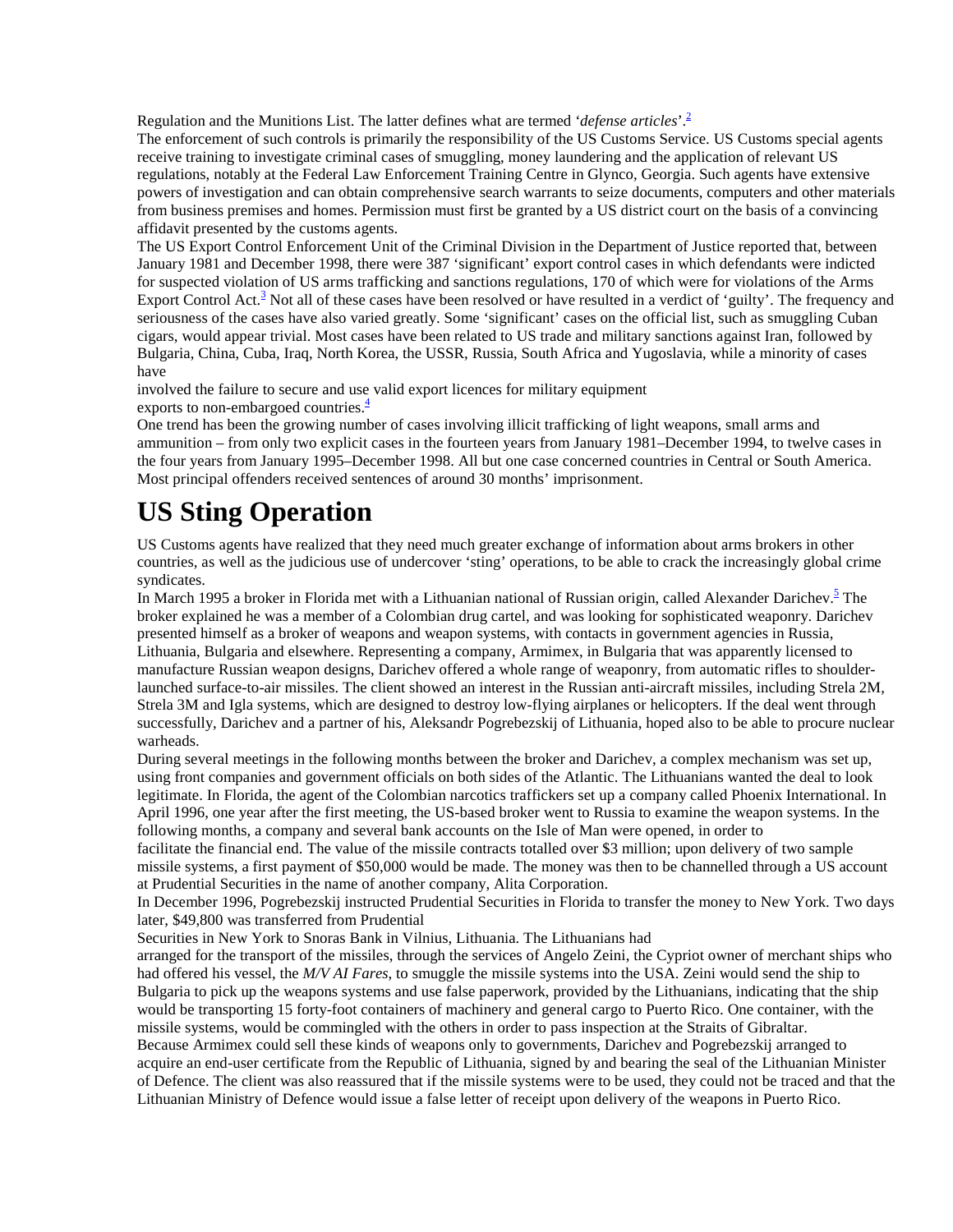In July 1997 the negotiations came to an end. At a meeting in a hotel in Miami, US agents arrested Pogrebezskij and Darichev. What the Lithuanians had not realized was that their US brokers were not representing Colombian narcotics traffickers: they were undercover US customs agents from Miami, exposing the first credible post–Cold War plot to smuggle tactical nuclear weapons into the USA. The customs agents had wanted to continue their investigation up to the point of actually purchasing the

nuclear devices, but only the missile part of the deal had been permissible under US national security regulations. After his arrest, Darichev cooperated with the US District Court Attorney and made monitored calls to the Bulgarian company Armimex confirming that 40 shoulder-to-air missiles were indeed waiting to be shipped to Phoenix Arms International. The US Justice Department also determined that the Lithuanian Minister of Defence had in fact signed the end-user certificates. He later resigned. Darichev and Pogrebezskij were convicted on charges of smuggling, money laundering and conspiracy. As in many such prosecutions in the United States, they were given only a four-year sentence in a federal penitentiary. Some would argue that such a comparatively light sentence does not set a strict enough example to other would-be arms dealers.

## **Exploiting the NATO Weak Link**

Arms brokers and shipping agents based in the United States use the privileged status of NATO partners as a weak link to forward arms to prohibited destinations. In April 1998, the US State Department threatened to revoke all export licences for firearms to countries of the European Union because, it was claimed, thousands of high-powered, semi-automatic US pistols and rifles sent there were being re-exported to places such as Algeria, Turkey, former Yugoslavia and countries in Central Africa.<sup>6</sup> Foreign purchasers of US arms are required to sign a statement that they will not re-export the items without the prior authorization of the US State Department, but this is not recognized in EU law as long as the reexporting remains within the EU.

US officials claimed that the tough laws restricting domestic gun ownership in countries like Germany and the UK mean that large imports of small arms from the USA inevitably go elsewhere, some ending up in conflict zones and amongst organized criminals. In April 1998, German traders had licences pending for 84,399 US handguns, French traders had 22,660 and Italian dealers had  $18,803$ <sup>2</sup> It seems highly

unlikely that all these weapons were intended for domestic sales.

Germany, for example, was accused of being a staging post for smuggled small arms in former Yugoslavia and Turkey. Britain's largest export-licence destinations for small arms in 1997 were the United Arab Emirates, Oman and Qatar. These countries are well-known transit points to Iran, Iraq, South Asia and Africa. US officials

accused traders and brokers in northern EU countries of transiting US small arms to Greece, Italy, Portugal, and Spain, which have long sea borders that are difficult to police. Historically, well-developed smuggling networks exist amongst the Mediterranean countries and islands, and also between the Mediterranean and Latin America. $\delta$ 

However, official US complaints about the weak export regulatory systems for arms traders in the EU states need to be viewed against the willingness of the US authorities to grant export licences for small arms and related items to many countries where these items are used for serious violations of human rights. Since most applications by US dealers for export licences covering small arms involve relatively low monetary values, the US Congress does not have to be notified of them in advance. Thus, for example, when Congress received in 1996 the annual State Department report on human rights violations in Bahrain recording the security forces' use of live ammunition against pro-democracy demonstrators, US licences were quietly being issued for 35,844 pistols and revolvers to go to Bahrain.<sup>9</sup> According to a report commissioned for the UK Defence Manufacturers Association, procurement of security equipment for the Bahrain forces is usually made through the UK Crown Agents company. Bahrain is also 'the Gulf's busiest entry and exit point' and was suffering from a rising wave of illicit trafficking, where it was possible to register 'brass plate' companies, tax free and with no physical presence.  $\frac{10}{2}$ 

### **Back to the High-tech Future**

In September 1999, a US Federal Bureau of Investigations conference of law

enforcement officials in Germany was told by experts that future international organized crime syndicates will use cutting-edge technologies and not only old-fashioned guns and brute force. There will be an increasing demand for electronic, chemical, biological weapons that are easy to carry, silent, hardly visible, and whose effects are harder to trace.<sup>11</sup> In 1998, Interpol issued a warning to 177 countries after a 3-inch long key-ring pistol, made in Bulgaria to kill at close range, was found being smuggled into the UK at Heathrow airport;  $\frac{12}{12}$  in 1999, Spanish authorities arrested four people and seized an illegal arsenal in Lloret de Mar which included 600 ballpoint-pen pistols, miniature guns hidden inside pen cases.  $\frac{13}{12}$  US customs officers are already alert to cases of smuggling small military and security equipment that is not necessarily classed under old-fashioned firearms regulations.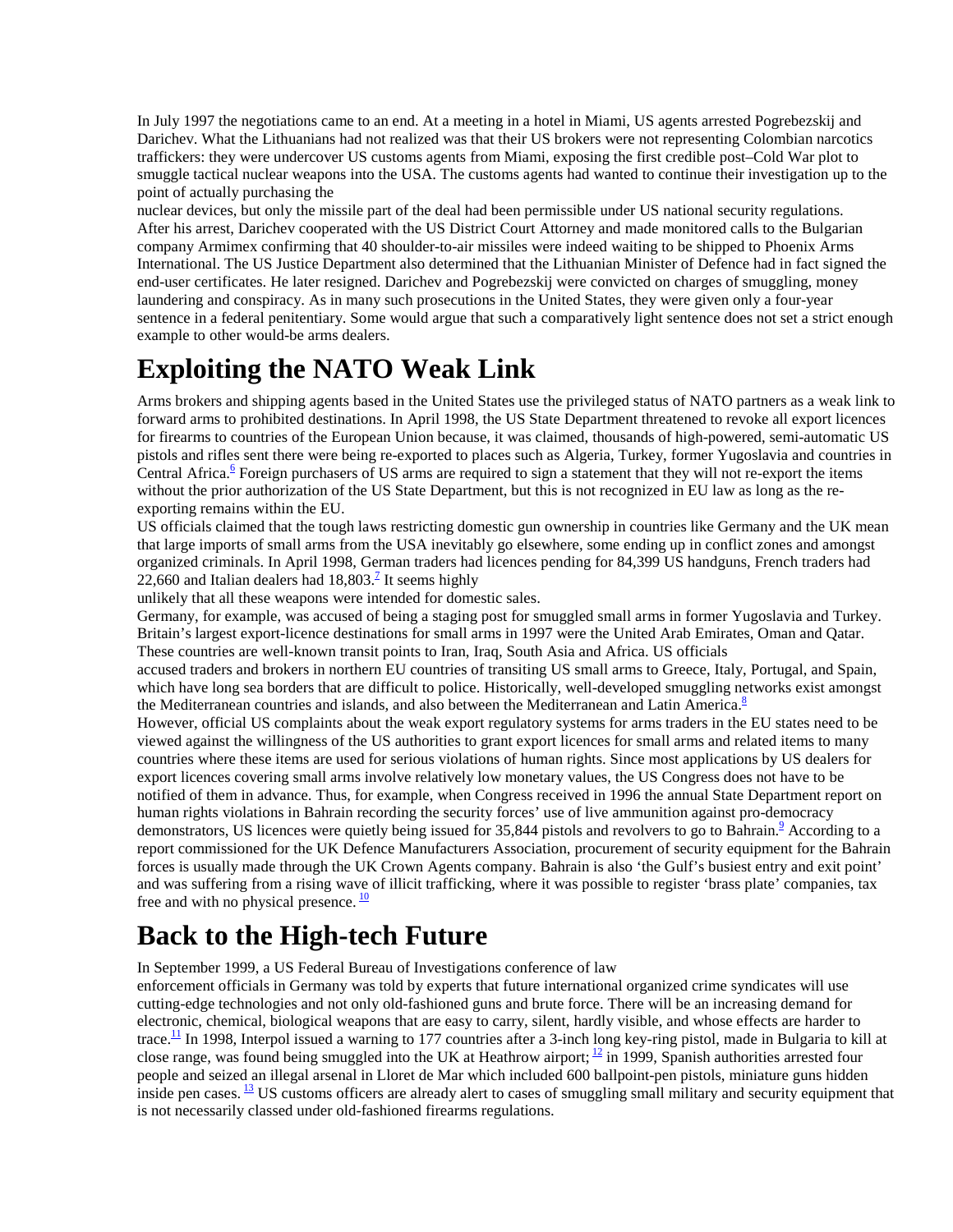One case is that of Yuri Montgomery (also known as Yuri Malinkovsky), who had links to former Yugoslavia and ran a company called Fortend USA.<sup>14</sup> Montgomery pleaded guilty in the District Court of California in November 1996 after a customs investigation found that his company had illegally exported ammunition, laser-gun sights, night-vision goggles, electro-shock weapons, tear gas, double-lock handcuffs and military helmets from the USA to clients in Macedonia and Slovenia. Fortend USA had sent the equipment without obtaining valid export licences. It is believed that some of this may have ended up in Serbian hands since torture with such shock weapons began in Kosovo.  $^{15}$ 

US regulations have allowed some types of security equipment to be exported to NATO states without needing prior approval, and this has also attracted brokering networks. On 29 March 1991, a US cargo company, Elite Worldwide Services, shipped 150 electro-shock riot shields for a US trade company based in Pittsfield, Massachusetts, called Protech Armor Products. The latter firm was closely linked to another private company, Custom Armoring Corporation, and specialized in ballistic materials and police equipment. The shields were made by Nova Technologies of Texas and bought by Protech before being flown by air to Heathrow Airport, London. It was part of a well-planned trafficking operation to export the shields to the

Romanian Ministry of the Interior via London, Paris and Luxembourg. Alphasafety

SA, based in Luxembourg, was the brokering agent for the Romanian government. But after a crate of the shields arriving at Heathrow accidentally fell off a truck and broke open, UK customs officers began investigating the matter. They contacted their US counterparts, and the carefully planned operation started to unravel.<sup>16</sup>

Elite Worldwide Services attempted to gain the release of the shields from UK customs by obtaining help in the UK to falsify a US Commerce Department document, describing the shields as 'kevlar vests'. Shortly afterwards, William McNeil, Vice President of Protech and Treasurer of Custom Armoring, who was responsible for day-to-day operations, began to arrange for a second consignment of 150 electro-shock shields from Nova to be flown to Romania via Houston, Paris and Luxembourg. They conspired with Herbert Allen of Nova Technologies, as well as Charles Dye of International Business Connections, the US representative of Alphasafety, to deliver the shields using a false Shipper's Export Declaration, a Shipper's Letter of Instructions and an Airway Bill. These documents indicated that the ultimate end-user would be Alphasafety, so that the destination could be presented as Luxembourg, a NATO member and therefore exempt from licensing requirements for such items. Around 12 May, the shields were exported unlawfully to Romania, via Luxembourg.<sup>17</sup>

Both the US and successive UK governments have refused to divulge the name of the UK broker/s and US supplier/s who were issued licences for a large consignment of such weapons to Saudi Arabia, a state with an appalling record of officially-sanctioned torture. The UK marketing agent for Nova, International Procurement Services (IPS) based in London, was also a brokering agent for the UK small arms company, Royal Ordnance. In 1995, Phillip Morris, a salesman for Royal Ordnance working with IPS, admitted to assisting the supply of 8,000 electro-shock weapons to Saudi Arabia in 1990 as 'a sweetener' for the massive Al Yammamah arms deal, the largest in UK history.<sup>18</sup> The fact that electro-shock torture was carried out in Saudi Arabia was never considered. IPS and Royal Ordnance, part of the UKbased British Aerospace Group BAe, offered in a letter to supply more such weapons to the Middle East using suppliers in the United States and Germany. The UK authorities declined to prosecute them for illegal possession of such weapons. Successive UK governments have since admitted that trans-shipment licences were issued for US electro-shock weapons to be delivered via the UK to Saudi Arabia, Egypt and Botswana, but have refused to divulge the name of the transshipping agent/s. The current UK government has claimed it had 'problems with computer databases'. The US government has also refused to divulge the names of the supplier and shipping agent in the deal, on grounds of commercial confidentiality. $\frac{19}{2}$ 

## **'Drop Shipping'**

To broker the sale of small weapons outside the NATO countries, US dealers need to use more devious methods. '*Drop shipping*' is one such method discovered recently by US Customs officers. In December 1997, Jack Baugher and his company, S&J Products and Services, were convicted of exporting powerful liquid pepper (Capsicum) gas sprays without export licences to Sweden, Canada, France, Germany, Mexico and the Philippines.<sup>20</sup> They were also convicted of exporting high-voltage electro-shock stun guns to Russia, Mexico, Indonesia, Guatemala, the Philippines, Papua New Guinea and other countries.  $\frac{21}{15}$  S&J Products and Services described itself as 'a manufacturers' representative' specializing in security equipment sales, and had advertised in international trade journals.

A former employee of S&J said it acted as a 'drop shipper' for numerous other companies, describing the process thus: 'For example, XYZ company [in a foreign country] will receive an order for pepper sprays and stun guns from ABC company [also in a foreign country]. XYZ company will then ship the order to S&J Products and Services who fills it, creates invoices which reflect that XYZ company is the supplier, and then ships the order to the ABC company.' The former employee told the court that between 10 and 20% of the business of S&J Product and Services 'is through these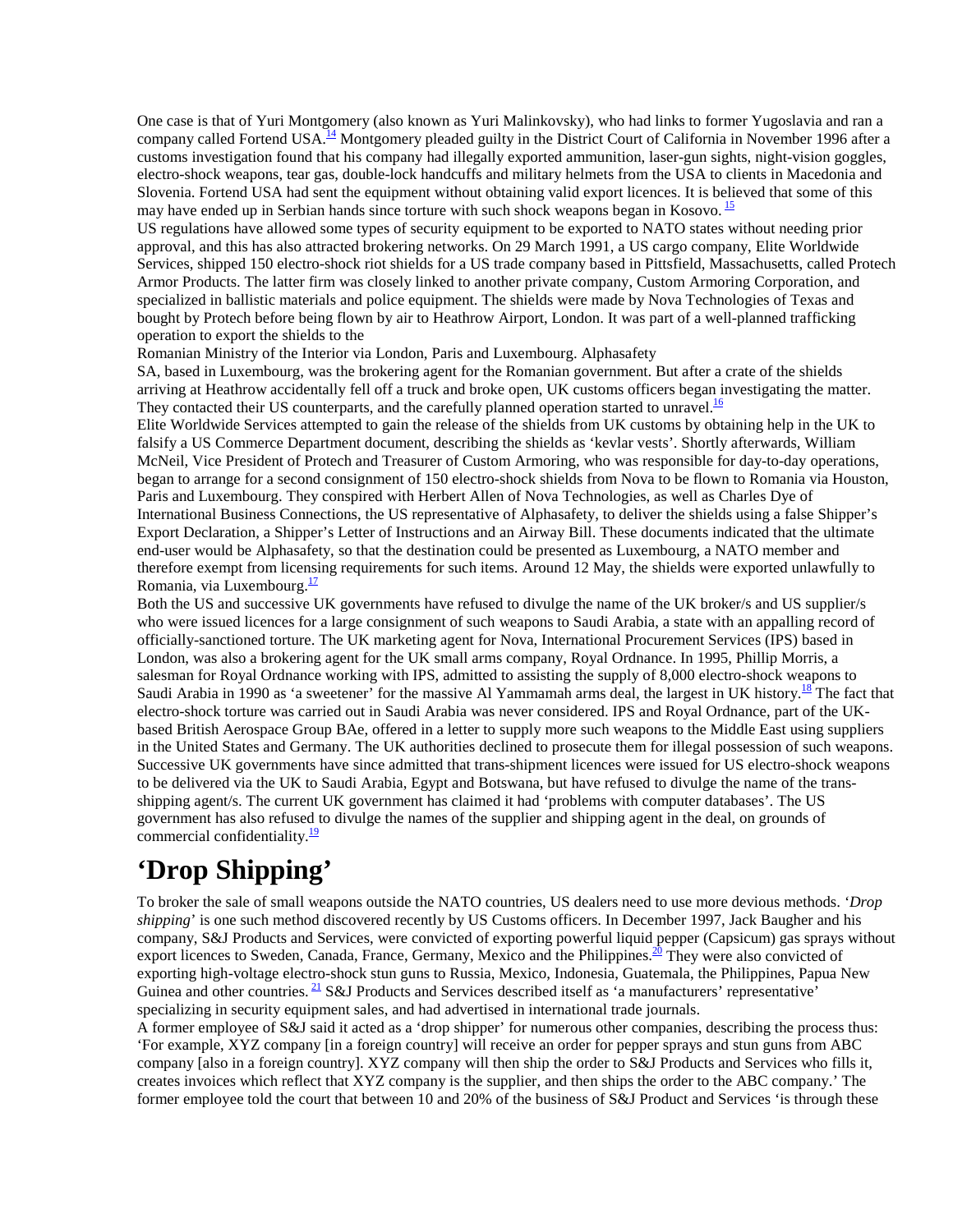drop shipments'.<sup>22</sup> In order to circumvent US export regulations, and therefore to create the impression that the foreign (XYZ) company was the supplier, S&J Products and Services staff carefully created 'dual invoices' for each order – one factual invoice reflecting the actual names and amounts of the ordered weapons in order to claim payment, and one fraudulent invoice for sending the weapons.

In May 1996, US Customs had discovered a S&J consignment of pepper sprays and stun weapons on its way to Russia described as 'Key chains, Pen Units, fountain pens, jogging weights, mini Elect volt unit, electrical volt unit, Book, portable door lock, First aid kits'. A former employee said that in December 1996, twelve cases of pepper sprays valued at approximately \$9,000 were shipped to the Philippines via United Parcel Service and All Flags Freight Forwarders. Two other informants said a Philippines company was negotiating a large order from S&J to supply the Philippines police.

The future ramifications of such 'drop shipping' arrangements gradually became clear when it was revealed that S&J had obtained its stun guns from Korea and Taiwan.<sup>23</sup> Stun-gun manufacturers in Taiwan have production facilities in mainland China and are seeking to dominate this market in a world where the security forces of over one-third of the world's states – and most importantly China – practice electric shock torture.  $\frac{24}{3}$  S&J were unwittingly positioning themselves as a third-country broker for this torture market.  $\frac{25}{5}$  Ex-employees said that S&J had made a special study of export regulations. One confided: 'it is a long standing joke within the office of S&J Products and Services that they falsely describe the products that they export.<sup>'  $\frac{26}{ }$ </sup>

<sup>3</sup> *US Department of Justice*, 'Significant Export Control Cases, January 1981 to January 1999', obtained by Lora Lumpe under the Freedom of Information Act from the Criminal Division,

Internal Security Section, Export Control Enforcement Unit.

\_\_\_\_\_\_\_\_\_\_\_\_\_\_\_\_\_\_

<sup>4</sup> It is not possible to estimate the proportion of the military exports actually exported. On the Iran cases, see 'Court Case Highlights Arms Smuggling to Iran', *Arms Trade News*, Washington, DC, March 1999. <sup>5</sup>

<sup>5</sup> Indictment, United States District Court Southern District of Florida. US v. Alexander Darichev and Aleksandr Pogrebezskij, Filed 19 July 1997, S.D. of Florida, Miami. Available on the internet at:

http://www.pbs.org/wgbh/pages/frontline/shows/russia/scenario/indictment.html

<sup>6</sup> Ray Bonner, 'Loophole on Guns Feared in Europe', *International Herald Tribune*, 19 April 1998.

<sup>7</sup> Raymond Bonner, 'European Loophole Undermining US on Resale of Its Guns', *New York Times*, 19 April 1998.  $8$  Ibid.

9 US State Department, *Bahrain Country Report on Human Rights Practices for 1996;* US State Department and US Department of Defense, *Foreign Military Assistance Act, Report to Congress, Financial Year 1996, Authorized US*

<sup>10</sup> The Association of Police and Public Security Suppliers (Division of the Defence Manufacturers Association Ltd), *Police and Public Security Requirements for Equipment and Services in the Countries of the Arabian Peninsula,* Market Research Study, Surrey, UK, June 1994.

11 Tony Thompson, 'High-tech Crime of the Future Will be all Mod Cons', *The Observer*, 3 October 1999. The Omega Foundation (Manchester, UK) carried out a study of new security technologies for the Scientific and Technological Options Assessment Panel at the request of the Committee on Civil Liberties and Internal Affairs of European Parliament in January 1998.<br><sup>12</sup> Kate Connolly 'Death Comes in 99 Attractive Shades', *The Guardian*, 4 July 1999.

<sup>13</sup> 'Large Cache of Arms and Drugs Seized in Spain', *Reuters*, 18 March 1999.<br><sup>14</sup> US District Court of Columbia v. Yuri Montgomery, indictment 12 April 1996.

<sup>15</sup> Some of the items exported, such as the high-voltage electro-shock guns, laser-gun sights, handcuffs and helmets, did not fall under the US Munitions List. However, they did fall under the US Commodity Control List and thus also required written export authorization from the US

Department of Commerce, which Montgomery (Malinovsky) did not obtain. The use of high-voltage electro-shock weapons is prohibited in most West European states, but the USA remains the largest user and exporter. See Amnesty International, 'Arming the Torturers: the Spread of Electro-shock Stun Technology', London, March 1997. <sup>16</sup> US District Attorney, District of Columbia, Press Release, 7 August 1996.

<sup>17</sup> US District Court of Columbia, USA v. Charles Dye, and USA v. William McNeil, March 1996. McNeil was tried and sentenced on 7 August 1996 to 18 months' probation, 250 hours of community service and a \$5,000 fine. Herbert Allen,

<sup>&</sup>lt;sup>1</sup> See for example Lora Lumpe, 'The US Arms Both Sides of Mexico's Drug War', Covert Action Quarterly, no. 61, 1998, pp. 39–45.

<sup>&</sup>lt;sup>2</sup> Arms Export Control Act, Title 22, United States Code, and International Traffic in Arms Regulations, Title 22, Code of Federal Regulations, Parts 120–130. Related laws applied to arms trafficking are Title 18 US Code, Sections 371 (Conspiracy) and 1001 (False Statements).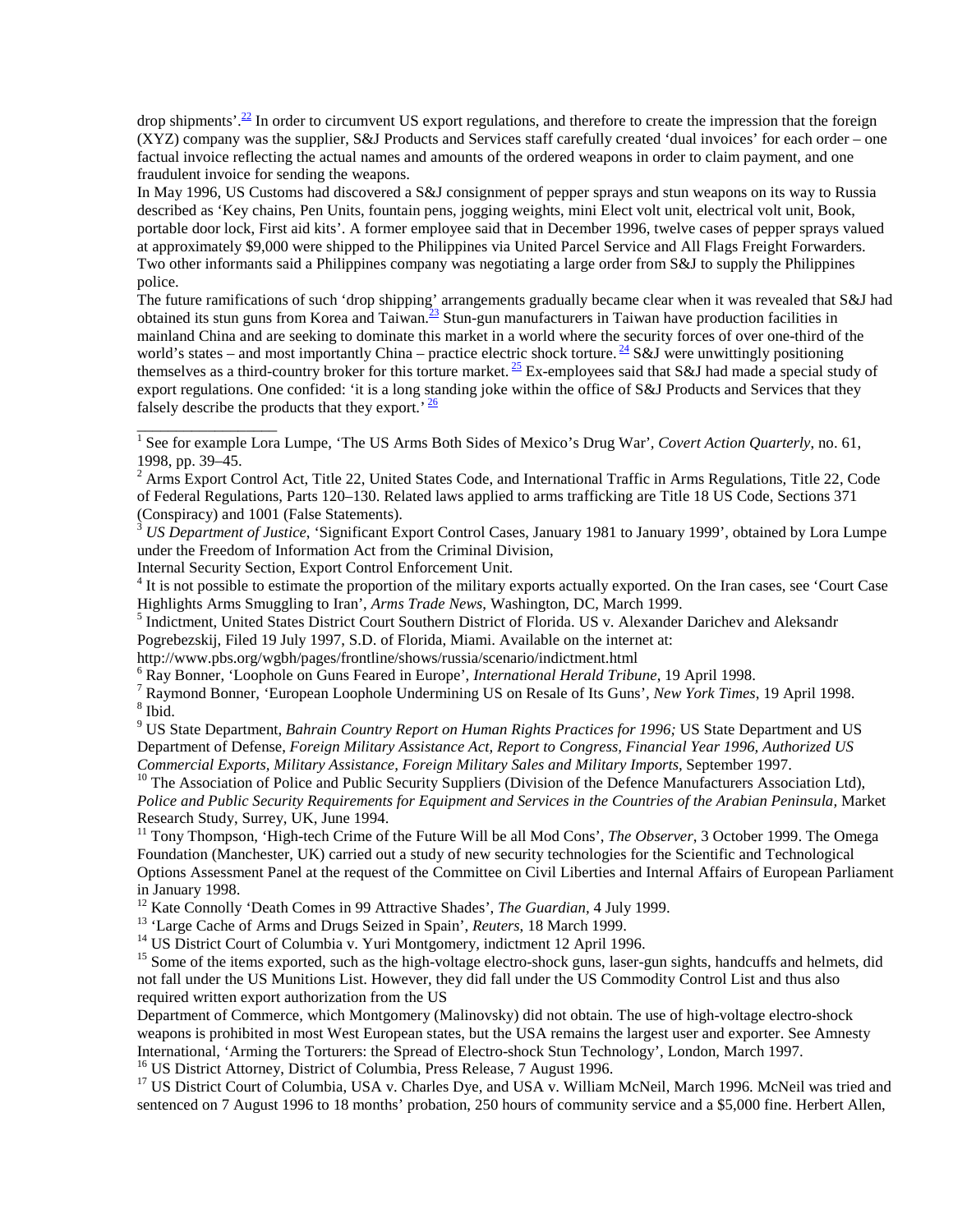Brian O'Day and Charles Dye were also convicted and sentenced to terms of probation and substantial fines. Alphasafety of Luxembourg and the anonymous UK collaborator were never convicted.

<sup>18</sup> Channel 4 Television Dispatches programme, 'The Torture Trade', 1995.<br><sup>19</sup> Paul Lashmar, 'MPs Misled over Torture Baton Exports', *The Independent*, 29 January 1999.

<sup>20</sup> Violations of the US Arms Export Control Act, since pepper sprays are on the Munitions List.

<sup>21</sup> These were violations of the US International Emergency Economic Powers Act and the Export Administration

Regulations. They 'knowing and willfully' did not obtain export licences from the US Department of Commerce for such transfers.

<sup>22</sup> US District Court, Eastern District of Washington, USA v. S&J Products, 'Affidavit in Support of Search Warrant, 5 February 1997.

 $^{23}$  S&J had provided proforma invoices to its foreign partners describing some of the products as 'Fountain Pen Pepper Sprayer, 300,000 Volt Curved Stun Gun, and Key Chain Pepper Spray'.

Amnesty International, 'Arming the Torturers'.

 $25$  Indonesian security forces have carried out systematic electro-shock torture. An air waybill

belonging to S&J dated 28 June 1996 to Medan, Indonesia, listed 'Fountain Pens, Keychains, Child Sound device,

Electrical Voltage Units'. This was used by S&J to export stun guns from the address of 'W Enterprises', but the account number listed was the same as S&J Products and Services.

 $^{26}$  US District Court, 5 February 1997, 'Affidavit', par. 23.

#### The Arms Fixers

\_\_\_\_\_\_\_\_\_\_\_\_\_\_\_\_\_\_

*Chapter 9*

**Weak National Laws of Western States**

Governments commonly use 'licensing' and 'registration' to regulate business in the interests of public safety and open trade. For example, most states regulate standards and operations of motor vehicles and restrict the production and trade of pharmaceuticals and chemicals. They ensure the integrity of the legal, medical and other professions. Similarly, many states routinely adopt policies and regulations that require the restrictive licensing of arms manufacturers and dealers – although some do not, and in many cases these laws and policies are not strict enough.<sup>1</sup> But, as is evident from the preliminary survey below, as well as the illustrative cases above, few states have laws and regulations specifically designed to cover the activities of arms brokers and shipping agents, especially when the activities go through third countries. This is a glaring and often tragic omission.

One study concluded that, from the available literature, only five states – Germany, Sweden, the Netherlands, Luxembourg and the USA – have measures that deal

explicitly with arms brokering.<sup>2</sup> As discussed below, even these measures vary widely in the extent of their coverage. The USA is the only government that comes close to requiring that anyone domiciled within its own boundaries, and any of its citizens

residing elsewhere who engage in the brokering and shipping of arms: (a) be on a *bona fide* public register, (b) seek prior licence authority for a transaction involving their commissioned role as an intermediary; and (c) subject any transaction to post-delivery verification. All the same, the United States appears to lack sufficient transparency in this area, including the publication of names on the authorized register and a list of brokerage licences that have been approved. Such transparency would help significantly to ensure against diversion and misuse.

Increasingly, however, governments are becoming aware of the growing scale of the negative humanitarian, political and economic impact of unregulated arms brokers and shipping agents. A few governments – such as those of Canada, South Africa and the United Kingdom - are considering changes to bring such activities more clearly within the scope of their law. Any proposed measures should be examined carefully: they must be framed so as to be preventive in nature, realistic in scope and easy to harmonize with like-minded states.

To the extent that brokering and shipping agents become specialists in identifying desperate customers who lack legitimacy according to the norms of international

conduct – but do not lack the funds or other resources to risk a purchase on the fringes of, or beyond, the boundaries of the law – the prime prerequisite of their business is to be able to outwit state regulators and law enforcers. They become experts in knowing the weaknesses of different national control systems, the location of cheap sources of supply and the use of secretive shipping and banking arrangements. Experienced arms brokers who agree to supply recipients in areas of violent conflict and gross human rights abuse will usually try not to contravene national laws directly – at least, not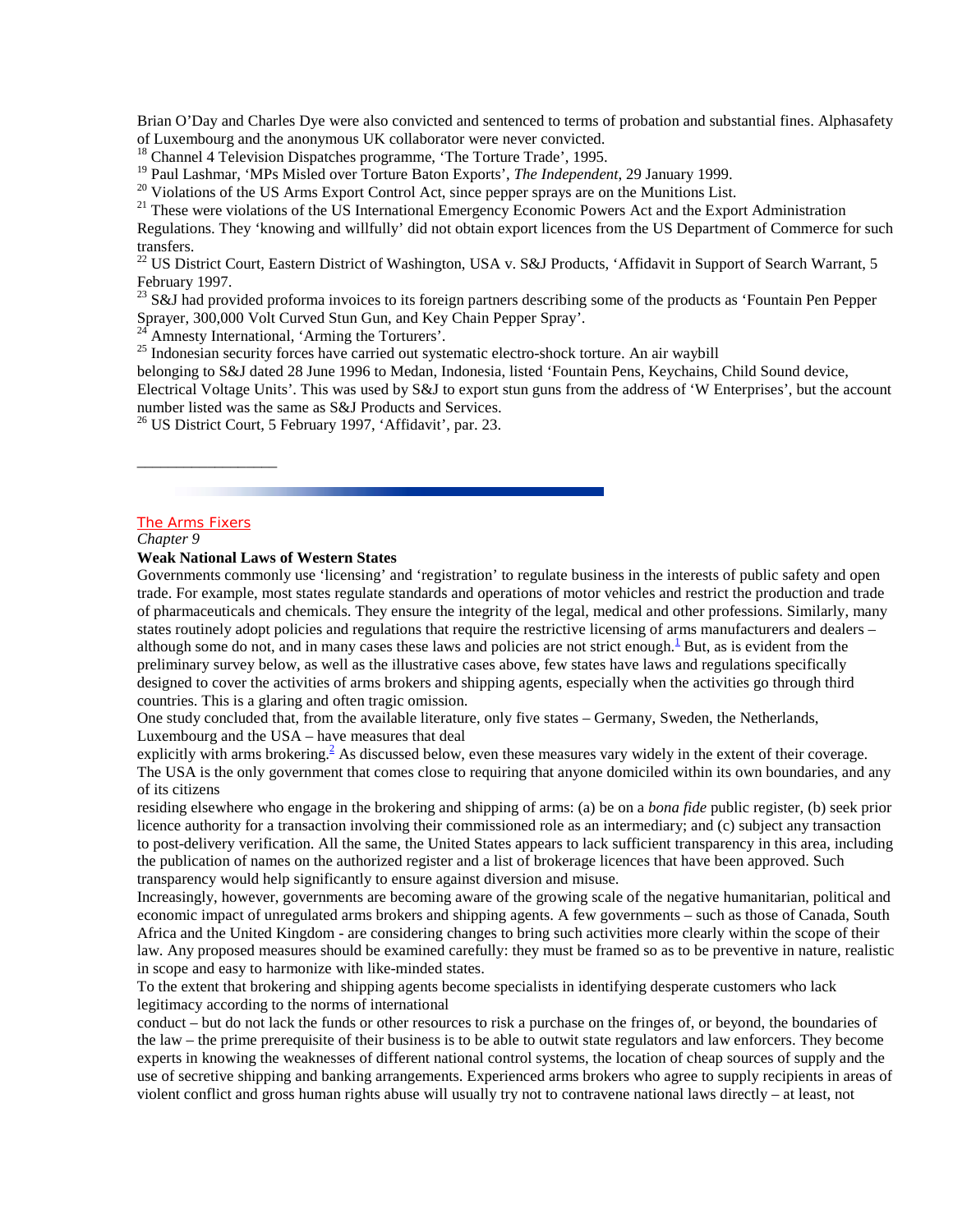where they know law enforcement agencies have the capacity to enforce those laws. As seen from the examples in the previous chapters, the arms that they trade will often never pass through domestic territory where they live, and the money will be

laundered through tax-haven accounts.

The increasing reality of global markets, new technologies and weak systems of

governance and law enforcement in many countries makes the absence of proper

registration and licensing of arms brokers and shipping agents a fertile ground for

unscrupulous individuals to arrange the supply of arms to illegitimate customers. They make it their business to exploit weak licensing procedures for arms export and

import, out-of-date legal definitions, poor transport regulation and the failure to verify end-users and provide for adequate corporate and financial transparency. This makes it all the more important to examine each national system of law and regulations in an integrated and holistic way. All aspects of the arms brokering and shipping agency business should be considered. The following is an attempt to contribute to that task, but it is not comprehensive.

### **Austria**

Austrian export legislation requires an arms exporter to apply and obtain an export

licence issued by the government before transferring arms abroad. A valid end-user and transit certificate is required, at least in theory. However, there are no specific provisions in the law to regulate those acting as brokers of arms sales from Austria, or those acting as brokers for arms that pass through Austria in transit, or those domiciled in Austria who broker arms deals in third countries. This latter omission is significant because Austria is in close proximity to several major small-arms producing countries, including Bulgaria; and the Bulgarian state arms-marketing company, Kintex, has operated an office in Vienna for some years.

As we have seen, the control-mechanisms are not well coordinated between various branches of government, even though there is a formal link. There appear to be very few officials in the police (no more than 15) who work in the field of arms control, and too few customs officers.

## **Belgium**

No law in Belgium covers arms brokering activity via third countries, and no law

applies to shipping/forwarding agents other than normal transport and commercial law. The transfer or sale of military items within the Benelux countries requires no

official authorization, and this fact sometimes creates opportunities for exploitation by brokers or shippers. Checks on generalized export and import licences covering large volumes over a long time period have been inadequate. A particular problem in Belgium is the discrepancy that exists between the law on the export, stockpiling and transfer of certain weapons categories (covered under the law of 1991) and the law on the sale, transit and possession of certain weapons categories on Belgian territory (covered under the law of January 1993). Some categories of weapons can be freely moved, stored or sold on Belgian territory according to the law of 1993 (basically a law on fire arms possession and sale), whereas the transfer of the same categories of weaponry through Belgium is permitted only when accompanied by a transit document under the 1991 law.

An Inter-Departmental Unit was established in 1998 to try to overcome administrative fragmentation of the arms control system in Belgium. This should improve the monitoring and enforcement of export, import and transhipment licences, but only if

customs and police capacity in the ports and elsewhere can also be improved. A new positive development in Belgium is the enactment of an enabling law on the implementation and enforcement of UN Security Council arms embargoes, passed on 11 May 1995. This new law is extra-territorial in application, which should restrict brokers and shipping agents engaged in third-country or offshore activities.

## **Bulgaria**

Bulgaria is one of several East European countries in the process of moving closer to Western market integration. Some of the case-studies in preceding chapters have shown that countries with significant small-arms industries that are in structural transition, such as Bulgaria, have been significant sources of unregulated arms supplies. In December 1998, the Bulgarian cabinet accepted that the country's arms-export control law needed reform and proposed a set of draft amendments. The proposals seek to align Bulgaria's legal framework more closely with its international arms trade obligations. If passed by the National Assembly*,* the proposed changes would, amongst other things, require each arms trading company seeking an arms export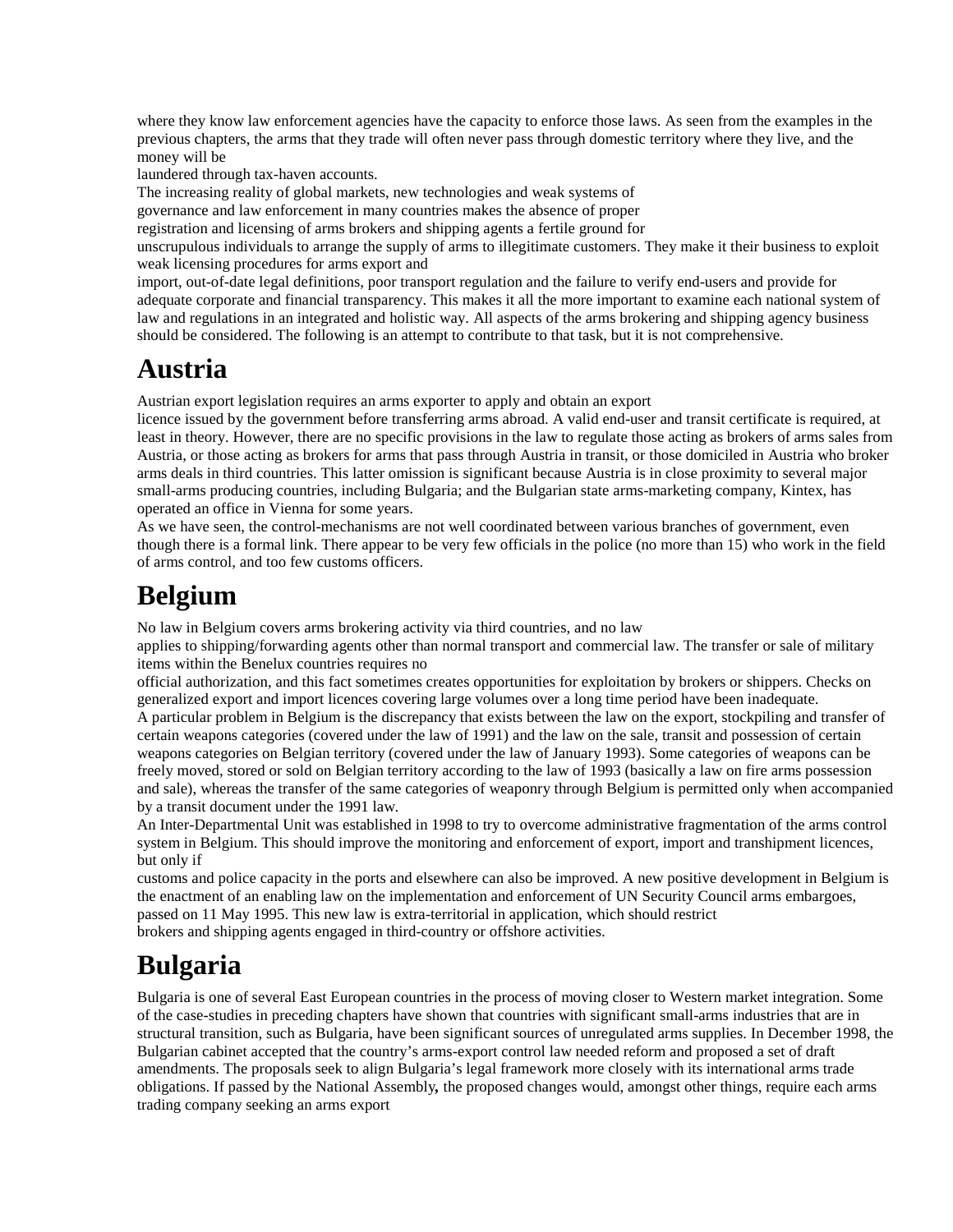permit to identify the names of intermediaries authorized to represent the parties involved in the proposed transaction. The new law would explicitly define arms brokering activities for this purpose.

In addition, the changes would strengthen criminal penalties for violations of export controls, raising prison sentences as well as fines, and would increase the minimum capital requirement for trading and transport companies engaged in arms transactions. Against the backdrop of privatization of Bulgaria's arms industry, the amendments would also permit foreign-owned companies registered in Bulgaria to participate in arms-trading activities. $3$ 

# **Canada**

There is no law in Canada specifically identifying and regulating the activities of arms brokering and shipping agency activities, but there are some provisions that may be used in practice. According to Section 15 of the Export and Imports Permit Act: 'no person shall knowingly do anything in Canada to cause or assist any shipment, transshipment or diversion of any prohibited weapon…or any component part…that is included in an Export Control List, from Canada or any other place, to any country that is not included in an Automatic Firearms Country Control List'. This would appear to apply only to brokering and shipping agency activities 'in Canada', rather than to

activities carried out by Canadian residents or registered companies outside Canada.<sup>4</sup>

Canada's law incorporating UN mandatory arms embargoes does prohibit anyone in Canada, as well as any Canadian outside of Canada, from participating in, assisting or promoting any transaction involving arms and related technology to the embargoed destination.

## **France**

French regulations, based upon the 1939 Act, currently requires that all French

citizens who wish to become involved in the production or trading of arms in France register with the government. Only French nationals can be granted permission to

engage in such activities. The government intelligence services carry out checks to

ensure that individuals and companies who wish to engage in producing or trading arms do not have criminal convictions. The law provides for licensing of individual transfers from French territory, but the French government appears to have no power to regulate the brokering and shipping activities of French citizens if the acts occur outside French territory.

## **Germany**

Germany has laws requiring arms brokers to seek licence approval for any transaction conducted on German territory, but it is known that arms brokers domiciled in Germany simply cross the border to conduct deals. The War Weapons Act covers lethal military items, including complete weapons systems (rifles, tanks), major/critical components (fuses), and ammunition (mortars). A licence is required for any company or individual seeking to import such equipment into Germany, or to export such equipment from Germany or otherwise handle or deal with such equipment anywhere. The Foreign Trade and Payment Act covers non-lethal defence equipment (radar, communications equipment). A licence is required for the export of such equipment from Germany (but not import into Germany). Where buying and selling involves the supply of arms which, during the process, become the property of German personnel, a licence is required for equipment which falls under both the Weapons of War Act and the Foreign Trade and Payment Act, even if it does not touch German soil.

A second type of brokering is recognized in German law, called *mediation.* This

includes any form of contact (phone, fax etc.) by German-based personnel between the suppliers and recipients of arms that do not enter German soil. If the arms in question are set out in the Weapons of War Act list of munitions, then the individual will

require a licence for each transaction in which s/he is involved. This licence should be subject to the same level of scrutiny as an arms export licence, and there is a close alignment between export policy and policy regarding brokering supplies through third countries. If the arms in question fall under the Foreign Trade and Payment Act, however, a permit is not required: this loophole has been used to transfer military equipment to zones of violent conflict and human rights abuse.

There are no extra-territorial provisions included within German laws on arms broker-

ing. Thus these laws are liable to circumvention by individuals who simply step out of the country in order to conduct the transaction.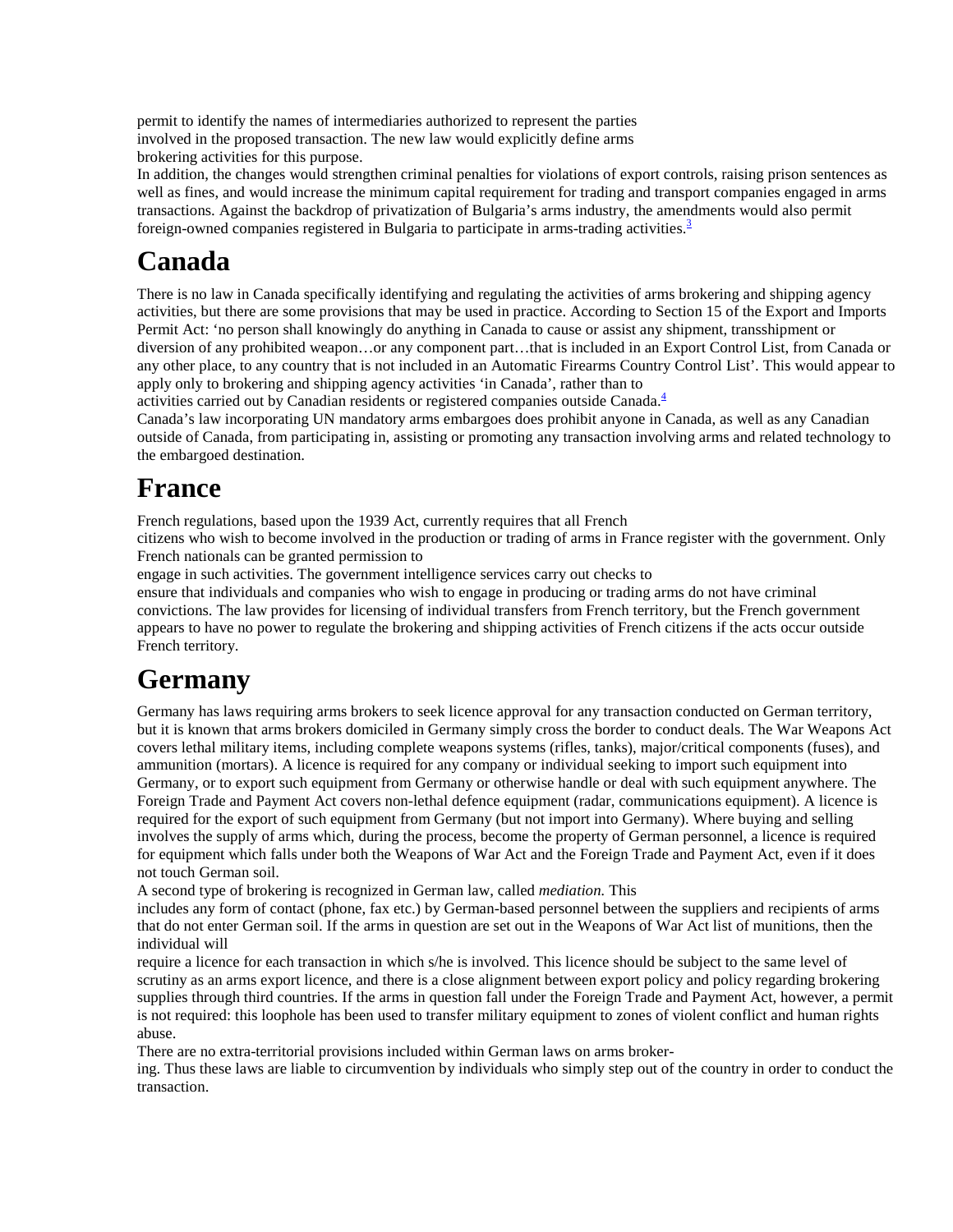# **Italy**

In Italy there is no official information published on brokerage activities relating to the arms trade, and information on arms exports authorized under Law 185/90 has been limited. Any documentation presented by the arms exporting company to the authorities with regard to intermediary activities is considered strictly confidential. Such activities are considered subject only to the formal control of military attachés in the country of the intermediary agent (or, where there is no diplomatic representation, in the nearest country). Moreover, the concept of control used by Italian diplomats refers only to the congruity of the fees paid by the Italian company, and not to the 'legitimacy' of the activities of the intermediary agent in the arms deal.

Officials in Rome have said that the Italian intelligence services have discovered

during investigations that most of the brokering companies working in Italy are

registered in foreign tax havens, maintaining only small offices in Italy. They explained that one reason why there has not been effective control of arms brokering agents in Italy is that the aim of Law 185/90 was to prevent foreign payments for arms trade intermediaries being returned to private or public entities in Italy – for example, to political parties.

## **Netherlands**

The Netherlands has ambiguous legislation on arms brokerage. Dutch officials claim that brokerage is more or less legally covered by the arrangement. The October 1994 amendment to the law on financial relations abroad (Dutch Royal Decision, 1994)

enables the Dutch authorities to request a full licensing procedure for anyone

'financially involved' in transactions of military goods outside of the EU.

The 1994 Dutch Royal Decision is known as the 'arrangement for financial movement strategic goods'. It makes no special reference to brokerage of military or dual-use goods, but is an 'arrangement', or interpretation, of the 1994 Decision by the Dutch Ministry of Economic Affairs, Department Export Controls and Sanctions Policy. It harmonizes an earlier cabinet decision of 1981 with the European Council decree of 19 December 1994 on the transfer of dual-use exports in the EU.

Article One of the procedure prohibits any financial transaction with reference to 'transit- or triangular trade' of military goods outside of the EU without a licence from the Ministry of Economic Affairs. It also prohibits any financial transaction of military goods inside the EU, other than financial transactions for those government goods legally stored or transported without such an export licence. The 'arrangement' is

applied by Dutch ministerial departments to cover financial involvement in dual-use exports and exports of military goods to non-EU countries by any Dutch resident or company registered in the Netherlands.

Any broker has to apply for the necessary licensing documents, even if it is only the suppliers or the recipients that are based or registered in the Netherlands. Although the Dutch authorities have refused several arms licences to brokers on the basis of this

'arrangement', there is apparently insufficient jurisprudence on the arrangement to

interpret the exact coverage of the law. Thus, it is unclear whether the 'arrangement' applies if the arms brokering by a Dutch national does not involve a proven financial transaction within Dutch jurisdiction, such as an offshore tax haven that is drawn upon from other countries where the broker travels, or if it applies to the arms-brokering activities of Dutch nationals living outside the Netherlands.

The arrangement also enables the Ministry of Economic Affairs to request verification procedures or controls on companies or individuals financially involved in a triangular or transit deal, but this arrangement has scant preventive value. The initiative to notify and consequently apply for an export licence rests with the broker (or financially involved company), and it seems relatively unlikely that a broker or an organizer of an illegal triangular deal will notify the authorities that a financial transaction or transfer in the Netherlands is connected to such a deal. Nevertheless, the arrangement does permit the authorities to control or prosecute brokers involved in the transfer of arms. $\frac{5}{5}$ 

#### **Norway**

Under the Norwegian arms control law of December 1987 and the regulations of January 1989, it is prohibited for persons domiciled in Norway and Norwegian companies, foundations or associations to engage in trade, negotiations, or by other means assist in the sale of military products included in the arms control list from one foreign country to another, without the consent of the Norwegian Ministry of Foreign Affairs. The list of controlled goods, services and technology includes weapons, ammunition and other military goods, as well as services connected with such products and technology. Where there is a war or threat of war, all goods, assistance and services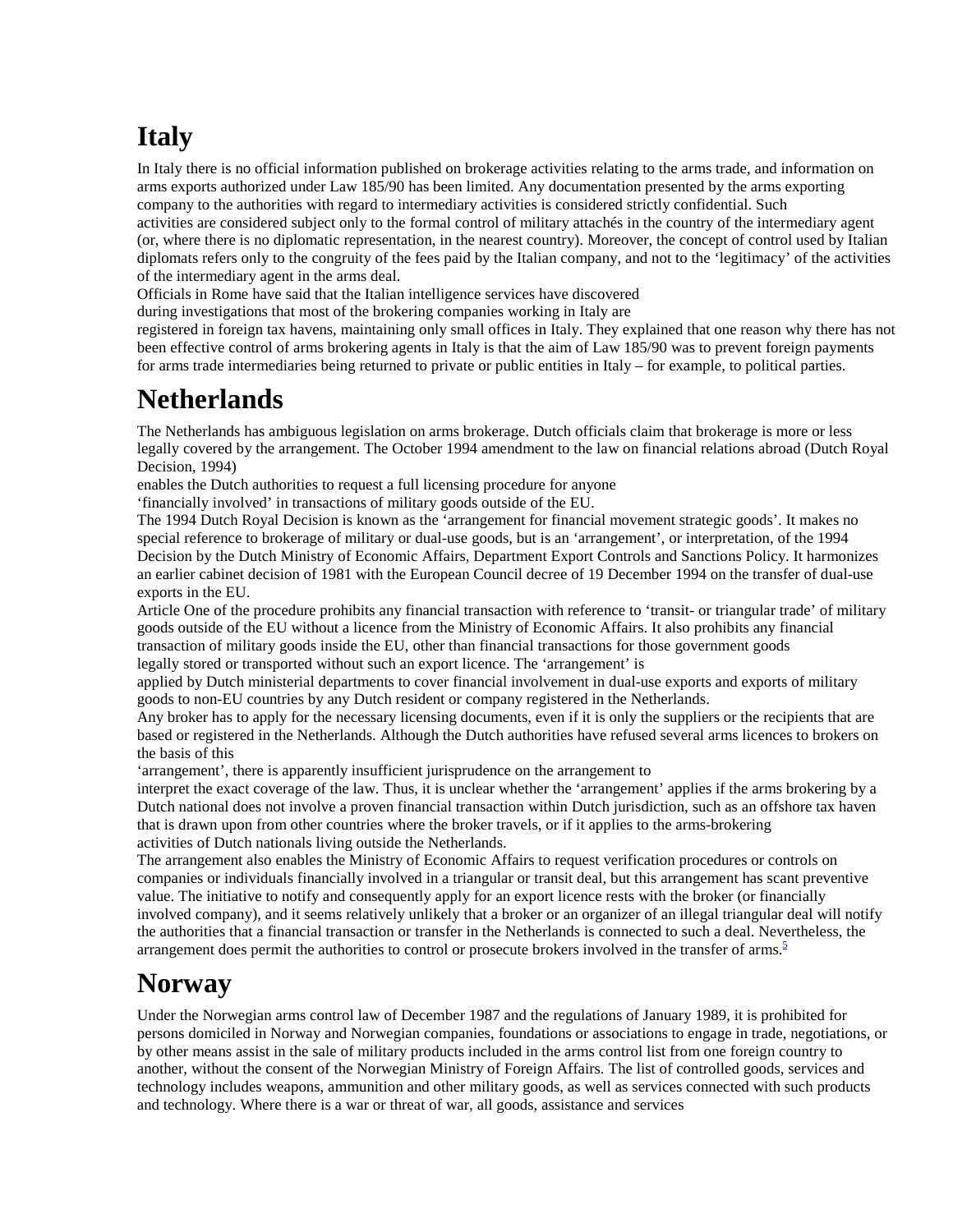require a licence, even if they are non-military items. The law places strict responsibilities on the licensee to report on the delivery of items. $\frac{6}{5}$ 

It is not known whether the law would cover Norwegian nationals domiciled abroad who broker or arrange shipping of arms and other security equipment and services. Nor is it known whether the scope of the goods and services controlled would cover new security technologies that are small weapons.

# **Spain**

Companies and individuals in Spain wishing to export arms from Spain have to

register with the authorities, but the law does not include strict legal criteria to determine anyone's suitability for registration, or mention the activities of third-country brokering and shipping agencies.

National law in Spain regulating the foreign trade of defence and dual-use material does provide for the development of a Special Register of Defence and Dual-Use

Material Exporters.<sup>2</sup> The Regulation includes a copy of the standard application to be used, which asks for some general data (name, address, shareholders, etc.), a list of the exportable products and technologies, whether the company is involved in research and development projects, and whether it has international experience in the export of engineering projects. A Ministerial Order of the Economics Ministry dated 30 June 1998 deals with the procedure and regulations for companies to be included in this Register; the Spanish Government has 60 days to notify the company whether it is accepted or not. There is no mention of the duty of arms brokers or shipping agents to register.

## **Sweden**

In Sweden, arms brokers are required to register with the government, in the sense that a permit is required by law in order to engage in brokering activities. There is a

restrictive attitude towards issuing brokerage permits, since the Swedish rationale for international arms activities (regardless of what form they take) is that such activities should directly contribute to securing the needs of Sweden's own armed forces. In the view of the Swedish government, arms brokering can rarely be said to contribute to that objective.

A licence issued by the Swedish government is required for each transaction. Once a brokerage permit has been issued, the individual transactions are judged according to the same rules as arms exports from Sweden. Controls apply to arms brokering agents domiciled in Sweden, irrespective of nationality or pattern of operations, and despite the fact that most of the business could be conducted from hotel rooms in foreign capitals. Swedish controls apply as long as the agent's permanent residence is in

Sweden. The concept of 'domicile' is the same as that used for taxation purposes. The scope of goods that are controlled for the purposes of arms brokering is the same as for those which are controlled for export (i.e. 'military equipment'). $8$ 

# **South Africa**

The new African National Congress government has taken two legislative initiatives, one completed and another still in draft form, which will change the legal framework affecting arms brokers. These are important initiatives that should be studied by other states. Soon after coming to power, the government did amend the law and regulations governing arms exports, but these changes did not cover the activities of arms brokers and transport agents outside South Africa. However, in response to growing concern about the role in Africa and elsewhere of private military companies and mercenaries based in South Africa, the government enacted a new law which (a) prohibits mercenary activities and (b) rules that any citizen or permanent resident of South Africa, or any company registered or incorporated in South Africa, that wishes to provide

foreign military assistance, must first obtain permission to offer such services and also obtain authorization to actually provide such services in each particular instance from the National Conventional Arms Control Committee.<sup>9</sup> Since the definition of foreign military assistance includes training, advice,

intelligence, medical support or any other action that would provide a military benefit, this law would cover arms brokering and shipping activities outside South Africa. It remains to be seen how this law is applied in practice, since the law provides the Minister of Defence with wide discretionary powers to exempt those s/he sees fit to provide such services even though they may not meet the humanitarian, human rights and other criteria.

In mid-1999, the South African government was preparing further legislation to

control firearms within South Africa. In connection with this, it has proposed to strictly regulate arms brokering by citizens, foreign nationals and residents. The

definition of firearms broadly follows that in the 1997 Inter-American Convention Against the Illicit Manufacturing of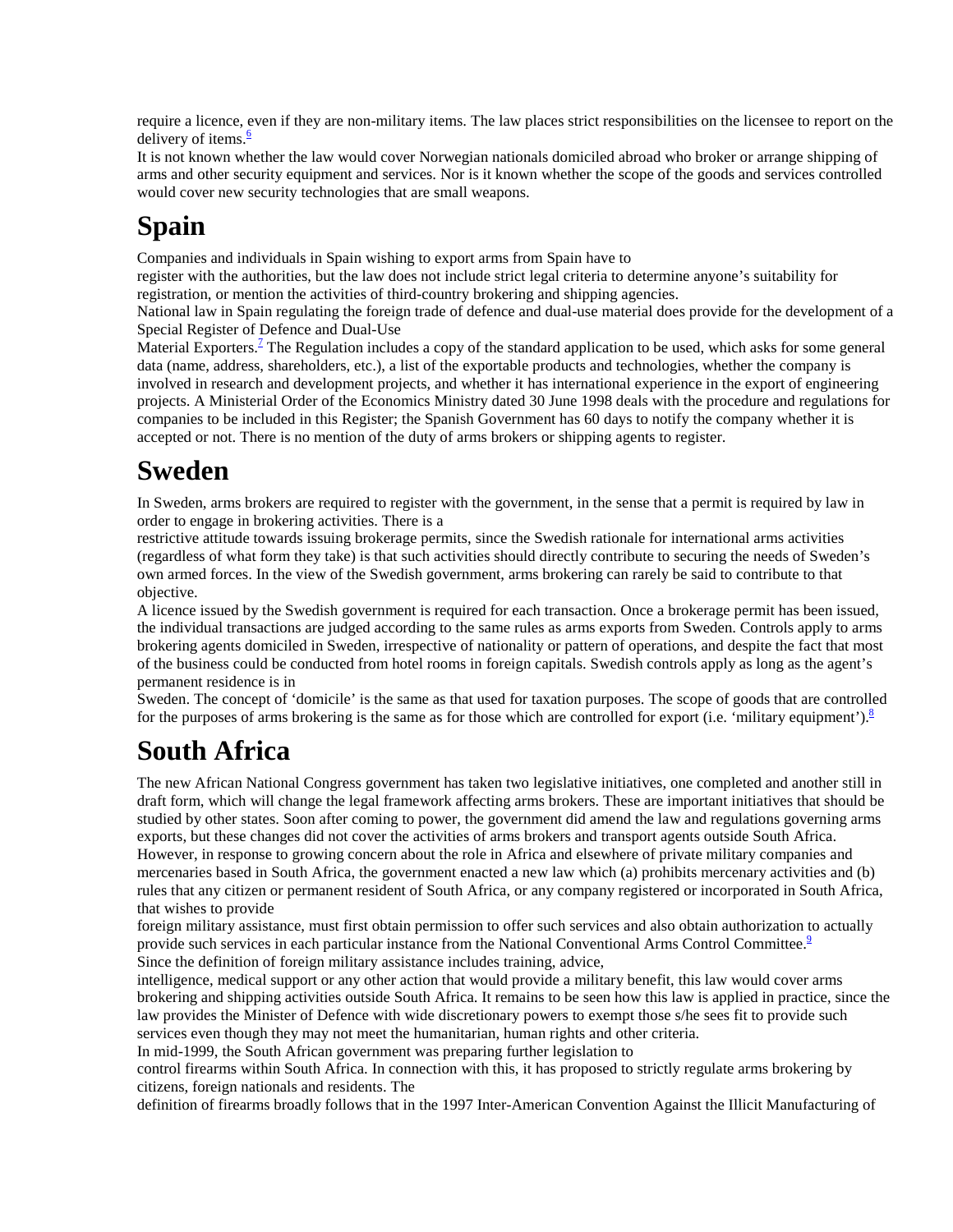and Trafficking in, Firearms, Ammunition, Explosives and Other Related Materials. According to the draft proposal, a comprehensive and restrictive register will be established for arms brokers, and each transaction will require prior authorization through a strict licensing procedure. $\frac{10}{2}$ 

# **United Kingdom**

UK law does not require arms brokers or their shipping agents to seek authorization for arms transfers in cases where the arms do not pass through UK territory, nor does it require the registration of such agents for dealing in arms outside UK territory.<sup>11</sup> The UK Government's 1999 review of 'strategic export controls' recommends that arms brokering and trafficking activities by persons in the UK or UK citizens abroad, including cases where the goods are provided exclusively through third countries, should be prevented in a wider range of circumstances. These circumstances would include not only mandatory UN arms embargo as at present, but also non-binding embargoes decided upon in the UN, the EU, the OSCE or by the UK government itself.

However, the official UK White Paper states:

...the Government does not propose to use this power to introduce controls on trafficking and brokering of all goods that are subject to export controls. It is right in principle that UK controls on trafficking and brokering should be more limited than on actual exports from the UK as those involved in such activities will also be required to comply with the export control laws of the exporting country. Secondly, enforcement of controls on trafficking and brokering is less straight forward than the enforcement of controls on exports from the UK and it is therefore right that resources for enforcement of such measures should be targeted on the most critical areas. $\frac{12}{12}$ 

The UK government's assertion that controls on trafficking and brokering 'should be more limited' because there will be controls in other countries is clearly unrealistic. The whole point about the necessity of strict home government control of arms

brokering and trafficking via third countries is that middlemen based in the UK and elsewhere often arrange arms supplies from countries with poor export controls to countries with poor import controls. They deliberately use countries suffering from weak governance, corruption and abuse. Moreover, the United Kingdom has been an attractive base because it is easy to hide financial transactions, especially using the offshore tax havens.<sup>13</sup>

Another problem in the UK law affecting the control of arms brokers and traffickers has been the ambiguous wording and protracted delay in implementing UN Security Council mandatory arms embargoes. The UK government has stated that it does not wish to introduce extra-territorial jurisdiction on this issue. But it has not explained why it cannot legally require brokers and shipping agents to present for inspection to the UK authorities, in advance of any delivery, the written foreign authorizations and end-use certificates for the arms in question. Although the arms may not pass through UK territory, the material proceeds from the deal will enter the UK, and the UK government has a duty to ensure that its citizens and residents only accrue such benefits internationally as are within the rule of law.

# **USA**

\_\_\_\_\_\_\_\_\_\_\_\_\_\_\_\_\_\_

All governments should look closely at the US government's new regulations to

control international arms brokering, the background to which has been described in the preceding chapter. Under the International Traffic in Arms Regulations (which implement the Arms Export Control Act):

Broker means any person who acts as an agent for others in negotiating or

arranging contracts, purchases, sales or transfers of defense articles or defense services in return for a fee, commission or other consideration … [and] brokering activities include the financing, transportation, freight forwarding, or taking of any other action that facilitates the manufacture, export, or import of a defense article or defense service, irrespective of its origin … this includes, but is not limited to, activities by US persons who are located outside the United States or foreign person subject to US jurisdiction involving defense articles or defense services of US or foreign origin which are located inside or outside the United States. But this does not include activities by US persons that are limited exclusively to US domestic sales or transfers. $\frac{14}{3}$ 

In addition, any US citizen, wherever located, and any foreign person located in the USA or subject to US jurisdiction, who engages in such brokering activities involving the international transfer of military goods or services, must first register with the US Department of State. Each transaction must then be given prior written approval by the State Department.

There may remain a loophole in respect of some crime control equipment on the US Commerce Control List as opposed to the Munitions List. All the same, the framing

of this new regulation would appear to be a major advance on what exists in other states.<sup>15</sup>

<sup>1</sup> Moldavia and Romania, for example, have no restrictions on the manufacture of firearms. See the *United Nations*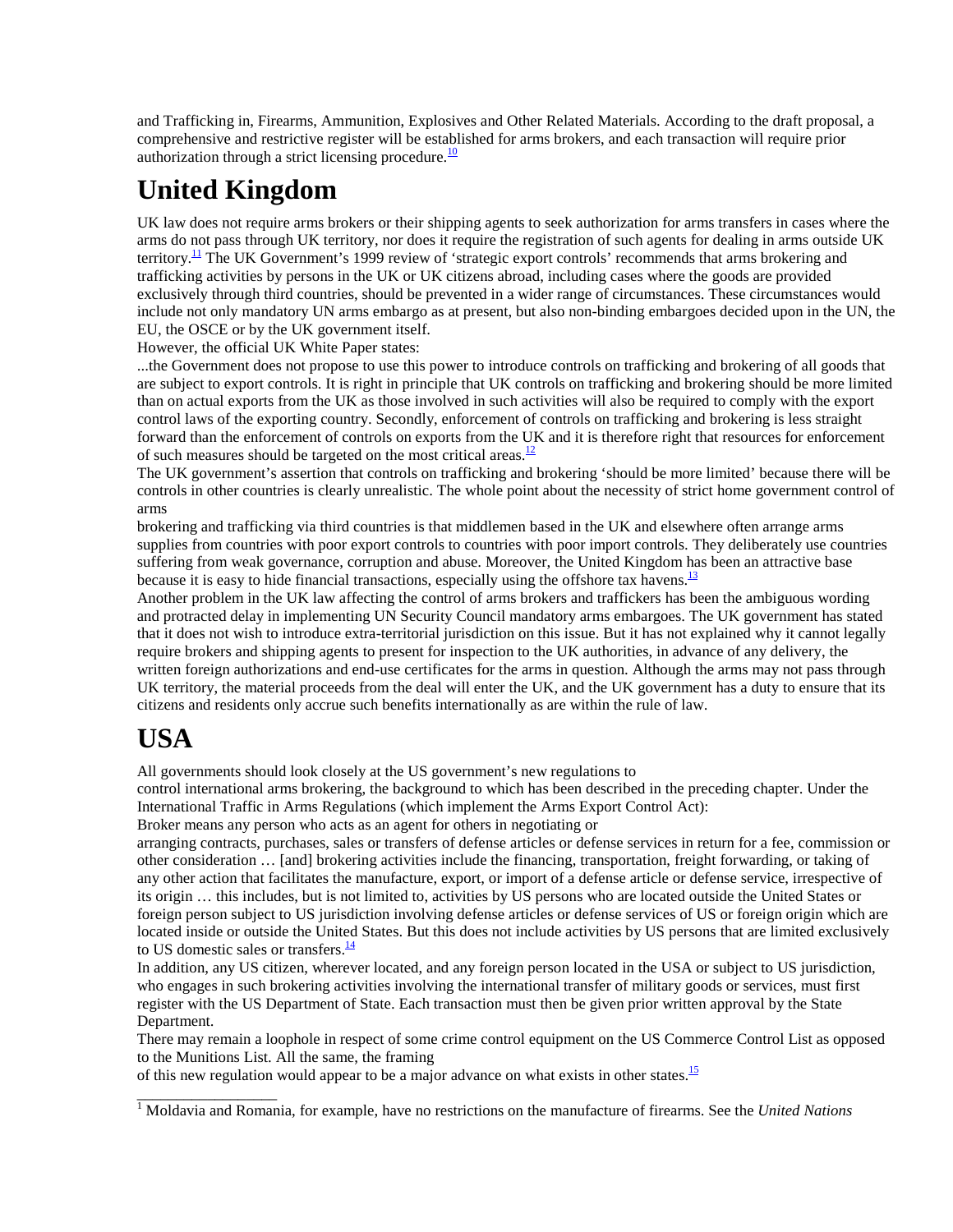*International Study on Firearms Regulation*, E/CN.15/1997/CRP.6.25, April 1997. <sup>2</sup>

 Department of Foreign Affairs, Canada, S*tate Authorization and Inter-State Information Sharing concerning Small Arms Manufacturers, Dealers and Brokers*, Ottawa, February 1999. This study is useful but limited: it does not examine the actual activities of arms brokers and shipping agents but calls for more research, which, it notes, 'can be difficult to conduct as well as being expensive and time consuming'.

3 See Human Rights Watch, Bulgaria report: bulga994-03.htm

4 Department of Foreign Affairs, Canada, S*tate Authorization and Inter-State Information*

*Sharing…*

<sup>5</sup> Interviews with Mr Botenbal and Mrs C. M. van Dantzig on 17 and 18 June 1999; *Besluit van 24 Oktober 1996* on regulating the financial movement of strategic goods. Source 24-10-1996, *Stb.* (Government Gazette) 552, Entry into force: 15-11-1996. With acknowledgements to the Ministry of Economic Affairs, Export Controls Department.

 $6$  Norwegian Royal Decree Number 967 of 18 December 1987, and Regulations of 10 January 1989, as amended.

<sup>7</sup> Article 7 of the Royal Decree 491/1998, dated 27 March, published in the Official Gazette of 8th April 1998

<sup>8</sup> We are grateful to Liz Clegg of Saferworld UK and to the Ministry of Foreign Affairs in Sweden for this information. 9 Regulation of Foreign Military Assistance Act 1998, *Government Gazette,* 20 May 1998,

Pretoria.<br><sup>10</sup> Department of Safety and Security, *Review of the Ministerial Policy to Control Firearms in South Africa.* 

 $^{11}$  In the UK, anyone wishing to buy and sell 'section 1' and 'section 2' firearms (including hunting rifles, shotguns, muzzle-loading pistols) must be registered as a firearms dealer with their local police force. Anyone wishing to possess 'section 5' or 'Prohibited' weapons (including self-loading rifles, assault rifles, handguns, rocket launchers and flamethrowers) can do so only

under an authority issued by the Secretary of State. This authority is issued only to those who have a legitimate business need to possess these items.

<sup>12</sup> UK Department of Trade and Industry, *White Paper on Strategic Export Controls*, July 1998, p. 15.

<sup>13</sup> Andrew Edwards, *Review of Financial Regulation in the Crown Dependencies: A Report*, Part 1, 24 October 1998. This UK Government Home Office report found that an estimated 90,000 companies were incorporated in the UK offshore tax havens, where they are allowed to conduct business in relative secrecy, without filing public accounts or revealing the names of their beneficial owners. The report estimates that these island companies hold about 5% of the global offshore tax-haven funds of \$6 trillion – which is just under half the GNP of the United Kingdom. 22 C.F.R. 129.2 (United States).

 $15$  For further information on the background to this new regulation, see Chapter 8.

#### The Arms Fixers

\_\_\_\_\_\_\_\_\_\_\_\_\_\_\_\_\_\_

*Chapter 10* **What About International Action?**

Disparate and inadequate national systems for controlling arms brokers and shipping agents are compounded and encouraged by the relative absence of international agreements and treaties. Intergovernmental discussions on coordinated measures to restrict and better manage the international transfer of small arms have begun, but proposals to regulate arms brokers have not yet been considered in any detail. There is still a lack of understanding about the extent and nature of the problem, and also a lack of political will.

### **Identifying Common Underlying Problems**

### **Scope of Controls**

Brokers and shipping/forwarding agents do not limit their dealings to one type of military, security or police technology or product. They take advantage of national control lists that exclude items, and control lists that are inconsistent or even contradictory across jurisdictions. Restrictions on arms transfers or exports are often applied less scrupulously when, for example, spare parts, surplus military vehicles or paramilitary and policing items are involved. Unable to ship certain items from one country, a broker may organize the transfer from or to another country where restrictions on the export or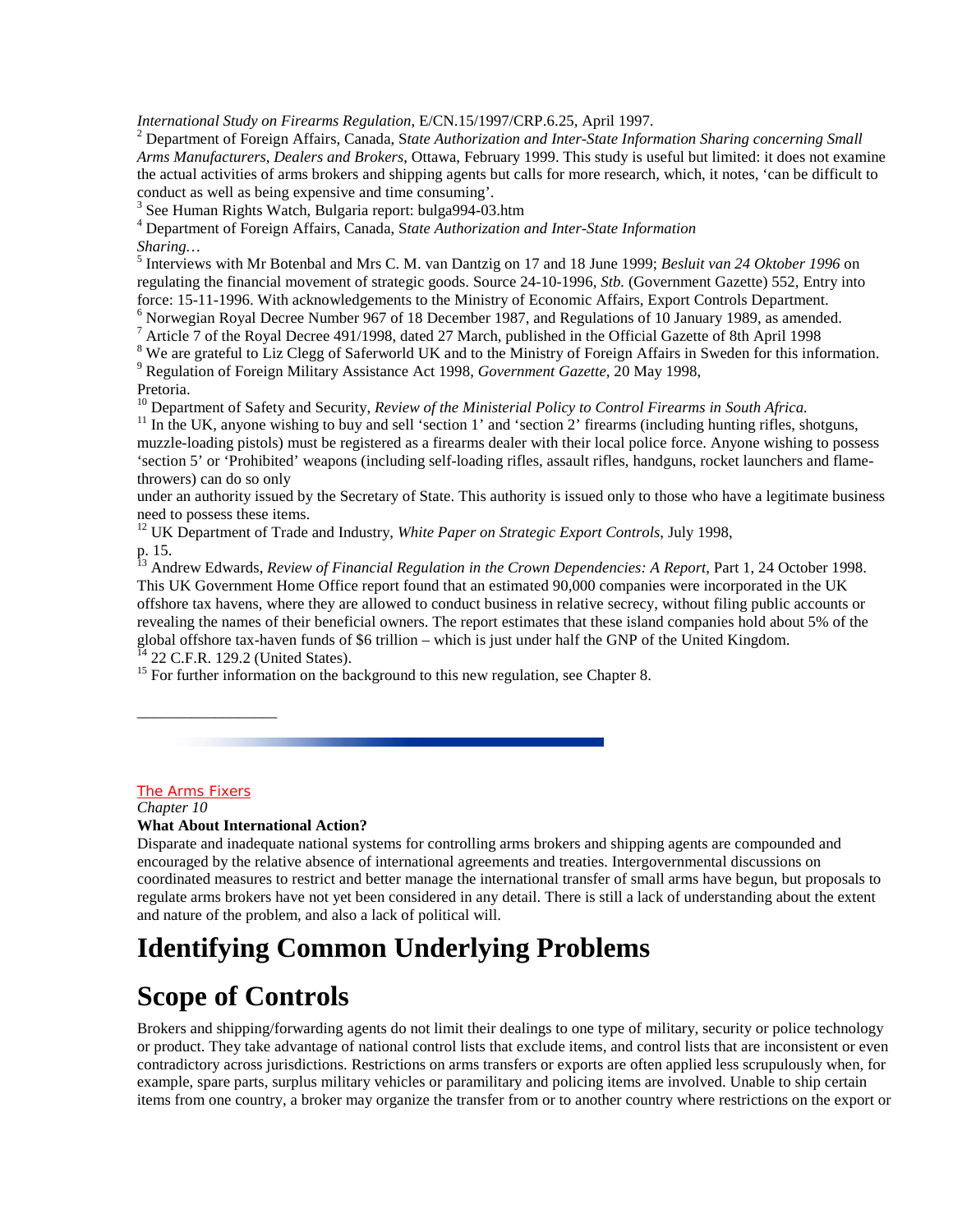import of spare parts or dual-use items are interpreted differently. Often new technologies and paramilitary and police equipment are demanded for

internal security threats where the recipients actually contribute to the outbreak of armed conflict rather than enhancing real security. A better solution would be to apply controls on brokers and shipping agents to a comprehensive list of military, security and police products and technologies that could be harmonized across territories.

# **Export Licences**

There are many reasons why export licences are open to abuse by brokers and others. Not all export licences require written authorizations according to law in some states – as lawyers pointed out in the defence of the UK companies Sandline International and Skyair Cargo, when it was revealed that they had brokered and shipped an arms delivery to Sierra Leone in apparent violation of the UN arms embargo. UK lawyers for Sandline argued that the UK authority's verbal approval was sufficient to meet the 1939 law on arms control, and the UK customs authorities decided not to prosecute Sandline or Skyair.

Most European countries have no full-proof system for verifying a delivery of small arms to an authorized client or enduser. In the UK, it is the importing company itself that notifies the arrival of a cargo. A particular weakness is the system of 'general'

export licences. These may cover many generic products, vaguely defined senders and receivers, and deliveries over a long period of time. Such licences can be 'adapted' (i.e. abused) for other purposes while remaining at least formally within the law. No government should ever grant a *general* export licence to an arms broker. Preferably the system should be replaced with a more rigorous type of licence that would always include details of the intermediaries, transport, banking and insurance involved.

Customs, transport and commercial documentation needs to be synchronized with sufficient detail to enable rigorous checking of all the parties involved in an arms cargo.

Some export licences can be easily forged or handed out by corrupt officials. Many export licences do not include a prohibition or restriction on the re-export of the

articles. They may not be linked to a procedure for verifying delivery and/or for monitoring the end-uses. $<sup>1</sup>$  The broker</sup> and shipping/forwarding agents do not share

responsibility and could not be held accountable if the cargo is diverted en route or is delivered to an unauthorized enduser, or if the export licence is used for purposes other than intended. These problems will have to be addressed if brokers and shipping agents are to be controlled properly.

# **Import Licences**

Systems for end-use certificates and import licences display similar problems to

export licences. For example, import licences may authorize transactions on the basis of an 'estimated' quantity of weapons – which may not always match the 'actual' quantity involved in the transaction. This problem is compounded when several separate deliveries may take place on the basis of one single import licence. Very often an import licence remains unused, or only partially used. A brokering company may issue a request for an import licence before signing a contract with a supplying company. Then, if no deal is made, the import licence is often not surrendered or officially withdrawn. This means there is no guarantee that other unauthorized transactions might not be carried out on the basis of the official document.

A particular problem in Belgium, but also other countries, has been the abuse of

officially issued import licences or certificates. For example, a company in Belgium can issue a request for the import of weapons from, say, Chile. The Chilean company obtains an export licence on the basis of the Belgian document. But when the weapons leave the Chilean border they are diverted to another destination for which no end-user certificate has been issued. The client in the recipient state has no authorization for the import of the weaponry, and even the original exporting company in Chile may not be aware that it is cooperating in an unauthorized or sanctions-breaking deal. This situation is possible because there is no efficient control of the end-use certificate by the exporting state (in this case Chile) to verify the actual arrival in the country that authorized the import of the weaponry (Belgium in this case). Verifying the safe and proper arrival of an incoming weapons shipment is essential. Belgian authorities request exporting companies to provide, within three months after export, a document confirming the arrival of a cargo. Many companies provide only a Bill of Lading, but such a document merely confirms the dates of loading on a

particular plane, train, lorry or ship: it does not guarantee that the cargo was not

diverted to another destination. The use of a Global Positioning System (GPS) tracking mechanism could also be considered, in addition to a generalized system that would require exporting companies to provide an official document of port, airport or customs authorities from the recipient country<sup>2</sup>.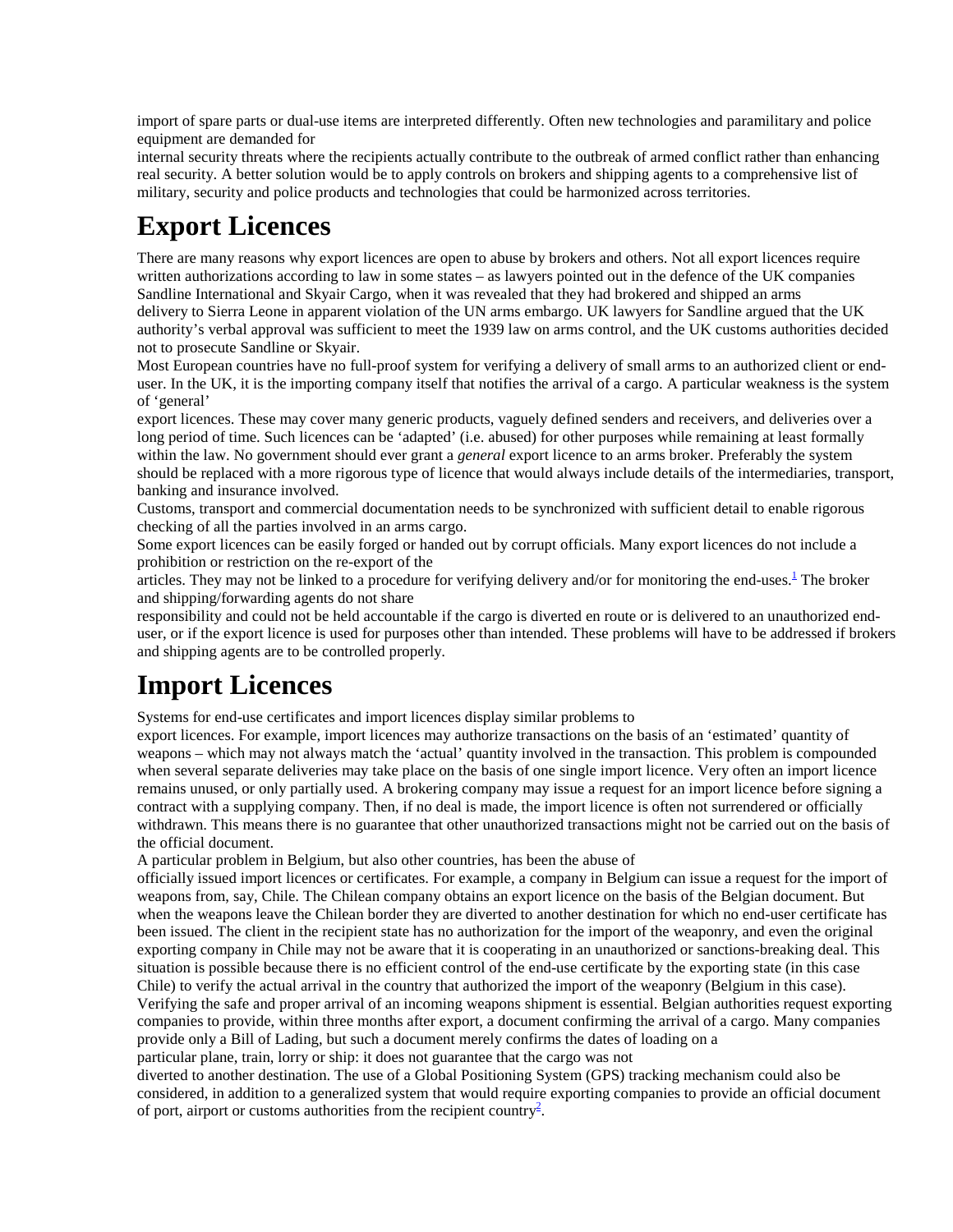## **Transit Documents**

Transit documents for the transport of military items or dual use goods on or through the territory of the European Union are not always used. Furthermore, although a standard document is being used, not all member-states apply the same procedures. A transit licence is granted on the basis of a copy of an export licence. Several copies of the same export licence could be used in different EU member-states to obtain several transit licences when only one export transaction is authorized. A dealer or broker can ship the same quantity of a certain type of weapon over and over again, using transit certificates from different member-states obtained through copies of the one export

licence. This seems to be a serious problem, and can be solved only if all the EU

customs services use a centralized database to report the export of a military cargo to a non-EU country.

## **Transport Documents**

More frequent and thorough cross-checking of cargo manifests and air waybills against actual cargo is necessary, as is checking flight plans against flight directions, times and registration numbers. The lack of trained customs officers often makes this impossible. Moreover, the actual documents themselves, if filled out by experienced shipping agents and forwarding agents, are usually inadequate even for trained customs officers, because they contain too little relevant information. More effective management of arms cargoes requires record-keeping to reflect the differentiated roles in today's complex transport networks. The sub-leasing of international overflight permissions means that one air carrier can use another carrier's call sign, and this may confused air traffic control in some countries. Computerized tracking of small-arms cargoes using GPS may be expensive, but could prove well worth it – if individual passenger baggage can be tracked globally, surely there is no reason why a similar system could not be devised for arms cargoes.

Owners of an aircraft plead ignorance when their plane is used for illicit arms

deliveries; subcontractors such as aircrew members, charterers, forwarders and sales agents also plead ignorance. If the real title to the arms cargo, as well as the role of all the intermediaries, were recorded properly in the transport documents and cross-referenced in standardized ways to the commercial and customs documents, then

everyone involved in an arms delivery would have to accept written responsibility at the outset. This would make air traffic control and law enforcement officers work

together, and enable them to get much better information.

The IATA Cargo Agency Agreement may have to be modernized, as it assumes that the air cargo agents and forwarders are simply representatives of aircraft owners and operators, rather than independent businesses in their own right. If governments are to enable customs and police to check properly on the activities of shipping 'agents' or forwarders and their complex relationships with arms brokers, suppliers and carriers, the documents will have to be upgraded to reflect two distinct legal capacities – one of which is traditional agency, and the other of which is as a principal contractor. $3$ 

# **Surplus Stocks and Production**

A new assault rifle can be bought for less than \$50, provided one is buying in bulk. The same rifles can sell at as little as \$6 apiece in some African countries. This is a

direct result of the end of the Cold War. Many states and manufacturers are eager to empty warehouses and arsenals that have now become superfluous. Nor is this capacity confined to small arms, as this study has shown. These surpluses provide middlemen with the potential to make large profits, provided they can ship the arms to the right place at the right time. It can cost as much to deliver the arms as it does to

purchase them. This means that if the unit cost to the end-users were to increase significantly, then less would be purchased.

Currently, donor governments are giving support only to *specific* weapons-collection programmes following peace agreements, and have begun to support regional initiatives to curb transfers. One important incentive here is the recentlyagreed Moratorium on the Import, Export and Manufacture of Small Arms and Light Weapons of the Economic

Community of West African States, which entails a three-year freeze on the import, export and manufacture within West Africa of small arms and light weapons. It is supported by the 33 states belonging to the Wassenaar Arrangement – and these states include most of the world's major arms exporters.<sup>4</sup> Laudable as such initiatives are, however, they will need to be broadened and deepened if they are to affect the

underlying economics of arms surpluses.

Governments must take proactive steps to increase support for programmes – not only for the removal of weapons in post-conflict situations, but for the destruction of

conventional arms, especially small arms, stocks and the decommissioning of production facilities wherever possible. For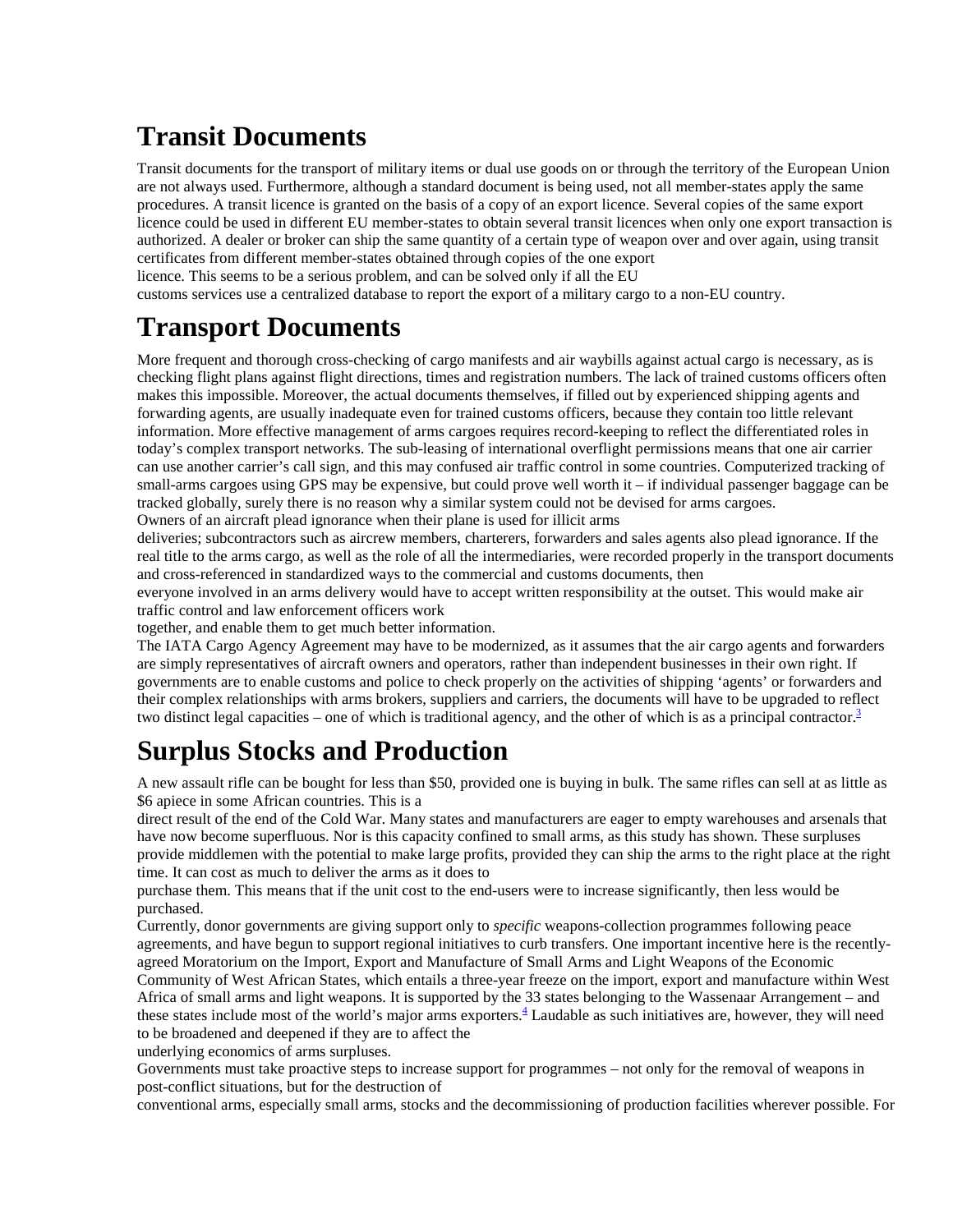many less-developed states, and particularly those used during the Cold War for cheap production of small arms, such programmes would require international donor support and regional agreements to curb the inflows of arms.

## **Arms Embargoes**

Arms brokers and shipping agents have been able to penetrate, with relative ease, most mandatory arms embargoes, as well as several voluntary ones, agreed by the UN Security Council. The case of Rwanda in this study shows that the international response to human rights and humanitarian crises has been too slow, and that when arms embargoes have been agreed they lack clarity and 'teeth'. Monitoring and verification by law enforcers authorized to work in cooperation with relevant UN officials has been very weak. The practical meaning of the scope of Security Council resolutions has not been sufficiently well defined. Embargo decisions have not been translated promptly and clearly into national laws, and criminal sanctions for offenders have been weak or non-existent. The application of embargoes to allies within zones of conflict has not been addressed, and the publication of detailed reports to ensure public awareness and compliance has been all too infrequent. $\frac{5}{3}$ 

Two critical problems require further attention. Sometimes a perceived 'unfairness' of an embargo has arisen because *both* warring factions have committed serious abuses, including war crimes and crimes against humanity, albeit perhaps to different degrees. Modern warfare has usually claimed high civilian casualties. If this is to be countered, and the embargo is to have the moral commitment and legitimacy, an embargo must always be clearly defined in fundamental international humanitarian and human rights law. More work needs to be done by the United Nations and the international financial and transport authorities to define the responsibilities of banks, and of air, sea and road carriers and transport agents. Targeted transport bans and the freezing of bank

accounts are critical to the success of arms embargoes, but their impact on innocent civilians has to be mitigated if it cannot be avoided.

### **Tax Havens and Front Companies**

Many tax havens claim that their financial success depends onprocedures to stamp out illegal money laundering, but arms brokers appear to prize the use of tax havens. A UK government Home Office report in 1988 found that an estimated 90,000 com-

panies were incorporated in UK offshore tax havens, most of them by non-residents.<sup>6</sup> They are generally allowed to conduct business in relative secrecy without filing

public accounts, annual reports or publicly revealing the names of their beneficiaries. A particular problem, especially on the Island of Sark, has been the use of 'nominee directors' who know little or nothing about the companies they nominally direct. Non-resident companies are formed on the Isle of Man with directors in Sark in order to evade taxes. This system was used in the arms-brokering arrangements to the perpetrators of the Rwandan genocide in 1994, and in many other cases. The Home Office report estimates that such island companies hold around 5% of the global offshore tax-haven funds of \$6 trillion – equivalent to just under half the GNP of the United Kingdom. However, UK customers in Jersey, for example, represent only 19% of the total. The corresponding figures for Guernsey are 15%, and 27% for the Isle of Man.

Other offshore tax-havens that have been used by arms brokering, shipping agents and cargo charter companies include the Bahamas, Bermuda, the Cayman Islands, Gibraltar, British Virgin Islands, Hong Kong and Singapore. Bermuda, the Cayman Islands and Hong Kong have much larger insurance and fund management businesses than the UK islands, and the latter have far fewer company registrations than the British Virgin Islands. Territories such as Andorra, Antilles, Cyprus, Ireland, Liberia, Liechtenstein, Luxembourg, Malta, Panama, Switzerland and the Turks and Caicos Islands also compete for high levels of non-resident business, and have been exploited by brokers and traffickers of arms. The Home Office reported that the UK offshore tax havens were improving their regulations to combat money laundering

and related trafficking crime, but went on to state: 'The struggle against financial crime, including money laundering, is not yet being convincingly won anywhere. In the UK and the Islands, as in many other jurisdictions, such crime remains too profitable.<sup> $2$ </sup> The main problem in preventing offshore tax havens being used as staging posts in laundering chains, the Home Office argues, lies in the gaps in legislative powers and a lack of law-enforcement capacity that hinder international cooperation.

It might be a mistake to put all the blame on offshore tax havens. As a freelance pilot who lives in the UK Channel Islands and who flew arms to the exiled Rwandan forces and militia in April 1994 put it:

as far as I understand it, the banking laws in this country make it an ideal place for the trade to actually take place without anything physically happening. …The brokerage of these flights, the provision of aircraft for them, and the financial facilitation for them, tends to take place in the UK but the flights themselves do not originate within the UK or for that matter operate through the UK.  $\frac{8}{3}$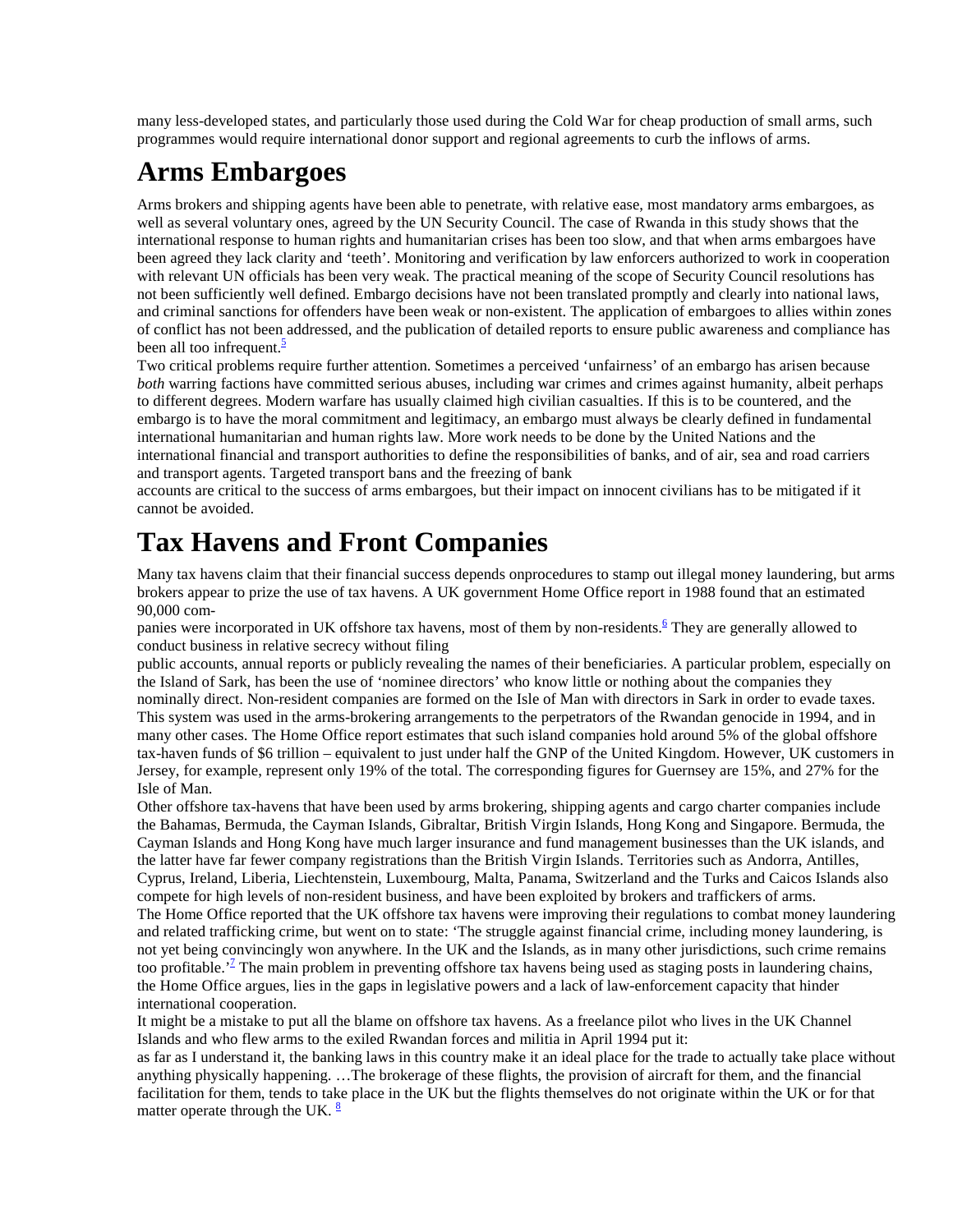## **What About International Law and Standards?**

The UN Group of Experts on the Problem of Ammunition and Explosives has argued that: 'The legitimate trade, by definition, depends upon strict enforcement of existing laws and regulations. The illicit trade is dedicated to circumventing them.' The Group's emphasis on better law enforcement is understandable, but too many states have 'existing laws' that do not adequately define what is 'legitimate trade'. Some Western and other governments now realize that national systems of legally controlling international arms transfers need to more consistently incorporate and uphold principles of international law in order to achieve greater harmonization and to reflect global realities. But how will such harmonization affect the control of brokers and shipping agents dealing in arms?

At a practical level, in order to ensure that arms brokers and traffickers do not simply move out of one state and establish themselves in another, less-regulated place, governments will need to press for the introduction of comparable legislation in as many countries as possible. But in order to achieve this, international coordination will have to rest on some common principles and standards.

Two elements are crucial for controlling arms brokering and trafficking agents: they must be required to register, and then they must be required to seek prior written

approval from their home authorities before engaging in any transaction. If the deal they are brokering or sending does not involve bringing the articles into their home territory, they should still be required to present to their home authorities the valid export and import documentation and other essential details of the arrangement, so that the authorities can ensure that it meets the state's international obligations. This means that both the registration process and the approval of transactions require the use of *normative standards.* For example, in Canada officials are required to refuse a licence to deal in firearms if the applicant, within the previous five years, has been convicted of a violent crime, a breach of laws regulating the use of firearms and other weapons, or a drug offence, or if he or she has a history of violent behaviour.<sup>9</sup> However, as long as a similar standard is not followed internationally, this simply allows dealers who do not meet such basic standards in one country to migrate to another with weaker registration criteria or no registration at all. The net result is to undermine the purpose of the law.

Whether a government authority approves of an international arms transaction or acts to prevent it often requires more complex judgements of an international character. In current discussions it is sometimes assumed that the illegal transfer of arms is

confined to instances where such attempts are carried out without the express approval of the governmental authorities in the territory or jurisdiction where the arms originate. While this is certainly included, the unlawful nature of arms transfers is also

applicable where the intended recipient is known to engage in serious violations of international law pertaining to the use of force, including international human rights and humanitarian law, even if the sending government has authorized the transfer.

Clearly, there is an ever-present risk that easy-to-conceal arms, even when exported to a supposedly legitimate customer, could subsequently be diverted by expert arms dealers and used unlawfully. This risk is greatest when the countries of intended

receipt or transit have weak systems of governance and inadequate or corrupt law enforcement. In such circumstances, the illicit character of the deal could only become manifest after the initial delivery when the authorized recipient on paper turns out to be: (a) a person or group unauthorized to use the arms in the recipient country; (b) a state agency whose very weak systems of control invites the diversion of the arms to users not mentioned on the original end-user certificate or explicitly agreed with the sender; or (c) an agency 'authorized' to use the arms, but which does so abusively,

deliberately, and in a manner which violates the basic principals of international law.

In 1996, the UN General Assembly agreed on Guidelines for International Arms Transfers. Through these Guidelines they adopted a definition of illicit arms trafficking to mean: 'that international trade in conventional arms which is contrary to the laws of States and/or international law'. In cases where international law and the laws of states are inconsistent – for example if a state allows extra-judicial executions or enforced disappearances or rape by its armed forces in a situation of impunity – then it is the core values embodied in international law which take precedence. True, many governments ignore, or only pay lip service to, the latter part of the UN definition

regarding international law – but that is usually due to a general neglect of normative standards regarding the use and transfer of small arms, lack of serious legal work on the issue of small arms, as well as the failure of political leadership. The International Law Commission, in its commentary on the obligations of states, has concluded that: 'a State that knowingly supplies arms to another State for the purpose of assisting the latter to act in a manner inconsistent with its international obligations cannot escape responsibility for complicity in such illegal conduct.<sup>'10</sup> This international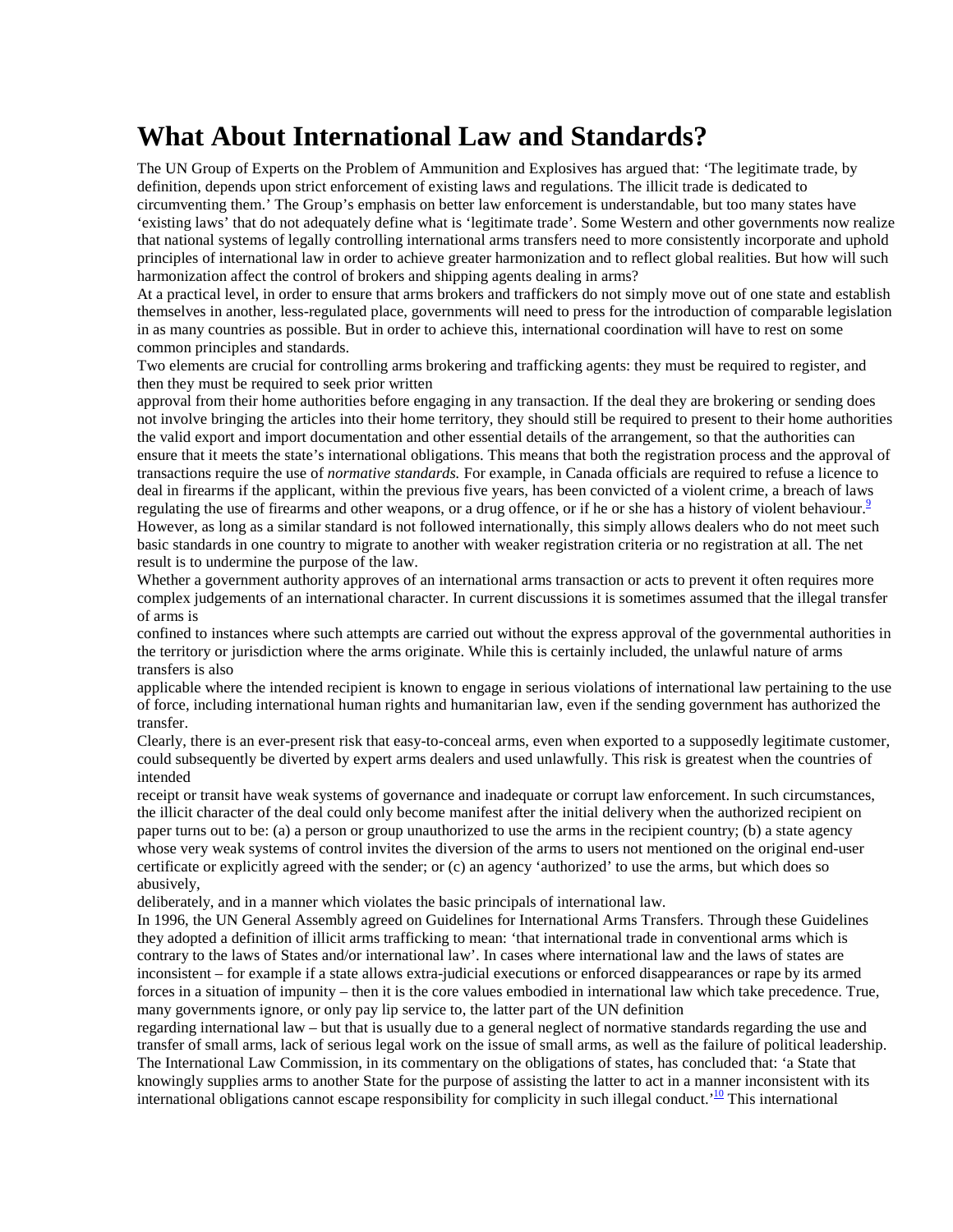customary law obligation reinforces an important part of international treaty law, such as the Geneva Conventions, where Common Article 1 requires all states to 'respect and ensure respect' for international humanitarian law. A state that deliberately permits an arms transfer to a destination, knowing the intended recipient is likely to use the arms for serious war crimes, is itself complicit in such acts.

A list of the most serious international crimes – which are more often than not crimes carried out using armed force – is now contained in the Statute of the International Criminal Court recently agreed in Rome.<sup>11</sup> All states must take steps to ensure not only that perpetrators of such serious international crimes are brought to justice, but that each state has in place mechanisms to prevent its citizens from organizing the transfer of arms from its territory that would contribute to such crimes.

The principles agreed in the UN General Assembly regarding conventional arms transfers are important, but they are still too abstract to be used on their own to address the real world of arms dealers.<sup>12</sup> A decision about whether an arms transfer is made – even if it is brokered internationally and complex international arrangements are made for its shipping – requires reference to more specific shared normative standards. With the advance of globalization, the need for making such standards more precise will

become greater. Today, however, there is only a limited international framework of agreements to enable consistent decisions based upon respect for international law.

### **International Negotiations to Limit Small Arms**

Within the UN system there have been gradual moves to establish stricter standards for the national regulation of small arms and light weapons. Some governments

traditionally opposed to setting common standards to enhance compliance with international human rights and humanitarian law have slowed down this process. Initially, a Panel of Government Experts on Small Arms was established in April 1996. Its August 1997 report contained some wide-ranging recommendations that were endorsed by the General Assembly in December 1997, but none were specific to brokering. $\frac{13}{2}$ 

Without a radical shift in international public opinion, it would probably be more

realistic to expect groupings of like-minded states and intergovernmental bodies to begin the process of tackling the international arms brokering and shipping agents. The governments of Canada and Norway took an important step in this direction in July 1998 when they organized a meeting of like-minded states, but the problem of arms brokers was not specifically discussed.<sup>14</sup> A follow-up meeting of such states in Oslo in December 1999 may focus more on this issue. Also the European Union has been increasingly active. The EU Programme for Preventing and Combating Illicit Trafficking in Conventional Arms, adopted by the EU Council of Ministers in June 1997, requires members to 'strengthen collective efforts to prevent and combat illicit trafficking' and to take 'concerted action to assist other countries' to 'strengthen, as appropriate, an adequate body of laws and administrative measures for regulating and monitoring effectively transfers of arms' and to 'provide an adequate number of trained police and customs officials'. The EU Joint Action on Small Arms, agreed in December 1998, enables financial and technical assistance to be provided to third countries for projects aimed at combating the spread and accumulation of small arms.<sup>15</sup> Neither the EU Programme nor the EU Joint Action contains specific provisions

intended to control international brokering and shipping, although it could be argued that they contain some important provisions that could facilitate concerted action to control brokering activities. In particular, Article 3 (b) of the Joint Action commits EU member-states 'to supply small arms only to governments (either directly or through duly licensed entities authorized to procure weapons on their behalf) in accordance with appropriate international and regional restrictive arms export criteria, as provided in particular in the EU Code of Conduct.'

The EU Code of Conduct on Arms Exports, agreed in June 1998, is perhaps the only internationally agreed normative framework pertaining to small arms and light

weapons which attempts to incorporate relevant aspects of international law. However, it has several fundamental weaknesses, and is not a legally binding treaty.<sup>16</sup> It arose out of three years of lobbying by nongovernmental organizations and several Nobel Peace Laureates led by Dr Oscar Arias, who continue to press for the strengthening of the Code.  $\frac{17}{12}$  Nevertheless, the existing EU Code binds (politically) EU member-states to refuse arms export licences in cases where: 'there is a clear risk that the proposed export might be used for internal repression'; where such exports 'would prolong armed conflicts or aggravate existing tensions or conflicts in the country of final

destination'; and where the 'exported goods might be diverted to an undesirable end user'. No mention is made of arms brokers, even though NGOs specifically called for provisions to address the problem. The EU governments will review the implementation of the Code annually, and this might prompt action to tackle arms brokers and trafficking agents. More states may also commit themselves to implementing the EU Code even though they may not share inside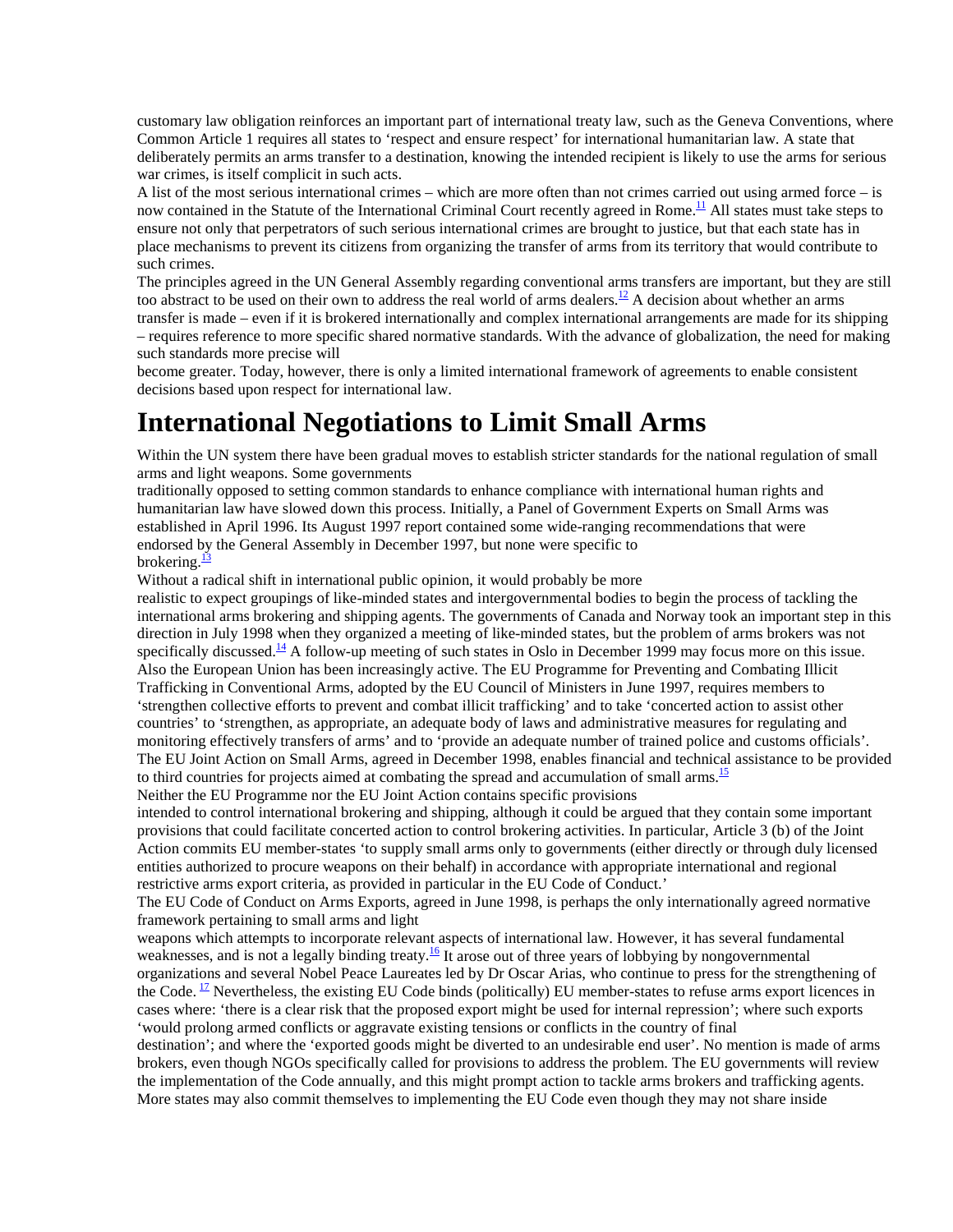information about export licence 'denials' which are notified confidentially amongst EU authorities. The Associated Members of the EU, as well as Canada, have already declared their support for the Code.<sup>18</sup> Some of the principles in the Code were previously set out in a 1993 agreement by the Organization for Security and Co-operation in Europe (OSCE).  $\frac{19}{2}$  This organization has 54 member-states, most of which export small arms and related equipment. The OSCE could take a major step forward if it committed itself to the criteria for arms exports in the EU Code, and began developing concrete measures to implement its own principles.

Yet another important international agreement is the Wassenaar Arrangement involving all NATO and most ex-Soviet and Warsaw Pact states. Its purpose is to enable the exchange of information to prevent the proliferation of large weapons systems and sensitive technologies used in weapons of mass destruction, but there may be some common interest in addressing key issues relating to small arms, particularly as

regards excessive production and stocks. In December 1998, the Wassenaar Agreement plenary adopted a set of questions to help prevent 'destabilising accumulations of convention weapons'. Respect for humanitarian law is not specifically mentioned, nor is the problem of third-country arms brokering and trafficking.<sup>20</sup>

To date, the only international treaty that has been established to control small arms is that of the Organization of American States (OAS). With US support for a Canadian and Mexican initiative, the OAS in November 1997 opened for signature the Inter-American Convention Against the Illicit Manufacturing and Trafficking in Firearms, Ammunition and Explosives and Other Related Materials. The OAS intends to implement the Convention using the Model Regulations agreed by the Inter-American Drug Abuse Control Commission. These measures are aimed at non-state criminals such as drug cartels and terrorists rather than at repressive governments, and their scope

excludes government-to-government transfers and domestic gun sales. However, the definition of small arms and light weapons in the Convention is broad, and all participating states will be required to exchange information on a variety of matters –

including 'authorized producers, dealers, importers, exporters, and wherever possible, carriers of firearms, ammunition, explosives and related materials. $\frac{21}{2}$ 

Other states have been studying these American initiatives. Again, however, they do not contain specific regulations for the control of international arms brokering and transport agents via third countries, which will considerably reduce the chances of combating illicit transfers. $\frac{22}{2}$ 

There is a reasonable chance that a provision to control arms brokers will be included in the forthcoming UN negotiations on a binding global treaty to control firearms. In mid-1997, the Commission on Crime Prevention and Criminal Justice of the UN

Economic and Social Council began work on developing a '*Draft Protocol Against the Illicit Manufacturing of and Trafficking in Firearms, Ammunition and Other Related Materials*' (commonly referred to as the Firearms Protocol). It is intended to be supplementary to the UN Convention on Transnational Organized Crime. As a result of lobbying by NGOs, the Draft Protocol now contains a provision for the regulation of arms brokers. Governments are expected to sign the Convention by December 2000.

NGO efforts to get intergovernmental agendas to include specific policy measures to tackle arms brokering and forwarding are also beginning to have an impact. An International NGO Action Network on Small Arms (IANSA) was established in a series of meetings from late 1997, and culminated in a formal launch on 12 May 1999 in The Hague. In its founding policy document, IANSA specifically mentions the need to control arms brokering.<sup>23</sup>

Such lobbying has had a slight effect on the UN's humanitarian work on small arms. In September 1999, the successor to the UN Panel, the UN Group of Government

Experts on Small Arms, produced a cautious follow-up report which did, however,

include a recommendation that measures taken by states '*could* [emphasis added]

include the use of authenticated end-user certificates, enhanced legal and enforcement measures as appropriate to control arms brokering activities, requirements to ensure that no re-transfer of small arms and light weapons takes place without prior authorisation of the original supplier state, and co-operation in the exchange of information on suspect financial activities.<sup>24</sup> Further initiatives may be taken in the buildup to the UN global conference on illicit trade in small arms and light weapons 'in all its

aspects' expected in year 2001. But there remains a need to focus on a clear set of policies for tackling arms brokering and shipping.

It is pointless to enact better laws and regulations unless governments can help each other to build up the capacity for monitoring and enforcement. Licensing authorities, customs, police and intelligence agencies all need attention.

Governments will have to invest far greater resources in building up such capacity. The cost of such investment is likely to be small – in comparison with the loss of resources caused by violent crime and armed conflict, fuelled by the unlawful use of small arms that is made possible by illicit and unregulated arms trafficking.

Experience also shows that any efforts at building such capacity will flounder unless existing international standards for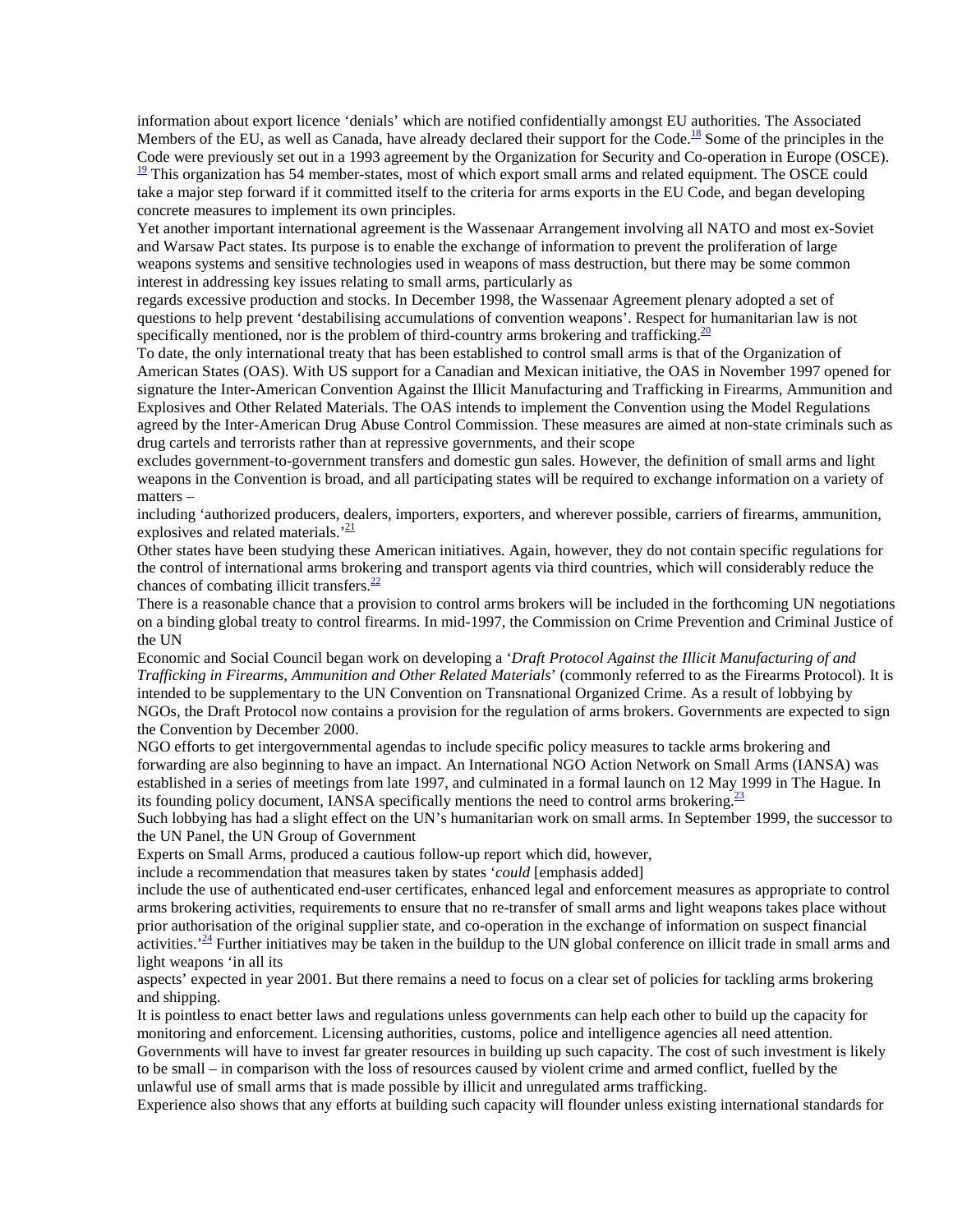the conduct of law enforcement agencies are fully respected.<sup>25</sup> Successful law enforcement requires the cooperation of wider civil society and local communities, especially in poor countries with large and porous borders. Countries with a persistent record of violent conflict and human rights abuse may

require international donor support for 'security sector reform' initiatives. If these

initiatives are to succeed, there must be a clear normative framework rooted in respect for human rights and humanitarian  $law.<sup>26</sup>$ 

In a strong appeal for an integrated approach to tackling the causes of conflict in Africa the UN Secretary-General has emphasized:

*Identifying the sources of arms flows in Africa is critical to any effort to monitor or regulate this trade. Arms exporting countries have a responsibility to exercise restraint, especially with respect to the export of weapons into zones of conflict or tension in Africa. Particularly close attention needs to be paid to the role of private arms merchants in supplying weapons to areas of actual or potential conflict. The goal of public identification of international arms merchants in and their activities has proved elusive, but perhaps no other single initiative would do more to help combat the flow of illicit arms to Africa – a trade that is made possible largely by the secrecy that surrounds it. The Security Council should address itself to this issue as a matter of urgency.<sup>27</sup>*

<sup>1</sup> An '*end-use certificate*' sets out the use of the items intended for transfer. A '*end-user certificate*' is used to verify the recipient of a transfer. An '*international import certificate*' is used to guarantee that the importer does not intend to divert, re-export or trans-ship imported material.

 $2$  Transport companies in the United States rely on global positioning systems (GPS) to monitor munitions deliveries. At any given time, US shippers can determine the precise location of the container anywhere in the world. This system still depends on the integrity of the shippers who can alter the original cargo configuration along the way. But, if internationalized, it could be used in combination with physical checks by customs to create a more full-proof system of transporting legitimate arms cargoes.

<sup>3</sup> Bert Rein, 'Fitting Formats to Function', Wiley, Rein & Fielding, US law firm, March 1999.

4 Moratorium on the Import, Export and Manufacture of Small Arms and Light Weapons, Economic Community of West African States, adopted 31 October 1998. Members of the Wassenaar Arrangement agreed a Code of Conduct on the implementation of the Moratorium in March 1999.

<sup>5</sup> See for example, President of the Security Council, Note on the Work of the Sanctions Committees, 29 January 1999 S/1999/92. The UN Security Council passed a resolution on 16 September 1998 urging member-states to punish those who had sold weapons to countries under UN embargo, especially those in Africa.

6 Andrew Edwards, *Review of Financial Regulation in the Crown Dependencies: A Report,* Part 1, 24 October 1998. <sup>7</sup>  $<sup>7</sup>$  Ibid., page xxviii.</sup>

<sup>8</sup> Interview conducted for Carlton Television, June 1995. The pilot in this interview claims he was tricked into the flight.

<sup>9</sup> Firearms Act, Canada.

\_\_\_\_\_\_\_\_\_\_\_\_\_\_\_\_\_\_

<sup>10</sup> International Law Commission, Commentary on Article 27 of the Draft Articles on the Origin of State Responsibility, *ILC Yearbook 1978*, pages  $99-105$ .

<sup>11</sup> International Criminal Court, Rome Statute, 1998.

 $12$  UN Disarmament Commission Guidelines for International Transfers, May 1996. The main principles underlying the guidelines for states to control arms transfers are: the right to self defence; the sovereign equality of all states; non-interference in the internal affairs of states; the obligation to refrain from the threat of the use of force against the territorial integrity or political independence of any state; the settlement of disputes by peaceful means; respect for human rights; and the right of self determination of all peoples, taking into account their particular situation under

colonial rule or other forms of alien domination.

<sup>13</sup> UN Secretary-General, Report of the Panel of Government Experts on Small Arms, General Assembly, A/52/298, 27 August 1997.

<sup>14</sup> An International Agenda on Small Arms and Light Weapons: Elements of a Common Understanding, the Oslo Meeting on Small Arms, 13-14 July 1998, organized jointly by the Canadian and Norwegian governments.

<sup>15</sup> The EU Joint Action is a binding agreement adopted on 17 December 1998 by the Council on the basis of Article J-3 of the Treaty on European Union. It applies only to 'small arms and accessories specially designed for military use' (not to pistols, revolvers, hunting rifles etc) and to 'man or crew portable light weapons'. The categories of weapons are contained in the Annex.

 $16$  Six weaknesses in the EU Code are (a) its ambiguous language regarding compliance with international humanitarian law, whereby EU member states merely have to 'take into account' breaches of the Geneva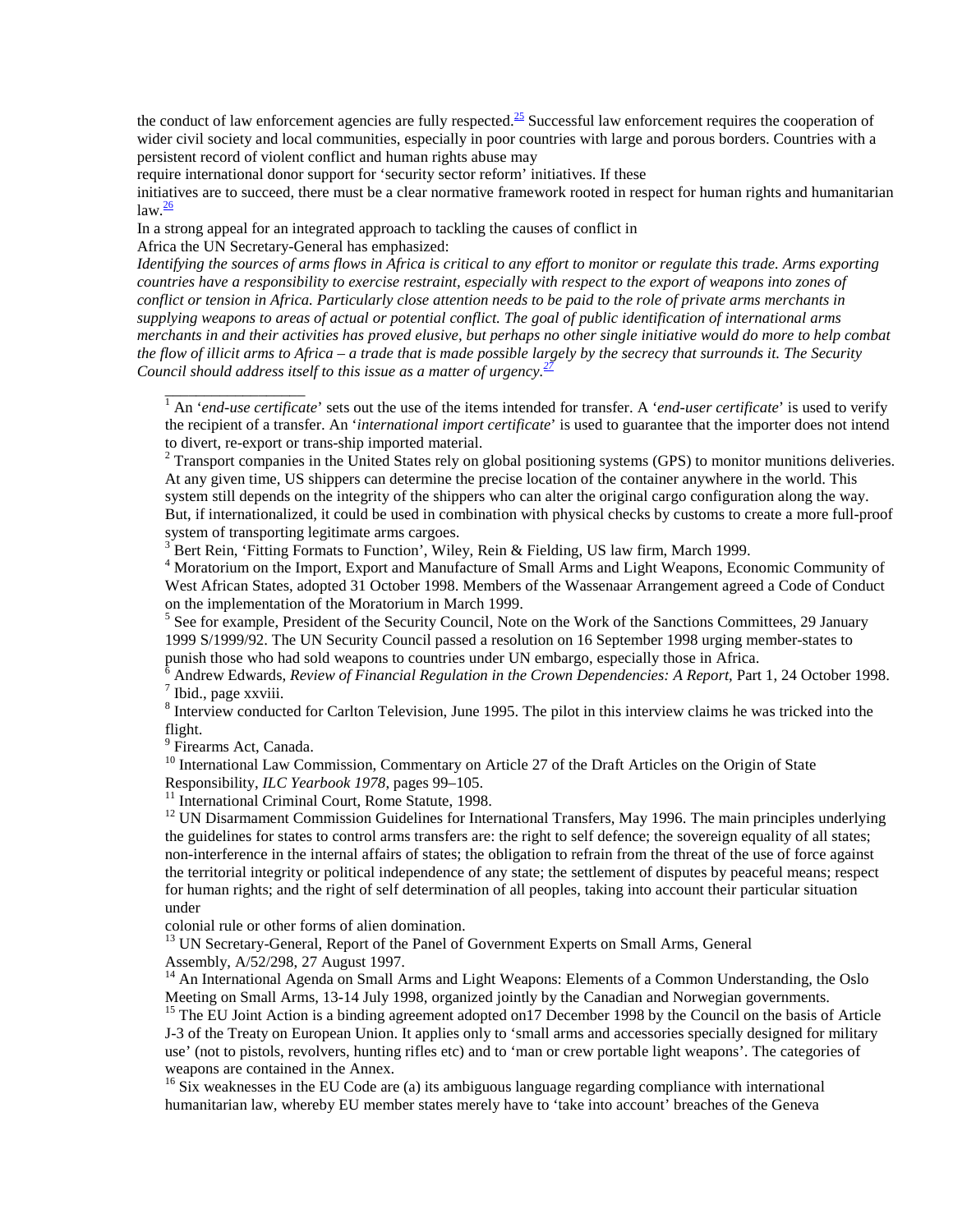Conventions, rather than a stipulation that no arms export licences will be issued where the recipient commits grave breaches; (b) its failure to require EU governments to submit 'sensitive' arms export licence applications for parliamentary scrutiny; (c) the lack of a provision in the Code requiring EU governments to report, regularly and comprehensively, to the public on arms export; (d) the failure to include third-country arms brokering in all EU arms export laws; (e) the failure to agree a provision requiring multilateral consultations and cooperation when an arms export licence is denied by one state, in order to ensure that other states do not then approve a similar licence to the same destination (i.e. to stop 'undercutting').

<sup>17</sup> The 1996 Nobel Peace Laureates' Code of Conduct on Arms Transfers is more firmly rooted in international law and was inspired by the Code produced by some EU NGOs and a few US counterparts. The campaign to promote the Nobel Code is coordinated by the Arias Foundation in San Jose, Costa Rica. NGOs coordinating action in the EU since 1995 to promote a strict and binding Code of Conduct have included Amnesty International (International Secretariat and

national sections in the EU), the British American Security Information Council, Oxfam, and Saferworld. By 1997, over 1,000 NGOs and parliamentarians had signed up in 1996 to support a stronger EU Code based on international law. This led to the EU governments agreeing to a Code (albeit a weaker one)in June 1998.

<sup>18</sup> In March 1999, the International Relations Committee of the US House of Representatives voiced support for a Code of Conduct promoted by Republican Sam Gejdenson that would require the President to begin negotiations with allied states to block weapons exports to governments that are not democratically elected, abuse human rights, are engaged in illegal acts of

aggression or do not participate in the UN Register of Conventional Arms. Republican Representative Cynthia McKinny has promoted a stronger Code stipulating tough unilateral action by the US when recipient governments fail to meet such basic standards.

<sup>19</sup> Principles Governing Conventional Arms Transfers, Organization for Security and Co-operation in Europe, 1993. <sup>20</sup> Wassenaar Arrangement, Elements for Objective Analysis and Advice Concerning Potentially Destablising Accumulations of Conventional Weapons, Vienna, 3 December 1998 WA PLM (98) RU 2 Revised. Although this document mentions compliance with 'internationally-recognised human rights', it fails to encourage joint action to prevent the proliferation of small arms in the context of gross human rights abuses and violations of humanitarian law.

#### <sup>21</sup> Article 1(1) (b) of the Convention.

<sup>22</sup> Susanna Dyer & Geraldine O'Callaghan, 'One Size Fits All? Prospects for a Global Convention on Illicit Trafficking by 2000', *British American Security Information Council*, Research Report 99.2, 1999.

<sup>23</sup> Founding Document, The International Action Network on Small Arms, IANSA, The Hague, May 1999.

<sup>24</sup> UN Secretary-General, Report of the Group of Governmental Experts on Small Arms, A/54/258, September 1999. <sup>25</sup> The term *law enforcement official* has not been well understood by those working to control small arms – it includes all officers of the law, whether appointed or elected, who exercise police powers, especially the powers of arrest and detention. In most situations of internal armed conflict, such 'officials' would include military and other security personnel where they exercise such powers. There are at least ten UN agreements establishing human rights standards for law enforcement personnel, for example: the UN Code for Law Enforcement Officials, the UN Guidelines for the effective implementation of the Code of Conduct for Law Enforcement Officials, and the UN Principle on the Use of Force and Firearms. The first principle set out in the UN Code is that 'every law enforcement agency should be representative of and responsive and accountable to the community as a whole.'

 $26$  See, for example, Brian Wood, 'Security and Policing and the Problem of Small Arms', in Abdul Musah, ed., *Over a Barrel: Light Weapons and Human Rights in the Commonwealth* (New Delhi: Commonwealth Human Rights Initiative, 1999).

27 Report of the Secretary General on the Work of the Organization, *The Causes of Conflict and the Promotion of Durable Peace and Sustainable Development in Africa*, United Nations General Assembly and Security Council, 13 April 1998 S/1998/318. The US government has since made several strong statements of a similar nature: see Statement of the US Secretary of State at UN Security Council Ministerial meeting on Africa, 24 September 1998 – 'All of us have it in our power to do something…together we should move now to curb arms transfers to zones of conflict in Africa'; and 'Arms and Conflict in Africa', US Bureau of Intelligence and Research, Bureau of Public Affairs, July 1999, where the US government took the unprecedented step of naming several East African air-cargo carriers for transporting weapons and military cargo into eastern Congo-Kinshasa, including Sky Air, Air Alexander International, Busy Bee, Planetair and United Airlines. (The latter has no relationship to the US-based airline United Airlines.)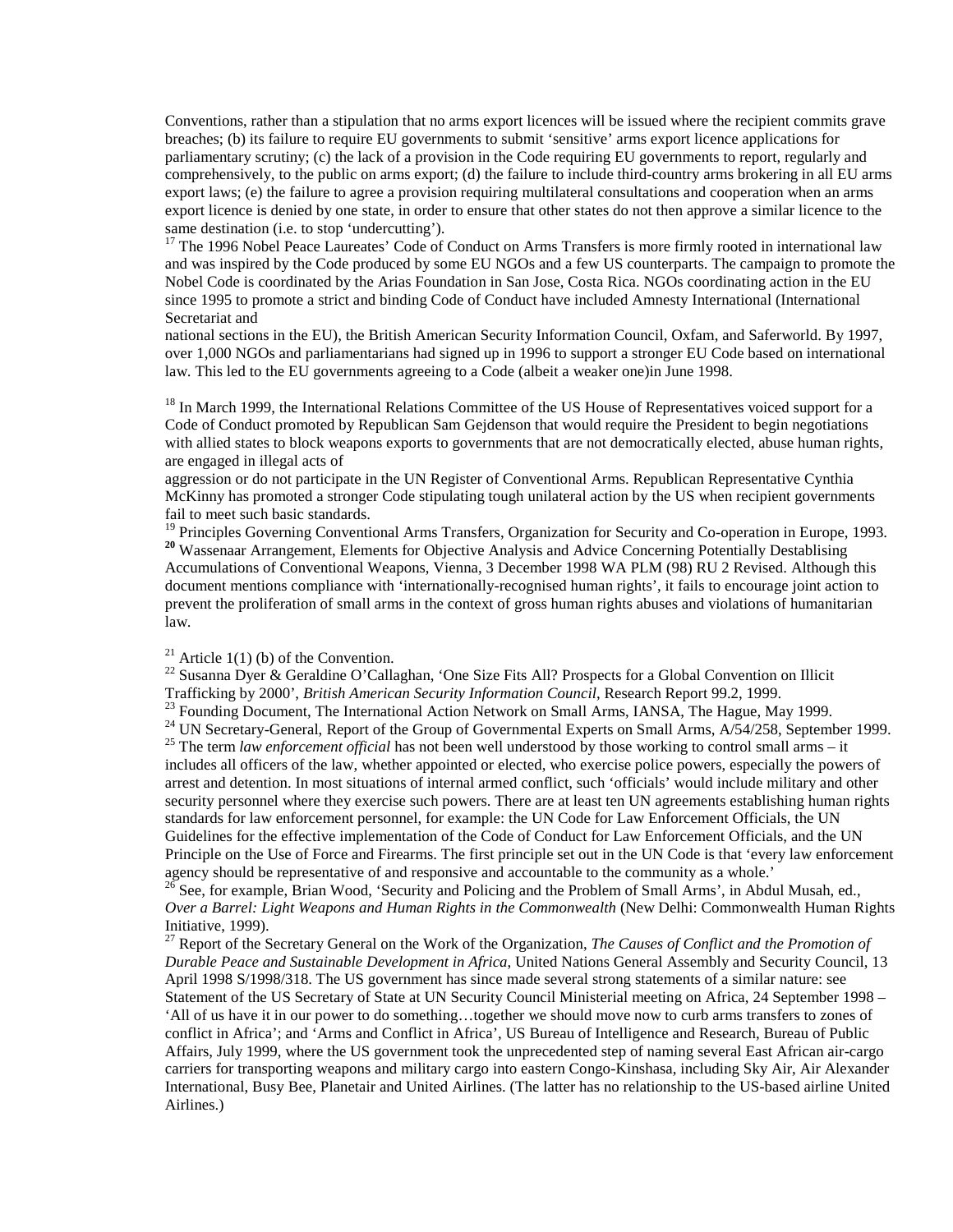#### The Arms Fixers

\_\_\_\_\_\_\_\_\_\_\_\_\_\_\_\_\_\_

*Chapter 11* **An Agenda for Change:** Internationally Harmonized Controls on Arms Brokering and Transport Agents

If governments want to make good on all the promises they have made in

international agreements, and if they are serious about wanting to tackle illicit and unregulated trafficking in small arms, then they will have to design a legal system that can close the gaps between national systems. The solution is to remove the grey zones that lie outside the reach of today's national laws. For there to be an effective legal and regulatory system, each government will have to set up a complementary mechanism that covers the arms brokering and trafficking activities of:

- its own nationals and passport-holders, wherever located;
- all foreign nationals who are permanently resident in the country; and;
- all companies which are incorporated or registered in that country.

When arms brokers and transport agents serve illegitimate customers, this usually takes place through third countries. For there to be effective regulation, national

legislation with an extraterritorial dimension cannot be avoided. Without tackling the third (and fourth, and fifth…) country loophole, any attempt to control arms brokers and traffickers is bound to fail.

## **The Swedish Approach – A First Step**

An immediate first step for international agreement could be for each state to adopt a strong version of the Swedish practice. Provisions from similar laws, such as those in Norway and the Netherlands, could be added to strengthen the agreement. This would mean that arms brokers and traffickers domiciled in any of those states party to the agreement would be covered by the national laws and regulations where they pay taxes and where they are resident.

First, they would have to obtain official written permission to operate; then each proposed transaction would be subject to case-by-case consideration before a licence could be granted. The criteria used for considering the registration of *bona fide* dealers would have to be set at a high level, perhaps using a variation of the Canadian firearms law. The criteria used for considering each transaction would be those contained in the EU Code of Conduct, the EU Joint Action and other relevant international agreements. These criteria would also apply in cases where the proposed brokering and trafficking operations were to be conducted abroad.

The 'home' government, the 'third country' government and the 'recipient' government would need to consult each other about the proposed deal, and issue relevant documents to each other if the deal was approved. Clearly, the more states joining the agreement, the more effective it would be. All the same, unscrupulous brokers and traffickers would still be able to operate out of tax havens and irresponsible states.

## **Developing the US Approach**

A bolder approach would be for all states to adopt a more coherent version of the US law on arms brokers and traffickers (traffickers are included in the US definition of brokers). This law would operate in a similar way to the Swedish one. First, *bona fide* operators would be registered. Secondly, each transaction would be considered on its merits, on the basis of internationally agreedcriteria. Other governments affected by the proposed deal would be consulted.

This approach would be more consistent and comprehensive, because it would cover the arms brokering and trafficking activities of *all* citizens at home and abroad,

regardless of their shifting residences or company registrations. Such a law, if accompanied by criminal sanctions, would act as a stronger deterrent to those arms brokers and traffickers who migrate from country to country to escape proper regulation.

Some weaknesses in the US law would, however, need to be addressed:

- exemptions for NATO or other groupings could not apply;
- internationally agreed criteria for properly considering permits and licences would have to be made explicit and binding; and;
- transparent reporting requirements would need to be put in place.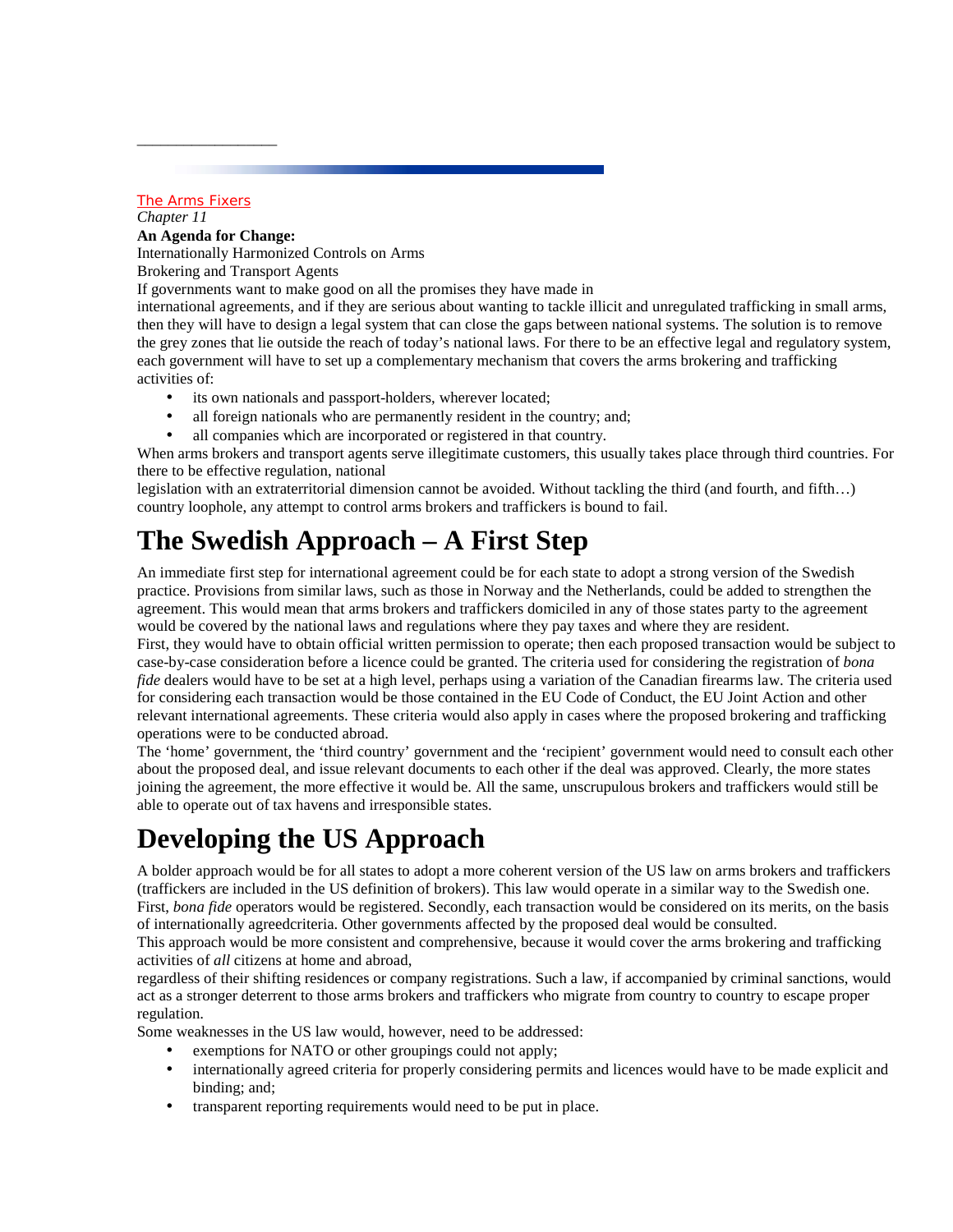The highest standards available should be used to plug the gaps. Some provisions from the laws and guidelines of other states could help define the criteria and scope of an international agreement based on the US model. Some text consistent with international law from the EU Code and Joint Action, and equivalent language from US arms control legislation, $\frac{1}{2}$ could be used to reach agreement on the best criteria for approving licences. The draft South African provisions to control brokering of firearms and the new law to control the export of military services from South Africa could also provide concepts helpful in defining the scope of the agreement. The success of the agreement would depend not only on design, but on its implementation at the national level and on law enforcement. If loopholes or weaknesses remained at the national level, of course arms brokers and traffickers would exploit them.

# **Proposals for a Framework Agreement**

The following are more detailed measures that could merit inclusion in a framework agreement amongst participating states to control arms brokers and traffickers:

# **Adopt a Comprehensive List of Activities to be Controlled**

- Control the buying, selling, negotiation, promotion, advertising, marketing and transport of all military and paramilitary goods and services.
- Control activities that mediate or facilitate such transfers.
- Include in the scope of these controls all types of major conventional weaponry, all types of small arms and light weapons, law-enforcement weaponry, paramilitary equipment, military and paramilitary training equipment and services, as well as ammunition, spare parts and accessories for the above.

Prohibit brokering and trafficking of military, security and police equipment and services whose sole or primary practical use results in serious violations of

humanitarian or international human rights law. $\frac{2}{3}$ 

• Keep the list of such items and activities under regular international and national review.

#### **Register all** *Bona Fide* **Arms Brokering and Transport Agents**

- Require *(a)* any citizen or national (irrespective of where s/he is domiciled), *(b)* resident for taxpaying purposes, or *(c)* registered company, to apply for a permit if they wish to act as a broker or trafficker in arms.
- Prohibit more than one country of registration. If an applicant has citizenship and pays taxes in more than one state, registration shall be in the country where the applicant normally lives and works and holds citizenship.
- Exclude from the register anyone convicted of serious criminal offences, such as fraud, acts of violence, and possession of prohibited arms, as well as deliberate

attempts to mislead the registering and licensing authorities dealing with arms control.

- Prohibit offenders convicted of violating these laws and regulations from any further involvement in arms brokering and trafficking, and inform other states party to this agreement, so that offenders do not merely relocate to another jurisdiction.
- Compile and publish a national list of 'registered' agents after cross-checking of the persons on the list by the authorities of states participating in the agreement, so as to avoid discrepancies.
- Require all companies, trusts and individuals on the register of arms brokers and traffickers to present detailed audited accounts to their national registration authorities and to publish annual accounts relating to their arms dealings, showing the names of their beneficiaries.

### **License Each Transaction and Delivery on a Case-by-Case Basis**

- Require all registered brokers and traffickers to apply for a licence if they wish to facilitate or arrange an arms transaction or delivery, wherever that may be conducted, where they will receive some form of remuneration.
- Ensure that registered arms brokers and traffickers apply for approval from the national authorities where they are registered.
- Assess the legitimacy of the intended receiver and sender of the arms in each case to ensure the deal is not likely to contribute to violations of international human rights and humanitarian law, or to contraventions of other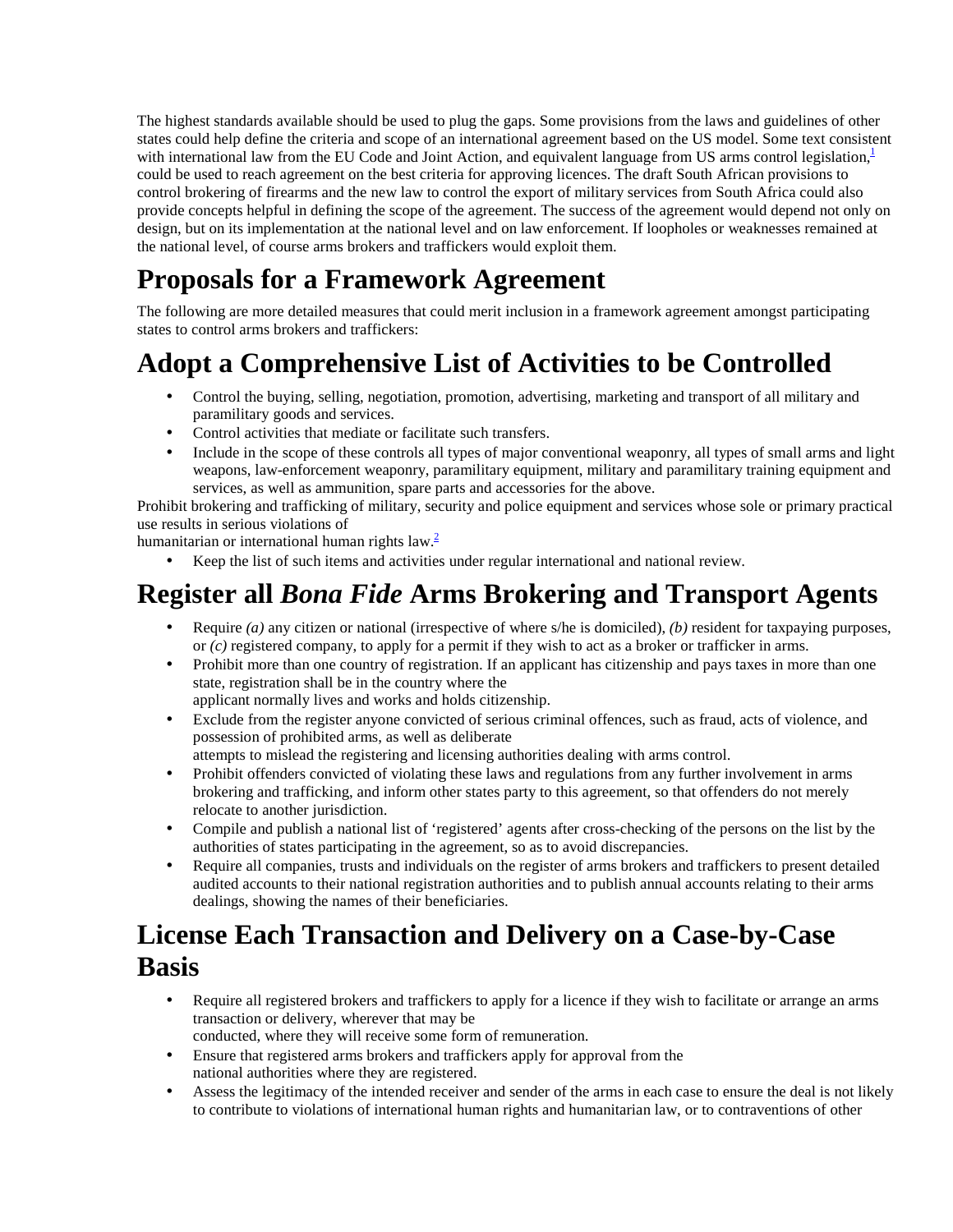international obligations, or be diverted.

- Require all applicants for licences to provide detailed information on the nature and source of the goods and services to be transferred, the end-user, the means and route of transport, all of the sub-contractors involved and the financial/insurance arrangements.
- Require all applicants to submit to their home government authorities the relevant foreign export, import and transit certificates for each transaction or delivery, so that these may be authenticated prior to any decision to issue a licence to the broker or trafficker.
- Decide whether a licence should be issued only after all the above steps have been taken, and after consultations with other states directly affected by the proposed transaction and delivery.
- Abolish the system of 'general' or 'open' licences, especially to an arms broker, and replace it with a more rigorous system of licences specific to each transaction and delivery. Prohibit any re-exporting using the same licence. Standardize

licences so that each has indelible markings to guard against forgeries.

• Verify the safe and proper arrival of an incoming or outgoing weapons shipment, so as to guard against diversion.

## **Provide for Criminal Sanctions and Effective Arms Embargoes**

- Establish a system of criminal sanctions and prosecute anyone who deliberately engages in brokering or trafficking of arms without first registering and obtaining a licence from their home government.
- Promulgate effective laws and procedures so that arms embargoes determined in the United Nations are promptly and comprehensively incorporated into national law and publicized.
- Provide specific assistance to the United Nations to help monitor the implementation of arms embargoes.
- Establish severe penalties for all nationals, residents and registered companies involved in the brokerage or trafficking of arms to an embargoed destination or recipient, including where the supply is conducted through third countries.
- Define embargoed recipients carefully, so that if they are not in control of a state's territory, the exact ports and areas under their control can be embargoed. In such a situation, keep the embargoed ports and areas under frequent review so that loopholes are not created for brokers and traffickers to exploit if the embargoed recipients have re-located to different territory.
- Help the United Nations to develop a system of well-targeted transport and financial sanctions to reinforce arms embargoes, and ensure that arms brokers and traffickers are included in such sanctions.

### **Increase the Capacity of Customs and Police to Investigate**

- Improve standards for the submission and recording of information on all customs, air traffic and accompanying commercial documentation for easy cross-checking.
- Require traffickers to submit accurate and detailed information describing the cargo, its ownership, who is sending and receiving it, details of the vessel or carrier and its owners and operators, as well as the names and background details of all sub-contracting parties involved in the purchase, storage and delivery, including the sub-leasing of international overflight permissions.
- Provide customs officials, air-traffic controllers and port police with advanced warning of the departure, transit and arrival of arms cargoes, so as to guard against diversion.
- Provide customs and port police with sufficient resources to make routine checks of cargo manifests against actual cargo, as well as flight plans against flight directions, times and registration numbers of carriers.
- Institute a more robust regulatory regime at the airports and ports where arms cargoes are known to originate or pass through.
- Empower customs and port police to inspect physical cargoes and to question members of crew. Check information and documentation with that submitted to their home-country authorities.
- Establish an international fund specifically to support the training and equipping of customs officers, air traffic inspectors and port police, for example with x-ray equipment for containers. Consider developing satellite and computer technologies to monitor the movement of such cargoes.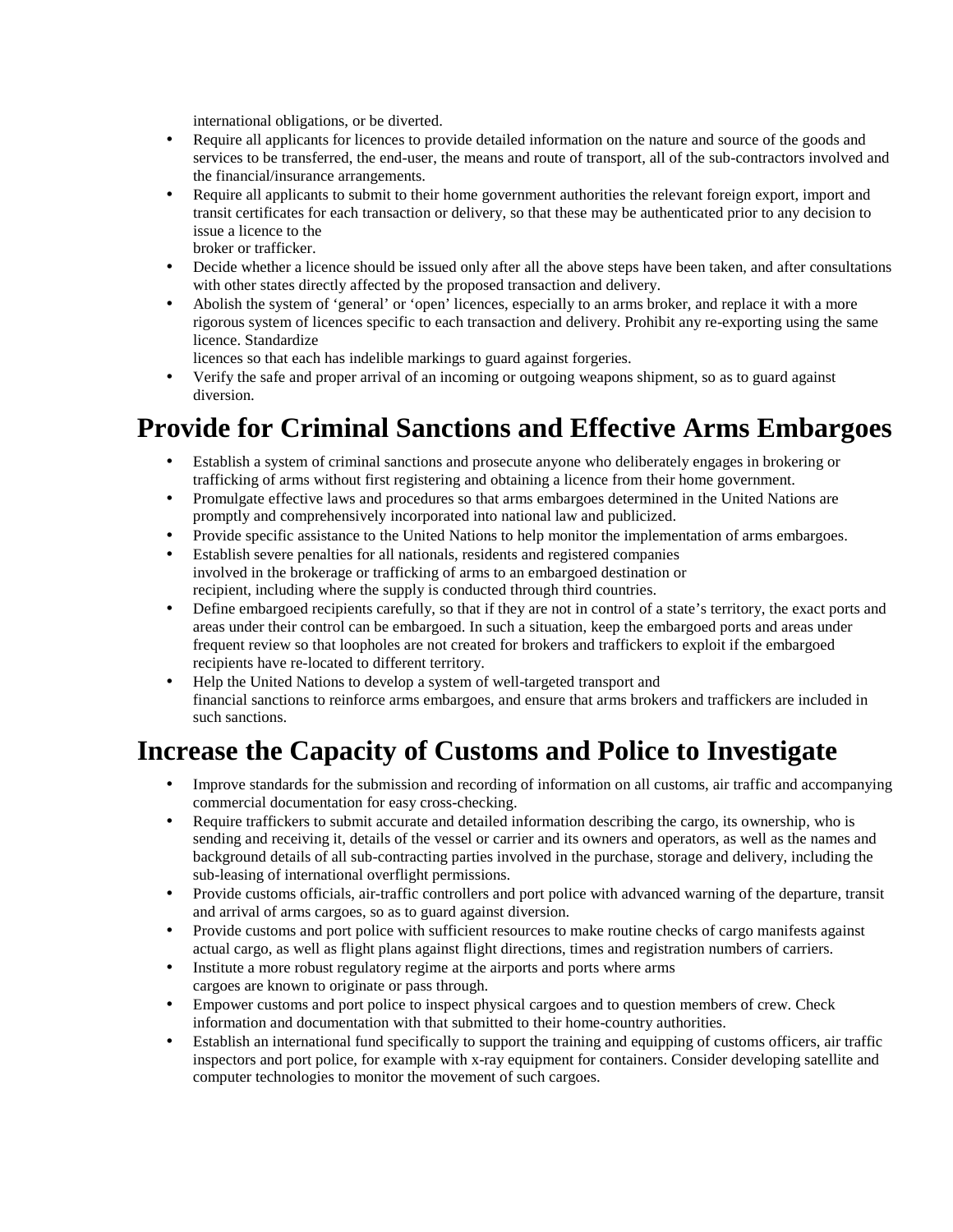## **Devise a System of Common End-Use Certificates and Monitoring**

- Actively promote the establishment of common end-use certificates with indelible markings to guard against fraud.
- Harmonize requirements for information about end-use so that sufficient information is known about the person or agency intending to receive and use the items.
- Negotiate common procedures for reporting on end uses, and establish a system of inspections.
- Stipulate, in writing on all export licences and end-use certificates, that if the arms supplied are subsequently misused for serious violations of international human rights and humanitarian law, the contract/s will be rendered null and void. In such circumstances, no further deliveries of that type of good or service, or spare parts, maintenance or training, will be permitted until appropriate action has been taken to bring the perpetrators to justice.

#### **Exchange Information on Illicit Arms Brokers and Traffickers**

- Improve the sharing of information on illicit arms brokers and traffickers by allocating resources to specific projects of Interpol and the World Customs Union.
- Cooperate in information gathering with relevant UN agencies, reputable NGOs and individual researchers who are able to collect field data and anecdotal accounts from local witnesses with credible evidence showing that cargoes could be illicit arms traffic.
- Help fund a pooling arrangement amongst reputable NGOs to establish a central database of illicit transfers to assist in improving independent research, building public awareness and providing crisis early warning.

### **Encourage Maximum Cooperation by Like-Minded States**

- Encourage as many states as possible to support an agreement to regulate arms brokers and traffickers.
- Focus initial efforts on arms exporting states that accept the need for harmonization of standards for conventional arms control, such as those in the European Union, the EU Associated Countries, prospective EU member-states and NATO allies. EU states could adopt a joint action, binding under the Common Foreign and Security Policy.
- Promote the need to control arms brokers and traffickers in all other relevant intergovernmental bodies, including the Wassenaar Arrangement, the Economic Community of West African States, the Southern African Development Community, the Organization of American States, the Organization for Security and Co-operation in Europe, the Association of South East Asian Nations, the Arab League and the Organisation of African Unity. Promote the adoption of harmonized control agreements on arms brokers and shippers in as many states as possible. Raise it in development contexts such as the Lomé negotiation forum.
- Support programmes, not only for the removal of weapons in post-conflict situations, but for the destruction of surplus conventional arms, especially small arms, and the decommissioning of redundant production facilities left over from the Cold War.
- Encourage international organizations and associations affected by unregulated arms brokering and trafficking, such as those in the international transport industry and the authorities of tax havens, to formulate proposals for action.
- Ultimately aim to establish an international convention or protocol on the control of arms brokering and transport agents.

\_\_\_\_\_\_\_\_\_\_\_\_\_\_\_\_\_\_

<sup>&</sup>lt;sup>1</sup> The Codes of Conduct on Arms Control under discussion in the US Congress contain useful language and these and the EU Code could be improved by reference to the model Code proposed by the Nobel Peace Laureates led by Dr. Oscar Arias (see the previous chapter). Also, Section 502B of the US Foreign Assistance Act requires all foreign security assistance to any government which 'engages in a consistent pattern of gross violations of internationally recognized

human rights' unless the US President deems there are 'extraordinary circumstances'. This Section of the Act has not been used, and the opt-out clause is unhelpful. The EU Code formulation on human rights protection is more like that in the Leahy Amendment. Senator Leahy amended the Foreign Operations Appropriations Act (FY 1997) in